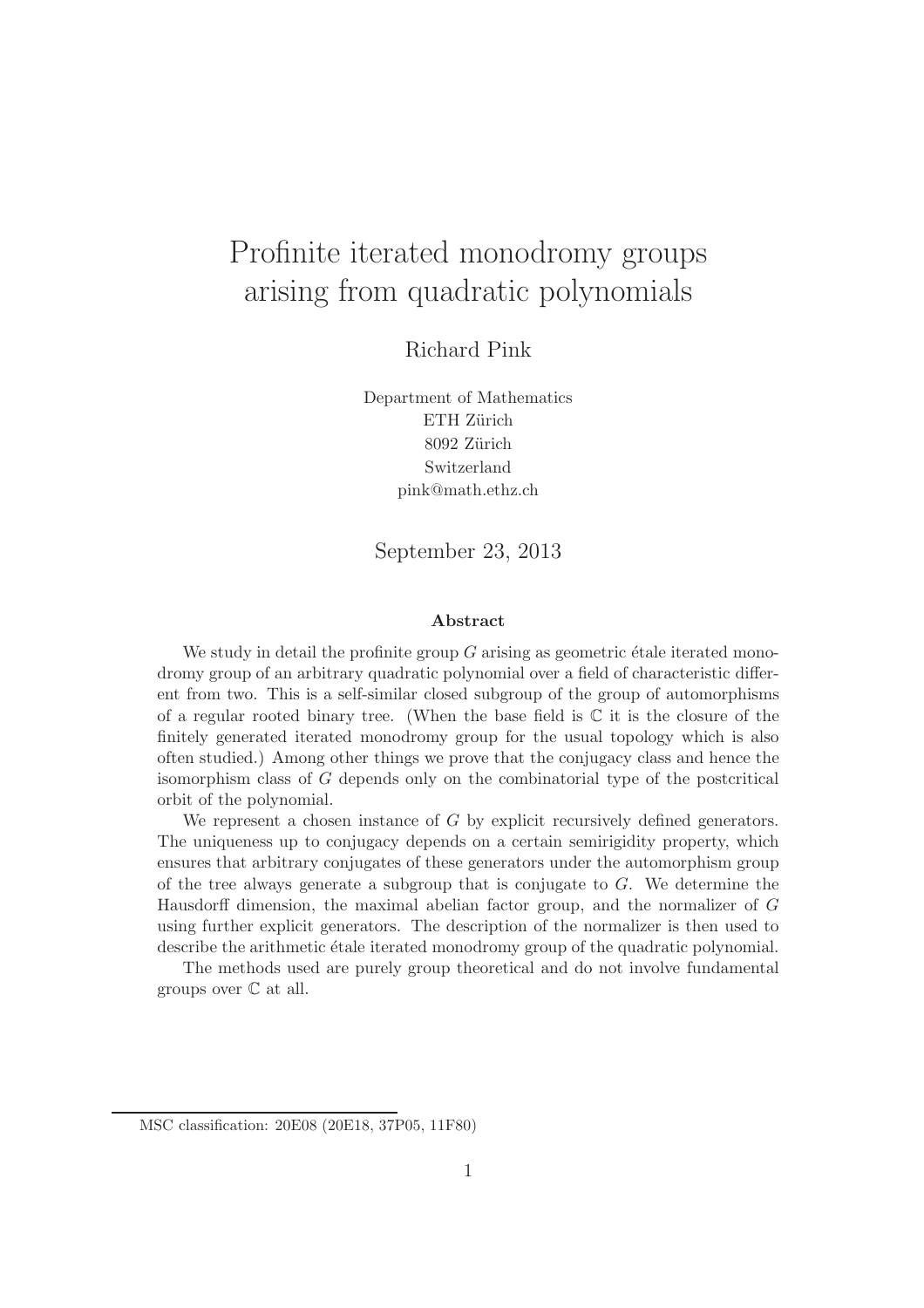## Contents

| $\bf{0}$       |                                | Introduction                                                                                                                         | 3  |  |
|----------------|--------------------------------|--------------------------------------------------------------------------------------------------------------------------------------|----|--|
| 1              |                                | Generalities                                                                                                                         | 9  |  |
|                | 1.1                            |                                                                                                                                      | 9  |  |
|                | 1.2                            | <b>Size</b>                                                                                                                          | 10 |  |
|                | 1.3                            |                                                                                                                                      | 10 |  |
|                | 1.4                            |                                                                                                                                      | 12 |  |
|                | 1.5                            |                                                                                                                                      | 14 |  |
|                | 1.6                            |                                                                                                                                      | 16 |  |
|                | 1.7                            |                                                                                                                                      | 18 |  |
|                | 1.8                            |                                                                                                                                      | 22 |  |
|                | 1.9                            |                                                                                                                                      | 24 |  |
|                |                                |                                                                                                                                      | 25 |  |
| $\overline{2}$ | Periodic polynomial case<br>26 |                                                                                                                                      |    |  |
|                | 2.1                            |                                                                                                                                      | 26 |  |
|                | 2.2                            |                                                                                                                                      | 27 |  |
|                | 2.3                            | <b>Size</b><br><u>. A series and a series and a series and a series and a series and a series and a series and a series and a se</u> | 30 |  |
|                | 2.4                            |                                                                                                                                      | 30 |  |
|                | 2.5                            |                                                                                                                                      | 34 |  |
|                | 2.6                            |                                                                                                                                      | 36 |  |
|                | 2.7                            |                                                                                                                                      | 39 |  |
|                | 2.8                            |                                                                                                                                      | 42 |  |
| 3              |                                | Strictly pre-periodic polynomial case                                                                                                | 44 |  |
|                | 3.1                            |                                                                                                                                      | 44 |  |
|                | 3.2                            |                                                                                                                                      | 46 |  |
|                | 3.3                            | Size                                                                                                                                 | 52 |  |
|                | 3.4                            |                                                                                                                                      | 54 |  |
|                | 3.5                            |                                                                                                                                      | 58 |  |
|                | 3.6                            |                                                                                                                                      | 59 |  |
|                | 3.7                            |                                                                                                                                      | 62 |  |
|                | 3.8                            |                                                                                                                                      | 67 |  |
|                | 3.9                            |                                                                                                                                      | 73 |  |
|                |                                |                                                                                                                                      | 81 |  |
|                |                                |                                                                                                                                      |    |  |
|                | References                     |                                                                                                                                      | 84 |  |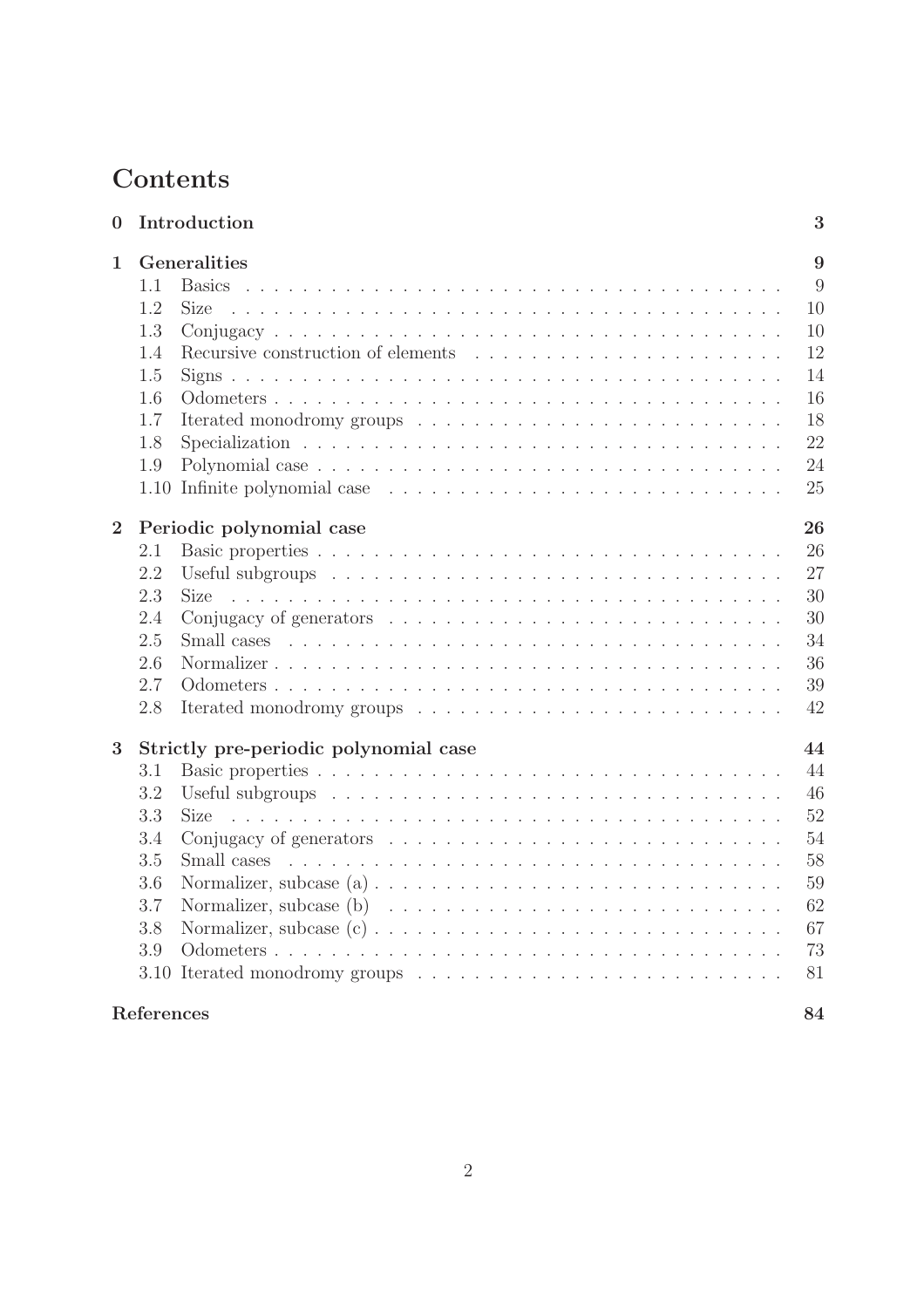## 0 Introduction

Let f be a rational function of degree two in one variable, with coefficients in a field  $k$  of characteristic different from 2. For every integer  $n \geq 1$  let  $f^n$  denote the  $n<sup>th</sup>$  iterate of f, obtained by substituting n copies of f into each other. The result is a rational function of degree  $2^n$ , which we view as a finite morphism from the projective line  $\mathbb{P}^1_k$  over k to itself.

Let  $\bar{k}$  be a separable closure of k. Then f has precisely two critical points in  $\mathbb{P}^1(\bar{k})$ ; let C denote the set of these. Let  $P := \bigcup_{n\geq 1} f^n(C)$  denote the (strictly) postcritical orbit of f. Then each  $f^n$  is a connected ramified covering of  $\mathbb{P}_k^1$  which is unramified over  $\mathbb{P}_k^1 \setminus P$ . As such it is determined up to isomorphism by the action of the étale fundamental group  $\pi_1^{\text{\'et}}(\mathbb{P}_k^1 \setminus P)$  on a certain set with  $2^n$  elements. Varying n, these coverings form an infinite tower  $\ldots \longrightarrow \mathbb{P}^1_k$  $\mathop{\longrightarrow}\limits^f\mathbb{P}^1_k$  $f \rightarrow \mathbb{P}_k^1$  whose structure up to isomorphism is determined by the action of the étale fundamental group on a regular rooted binary tree  $T$ . The action corresponds to a homomorphism  $\rho: \pi_1^{\text{\'et}}(\mathbb{P}_k^1 \setminus P) \to \text{Aut}(T)$ , whose image is the *iterated monodromy* group associated to f which we study in this article.

By construction it is a profinite group. If  $k$  is the field of complex numbers one can also define a discrete iterated monodromy group using the usual fundamental group of  $\mathbb{P}^1(\mathbb{C}) \setminus P$ , whose closure in the automorphism group of the tree is the profinite iterated monodromy group defined above. In the present article we disregard that point of view entirely and work purely algebraically and with profinite groups only.

In particular we do not require  $k$  to be separably closed. In fact, it is natural to compare the image of  $\pi_1^{\text{\'et}}(\mathbb{P}_k^1 \setminus P)$  with the image of  $\pi_1^{\text{\'et}}(\mathbb{P}_k^1 \setminus P)$ . We call the former the *arithmetic* iterated monodromy group  $G<sup>arith</sup>$  and the latter the *geometric* iterated monodromy group  $G^{\text{geom}}$  associated to f. Then  $G^{\text{geom}}$  is a closed normal subgroup of  $G^{\text{arith}}$ , and the monodromy action induces a natural surjective homomorphism  $\bar{\rho}$ : Gal( $\bar{k}/k$ )  $\rightarrow$  $G^{\text{arith}}/G^{\text{geom}}$ . Determining them is a fundamental problem in the area.

Our ultimate motivation for this, though not developed at all in the present article, is to understand the arithmetic properties of the tower of coverings which manifest themselves in the iterated monodromy groups. We are intrigued by the analogy between the Galois representation on the tree associated to f, and the linear  $\ell$ -adic Galois representation on the Tate module of an abelian variety or a Drinfeld module or on the  $\ell$ -adic cohomology of an algebraic variety. There are many deep results for the latter, and it would be delightful if counterparts for iterated monodromy groups could be developed as well. Natural candidates for study are for instance the images of Frobenius elements in the case that  $k$  is a number field or a finite field.<sup>1</sup>

<sup>1</sup>For example: It is not hard to show that the set of conjugacy classes in the automorphism group of the tree has the cardinality of the continuum. On the other hand, the conjugacy class of the image of a Frobenius element depends only on a quadratic polynomial over a finite field and an element of that finite field. Thus the conjugacy classes arising from Frobenius elements form a countable set only. The images of Frobenius elements must therefore satisfy some strong special properties. The question is: which?

Note that for a non-trivial linear  $\ell$ -adic Galois representation the set of conjugacy classes in  $GL_n(\mathbb{Q}_\ell)$ likewise has the same cardinality as  $\mathbb{Q}_{\ell}$ , but the characteristic polynomials of Frobenius elements usually have coefficients in a number field, which also leaves only countably many conjugacy classes for them.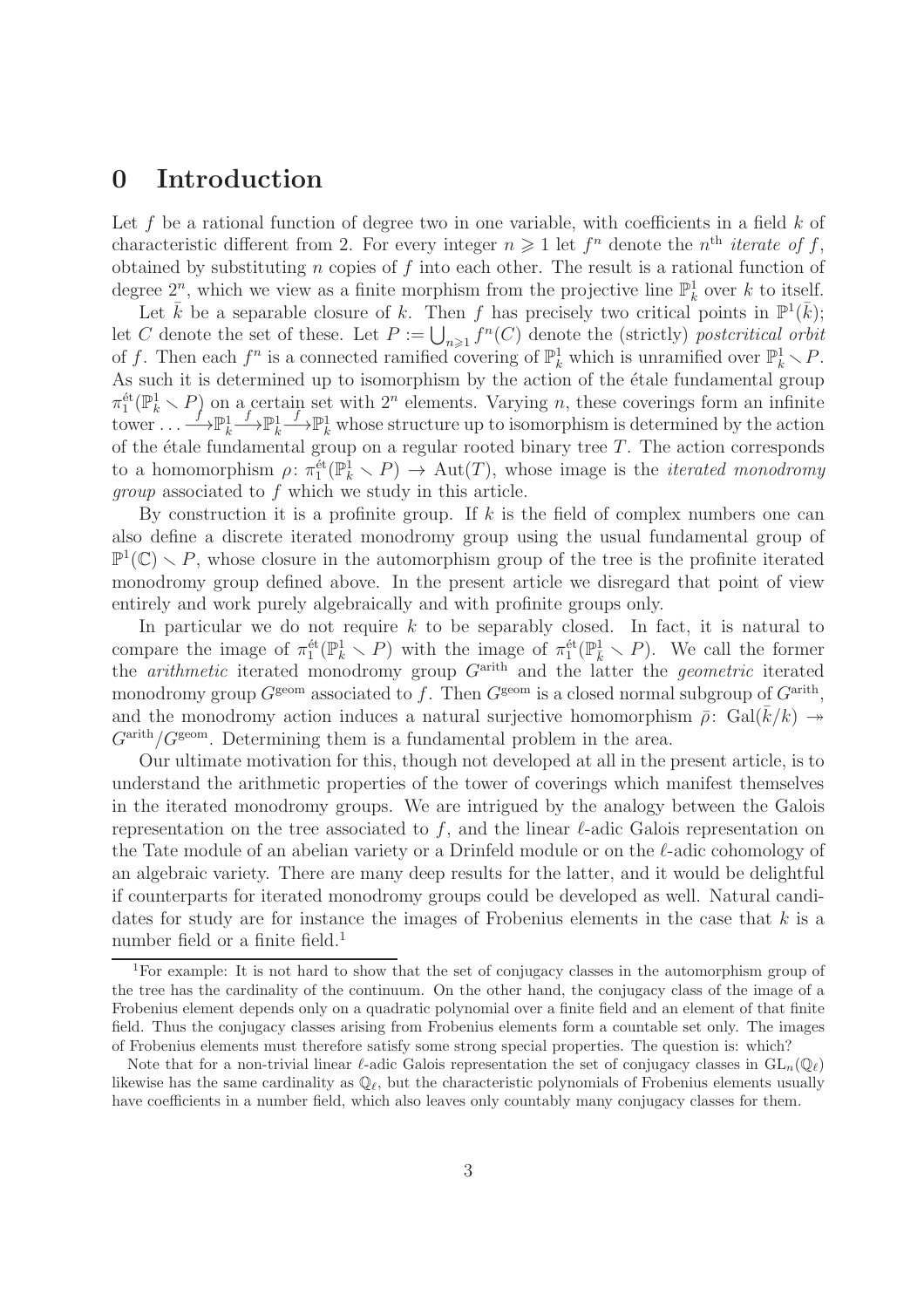To find generators of  $G^{\text{geom}}$  we look at inertia groups. Note that the monodromy action is ramified at any point  $p \in P$ . Since  $G^{\text{geom}}$  is a pro-2-group and the base field does not have characteristic 2, the image of an inertia group at  $p$  is a quotient of the tame inertia group and therefore topologically generated by a single element. Let  $b_p \in G^{\text{geom}}$  be a generator. Then  $G^{\text{geom}}$  is topologically generated by the elements  $b_p$  for all  $p \in P$ . In particular, if the postcritical orbit  $P$  is finite, then  $G^{\text{geom}}$  is topologically finitely generated. Also, the  $b_p$  can be chosen such that their product in some given order is 1.

If we remove the bottom level from the tower of coverings  $\dots \longrightarrow^f\mathbb{P}^1_k$  $\xrightarrow{f} \mathbb{P}^1_k$  $\stackrel{f}{\longrightarrow} \mathbb{P}^1_k$  we obtain the same tower again. From this one deduces that the monodromy representation and the iterated monodromy groups are self-similar in the sense that a copy arises as a proper subquotient. This implies a weak form of recursion relations for the generators  $b_p$ . Namely, on deleting the root, the tree  $T$  decomposes into two regular rooted binary trees, each related to the tower of coverings with the bottom level removed. Choosing an isomorphism from T to each of these subtrees, it turns out that each  $b_p$  is conjugate in Aut(T) to an explicit element given in terms of certain other generators acting on the two half trees. Specifically, let  $\sigma \in \text{Aut}(T)$  be an element of order 2 that interchanges the two half trees. For any two elements  $u, v \in Aut(T)$  let  $(u, v)$  denote the element of  $Aut(T)$  which acts by u on the first half tree and by v on the second. Then  $b_p$  is conjugate under Aut(T) to

(0.1) 
$$
\begin{cases}\n\sigma & \text{if } p = f(c) \text{ for some } c \in C \setminus P, \\
(b_c, 1) \sigma & \text{if } p = f(c) \text{ for some } c \in C \cap P, \\
(b_q, 1) & \text{if } p = f(q) \text{ for a unique } q \in P \setminus C, \\
(b_q, b_{q'}) & \text{if } p = f(q) = f(q') \text{ for distinct } q, q' \in P \setminus C,\n\end{cases}
$$

see Proposition 1.7.15. All the results about  $G^{\text{geom}}$  in this article are purely algebraic consequences of these facts.

From now on assume that  $f$  is a quadratic polynomial. Then one of the critical points is  $\infty$  and satisfies  $f(\infty) = \infty$ . The other critical point is then necessarily a point  $p_0 \in k$ . Abbreviate  $p_i := f^i(p_0)$  for all  $i \geq 1$ , so that  $P = {\infty} \sqcup P'$  for the strict forward orbit  $P' := \{p_i \mid i \geq 1\}$  of  $p_0$ . If P is infinite, the points  $p_i$  for  $i \geq 0$  are all distinct, and one can easily deduce from (0.1) that  $G^{\text{geom}} = G^{\text{arith}} = \text{Aut}(T)$ : see Theorem 1.10.2.

So assume henceforth that  $P$  and hence  $P'$  is finite. Let  $r$  denote the cardinality of  $P'$ . Then the points  $p_i$  for  $1 \leq i \leq r$  are all distinct, and  $p_{r+1} = p_{s+1}$  for some unique  $0 \leq s < r$ . If  $s = 0$ , we also have  $p_r = p_0$  and the critical point  $p_0$  is *periodic*; otherwise it is *strictly* pre-periodic: see Classification 1.9.1.

As some product of the  $b_p$  for all  $p \in P$  is 1, the group  $G^{\text{geom}}$  is already topologically generated by the elements  $b_{p_i}$  for  $1 \leq i \leq r$ . Moreover, the recursion relations (0.1) for the generators  $b_{p_i}$  involve only generators of the form  $b_{p_j}$ . On P' they thus reduce to

(0.2) 
$$
b_{p_i}
$$
 is conjugate under Aut $(T)$  to 
$$
\begin{cases} \sigma & \text{if } i = 1 \text{ and } s > 0, \\ (b_{p_r}, 1) \sigma & \text{if } i = 1 \text{ and } s = 0, \\ (b_{p_{i-1}}, 1) & \text{if } 1 < i \leq r \text{ and } i \neq s+1, \\ (b_{p_s}, b_{p_r}) & \text{if } 1 < i \leq r \text{ and } i = s+1, \end{cases}
$$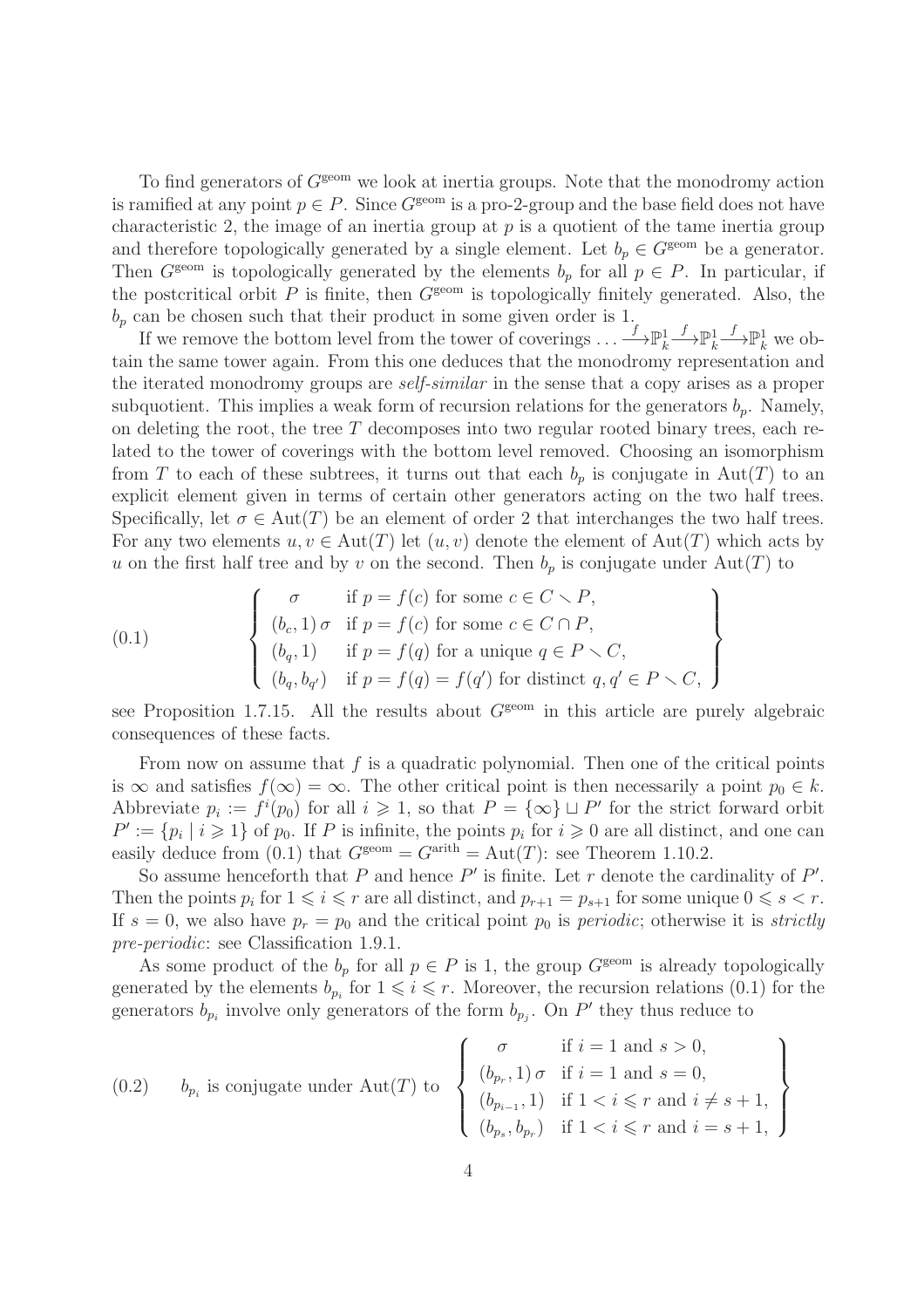see Proposition 1.9.2. One of our main results is:

**Theorem 0.3** Any two closed subgroups of Aut(T) which are generated by elements  $b_p$ . for  $1 \leq i \leq r$  which satisfy the relations (0.2) are conjugate.

Thus  $G^{\text{geom}}$  up to conjugacy depends only on the combinatorics of the postcritical orbit of f. This may be somewhat surprising, because the relations seem so much weaker than the recursion relations one usually has for the generators of discrete iterated monodromy groups over C, which are definite equalities not just up to conjugacy.

By Theorem 0.3 the analysis of  $G<sup>geom</sup>$  reduces to the study of the closed subgroup  $G \subset \text{Aut}(T)$  that is topologically generated by any single choice of generators for all  $1 \leq i \leq r$  which satisfy (0.2). As generators we choose the elements  $a_i \in \text{Aut}(T)$  that are uniquely characterized by the recursion relations

(0.4) 
$$
a_{i} = \begin{cases} \sigma & \text{if } i = 1 \text{ and } s > 0, \\ (a_{r}, 1) \sigma & \text{if } i = 1 \text{ and } s = 0, \\ (a_{i-1}, 1) & \text{if } 1 < i \leq r \text{ and } i \neq s+1, \\ (a_{s}, a_{r}) & \text{if } 1 < i \leq r \text{ and } i = s+1. \end{cases}
$$

Understanding  $G$  is then a purely group theoretical problem that is interesting in its own right. Most of the article is actually devoted to it. The methods used are standard finite and profinite group theory, and time and again the exploitation of the self-similarity properties of G resulting from the recursion relations  $(0.4)$ . As there is a marked difference in structural details between the periodic and the strictly pre-periodic case, the main body of the paper is divided accordingly. Among other things:

- We determine the maximal abelian factor group of  $G$ : see Theorems 2.2.7 and 3.1.6.
- We calculate the Hausdorff dimension of G: see Theorems 2.3.2 and 3.3.4.
- We prove Theorem 0.3. Actually we show that for any elements  $b_{p_i} \in \text{Aut}(T)$  satisfying the weak recursion relations (0.2), on conjugating them by the same element of Aut(T) we can achieve that all  $b_{p_i}$  lie in G, are conjugate to the respective  $a_i$ under  $G$ , and topologically generate  $G$ : see Theorem 2.4.1 or 3.4.1. We view this result as a kind of *semirigidity* property of the generators.
- In one interesting case of a group with two generators, namely the closure of the 'Basilica group', we prove a stronger *rigidity* property that on conjugating the  $b_{p_i}$  by the same element of  $Aut(T)$  we can make them equal to  $a_i$ : see Theorem 2.5.6. This rigidity property, and its failure whenever the number of generators is greater than two, was in fact the motivation for the author to search for a weaker version that would still give  $G$  up to conjugacy in the general case, and which he found in the semirigidity property described above.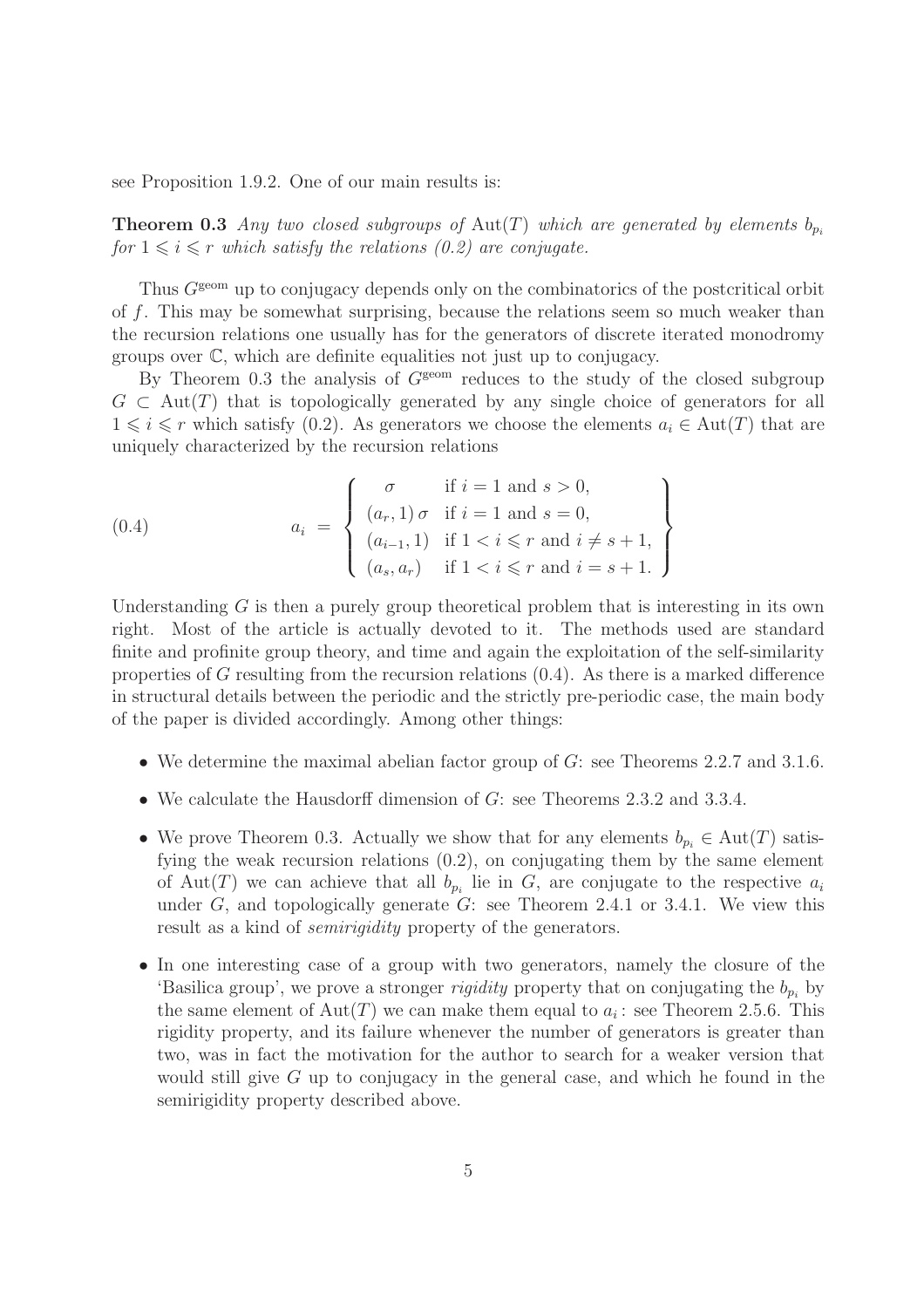- We determine the normalizer  $N \subset Aut(T)$  of G and describe it using further explicit generators. This result requires significantly more effort than the others. In the periodic case we establish an explicit isomorphism  $N/G \cong (\mathbb{Z}_2^{\times})^r$ , where  $\mathbb{Z}_2$  denotes the ring of 2-adic integers: see Theorem 2.6.8. In the strictly pre-periodic case with  $r = 2$  the group G is infinite pro-dihedral isomorphic to  $\mathbb{Z}_2 \rtimes {\pm 1}$  and its normalizer is isomorphic to  $\mathbb{Z}_2 \rtimes \mathbb{Z}_2^{\times}$ : see Subsection 3.5. In the strictly pre-periodic case with  $r \geq 3$  we construct an isomorphism between  $N/G$  and a countably infinite product  $\mathbb{F}_2^\infty$  $\frac{\infty}{2}$  of copies of the cyclic group of order 2. For technical reasons this requires a further division into subcases: see Theorems 3.6.12, 3.7.18, and 3.8.27.
- We study a particularly useful class of elements of G called *odometers*. We show that their proportion in G is  $2^{-r} > 0$  and that they are all conjugate under N: see Proposition 2.7.1 or 3.9.1 and Theorem 2.7.4 or 3.9.4. We describe how the normalizer of any odometer in G sits inside N and how it maps to  $N/G$ : see Proposition 2.7.7 or 3.9.14. In the periodic case we can also strengthen the semirigidity theorem mentioned above to include odometers in Theorem 2.7.6, but we do not know how to achieve anything similar in the strictly pre-periodic case.

Let us now return to the iterated monodromy groups associated to a quadratic polynomial over k. By Theorem 0.3, after conjugating everything by an automorphism of  $T$  we may assume that  $G^{\text{geom}} = G$ . Then  $G^{\text{arith}}$  is contained in the normalizer N, and describing it is equivalent to describing the subgroup  $G^{\text{arith}}/G$  of  $N/G$ . In fact, we give the composite homomorphism  $\bar{\rho}$ : Gal( $\bar{k}/k$ )  $\rightarrow$  G<sup>arith</sup>/ $G \rightarrow N/G$  explicitly in terms of the description of N/G mentioned above.

For this we look at the restriction of  $\rho$  to the decomposition group at a point in P. The image of the corresponding inertia group is always cyclic or pro-cyclic, and the decomposition group acts on it through the cyclotomic character. Using this we can deduce that  $\bar{\rho}$ always factors through the cyclotomic character. Moreover, the generator  $b_{\infty}$  of the image of the inertia group at  $\infty$  is an odometer, so our previously assembled results on odometers in G easily determine  $\bar{\rho}$  completely.

Namely, in the periodic case the homomorphism  $\bar{\rho}$ : Gal $(\bar{k}/k) \rightarrow N/G \cong (\mathbb{Z}_2^{\times})^r$  is the cyclotomic character Gal $(\bar{k}/k) \to \mathbb{Z}_2^{\times}$  followed by the diagonal embedding: see Theorem 2.8.4. In the strictly pre-periodic case with  $r = 2$  the homomorphism  $\bar{\rho}$ : Gal( $\bar{k}/k$ )  $\rightarrow$  $N/G \cong \mathbb{Z}_2^{\times}/\{\pm 1\}$  is the cyclotomic character followed by the projection  $\mathbb{Z}_2^{\times} \to \mathbb{Z}_2^{\times}/\{\pm 1\}$ . In these two cases, therefore, the index  $[G^{\text{arith}} : G^{\text{geom}}]$  is infinite if the ground field k is finitely generated over its prime field.

In the strictly pre-periodic case with  $r \geq 3$  the homomorphism  $\bar{\rho}$ : Gal( $\bar{k}/k$ ) →  $N/G \cong$  $\mathbb{F}_2^\infty$  $\frac{\infty}{2}$  is the cyclotomic character followed by the projection  $\mathbb{Z}_2^{\times} \to (\mathbb{Z}/8\mathbb{Z})^{\times}$  and a homomorphism  $(\mathbb{Z}/8\mathbb{Z})^{\times} \to \mathbb{F}_2^{\infty}$  $\frac{\infty}{2}$  that is given precisely in Theorem 3.10.5. In this case the group  $G^{\text{arith}}/G$  is elementary abelian of order dividing 4, and in fact dividing 2 except in one particular case: see Corollary 3.10.6. Thus  $G<sup>arith</sup>$  depends only very mildly on the field k. Moreover, in this case we have  $G^{\text{arith}} = G$  whenever k contains the eighth roots of unity, in particular whenever  $k$  is finite and its order is a square. It is conceivable that this state of affairs has some influence on the properties of the images of Frobenius elements.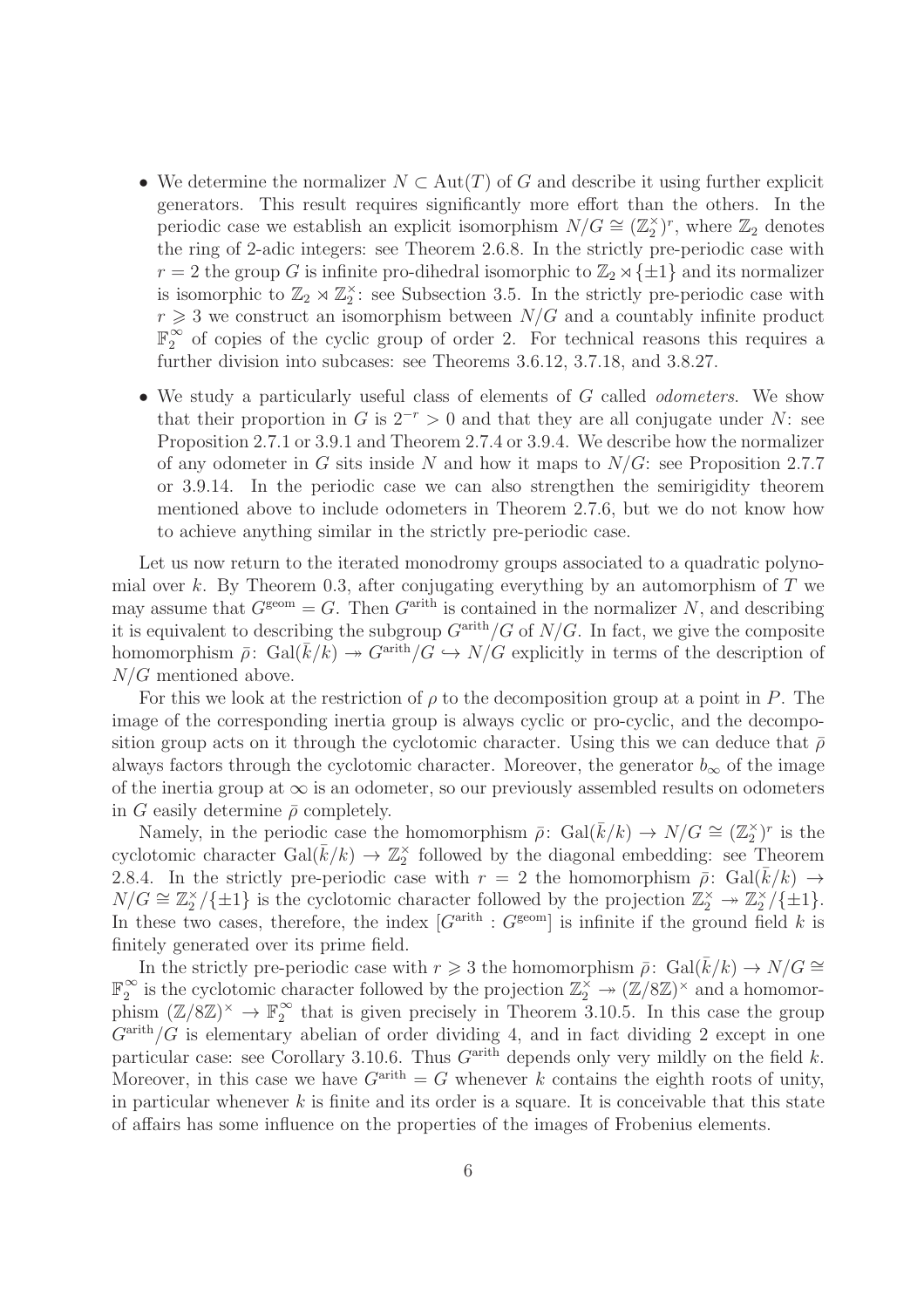The results on  $G<sup>arith</sup>$  also yield upper bounds for the images of Galois on the set of preimages  $\prod_{n\geqslant 0} f^{-n}(x')$  for any given point  $x' \notin P$ , using Proposition 1.8.1. In combination with the results on  $G<sup>arith</sup>$  this implies a special case of a conjecture of Rafe Jones [15, Conj. 3.2].

Let us now point out the relation with existing results in the literature, without any claim of completeness. Although most results concern discrete iterated monodromy groups, some of them have a direct relation with the profinite iterated monodromy groups arising as closures of the discrete ones. First, for generalities on self-similar groups acting on regular rooted trees see for instance Nekrashevych  $[16]$  or Grigorchuk-Savchuk-Sunić  $[11]$ .

Next, much is already known in the following small cases: In the periodic case with  $r = 1$  the group G is pro-cyclic. In the periodic case with  $r = 2$  the group G is the closure of the so-called 'Basilica' group, studied for instance in Grigorchuk-Zuk  $[9]$ . In the periodic case with  $r = 3$  corresponding to both the 'Douady rabbit' and the 'airplane' some of our results follow from Nekrashevych [18,  $\S$ 8]. In the strictly pre-periodic case with  $s = 1$  and  $r = 2$  the group G is infinite pro-dihedral. In the strictly pre-periodic case with  $s = 1$ and  $r = 3$  the group G is the closure of the Grigorchuk group, introduced in Grigorchuk [7] and studied extensively, among others in Grigorchuk [8, §§12-15], Bartholdi-Grigorchuk [1], Grigorchuk-Sidki [10], Nekrashevych [18].

An important result related to ours is contained in the paper [2] by Bartholdi and Nekrashevych. There the authors describe the discrete iterated monodromy group of an arbitrary quadratic polynomial over C in terms of generators satisfying explicit recursion relations similar to (0.4). The only difference is that some of the terms  $(a_{i-1}, 1)$  may be replaced by  $(1, a_{i-1})$ , and  $(a_s, a_r)$  may be replaced by  $(a_r, a_s)$ . This goes a large part of the way towards our result that the closure  $G^{\text{geom}}$  is conjugate to our group G in all cases.

Some arithmetic aspects of iterated monodromy groups associated to quadratic polynomials are studied in Boston-Jones [3], [4], [14]. Also, for a recent survey on arboreal Galois representations of global fields see Jones [15]. The author hopes that the results of the present article might shed more light in these directions.

Here are several open questions that one might pursue next. Within the scope of the present paper, can some of the many case distinctions be avoided using a different setup? It would also be interesting to obtain more results about conjugacy of generators and odometers in the strictly pre-periodic case, like an improvement of Proposition 3.4.2 and analogues of Theorem 2.7.4 (b) and Theorem 2.7.6. Again, such results might show the way towards a cleaner overall structure of the material.

Beyond that, a very natural problem is to generalize the results of this article to iterated monodromy groups of rational quadratic morphisms instead of quadratic polynomials. The case of quadratic morphisms with infinite postcritical orbits is treated in a sequel to the present article by the same author [21], using the same methods. By contrast the classification of finite postcritical orbits of arbitrary quadratic morphisms involves tuples of four integers, as opposed to two integers for quadratic polynomials; hence one can expect the complexity for those to increase roughly by a factor of 2 on a logarithmic scale.  $\odot$ 

Finally there is the wide open field of applying the present results to the arithmetic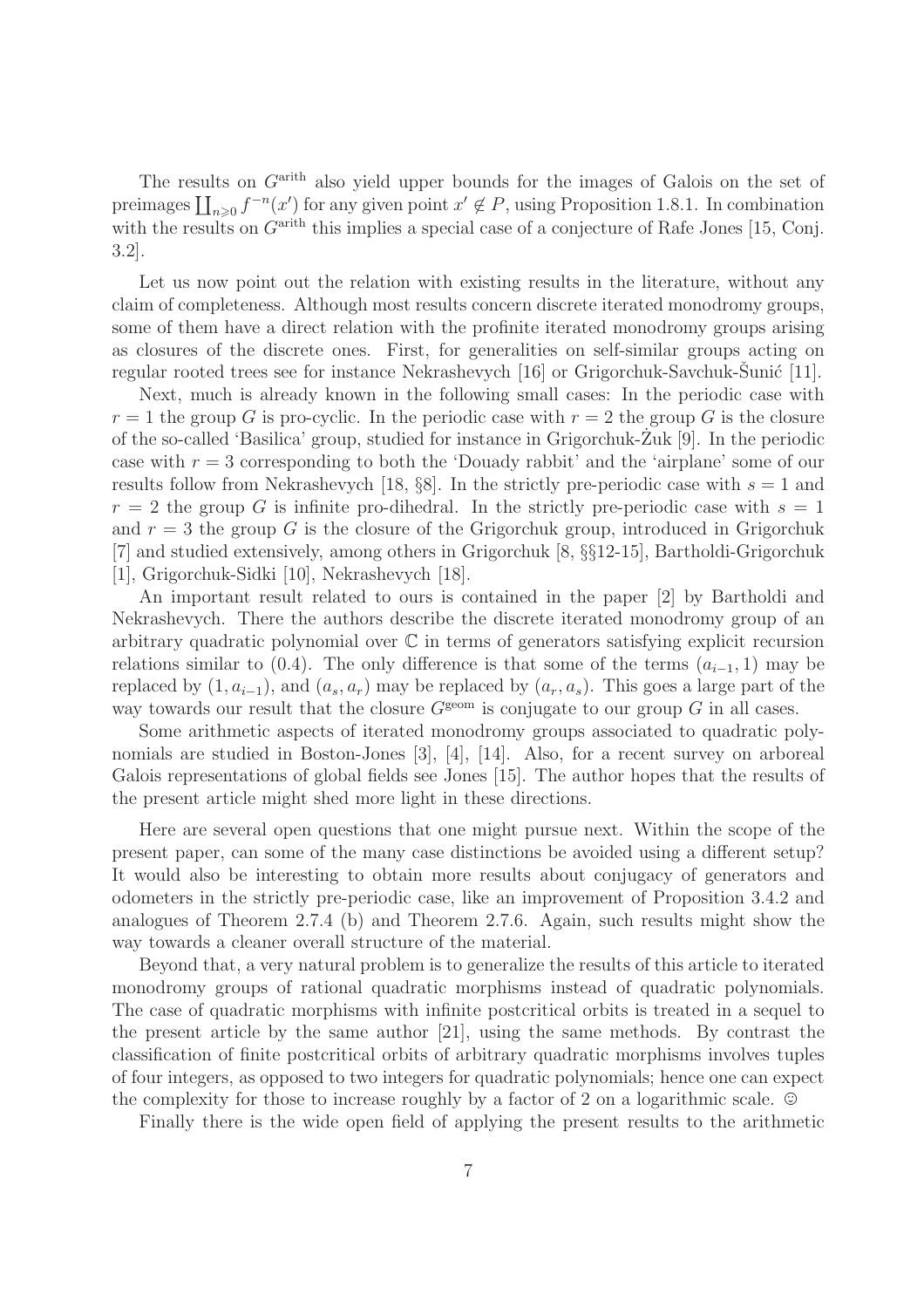properties of iterated quadratic polynomials, especially over a number field or a finite field. A starting point for this might be a study of Frobenius elements in  $G<sup>arith</sup>$ .

At last, the author would like to thank Volodia Nekrashevych for introducing him to important techniques in the area.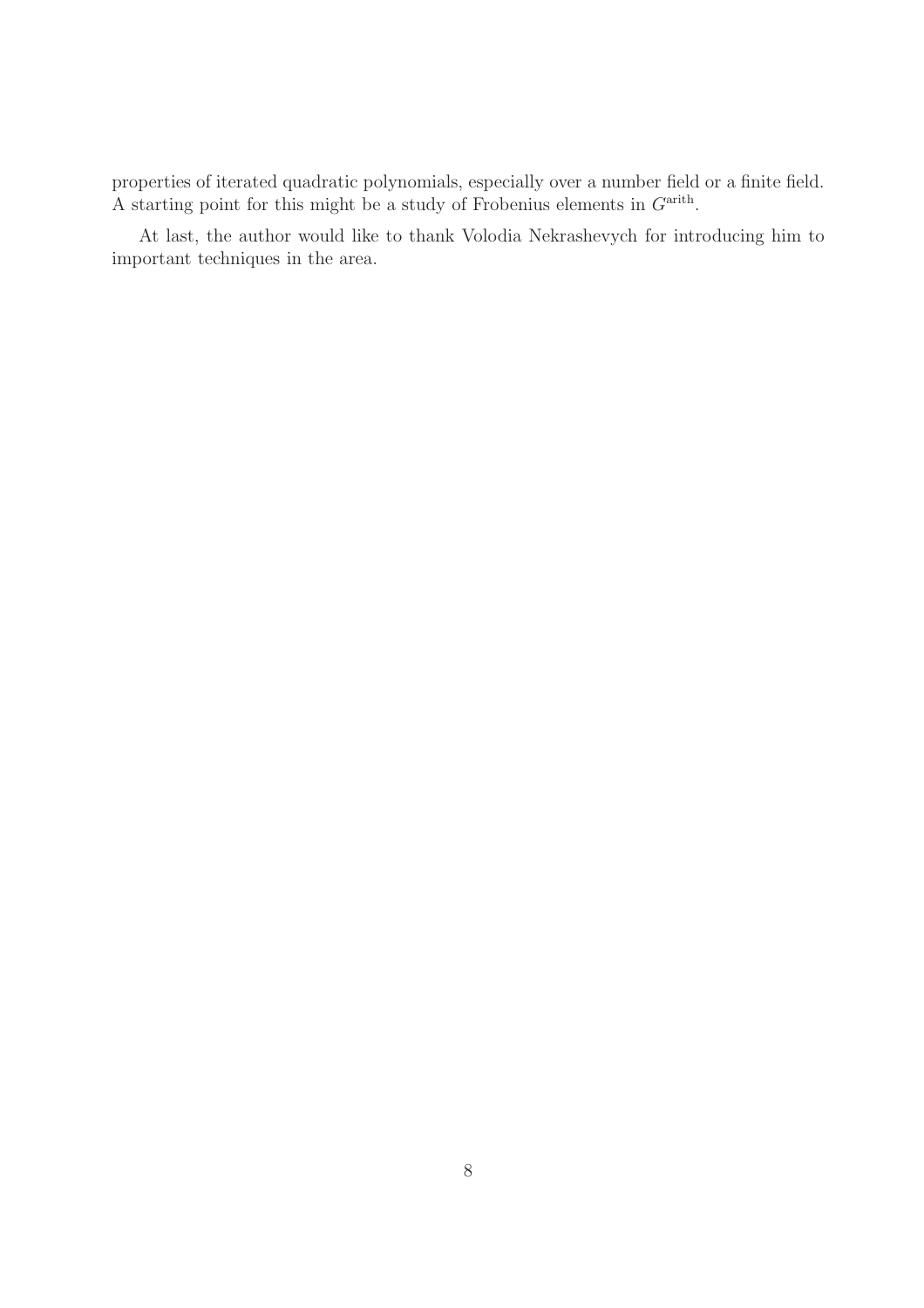## 1 Generalities

#### 1.1 Basics

Let T be the infinite tree whose vertices are the finite words over the alphabet  $\{0, 1\}$  and where each vertex t is connnected by an edge to the vertices to and the empty word is called the root of T, making T an infinite regular binary tree. For any integer  $n \geq 0$  we let  $T_n$  denote the finite rooted subtree whose vertices are all words of length  $\leq n$ . The words of length  $n$  are precisely the vertices at distance  $n$  from the root; we call the set of these the *level* n of T. Thus the level n consists of  $2^n$  points.

Unfortunately there do not seem to be established abbreviations for the automorphism groups of  $T_n$  and T. In this article we will write  $W_n := Aut(T_n)$  and  $W := Aut(T)$ , based on the vague justification that  $Aut(T_n)$  is an iterated wreath product.

Namely, for any elements  $u, v \in W$  let  $(u, v)$  denote the element of W defined by  $t0 \mapsto v(t)0$  and  $t1 \mapsto v(t)1$  for any word t. This defines an embedding of  $W \times W$  into W which we identify with its image. Let  $\sigma \in W$  denote the element of order 2 defined by  $t0 \mapsto t1 \mapsto t0$  for any word t, and let  $\langle \sigma \rangle$  be the subgroup of W generated by it. Then we can write W as the semidirect product

$$
(1.1.1) \t\t W = (W \times W) \rtimes \langle \sigma \rangle.
$$

For any integer  $n \geqslant 1$  the same definitions define a semidirect product decomposition

$$
(1.1.2) \t\t W_n = (W_{n-1} \times W_{n-1}) \rtimes \langle \sigma \rangle.
$$

Since  $W_0 = 1$ , this describes  $W_n$  as an iterated wreath product. Calculating with this decomposition requires only the basic relations

(1.1.3) 
$$
\begin{cases} (u,v)(u',v') = (uu',vv') \\ \sigma(u,v) = (v,u)\sigma \\ \sigma^2 = 1 \end{cases}
$$

for all  $u, v, u', v' \in W$ .

Every automorphism of T fixes the root and thus stabilizes  $T_n$  for every  $n \geq 0$ . The restriction of automorphisms therefore induces a natural homomorphism  $W \to W_n$ ,  $w \mapsto w|_{T_n}$ . This homomorphism is surjective and induces an isomorphism  $W \cong \lim_{\leftarrow n} W_n$ . Since  $W_n$  is finite, this description realizes W as a profinite topological group.

All subgroups  $G \subset W$  that we study in this article are closed and hence again profinite. Throughout we let  $G_n$  denote the image of G in  $W_n$ . Since G is closed, we obtain a natural isomorphism  $G \cong \lim_{n \to \infty} G_n$ .

For any subset S of a group we write  $\langle S \rangle$  for the subgroup generated by S and abbreviate  $\langle w_1, \ldots, w_r \rangle := \langle \{w_1, \ldots, w_r\} \rangle$ . If the ambient group is a topological group, the closures of these subgroups are denoted  $\langle\langle S \rangle\rangle$  and  $\langle\langle w_1, \ldots, w_r \rangle\rangle$ .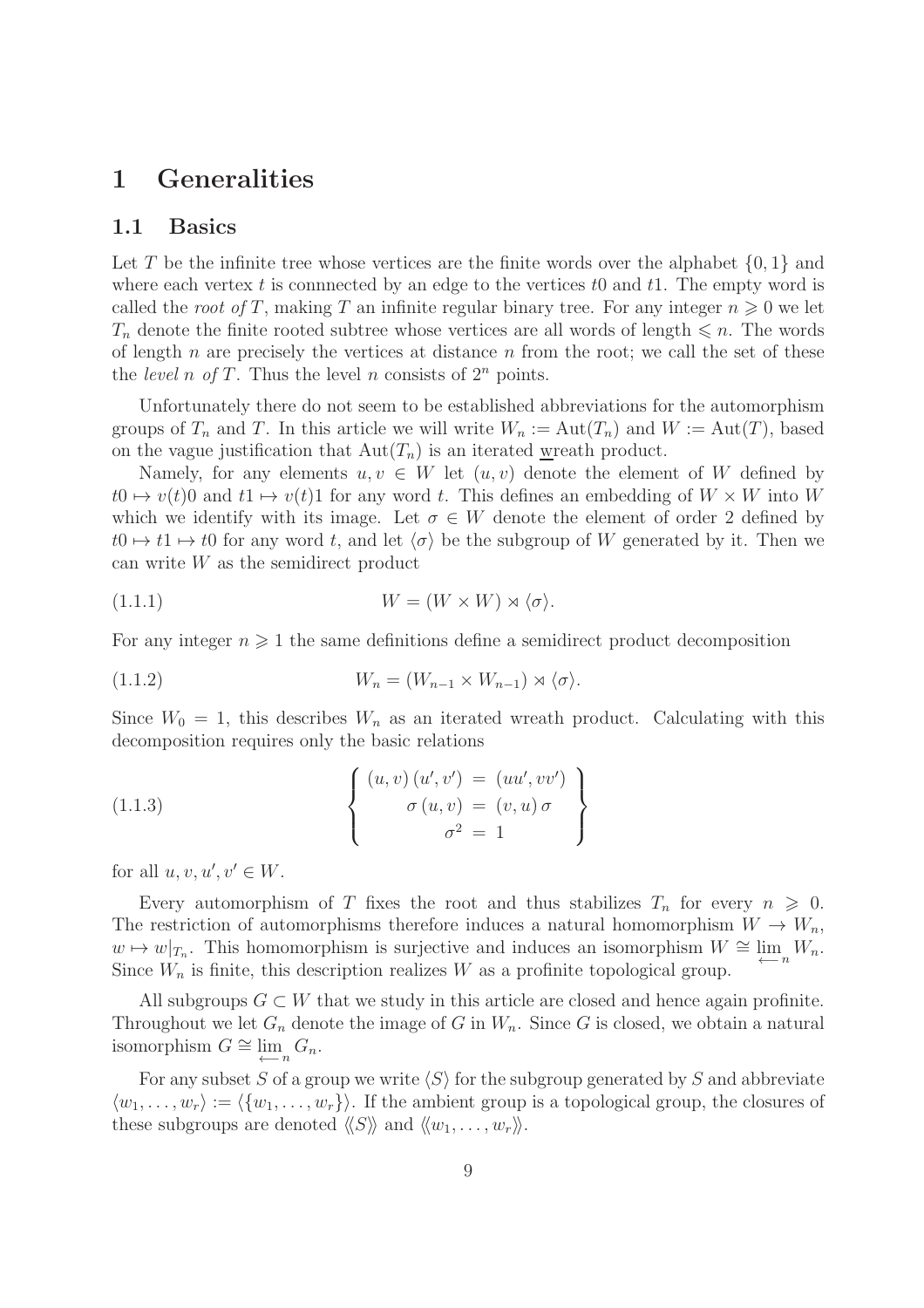#### 1.2 Size

For any integer  $n \geq 1$  the decomposition (1.1.2) implies that  $|W_n| = 2 \cdot |W_{n-1}|^2$ . Since  $|W_0| = 1$ , by induction on *n* this easily implies that

(1.2.1) 
$$
|W_n| = 2^{2^n - 1}
$$
 for all  $n \ge 0$ .

In particular  $W_n$  is a finite 2-group, and so  $W = \lim_{n \to \infty} W_n$  is a pro-2-group.

The size of a closed subgroup  $G \subset W$  is measured by its Hausdorff dimension, which is defined as

(1.2.2) 
$$
\lim_{n \to \infty} \frac{\log_2 |G_n|}{\log_2 |W_n|} = \lim_{n \to \infty} \frac{\log_2 |G_n|}{2^n - 1}
$$

if this limit exists. Its calculation usually requires some kind of recursive description of G.

#### 1.3 Conjugacy

For elements  $w, w' \in W$  we write  $w \sim w'$  if and only if w and w' are conjugate under W.

**Lemma 1.3.1** (a) For any elements w,  $w' \in W$  we have  $w \sim w'$  if and only if

$$
\begin{cases}\nw = (u, v) \quad and \quad w' = (u', v') \quad and \quad u \sim u' \quad and \quad v \sim v', \text{ or} \\
w = (u, v) \quad and \quad w' = (u', v') \quad and \quad u \sim v' \quad and \quad v \sim u', \text{ or} \\
w = (u, v) \sigma \quad and \quad w' = (u', v') \sigma \quad and \quad uv \sim u'v'.\n\end{cases}
$$

(b) In particular, for any  $u, v \in W$  we have

$$
(u, v) \sigma \sim (uv, 1) \sigma \sim (vu, 1) \sigma \sim (1, uv) \sigma \sim (1, vu) \sigma \sim (v, u) \sigma.
$$

(c) The same assertions hold for any  $n \geq 1$  and  $w, w' \in W_n$  and  $u, v, u', v \in W_{n-1}$ .

**Proof.** If  $w \sim w'$ , either both elements act trivially or both act non-trivially on  $T_1$ .

In the first case we have  $w = (u, v)$  and  $w' = (u', v')$  for some  $u, v, u', v' \in W$ . Then for any  $x, y \in W$  we have  $(x, y)(u, v)(x, y)^{-1} = (xux^{-1}, yvy^{-1})$ , and so w and w' are conjugate under the subgroup  $W \times W$  if and only if  $u \sim u'$  and  $v \sim v'$ . This and the fact that  $\sigma(u, v) \sigma^{-1} = (v, u)$  implies that w and w' are conjugate under the coset  $(W \times W) \sigma$ if and only if  $u \sim v'$  and  $v \sim u'$ . Together this yields the first two lines in (a).

In the second case we have  $w = (u, v) \sigma$  and  $w' = (u', v') \sigma$  for some  $u, v, u', v' \in W$ . If w and w' are conjugate under W, then so are  $w^2 = (u, v) \sigma(u, v) \sigma(w, vu)$  and  $w'^2 = (u'v', v'u')$ . By the first case this implies that uv is conjugate to  $u'v'$  or  $v'u'$ , but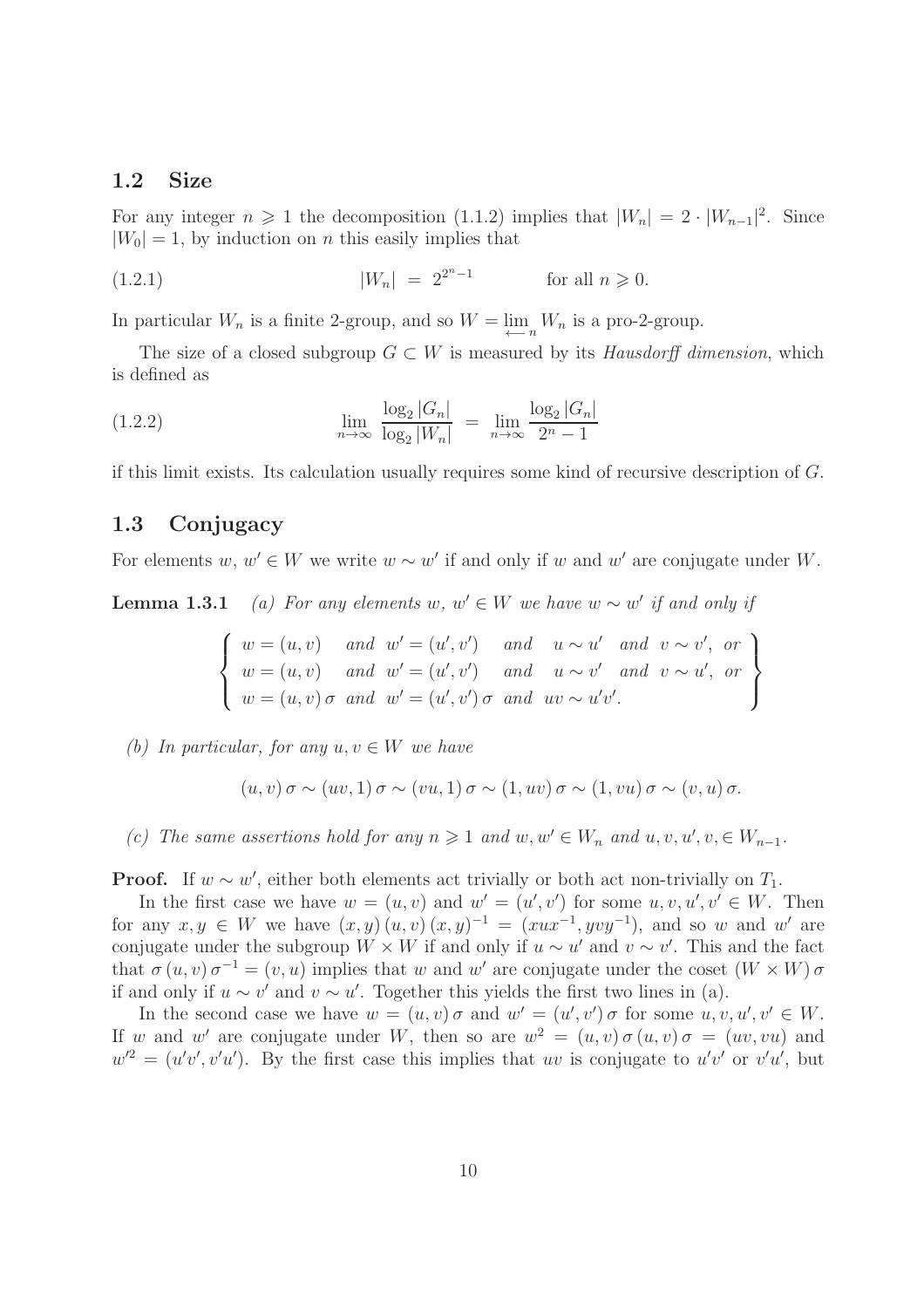since anyway  $u'v' \sim v'u'$ , it follows that  $uv \sim u'v'$ . Conversely assume that  $uv \sim u'v'$ . Then  $u'v' = xuvx^{-1}$  for some  $x \in W$ , and so

$$
(u, v) \sigma \sim (x, u'^{-1}xu) (u, v) \sigma (x, u'^{-1}xu)^{-1}
$$
  
=  $(x, u'^{-1}xu) (u, v) (u^{-1}x^{-1}u', x^{-1}) \sigma$   
=  $(u', u'^{-1}xuvx^{-1}) \sigma$   
=  $(u', v') \sigma$ ,

hence  $w \sim w'$ . Together this yields the third line in (c). That in turn directly implies (b). Also, the same arguments apply with  $w, w' \in W_n$  and  $u, v, u', v \in W_{n-1}$ , proving (c).  $\Box$ 

For later use we include some general facts about conjugacy.

**Lemma 1.3.2** Let G be a pro-p group for a prime p and let  $a_1, \ldots, a_r$  be elements such that  $G = \langle\!\langle a_1, \ldots, a_r \rangle\!\rangle$ . For every i let  $b_i \in G$  be a conjugate of  $a_i$ . Then  $G = \langle\!\langle b_1, \ldots, b_r \rangle\!\rangle$ .

**Proof.** Taking an inverse limit reduces this to the case that  $G$  is a finite p-group. We must then show that the subgroup  $H := \langle b_1, \ldots, b_r \rangle$  is equal to  $G = \langle a_1, \ldots, a_r \rangle$ . But for each i the elements  $a_i$  and  $b_i$  have the same image in the maximal abelian factor group  $G_{ab}$  of G; hence the composite homomorphism  $H \hookrightarrow G \twoheadrightarrow G_{ab}$  is surjective. Since G is nilpotent, it follows that  $H = G$ , as desired.

Lemma 1.3.3 Let G be a profinite group given as the inverse limit of a filtered system of finite groups  $G_i$  such that the projection maps  $G \to G_i$  are surjective. Then two elements  $g, g' \in G$  are conjugate if and only if their images in  $G_i$  are conjugate for all i.

**Proof.** The 'only if' part is obvious. For the 'if' part assume that the images of  $g, g'$  in  $G_i$  are conjugate for all i. For each i let  $U_i$  denote the set of elements  $u \in G$  for which the images of  $ugu^{-1}$  and  $g'$  in  $G_i$  coincide. Since  $U_i$  is a union of cosets under the kernel of  $G \rightarrow G_i$ , which is an open subgroup of G, it is a closed subset of G. By assumption it is also non-empty. Moreover, for any transition morphism  $G_j \rightarrow G_i$  in the system we have  $U_j \subset U_i$ . By the compactness of G it thus follows that the intersection U of all  $U_i$  is non-empty. Any element  $u \in U$  then satisfies  $ugu^{-1} = g'$ , as desired.  $□$ 

The following result (compare  $[6, Thm.3.1]$ ) uses only the basic relations  $(1.1.3)$  and is a good warm up exercise for our later calculations.

**Proposition 1.3.4** For any  $w \in W$  and any  $k \in \mathbb{Z}_2^{\times}$  the element  $w^k$  is conjugate to  $w$ .

**Proof.** (Compare Remark 1.6.4.) Fix  $k \in \mathbb{Z}_2^{\times}$ . By Lemma 1.3.3 it suffices to prove that for every  $n \geq 0$  we have  $w^k|_{T_n} \sim w|_{T_n}$  for all  $w \in W$ . This is trivial for  $n = 0$ , so assume that  $n > 0$  and the assertion holds for  $n - 1$  and all  $w \in W$ .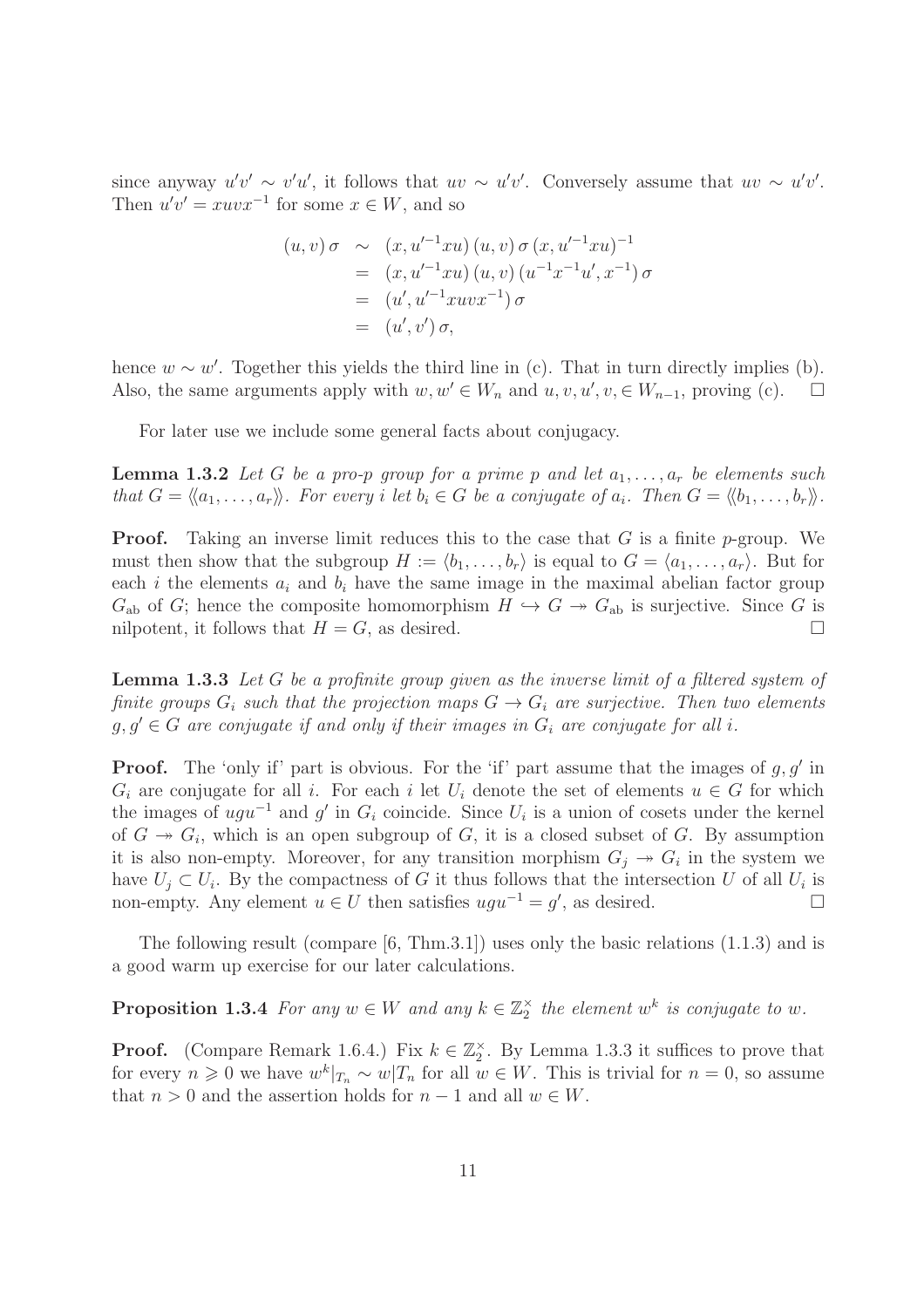Consider an element  $w \in W$ . If  $w = (u, v)$  for  $u, v \in W$ , by the induction hypothesis we have  $u^k|_{T_{n-1}} \sim u|_{T_{n-1}}$  and  $v^k|_{T_{n-1}} \sim v|_{T_{n-1}}$ . By Lemma 1.3.1 this implies that

$$
w^{k}|_{T_{n}} = (u^{k}|_{T_{n-1}}, v^{k}|_{T_{n-1}}) \sim (u|_{T_{n-1}}, v|_{T_{n-1}}) = w|_{T_{n}},
$$

as desired. Otherwise we have  $w = (u, v) \sigma$  for  $u, v \in W_{n-1}$ . Then  $w \sim (uv, 1) \sigma$  by Lemma 1.3.1. We calculate  $((uv, 1) \sigma)^2 = (uv, 1) \sigma (uv, 1) \sigma = (uv, uv)$ , and writing  $k = 2\ell + 1$  with  $\ell \in \mathbb{Z}_2$  we deduce that

$$
((uv,1)\,\sigma)^k = (((uv,1)\,\sigma)^2)^{\ell}(uv,1)\,\sigma = ((uv,uv))^{\ell}(uv,1)\,\sigma = ((uv)^{\ell+1},(uv)^{\ell})\,\sigma.
$$

By Lemma 1.3.1 this is conjugate to  $((uv)^k, 1) \sigma$ ; hence  $w^k \sim ((uv)^k, 1) \sigma$ . But by the induction hypothesis we have  $(uv)^k|_{T_{n-1}} \sim uv|_{T_{n-1}}$ . Thus with Lemma 1.3.1 we find that

$$
w^{k}|_{T_{n}} \sim ((uv)^{k}, 1) \sigma|_{T_{n}} = ((uv)^{k}|_{T_{n-1}}, 1) \sigma \sim (uv|_{T_{n-1}}, 1) \sigma = (uv, 1) \sigma|_{T_{n}} \sim w|_{T_{n}},
$$

as desired.  $\Box$ 

#### 1.4 Recursive construction of elements

**Proposition 1.4.1** For all indices i in a set I consider distinct new symbols  $a_i$ , finite words  $f_i$  and  $g_i$  over the alphabet  $\{a_j, a_j^{-1} \mid j \in I\} \sqcup W$ , and numbers  $\nu_i \in \{0,1\}$ . Then there exist unique elements  $a_i \in W$  for all  $i \in I$  which satisfy the recursion relations

$$
a_i = (f_i, g_i) \sigma^{\nu_i}.
$$

Here the right hand side is interpreted as an element of  $W$  by substituting the actual elements  $a_i$  for the associated symbols. Also, the empty word is permitted for  $f_i$  and  $g_i$  and represents the identity element  $1 \in W$ , as usual.

**Proof.** The restrictions  $a_i|_{T_0}$  are necessarily trivial, and if for some  $n > 0$  the restrictions  $a_i|_{T_{n-1}}$  are already known for all i, then the recursion relations uniquely describe the restrictions  $a_i|_{T_n}$  for all i. By induction we therefore obtain unique elements  $a_i|_{T_n}$  for all  $n \geq 0$ , which combine to give the desired elements  $a_i \in W$ .

Often  $f_i$  and  $g_i$  are words over the alphabet  $\{a_j, a_j^{-1} \mid j \in I\}$  only, in which case the recursion relations do not involve any previously known elements of  $W$ . Nevertheless one can construct very interesting elements in this way, as in  $(1.6.1)$ ,  $(2.0.1)$ , and  $(3.0.1)$ . In general one can construct elements with special properties with respect to given elements of  $W$ , as in Remark 1.6.4, Proposition 2.6.4, and in  $(3.8.13)$ .

One should be aware that different recursion relations can determine the same elements of  $W$ . In particular:

**Proposition 1.4.2** In Proposition 1.4.1 assume that for each  $i \in I$  the expression  $(f_i, g_i) \sigma^{\nu_i}$ has the form  $(hf'h^{-1}, kg'k^{-1})$  for words  $f'$ , g' over the alphabet  $\{a_j, a_j^{-1} \mid j \in I\}$  only and arbitrary words h, k, which may all depend on i. Then  $a_i = 1$  for all  $i \in I$ .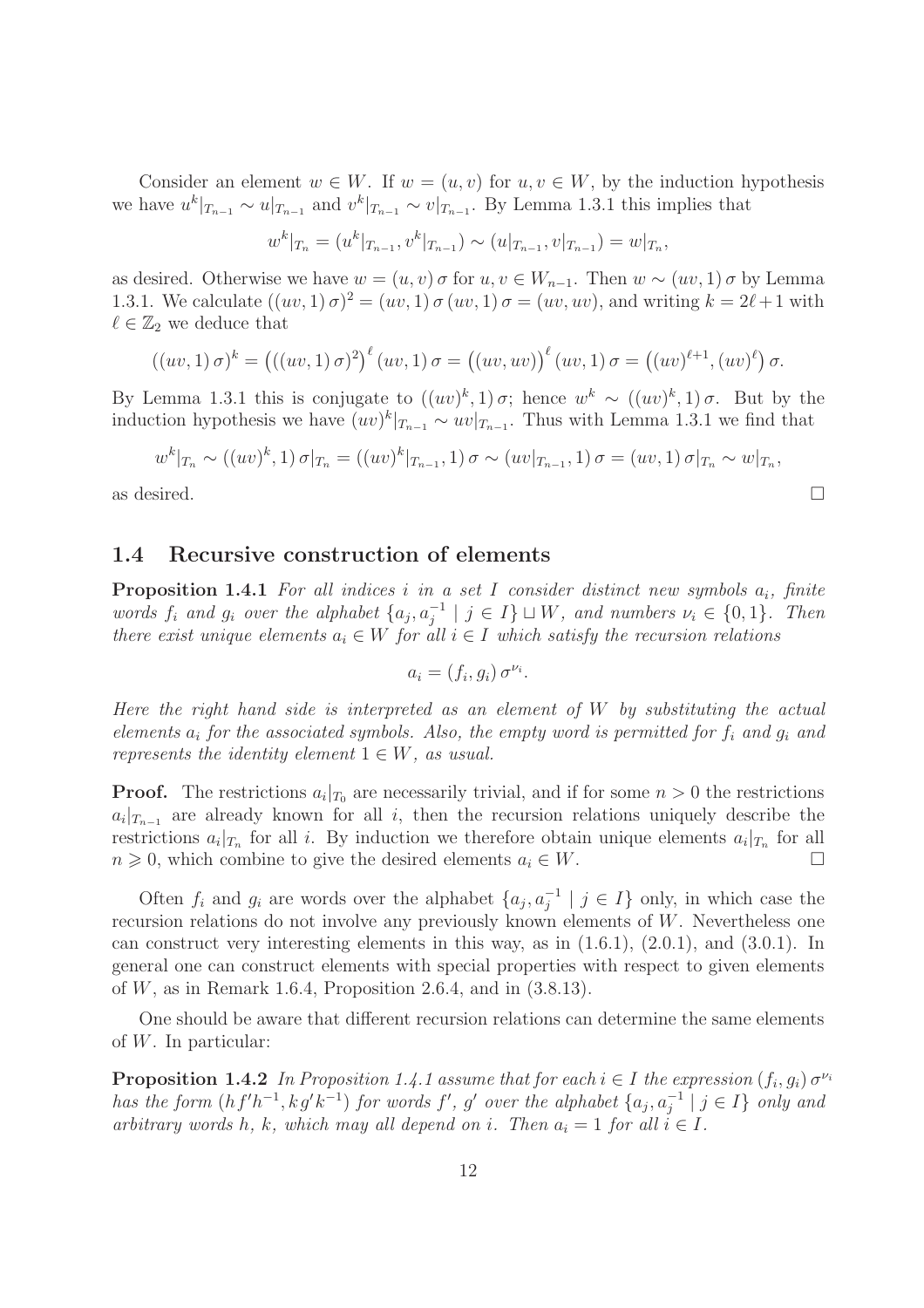**Proof.** Trivially  $a_i|_{T_0} = 1$  for all i, and if  $a_i|_{T_{n-1}} = 1$  for all i, the recursion relations imply that

$$
a_i|_{T_n} = (hf'h^{-1}, kg'k^{-1})|_{T_n} \sim (f', g')|_{T_n} = (f'|_{T_{n-1}}, g'|_{T_{n-1}}) \sim (1, 1) = 1
$$

and hence  $a_i|_{T_n} = 1$  for all i as well. Induction on n thus shows that  $a_i = 1$  on the whole tree  $T$ .

Also, elements satisfying certain kinds of recursion relations only up to conjugacy are conjugate to the elements satisfying the same recursion relations precisely:

**Proposition 1.4.3** Consider symbols  $a_i$ , words  $f_i$ ,  $g_i$ , and numbers  $\nu_i$  for all  $i \in I$  as in Proposition 1.4.1. Assume that for each  $i \in I$  the expression  $(f_i, g_i) \sigma^{\nu_i}$  has the form

$$
\begin{cases} (ha_j^{\lambda}h^{-1}, ka_{\ell}^{\mu}k^{-1}) & or \\ (ha_j^{\lambda}k^{-1}, ka_j^{\mu}h^{-1}) \sigma \end{cases}
$$

for words h, k, indices j,  $\ell \in I$ , and integers  $\lambda$ ,  $\mu$  which may depend on i. Consider other distinct new symbols  $b_i$  and let  $f'_i$  and  $g'_i$  be the words over the alphabet  $\{b_j, b_j^{-1} \mid j \in I\} \sqcup W$ obtained from  $f_i$  and  $g_i$  by replacing each occurrence of  $a_j$  by  $b_j$ . Let  $a_i \in W$  be the elements satisfying  $a_i = (f_i, g_i) \sigma^{\nu_i}$  which are furnished by Proposition 1.4.1. Then for any elements  $b_i \in W$  the following statements are equivalent:

- (a) For every  $i \in I$  the element  $b_i$  is conjugate to  $(f'_i, g'_i) \sigma^{\nu_i}$  under W.
- (b) For every  $i \in I$  the element  $b_i$  is conjugate to  $a_i$  under W.

**Proof.** Assume (b) and consider any  $i \in I$ . Suppose first that  $(f_i, g_i) \sigma^{\nu_i}$  has the form  $(ha_j^{\lambda}h^{-1}, ka_\ell^{\mu}k^{-1})$ . Then  $(f_i', g_i')\sigma^{\nu_i}$  has the form  $(h'b_j^{\lambda}h'^{-1}, k'b_\ell^{\mu})$  $\ell^{(k'-1)}$  for some words  $h', k'.$ Moreover the assumption (b) implies that  $b_i \sim a_i$  and  $b_j^{\lambda} \sim a_j^{\lambda}$  and  $b_{\ell}^{\mu} \sim a_{\ell}^{\mu}$  $\ell$ <sup>*u*</sup>, and hence

$$
b_i \sim a_i = (ha_j^{\lambda}h^{-1}, ka_{\ell}^{\mu}k^{-1}) \sim (a_j^{\lambda}, a_{\ell}^{\mu})
$$
  

$$
(f_i', g_i') \sigma^{\nu_i} = (h'b_j^{\lambda}h'^{-1}, k'b_{\ell}^{\mu}k'^{-1}) \sim (b_j^{\lambda}, b_{\ell}^{\mu}).
$$

Now suppose that  $(f_i, g_i) \sigma^{\nu_i}$  has the form  $(ha_j^{\lambda}k^{-1}, ka_j^{\mu}h^{-1}) \sigma$ . Then  $(f'_i, g'_i) \sigma^{\nu_i}$  has the form  $(h'b_j^{\lambda}k'^{-1}, k'b_j^{\mu}h'^{-1})\sigma$  for some words  $h', k'$ . Moreover the assumption (b) implies that  $b_i \sim a_i$  and  $b_j^{\lambda+\mu} \sim a_j^{\lambda+\mu}$  $j_j^{\lambda+\mu}$ , hence using Lemma 1.3.1 we deduce that

$$
b_i \sim a_i = (h a_j^{\lambda} k^{-1}, k a_j^{\mu} h^{-1}) \sigma \sim (h a_j^{\lambda + \mu} h^{-1}, 1) \sigma \sim (a_j^{\lambda + \mu}, 1) \sigma
$$
  

$$
(f'_i, g'_i) \sigma^{\nu_i} = (h' b_j^{\lambda} k'^{-1}, k' b_j^{\mu} h'^{-1}) \sigma \sim (h' b_j^{\lambda + \mu} h'^{-1}, 1) \sigma \sim (b_j^{\lambda + \mu}, 1) \sigma.
$$

Together this shows that (b) implies (a).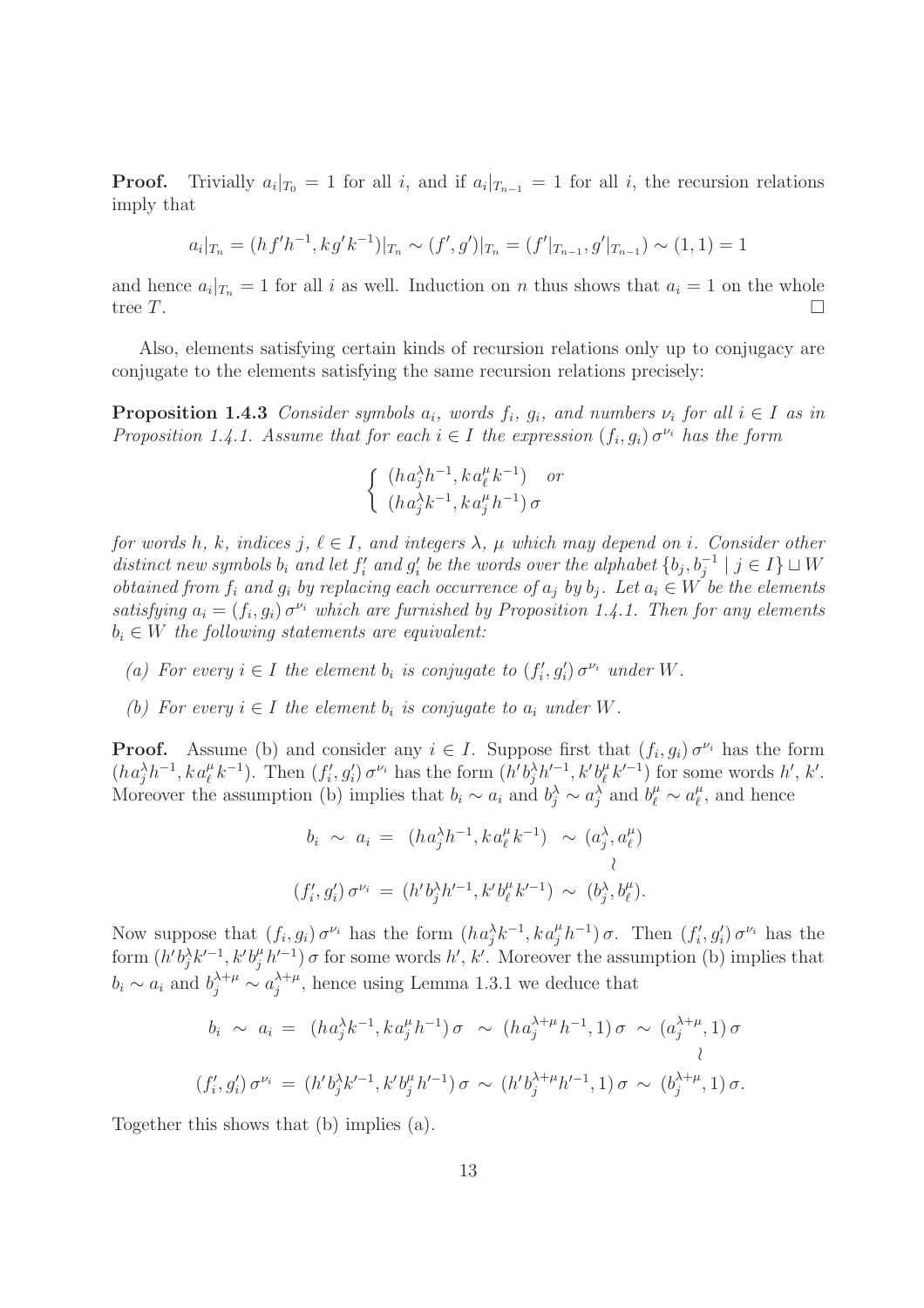Conversely assume (a). To deduce (b), by Lemma 1.3.3 it suffices to show that  $b_i|_{T_n}$  is conjugate to  $a_i|_{T_n}$  in  $W_n$  for all i and n. This is trivial for  $n = 0$ , so assume that  $n > 0$ and that it holds for  $n-1$  and all i. Let  $\sim$  denote conjugacy in  $W_n$ , respectively in  $W_{n-1}$ , so that the statements of Lemma 1.3.1 also hold in  $W_n$ .

Consider any  $i \in I$ . Suppose first that  $(f_i, g_i) \sigma^{\nu_i}$  has the form  $(h a_j^{\lambda} h^{-1}, k a_{\ell}^{\mu} k^{-1})$ . Then  $(f'_i, g'_i) \sigma^{\nu_i}$  has the form  $(h'b_j^{\lambda}h'^{-1}, k'b''_{\ell})$  $(\ell, k'^{-1})$  for some words  $h', k'$ . Moreover the induction hypothesis implies that  $b_j^{\lambda}|_{T_{n-1}} \sim a_j^{\lambda}|_{T_{n-1}}$  and  $b_{\ell}^{\mu}$  $_{\ell}^{\mu}|_{T_{n-1}} \sim a_{\ell}^{\mu}$  $_{\ell}^{\mu}|_{T_{n-1}}$ . Using the assumption (a) we therefore find that

$$
b_i|_{T_n} \sim (f'_i, g'_i) \sigma^{\nu_i}|_{T_n} = (h'b_j^{\lambda}h'^{-1}, k'b''_{\ell}k'^{-1})|_{T_n} \sim (b_j^{\lambda}, b_{\ell}^{\mu})|_{T_n} = (b_j^{\lambda}|_{T_{n-1}}, b_{\ell}^{\mu}|_{T_{n-1}})
$$
  

$$
a_i|_{T_n} = (ha_j^{\lambda}h^{-1}, ka_{\ell}^{\mu}k^{-1})|_{T_n} \sim (a_j^{\lambda}, a_{\ell}^{\mu})|_{T_n} = (a_j^{\lambda}|_{T_{n-1}}, a_{\ell}^{\mu}|_{T_{n-1}}).
$$

Now suppose that  $(f_i, g_i) \sigma^{\nu_i}$  has the form  $(ha_j^{\lambda}k^{-1}, ka_j^{\mu}h^{-1}) \sigma$ . Then  $(f'_i, g'_i) \sigma^{\nu_i}$  has the form  $(h'b_j^{\lambda}k'^{-1}, k'b_j^{\mu}h'^{-1})\sigma$  for some words  $h', k'$ . Moreover the induction hypothesis implies that  $b_i^{\lambda+\mu}$  $\int_{j}^{\lambda+\mu}|_{T_{n-1}} \sim a_j^{\lambda+\mu}$  $\int_{j}^{\lambda+\mu}|_{T_{n-1}}$ . Using the assumption (a) and Lemma 1.3.1 we thus find that

$$
b_i|_{T_n} \sim (f'_i, g'_i) \sigma^{\nu_i}|_{T_n} = (h'b_j^{\lambda}k'^{-1}, k'b_j^{\mu}h'^{-1}) \sigma|_{T_n} \sim (b_j^{\lambda+\mu}, 1) \sigma|_{T_n} = (b_j^{\lambda+\mu}|_{T_{n-1}}, 1) \sigma
$$
  

$$
a_i|_{T_n} = (ha_j^{\lambda}k^{-1}, ka_j^{\mu}h^{-1}) \sigma|_{T_n} \sim (a_j^{\lambda+\mu}, 1) \sigma|_{T_n} = (a_j^{\lambda+\mu}|_{T_{n-1}}, 1) \sigma.
$$

Together this shows the desired assertion for n and all i; and so it follows for all  $n \geq 0$  by induction. This proves that (a) implies (b).  $\Box$ 

#### 1.5 Signs

For any integer  $n \geq 0$ , any element  $w \in W$  fixes the root and thus permutes the level n of T. We let  $sgn_n(w)$  denote the sign of the induced permutation of the level n, which defines a homomorphism

$$
\operatorname{sgn}_n: W \longrightarrow \{\pm 1\}.
$$

For any  $m \geq n$  this homomorphism factors through a homomorphism  $W_m \to {\pm 1}$ , which we again denote by  $sgn_n$ . For  $n=0$  the homomorphism is trivial. For  $n \geq 1$  the definition of the embedding  $W \times W \hookrightarrow W$  implies that

(1.5.2) 
$$
sgn_n((w, w')) = sgn_{n-1}(w) \cdot sgn_{n-1}(w')
$$

for all  $w, w' \in W$ . Also, for  $n \geq 1$  the element  $\sigma$  of order 2 has no fixed points on level n and hence precisely  $2^{n-1}$  orbits of length 2. Therefore

(1.5.3) 
$$
\operatorname{sgn}_n(\sigma) = \begin{cases} -1 & \text{if } n = 1, \\ 1 & \text{if } n \neq 1. \end{cases}
$$

Together these formulas can be used to calculate the signs of any recursively described elements of W.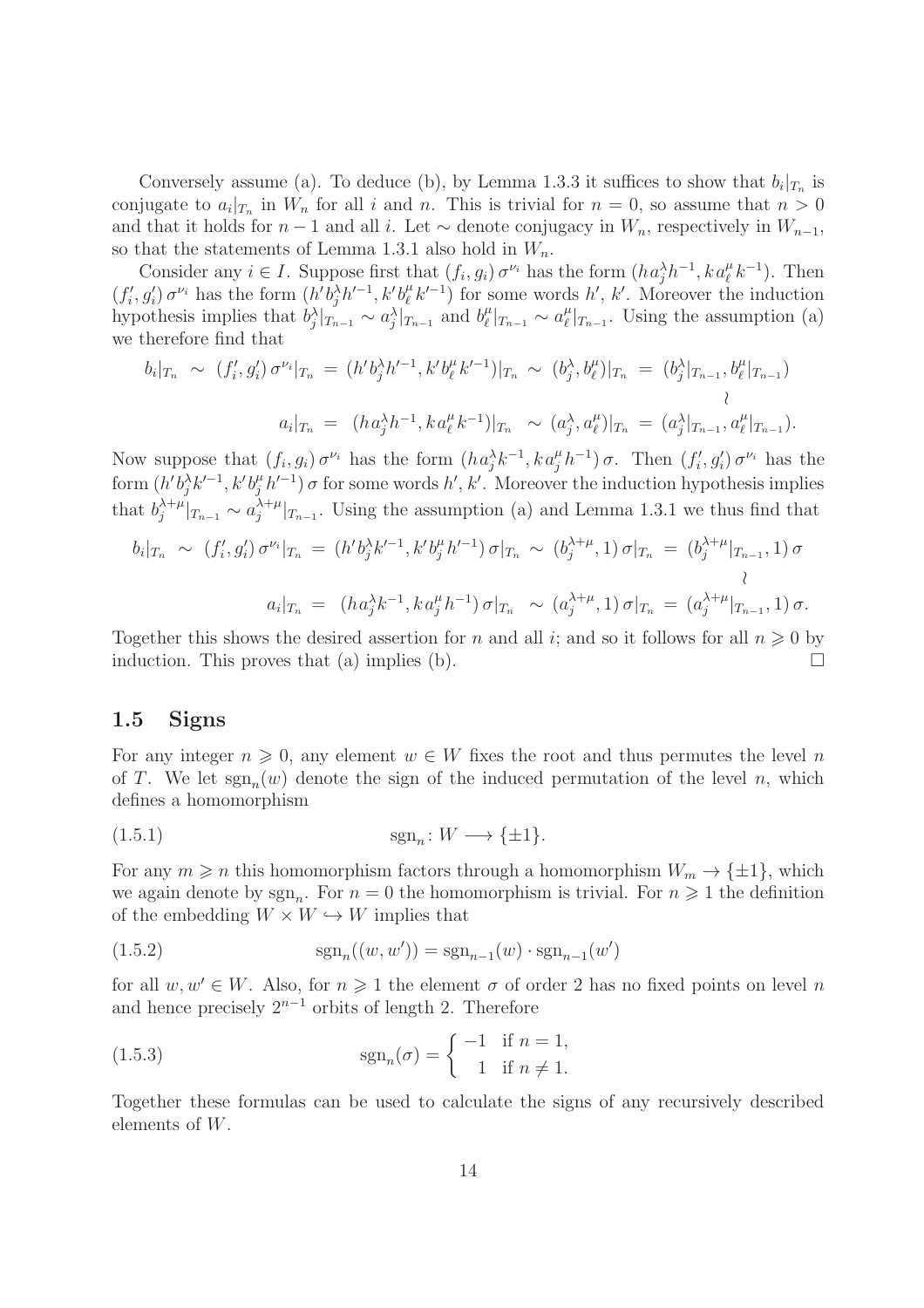Example 1.5.4 Consider the elements  $b_1, b_2, \ldots \in W$  defined by the recursion relations

$$
\begin{cases} b_1 = \sigma \\ b_i = (b_{i-1}, 1) \text{ for all } i > 1. \end{cases}
$$

Then the formula (1.5.2) implies that  $sgn_n(b_i) = sgn_{n-1}(b_{i-1})$  for all  $n \ge 1$  and  $i > 1$ . By  $(1.5.3)$  and induction it follows that for all  $n, i \geqslant 1$  we have

$$
sgn_n(b_i) = \begin{cases} -1 & \text{if } n = i, \\ 1 & \text{if } n \neq i. \end{cases}
$$

**Proposition 1.5.5** For any  $n \geq 0$  the homomorphism

$$
W_n \to {\{\pm 1\}}^n, w \mapsto (\operatorname{sgn}_m(w))_{m=1}^n
$$

induces an isomorphism from the maximal abelian factor group  $W_{n,ab}$  to  $\{\pm 1\}^n$ .

**Proof.** Example 1.5.4 implies that the homomorphism is surjective; hence it induces a surjective homomorphism  $W_{n,ab} \to {\pm 1}^n$ . It remains to show that this is an isomorphism. For  $n = 0$  that is obvious, so assume that  $n > 0$  and that it is an isomorphism for  $W_{n-1}$ . Then the decomposition  $W_n = (W_{n-1} \times W_{n-1}) \rtimes \langle \sigma \rangle$  implies that  $W_{n,ab}$  is also the maximal abelian factor group of  $(W_{n-1,ab} \times W_{n-1,ab}) \rtimes \langle \sigma \rangle$ . By the induction hypothesis this is isomorphic to the maximal abelian factor group of  $(\{\pm 1\}^{n-1} \times \{\pm 1\}^{n-1}) \rtimes \langle \sigma \rangle$ , where  $\sigma$  acts by interchanging the two factors  $\{\pm 1\}^{n-1}$ . The commutators of  $\sigma$  with  $\{\pm 1\}^{n-1} \times \{\pm 1\}^{n-1}$ form the diagonally embedded subgroup diag( $\{\pm 1\}^{n-1}$ ); hence the maximal abelian factor group of  $W_n$  is isomorphic to  $\{\pm 1\}^{n-1} \times \langle \sigma \rangle$  and hence to  $\{\pm 1\}^n$ . For reasons of cardinality the surjective homomorphism  $W_{n,ab} \to {\pm 1}^n$  is therefore an isomorphism. By induction this now follows for all  $n \geqslant 0$ .

**Proposition 1.5.6** (a) For any subgroup  $G_n \subset W_n$  we have  $G_n = W_n$  if and only if the combined homomorphism  $G_n \to {\{\pm 1\}}^n$ ,  $g \mapsto (\text{sgn}_m(g))_{m=1}^n$  is surjective.

(b) For any closed subgroup  $G \subset W$  we have  $G = W$  if and only if the combined homomorphism  $G \to {\{\pm 1\}}^{\infty}$ ,  $g \mapsto (\text{sgn}_m(g))_{m=1}^{\infty}$  is surjective.

**Proof.** (This is essentially in Stoll [22, p. 241 Thm.].) Since  $W_n$  is a finite 2-group, it is nilpotent, and hence a subgroup  $G_n \subset W_n$  is equal to  $W_n$  if and only if it surjects to the maximal abelian factor group of  $W_n$ . Thus part (a) follows from Proposition 1.5.5. Part (b) follows from (a) by taking inverse limits.  $\square$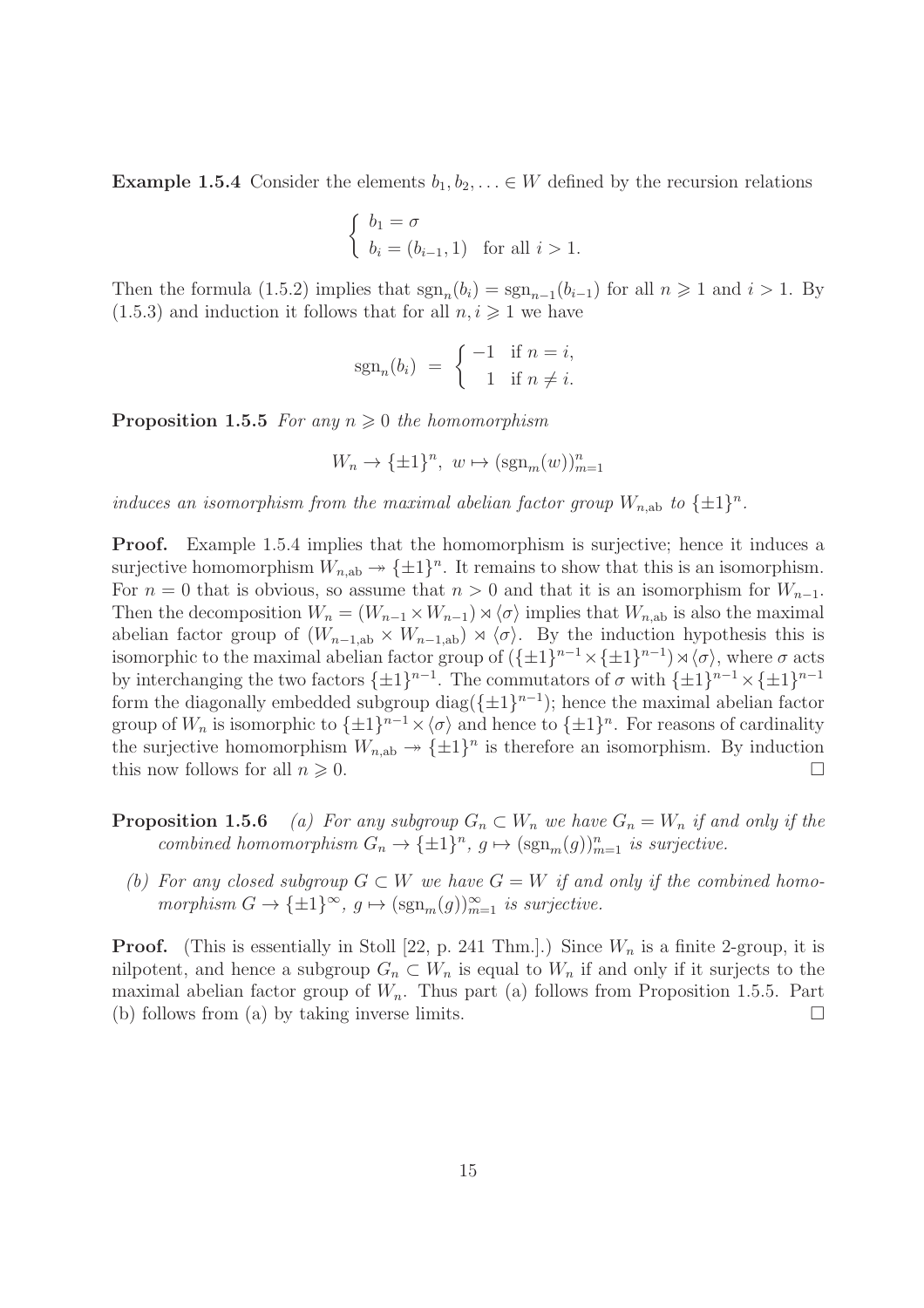#### 1.6 Odometers

As another useful preparation for the main part of the article (and for fun) consider the element  $a \in W$  defined by the recursion relation

(1.6.1) 
$$
a = (a, 1) \sigma.
$$

It is called the standard odometer [12, Ex.1] or adding machine [19, 2.5.1]. The reason for this is that if we view each vertex on some level n of  $T$ , that is, each word of length  $n$ over the alphabet  $\{0, 1\}$ , as an integer in the interval  $[0, 2<sup>n</sup> - 1]$  written in binary notation, then  $a$  acts on these by adding 1 modulo  $2<sup>n</sup>$ . This is precisely what odometers of real life vehicles do with integers to base 10 in place of 2.

More generally we will call any element of  $W$  that is conjugate to  $a$  an *odometer*. For a part of the following result compare [12, Prop.3.3]:

**Proposition 1.6.2** For any  $w \in W$  the following are equivalent:

- (a) w is an odometer, i.e., it is conjugate to a.
- (b) w is conjugate to  $(w, 1)$   $\sigma$ .
- (c) w acts transitively on level n for all  $n \geq 1$ .
- (d)  $sgn_n(w) = -1$  for all  $n \ge 1$ .

**Proof.** If  $w \sim a$ , with Lemma 1.3.1 we deduce that  $w \sim a = (a, 1) \sigma \sim (w, 1) \sigma$ , proving the implication  $(a) \Rightarrow (b)$ .

Next assume that w is conjugate to  $(w, 1)$   $\sigma$ . Then it clearly acts non-trivially and hence transitively on level 1. Consider  $n \geq 2$  such that w acts transitively on level  $n-1$ . Since  $(w, 1)$  σ interchanges the two embedded half trees in T, it interchanges their respective levels  $n-1$ . By assumption the square  $((w,1)\sigma)^2 = (w,w)$  acts transitively on each of these levels  $n-1$ . Thus  $(w, 1)$   $\sigma$  itself acts transitively on the their union, which is the level n of T. The same then follows for  $w \sim (w, 1) \sigma$ , as desired. By induction on n this proves the implication  $(b) \Rightarrow (c)$ .

Next, if w acts transitively on a level  $n \geq 1$ , it acts by a cycle of length  $2^n$  which has sign  $-1$ . This directly yields the implication  $(c) \Rightarrow (d)$ .

To establish the remaining implication  $(d) \Rightarrow (a)$ , by Lemma 1.3.3 it suffices to prove: For any  $n \geq 0$  and any w as in (d) we have  $w|T_n \sim a|T_n$ . This is trivial for  $n = 0$ , so assume that  $n > 0$  and that it holds universally for  $n - 1$ . Consider any  $w \in W$  satisfying (d). Then  $sgn_1(w) = -1$  shows that w acts nontrivially on  $T_1$ ; hence  $w = (u, v)$  of for some  $u, v \in W$ . For all  $n \geq 1$  the formulas (1.5.2) and (1.5.3) then imply that

$$
\operatorname{sgn}_n(uv) = \operatorname{sgn}_n(u) \cdot \operatorname{sgn}_n(v) \cdot \operatorname{sgn}_{n+1}(\sigma) = \operatorname{sgn}_{n+1}(w) = -1,
$$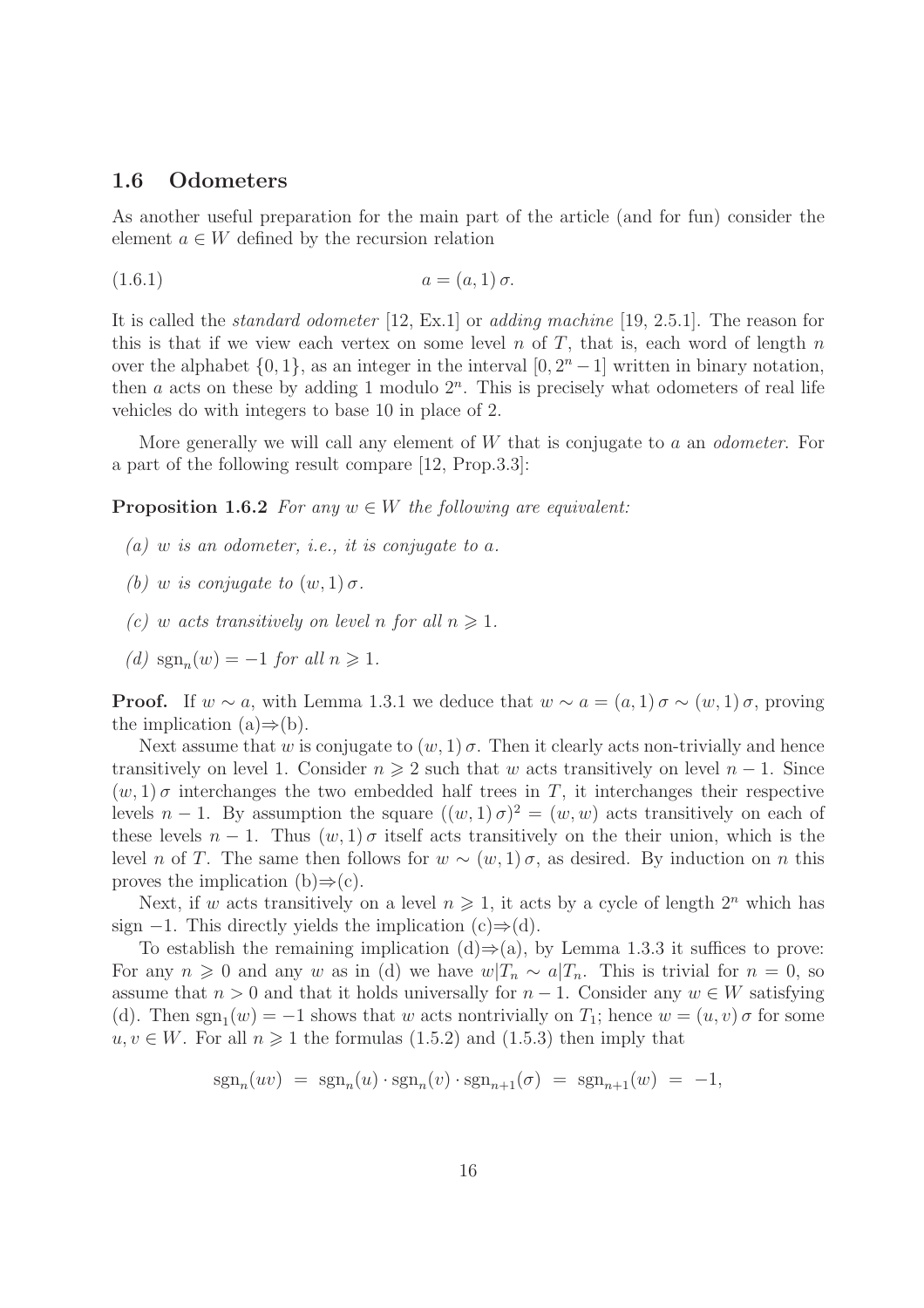thus uv also satisfies the condition in  $(d)$ . Using Lemma 1.3.1 and the induction hypothesis for uv it follows that

$$
w|_{T_n} = (u, v) \sigma|_{T_n} \sim (uv, 1) \sigma|_{T_n} = (uv|_{T_{n-1}}, 1) \sigma
$$

$$
a|_{T_n} = (a, 1) \sigma|_{T_n} = (a|_{T_{n-1}}, 1) \sigma
$$

and so the desired assertion holds for n. By induction it follows for all  $n \geq 0$ , proving the implication  $(d) \Rightarrow (a)$ .

**Proposition 1.6.3** For any odometer  $w \in W$  we have:

- (a) The subgroup  $\langle \langle w \rangle \rangle$  of W is isomorphic to  $\mathbb{Z}_2$ .
- (b) It is its own centralizer.
- (c) Its normalizer is isomorphic to  $\mathbb{Z}_2 \rtimes \mathbb{Z}_2^{\times}$ .

**Proof.** The implication (a)⇒(c) in Proposition 1.6.2 shows that w acts transitively on each level *n* through a cycle of length  $2^n$ . For  $n \to \infty$  this shows that w has infinite order, which implies (a). Assertion (b) results from the fact that in any symmetric group on  $m$ letters, any m-cycle generates its own centralizer. For (c) observe that  $Aut(\mathbb{Z}_2) = \mathbb{Z}_2^{\times}$ . Moreover, for any  $k \in \mathbb{Z}_2^{\times}$  the element  $w^k \in W$  still has the same properties (c) or (d) from Proposition 1.6.2, and is therefore conjugate to w. This shows that the normalizer of  $\langle w \rangle$ in W surjects to Aut $(\langle w \rangle) = \mathbb{Z}_2^{\times}$ . Since the centralizer is  $\langle w \rangle \cong \mathbb{Z}_2$ , this implies (c).

For the standard odometer we can make the isomorphism in Proposition 1.6.3 explicit as follows:

**Proposition 1.6.4** For any  $k \in \mathbb{Z}_2^{\times}$  consider the element  $z_k \in W$  defined using Proposition 1.4.1 by the recursion relation

$$
z_k = (z_k, a^{\frac{k-1}{2}} z_k).
$$

(a) For any  $k \in \mathbb{Z}_2^{\times}$  we have  $z_k a z_k^{-1} = a^k$ .

- (b) For any  $k, k' \in \mathbb{Z}_2^{\times}$  we have  $z_k z_{k'} = z_{kk'}$ .
- (c) There is an isomorphism  $\mathbb{Z}_2 \rtimes \mathbb{Z}_2^{\times} \stackrel{\sim}{\longrightarrow} \text{Norm}_W(\langle\langle a \rangle\rangle), (i,k) \mapsto a^i z_k$ .

**Proof.** To show (a) we abbreviate  $\ell := \frac{k-1}{2} \in \mathbb{Z}_2$  and  $z := z_k = (z, a^{\ell}z)$ . Since  $a^2 =$  $(a, 1) \sigma(a, 1) \sigma = (a, a)$ , we have  $a^{-k} = a^{-1-2\ell} = a^{-1} (a^{-\ell}, a^{-\ell})$ . Therefore

$$
t := za z^{-1} a^{-k} = (z, a^{\ell} z) (a, 1) \sigma (z^{-1}, z^{-1} a^{-\ell}) \sigma^{-1} (a^{-1}, 1) (a^{-\ell}, a^{-\ell})
$$
  
=  $(zaz^{-1} a^{-\ell} a^{-1} a^{-\ell}, a^{\ell} zz^{-1} a^{-\ell})$   
=  $(zaz^{-1} a^{-k}, 1)$   
=  $(t, 1).$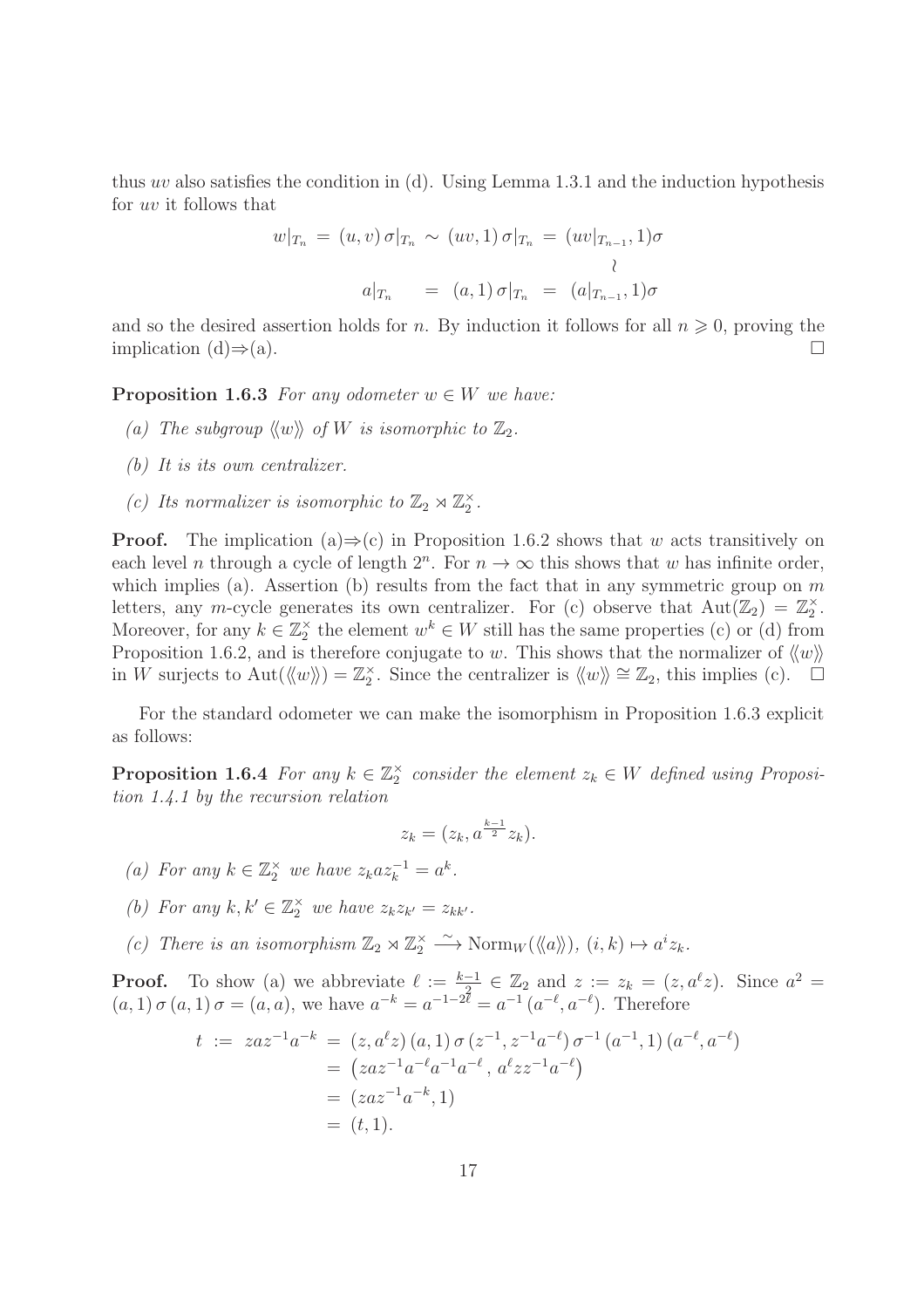By Proposition 1.4.2 this implies that  $t = 1$ , proving (a). To show (b) we abbreviate in addition  $\ell' := \frac{k'-1}{2}$  $\frac{-1}{2}$  and  $z' := z_{k'} = (z', a^{l'}z')$  as well as  $k'' := kk'$  and  $\ell'' := \frac{k''-1}{2} = \ell + k\ell'$ and  $z'':= z_{k''} = (z'', a^{\ell''}z'').$  Then

$$
u := zz'z''^{-1} = (z, a^{\ell}z)(z', a^{\ell'}z')(z''^{-1}, z''^{-1}a^{-\ell''})
$$
  
\n
$$
= (zz'z''^{-1}, a^{\ell}za^{\ell'}z'z''^{-1}a^{-\ell''})
$$
  
\n
$$
= (u, a^{\ell}za^{\ell'}z^{-1}ua^{-\ell''})
$$
  
\n
$$
\stackrel{\text{(a)}}{=} (u, a^{\ell}a^{k\ell'}ua^{-\ell''})
$$
  
\n
$$
= (u, a^{\ell''}ua^{-\ell''}).
$$

Again by Proposition 1.4.2 this implies that  $u = 1$ , proving (b). Finally, (c) is a direct consequence of (a) and (b).  $\Box$ 

#### 1.7 Iterated monodromy groups

Let k be a field of characteristic different from 2, and let  $\bar{k}$  be a separable closure of k. Let  $\mathbb{P}_k^1$  denote the projective line over k. Let  $f: \mathbb{P}_k^1 \to \mathbb{P}_k^1$  be a morphism over k of degree 2, called a quadratic morphism for short. Let  $C \subset \mathbb{P}^1(\overline{k})$  denote the set of critical points of f, which by Hurwitz has cardinality 2. For any integer  $n \geq 0$  let  $f^n: \mathbb{P}_k^1 \to \mathbb{P}_k^1$  denote the  $n^{th}$ *iterate* of f, defined by setting  $f^0 := id$  and  $f^{n+1} := f \circ f^n$ . Then the *(strictly)* postcritical orbit of f is the set

$$
(1.7.1) \t\t P := \bigcup_{n \geq 1} f^n(C) \subset \mathbb{P}^1(\bar{k}).
$$

This is precisely the set of points in  $\mathbb{P}^1(\bar{k})$  over which some iterate  $f^n$  is ramified. Note that C and P may or may not be contained in  $\mathbb{P}^1(k)$ . We can view P as the set of vertices of a directed graph with an edge from p to  $f(p)$  for every  $p \in P$ , and with a subset  $f(C)$ of two distinct specially marked 'entry points'. For a classification of the possibilities for this graph see [20, Class. 2.3], respectively Cases 1.9.1 below in the polynomial case.

Fix a separably closed overfield L of  $\bar{k}$  and a point  $x_0 \in \mathbb{P}^1(L) \setminus P$ . For instance, any point  $x_0 \in \mathbb{P}^1(L)$  that is not algebraic over k is in order. For any  $n \geq 0$  let  $f^{-n}(x_0)$  denote the set of  $2^n$  points  $x_n \in \mathbb{P}^1(L)$  with  $f^n(x_n) = x_0$ . Let  $T_{x_0}$  denote the infinite graph whose set of vertices is the exterior disjoint union  $\prod_{n\geqslant 0} f^{-n}(x_0)$ , where any vertex  $x_n \in f^{-n}(x_0)$ for  $n > 0$  is connected by an edge towards  $f(x_n) \in f^{-(n-1)}(x_0)$ . By construction this is a regular rooted binary tree with root  $x_0 \in f^{-0}(x_0)$  and level n set  $f^{-n}(x_0)$  for every n.

For any  $n \geq 0$  the morphism  $f^n: \mathbb{P}_k^1 \to \mathbb{P}_k^1$  defines a connected unramified covering of  $\mathbb{P}_k^1 \setminus P_n$  for the finite set  $P_n := \bigcup_{m=1}^n f^m(C)$ . Up to isomorphism this covering is determined by the associated monodromy action on  $f^{-n}(x_0)$  of the étale fundamental group  $\pi_1^{\text{\'et}}(\mathbb{P}_k^1 \setminus P_n, x_0)$ . Varying n, these actions combine to a natural continuous homomorphism

(1.7.2) 
$$
\rho: \ \pi_1^{\text{\'et}}(\mathbb{P}_k^1 \setminus P, x_0) := \varprojlim_n \ \pi_1^{\text{\'et}}(\mathbb{P}_k^1 \setminus P_n, x_0) \longrightarrow \text{Aut}(T_{x_0}),
$$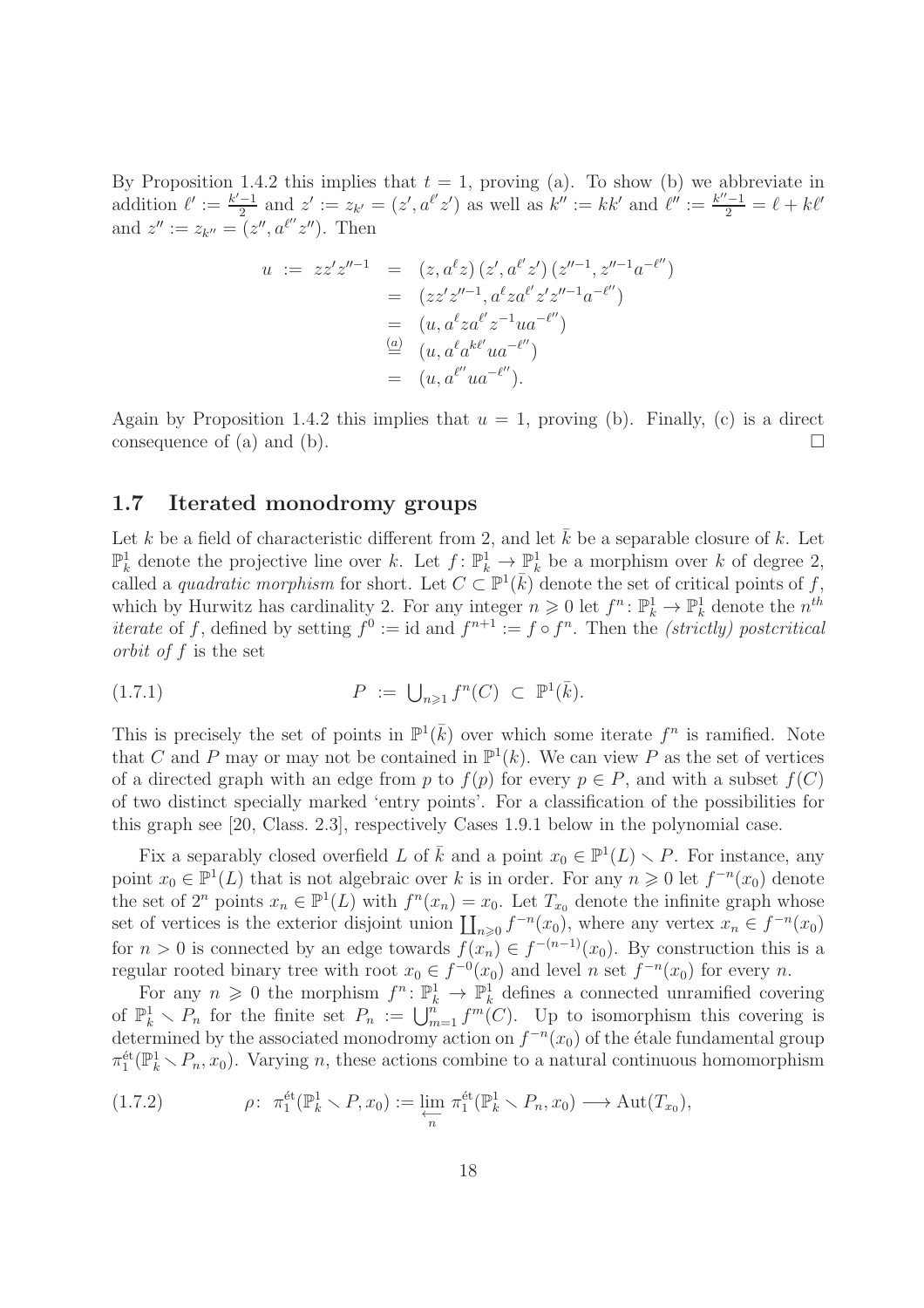which encodes the Galois theoretic properties of the whole tower of ramified coverings  $f^n$ . Recall the natural short exact sequence

$$
(1.7.3) \t1 \longrightarrow \pi_1^{\text{\'et}}(\mathbb{P}_{\bar{k}}^1 \setminus P, x_0) \longrightarrow \pi_1^{\text{\'et}}(\mathbb{P}_{k}^1 \setminus P, x_0) \longrightarrow \text{Gal}(\bar{k}/k) \longrightarrow 1.
$$

We are interested in the images

(1.7.4) 
$$
G^{\text{geom}} := \rho\big(\pi_1^{\text{\'et}}(\mathbb{P}_{\bar{k}}^1 \setminus P, x_0)\big) \subset \text{Aut}(T_{x_0}),
$$

$$
(1.7.5) \tGarith := \rho(\pi_1^{\text{\'et}}(\mathbb{P}_k^1 \setminus P, x_0)) \subset \text{Aut}(T_{x_0}),
$$

which are called the *geometric*, respectively *arithmetic*, *iterated monodromy group* associated to f. By construction  $G^{\text{geom}}$  is a closed normal subgroup of  $G^{\text{arith}}$ , and the short exact sequence (1.7.3) induces a surjective homomorphism

(1.7.6) 
$$
\mathrm{Gal}(\bar{k}/k) \twoheadrightarrow G^{\mathrm{arith}}/G^{\mathrm{geom}}.
$$

These groups are independent of the choice of  $L$  and  $x_0$  in the sense that they do not change when L is replaced by any separably closed overfield, and for a different choice of  $x_0$  there exists an isomorphism between the two resulting trees which is equivariant for the monodromy action. Thus if we identify  $T_{x_0}$  with any other regular rooted binary tree, the resulting monodromy groups will be unique up to conjugacy there. Throughout the following we will identify  $T_{x_0}$  with the standard tree T from Subsection 1.1.

The group  $G^{\text{geom}}$  also does not change under extending k. Thus in principle it can be calculated over any field of definition of the quadratic polynomial  $f$ . In particular, if k has characteristic zero, then  $G^{\text{geom}}$  can be calculated over  $\mathbb C$ . It is then the closure of the image of the topological fundamental group  $\pi_1(\mathbb{P}^1(\mathbb{C}) \setminus P, x_0)$ . The latter can be described by explicit generators as a self-similar subgroup of  $Aut(T)$  as, say, in Nekrashevych [16], [17, Ch.5], [19], Bartholdi-Nekrashevych [2], Dau [5], Grigorchuk et al. [11]. Moreover, in [20] we showed how this in turn can be used to describe  $G^{\text{geom}}$  in positive characteristic as well by lifting the given quadratic polynomial to characteristic zero.

In the present article, however, we are only interested in the profinite monodromy groups, and we will determine them using only the self-similarity of the monodromy representation and the combinatorics of the postcritical orbit, as follows.

Let  $x_1$  and  $x'_1$  denote the two points in  $f^{-1}(x_0)$ . Then  $f^{-(n+1)}(x_0) = f^{-n}(x_1) \sqcup f^{-n}(x'_1)$ for all  $n \geq 0$ , so after deleting the root  $x_0$  the tree  $T_{x_0}$  decomposes into the two regular rooted binary trees  $T_{x_1}$  and  $T_{x'_1}$  with roots  $x_1$  and  $x'_1$ , respectively. Abbreviate  $\tilde{P} := f^{-1}(P)$  $\subset \mathbb{P}^1(\bar{k})$ . Then by functoriality  $f: \mathbb{P}_k^1 \to \mathbb{P}_k^1$  induces a homomorphism

(1.7.7) 
$$
f_*\colon \pi_1^{\text{\'et}}(\mathbb{P}_k^1 \setminus \tilde{P}, x_1) \longrightarrow \pi_1^{\text{\'et}}(\mathbb{P}_k^1 \setminus P, x_0).
$$

Its image is the subgroup of index 2 of  $\pi_1^{\text{\'et}}(\mathbb{P}_k^1 \setminus P, x_0)$  which fixes  $x_1 \in f^{-1}(x_0)$ . It therefore fixes both  $x_1$  and  $x'_1$  and acts on each of the subtrees  $T_{x_1}$  and  $T_{x'_1}$ .

To describe the action on these subtrees note that the inclusion  $f(P) \subset P$  implies that  $P \subset \tilde{P}$  and hence  $\mathbb{P}^1_k \setminus \tilde{P} \subset \mathbb{P}^1_k \setminus P$ . Thus there is a natural surjective homomorphism

(1.7.8) 
$$
\mathrm{id}_* \colon \pi_1^{\mathrm{\'et}}(\mathbb{P}_k^1 \smallsetminus \tilde{P}, x_1) \longrightarrow \pi_1^{\mathrm{\'et}}(\mathbb{P}_k^1 \smallsetminus P, x_1).
$$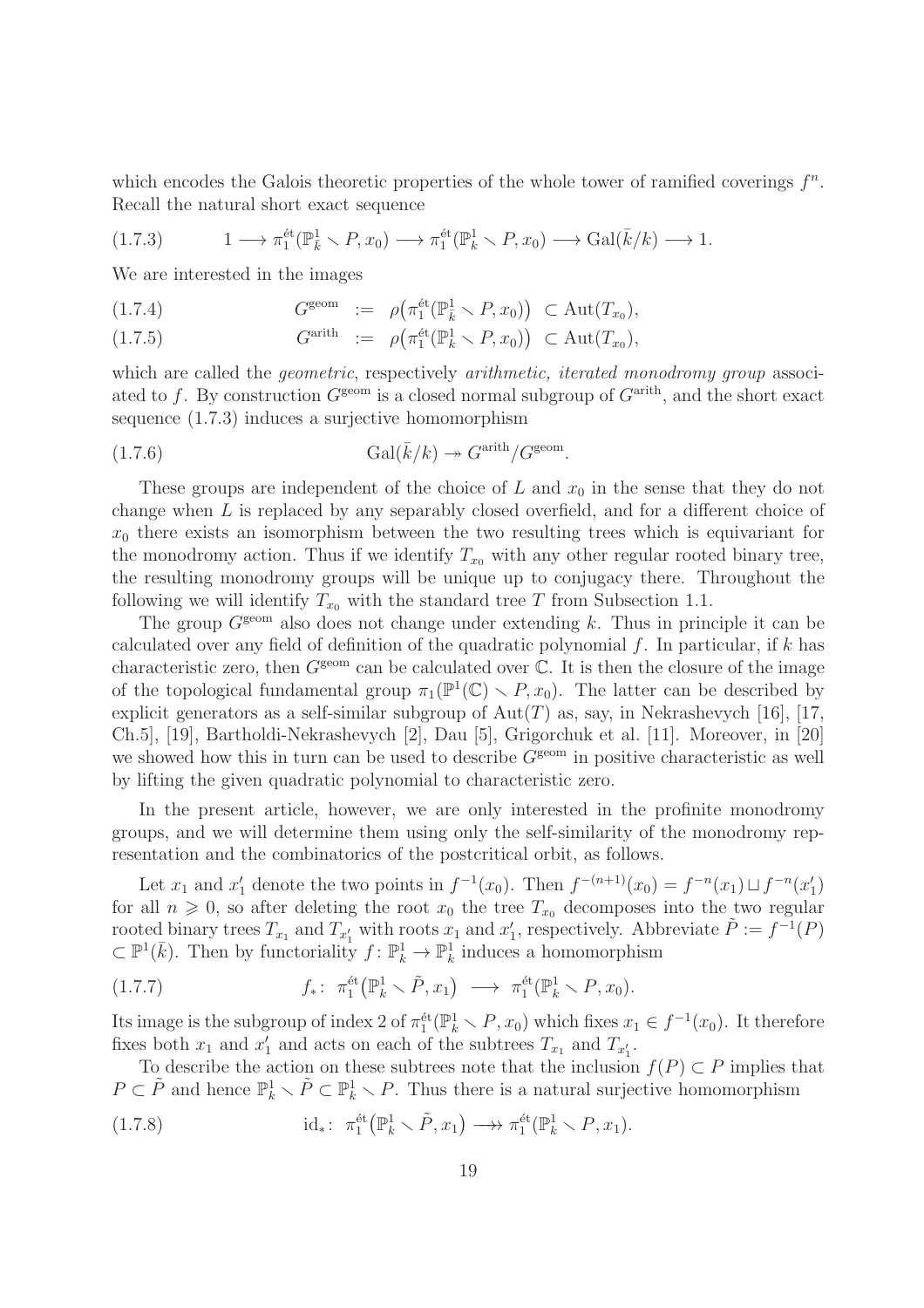The action of  $\pi_1^{\text{\'et}}(\mathbb{P}_k^1 \setminus \tilde{P}, x_1)$  on  $T_{x_1}$  through  $f_*$  is the same as that obtained by composing (1.7.8) with the natural action of  $\pi_1^{\text{\'et}}(\mathbb{P}_k^1 \setminus P, x_1)$  on  $T_{x_1}$ . On the other hand let  $\tau$  denote the non-trivial covering automorphism of  $f: \mathbb{P}_k^1 \to \mathbb{P}_k^1$ , so that  $x'_1 = \tau(x_1)$ . Then  $\tau$  induces a natural isomorphism

(1.7.9) 
$$
\tau_* \colon \pi_1^{\text{\'et}}(\mathbb{P}_k^1 \setminus \tilde{P}, x_1) \xrightarrow{\sim} \pi_1^{\text{\'et}}(\mathbb{P}_k^1 \setminus \tilde{P}, x_1').
$$

The action of  $\pi_1^{\text{\'et}}(\mathbb{P}_k^1 \setminus \tilde{P}, x_1)$  on  $T_{x'_1}$  through  $f_*$  is the same as that obtained by composing (1.7.9) with the surjection (1.7.8) for  $x'_1$  in place of  $x_1$  and the natural action of  $\pi_1^{\text{\'et}}(\mathbb{P}_k^1 \setminus P, x_1')$  on  $T_{x_1'}$ .

Now recall that except for the change of base point, the actions of  $\pi_1^{\text{\'et}}(\mathbb{P}_k^1 \setminus P, x)$  on  $T_x$ for  $x = x_0, x_1, x'_1$  all describe the same inverse system of ramified coverings  $f^n : \mathbb{P}_k^1 \to \mathbb{P}_k^1$ . Choose isomorphisms  $T_{x_1} \cong T_{x_0} \cong T_{x'_1}$  and corresponding identifications of the respective fundamental groups (which over  $\mathbb C$  usually involves choosing paths from  $x_0$  to  $x_1$  and  $x_1'$ ). Then the above statements say that the monodromy actions  $\rho \circ f_*$  and  $(\rho \circ id_*, \rho \circ id_* \circ \tau_*)$ of  $\pi_1^{\text{\'et}}(\mathbb{P}_k^1 \setminus \tilde{P}, x_0)$  on  $T_{x_0} \setminus \{x_0\} = T_{x_1} \sqcup T_{x'_1}$  coincide. In particular, with the corresponding identifications  $T_{x_0} \cong T$  and  $\text{Aut}(T_{x_0}) \cong W$  we obtain a commutative diagram:

$$
\pi_1^{\text{\'et}}(\mathbb{P}_k^1 \setminus P, x_0) \xrightarrow{\rho} \text{Aut}(T_{x_0}) \xrightarrow{\sim} \widetilde{H}_{x_0}^{\text{\'et}}(\mathbb{P}_k^1 \setminus \widetilde{P}, x_1) \xrightarrow{\sim} \text{Aut}(T_{x_1}) \times \text{Aut}(T_{x_1'}) \xrightarrow{\sim} W \times W
$$
\n
$$
\pi_1^{\text{\'et}}(\mathbb{P}_k^1 \setminus \widetilde{P}, x_0) \xrightarrow{\text{Aut}(T_{x_1})} \begin{array}{c}\text{pr}_1 \\ \downarrow \downarrow \end{array}
$$
\n
$$
\pi_1^{\text{\'et}}(\mathbb{P}_k^1 \setminus P, x_0) \xrightarrow{\rho} \text{Aut}(T_{x_0}) \xrightarrow{\sim} \widetilde{H}_{x_0}^{\text{\'et}}(\mathbb{P}_k^1 \setminus P, x_0) \xrightarrow{\rho} \text{Aut}(T_{x_0}) \xrightarrow{\sim} \widetilde{H}_{x_0}
$$

This shows that the monodromy representation  $\rho$  is fractal or self-similar in that a copy of  $\rho$  occurs in a proper subquotient. The analysis of  $\rho$  and of its geometric and arithmetic monodromy groups therefore lends itself to recursive arguments.

By the construction of  $G<sup>arith</sup>$  the diagram  $(1.7.10)$  induces a commutative diagram:

(1.7.11) π ´et 1 (P 1 <sup>k</sup> r P , x0) ρ //Garith /W π ´et 1 (P 1 <sup>k</sup> r P , x ˜ 1) f∗ OO // id∗ Garith ∩ (W × W) ? OO pr<sup>1</sup> /W × W ? OO pr<sup>1</sup> π ´et 1 (P 1 <sup>k</sup> r P , x0) ρ //Garith /W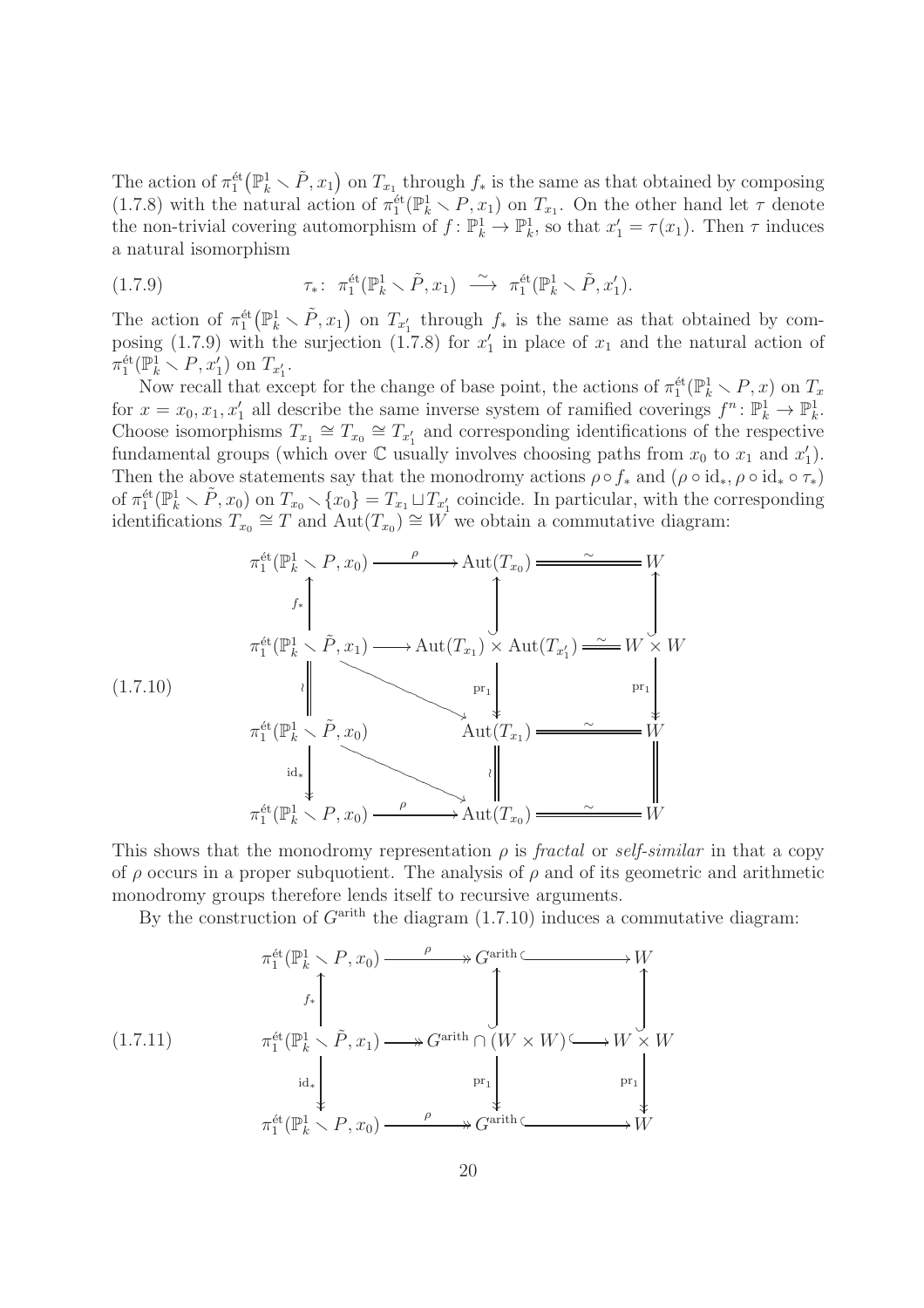Here the lower middle vertical arrow is surjective, because the others in the lower left square are surjective. Thus  $G<sup>arith</sup>$  is self-similar in that it is isomorphic to a proper subquotient of itself. With  $\bar{k}$  in place of k, the same remarks apply to  $G^{\text{geom}}$  and the commutative diagram:

$$
\pi_1^{\text{\'et}}(\mathbb{P}_{\bar{k}}^1 \setminus P, x_0) \xrightarrow{\rho} G^{\text{geom}} \hookrightarrow W
$$
\n
$$
f_* \uparrow \qquad \qquad f_* \uparrow \qquad \qquad f^{\text{\'et}}(\mathbb{P}_{\bar{k}}^1 \setminus \tilde{P}, x_1) \longrightarrow G^{\text{geom}} \cap (W \times W) \hookrightarrow W \times W
$$
\n
$$
\pi_1^{\text{\'et}}(\mathbb{P}_{\bar{k}}^1 \setminus P, x_0) \xrightarrow{\rho} G^{\text{geom}} \downarrow \qquad \qquad \text{pr}_1 \downarrow \qquad \qquad \text{pr}_1 \downarrow \qquad \qquad \text{pr}_1 \downarrow \qquad \qquad \text{pr}_2 \downarrow \qquad \qquad \downarrow \qquad \qquad \downarrow
$$
\n
$$
\pi_1^{\text{\'et}}(\mathbb{P}_{\bar{k}}^1 \setminus P, x_0) \xrightarrow{\rho} \qquad \qquad \downarrow \qquad \qquad \downarrow
$$

Note that the groups  $G<sup>arith</sup>$  and  $G<sup>geom</sup>$  and several of the maps in these diagrams depend on the chosen identifications of trees and are therefore unique only up to conjugacy by W.

Now we can describe generators of  $G<sup>geom</sup>$ . Suppose first that P is finite, and write  $P = \{p_1, \ldots, p_m\}$  for distinct elements  $p_i$ . Let  $\Delta$  denote the maximal pro-2 factor group of  $\pi_1^{\text{\'et}}(\mathbb{P}_k^1 \setminus P, x_0)$ . Since the characteristic of k is different from 2, Grothendieck's description of the tame fundamental group [13, exp. XIII, Cor. 2.12] says that for every  $p_i \in P$  there exists a generator  $\delta_{p_i}$  of the pro-2 inertia group at some geometric point above  $p_i$ , such that  $\Delta$  is the quotient of the free pro-2 group on the elements  $\delta_{p_1}, \ldots, \delta_{p_m}$  by a single relation of the form  $\delta_{p_1}\cdots\delta_{p_m}=1$ . Setting  $b_{p_i}:=\rho(\delta_{p_i})\in G^{\text{geom}}$ , we deduce that

(1.7.13) 
$$
G^{\text{geom}} = \langle \langle b_{p_1}, \dots, b_{p_m} \rangle \rangle \quad \text{with} \quad b_{p_1} \cdots b_{p_m} = 1.
$$

If P is infinite, write  $P = \{p_1, p_2, \ldots\}$  for distinct elements  $p_i$ , such that for every  $n \geq 0$ we have  $P_n = \{p_1, \ldots, p_{m_n}\}\$ for some  $m_n \geq 0$ . We can then apply the same argument to  $\pi_1^{\text{\'et}}(\mathbb{P}_k^1 \setminus P_n, x_0)$  for every  $n \geqslant 0$ , which naturally acts on the finite tree  $T_n$  of level  $\leqslant n$ . If  $b_{p_i,n} \in W_n = \text{Aut}(T_n)$  denotes the image of a suitable generator of an inertia group above  $p_i \in P_n$ , we deduce that  $G_n^{\text{geom}} = \langle b_{p_1,n}, \ldots, b_{p_{m_n},n} \rangle$  and  $b_{p_1,n} \cdots b_{p_{m_n},n} = 1$ . Passing to the limit over n we obtain elements  $b_{p_i} \in W$  representing the inertia above  $p_i \in P$ . These elements satisfy  $b_{p_i}|_{T_n} = 1$  whenever  $i > m_n$ ; hence the sequence  $b_{p_1}, b_{p_2}, \ldots$  converges to the identity element  $1 \in W$ . The equations  $b_{p_1,n} \cdots b_{p_{m_n},n} = 1$  for all n thus imply that the infinite product  $b_{p_1} \cdot b_{p_2} \cdots$  also converges to 1. Together we deduce that in this case

$$
(1.7.14) \tGgeom = \langle\langle b_{p_1}, b_{p_2}, \ldots \rangle\rangle \twith \t b_{p_1} \cdot b_{p_2} \cdots = 1.
$$

The generators thus constructed enjoy the following recursion relations up to conjugacy:

**Proposition 1.7.15** For any  $p \in P$  the element  $b_p$  is conjugate under W to

$$
\begin{cases}\n\sigma & \text{if } p = f(c) \text{ for some } c \in C \setminus P, \\
(b_c, 1) \sigma & \text{if } p = f(c) \text{ for some } c \in C \cap P, \\
(b_q, 1) & \text{if } p = f(q) \text{ for a unique } q \in P \setminus C, \\
(b_q, b_{q'}) & \text{if } p = f(q) = (q') \text{ for distinct } q, q' \in P \setminus C.\n\end{cases}
$$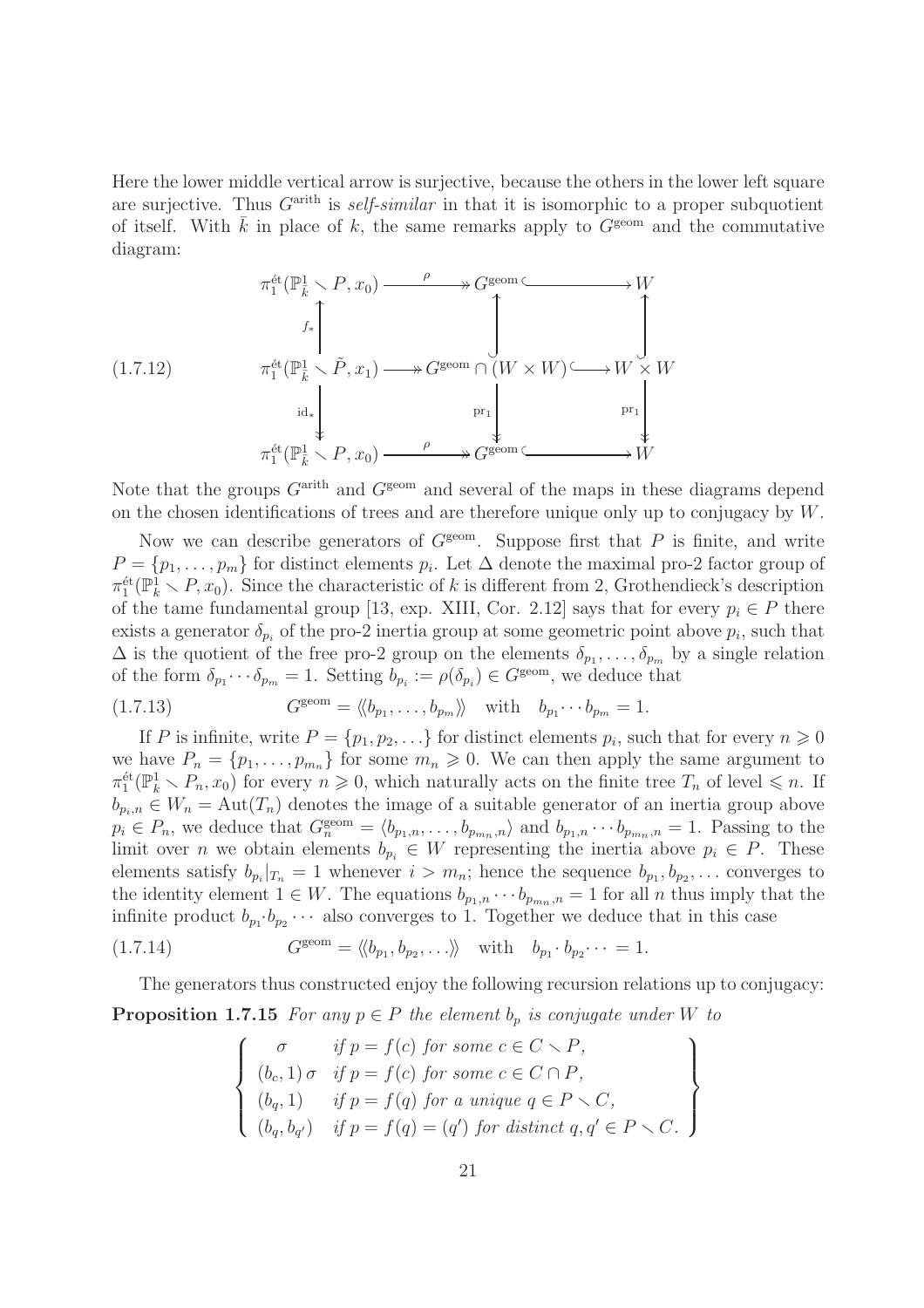**Proof.** First note that if  $p = f(c)$  for some critical point  $c \in C$ , then c is unique and  $p \neq f(q)$  for all  $q \in P \setminus C$ , because f is totally ramified at c. Thus the first two cases are mutually exclusive and exclusive from the other two. If  $p \neq f(c)$  for any  $c \in C$ , the definition (1.7.1) of P implies that  $p = f(q)$  for some  $q \in P \setminus C$ . But the number of such q is always  $\leq 2$ , because f is a morphism of degree 2. Thus the four cases are mutually exclusive and cover all possibilities.

Suppose that  $p = f(q)$  for some  $q \in P \setminus C$ . Then the morphism f is unramified over p, and  $f^{-1}(p) \subset \mathbb{P}^1(\overline{k})$  consists of p and precisely one other point, say t. The unramifiedness means that the inertia group above p acts trivially on the covering  $f: \mathbb{P}^1_k \to \mathbb{P}^1_k$ , and hence that  $b_p$  acts trivially on level 1 of the tree T. Thus  $b_p = (u, v)$  for some elements  $u, v \in W$ . Also, under the functoriality of the fundamental group  $f_*$  sends a generator of an inertia group above q to a generator of an inertia group above  $p$ . In view of Proposition 1.3.4 this means that T with the action of  $\delta_q$  is isomorphic to one half subtree of T with the action of  $\delta_p$ , or equivalently, that  $b_q$  is conjugate to u or v. The other of the two entries u, v arises in the same way from the inertia at  $t$ . For this there are two possibilities.

If  $p = f(q')$  for some  $q' \in P \setminus C$  distinct from q, then  $q' = t$  and the same argument as above shows that the other entry among  $u, v$  is conjugate to  $b_{q'}$ . Thus  $b_p$  is conjugate to  $(b_q, b_{q'})$  or to  $(b_{q'}, b_q)$ . As these two elements of W are already conjugate to each other under  $\sigma \in W$ , it follows that anyway  $b_p$  is conjugate to  $(b_q, b_{q'})$ .

If q is the only element of  $P \setminus C$  with  $p = f(q)$ , the other point t lies outside P. Then the whole tower of coverings is unramified above t, and so the other entry among  $u, v$  is 1. In that case we find that  $b_p$  is conjugate to  $(b_q, 1)$  or  $(1, b_q)$ , and hence anyway to  $(b_q, 1)$ .

Now suppose that  $p = f(c)$  for some  $c \in C$ . Then the morphism f is ramified over p. Thus the inertia group above p acts non-trivially on the covering  $f: \mathbb{P}_k^1 \to \mathbb{P}_k^1$ , and hence  $b_p$  acts non-trivially on level 1 of the tree T. Therefore  $b_p = (u, v) \sigma$  for some elements  $u, v \in W$ . Also, since f has ramification degree 2 at c, under the functoriality of the fundamental group  $f_*$  sends a generator of an inertia group above c to the square of a generator of an inertia group above p. Since  $b_p^2 = (u, v) \sigma(u, v) \sigma(w, vu)$ , using Proposition 1.3.4 we deduce that the image of a generator of an inertia group above c is conjugate to  $uv$  under  $W$ . Again there are now two possibilities.

If  $c \in P$ , this means that  $b_c$  is conjugate to uv. By Lemma 1.3.1 this implies that  $b_p = (u, v) \sigma$  is conjugate to  $(uv, 1) \sigma$  and hence to  $(b_c, 1) \sigma$  under W.

If  $c \notin P$ , the whole tower of coverings is unramified above c, and so  $uv = 1$ . By Lemma 1.3.1 this implies that  $b_p = (u, v) \sigma$  is conjugate to  $(uv, 1) \sigma = \sigma$  under W.

We have therefore proved the proposition in all cases.  $\Box$ 

#### 1.8 Specialization

We keep the notation of Subsection 1.7. First consider an intermediate field  $k \subset k' \subset \overline{k}$ and a point  $x' \in \mathbb{P}^1(k') \setminus P$ . Viewing  $x'$  as a point in  $\mathbb{P}^1(\bar{k})$ , we can construct the associated regular rooted binary tree  $T_{x'}$  with set of vertices  $\prod_{n\geqslant 0} f^{-n}(x')$ , as in Subsection 1.7 with  $\bar{k}$  in place of L. This time we are interested in the natural action of Gal( $\bar{k}/k'$ ) on  $T_{x'}$ .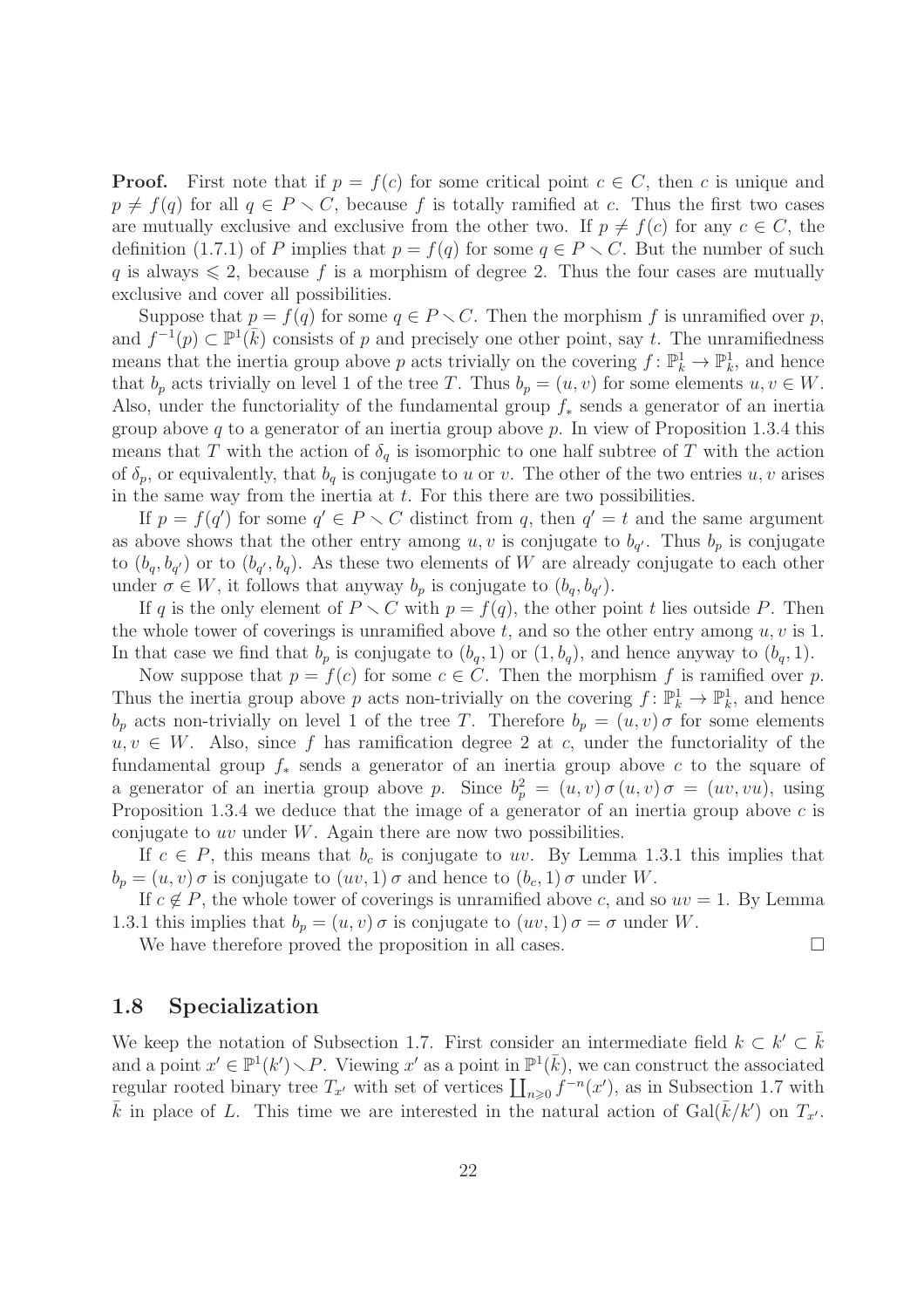Identify  $T_{x'}$  with the standard tree T in some way and let  $G_{x'} \subset W$  denote the image of the continuous homomorphism  $Gal(\bar{k}/k') \rightarrow W$  describing the action on  $T_{x'}$ . The following fact gives an upper bound for  $G_{x'}$  in terms of the group  $G^{\text{arith}}$  associated to f:

**Proposition 1.8.1** There exists  $w \in W$  such that

$$
G_{x'} \subset wG^{\text{arith}}w^{-1}.
$$

**Proof.** Recall that changing the base point  $x_0$  and/or the identifications of trees in Subsection 1.7 amounts to conjugating everything by an element of  $W$ . Thus without loss of generality we may assume that  $x_0 = x'$  and that the identification of trees used in Subsection 1.7 is the same as above. Then the action of  $Gal(\bar{k}/k')$  on  $T_{x'}$  is simply the composite homomorphism

$$
\mathrm{Gal}(\bar{k}/k') = \pi_1^{\mathrm{\acute{e}t}}(\mathrm{Spec}\, k', x_0) \longrightarrow \pi_1^{\mathrm{\acute{e}t}}(\mathbb{P}_k^1 \setminus P, x_0) \xrightarrow{\rho} W,
$$

where the arrow in the middle arises from the functoriality of the etale fundamental group. The inclusion for the images is then obvious.

We are also interested in the effect on  $G^{\text{geom}}$  and  $G^{\text{arith}}$  of specializing the morphism f itself. For this consider a noetherian normal integral domain  $R$  with residue field  $k$  of characteristic  $\neq 2$  and quotient field K. Consider a morphism  $F: \mathbb{P}^1_S \to \mathbb{P}^1_S$  over  $S :=$ Spec  $R$  which is fiberwise of degree 2. Let  $F$  also denote the induced quadratic morphism over K, and f the induced quadratic morphism over k. Let  $G_F^{\text{geom}} \subset G_F^{\text{arith}} \subset W$  and  $G_f^{\text{geom}} \subset G_f^{\text{arith}} \subset W$  denote their associated monodromy groups.

**Proposition 1.8.2** There exists  $w \in W$  such that

$$
G_f^{\text{geom}} \subset wG_F^{\text{geom}} w^{-1} \quad \text{and} \quad G_f^{\text{arith}} \subset wG_F^{\text{arith}} w^{-1}.
$$

**Proof.** Let  $P \subset \mathbb{P}_{S}^1$  denote the postcritical orbit of F over S, so that  $P_K$  and  $P_k$  are the respective postcritical orbits of F over K and of f. Choose geometric points  $x_0$  of  $\mathbb{P}_k^1 \setminus P_k$ and  $X_0$  of  $\mathbb{P}^1_K \setminus P_K$ . Then the respective monodromy representations and the functoriality of the étale fundamental group yield a commutative diagram



Here the automorphism of  $W$  in the lower row is the inner automorphism resulting from the respective identifications  $T_{X_0} \cong T \cong T_{x_0}$ . Since  $\mathbb{P}^1_S \setminus P$  is noetherian normal integral, the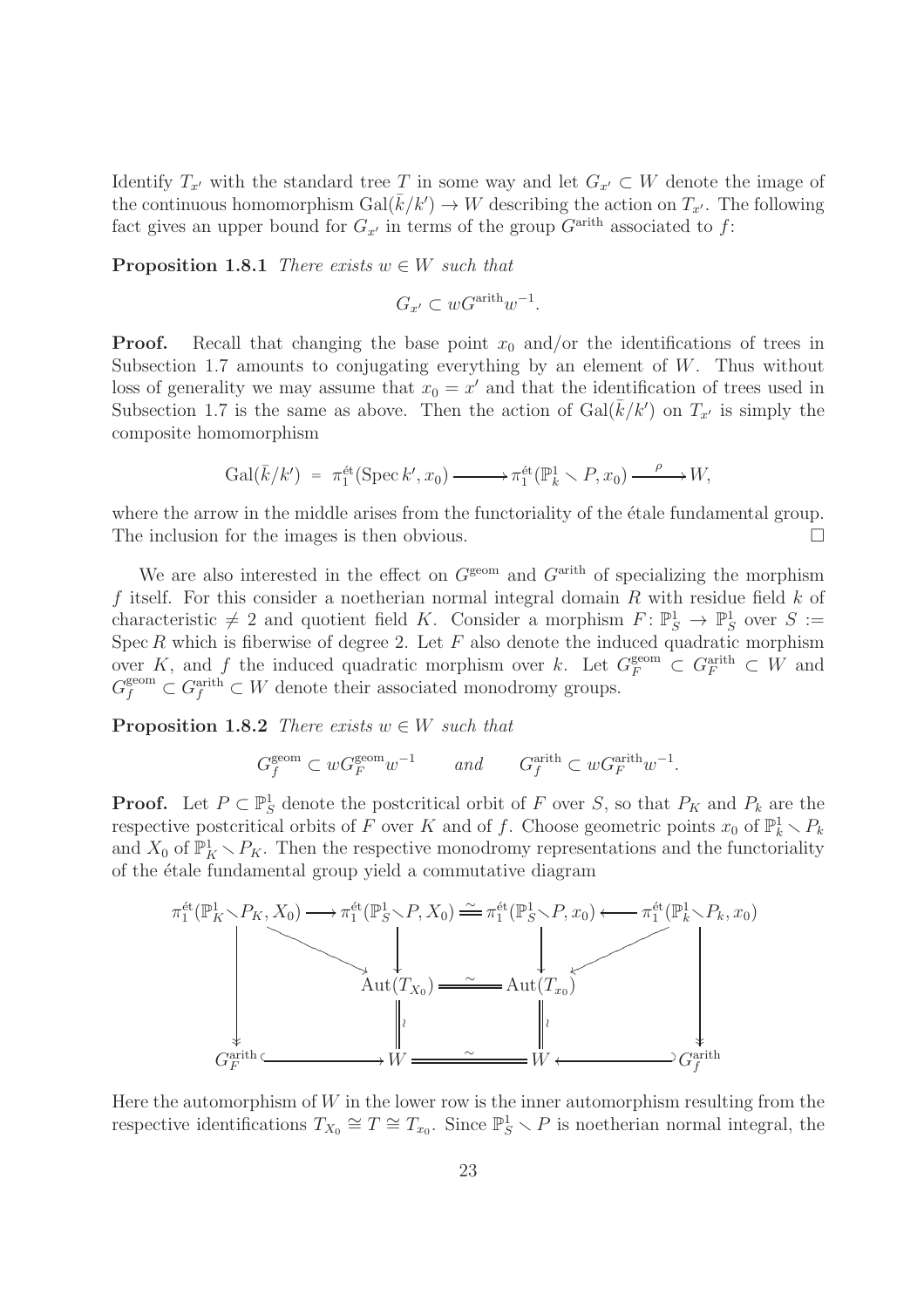homomorphism on the upper left is an isomorphism by SGA1 [13, exp.V, Props. 8.1–2]. The commutativity of the diagram thus shows the desired assertion for the arithmetic monodromy groups. For the geometric monodromy groups it follows from the commutative diagram and the fact that both  $G_F^{\text{geom}}$  $\frac{g}{F}$  and  $G_f^{\text{geom}}$  $f_f^{\text{geom}}$  are topologically generated by the images of the tame inertia groups along  $P$ .

#### 1.9 Polynomial case

We keep the notation of Subsection 1.7, but from now on we assume that  $f$  is a quadratic polynomial. Then one of the critical points is the point  $\infty \in \mathbb{P}^1(k)$  and satisfies  $f(\infty) = \infty$ . The other critical point is then necessarily a point  $p_0 \in \mathbb{A}^1(k) = k$ . Abbreviate  $p_i := f^i(p_0)$ for all  $i \geq 1$ , so that  $P = {\infty} \sqcup P'$  where  $P' := {p_i | i \geq 1}$  is the strict forward orbit of  $p_0$ . Then the postcritical orbit P as a directed graph can be classified as follows:

**Classification 1.9.1** If P is infinite, the points  $p_1, p_2, \ldots$  are all distinct. Otherwise let r denote the cardinality of P'. Then the points  $p_1, \ldots, p_r$  are all distinct, and  $p_{r+1} = p_{s+1}$ for some unique  $0 \le s < r$ . If  $s = 0$ , the equality  $p_{r+1} = p_1$  implies that  $p_r = p_0$ , because  $p_0$  is the only point above  $p_1$ . In this case the critical point  $p_0$  is called *periodic*. If  $s > 0$ , the point  $p_0$  is *strictly pre-periodic* in the sense that it is not periodic but the element  $p_{s+1}$ in its forward orbit is. All in all we thus have the following three cases:



Applying Proposition 1.7.15 to these cases we deduce:

**Proposition 1.9.2** If f is a quadratic polynomial, the generators of  $G^{geom}$  constructed above satisfy the following conjugacy relations under W, according to the cases in 1.9.1:

$$
\begin{cases}\n b_{p_1} \text{ is conjugate to } \sigma \text{ in the cases (a) and (c).} \\
 b_{p_1} \text{ is conjugate to } (b_{p_r}, 1) \sigma \text{ in the case (b).} \\
 b_{p_i} \text{ is conjugate to } (b_{p_{i-1}}, 1) \text{ if } i > 1, \text{ except if } i = s+1 \text{ in the case (c).} \\
 b_{p_{s+1}} \text{ is conjugate to } (b_{p_s}, b_{p_r}) \text{ in the case (c).} \\
 b_{\infty} \text{ is conjugate to } (b_{\infty}, 1) \sigma.\n\end{cases}
$$

Our determination of  $G<sup>geom</sup>$  in the quadratic polynomial case will be based solely on the weak recursion relations from Proposition 1.9.2. The results in the respective cases are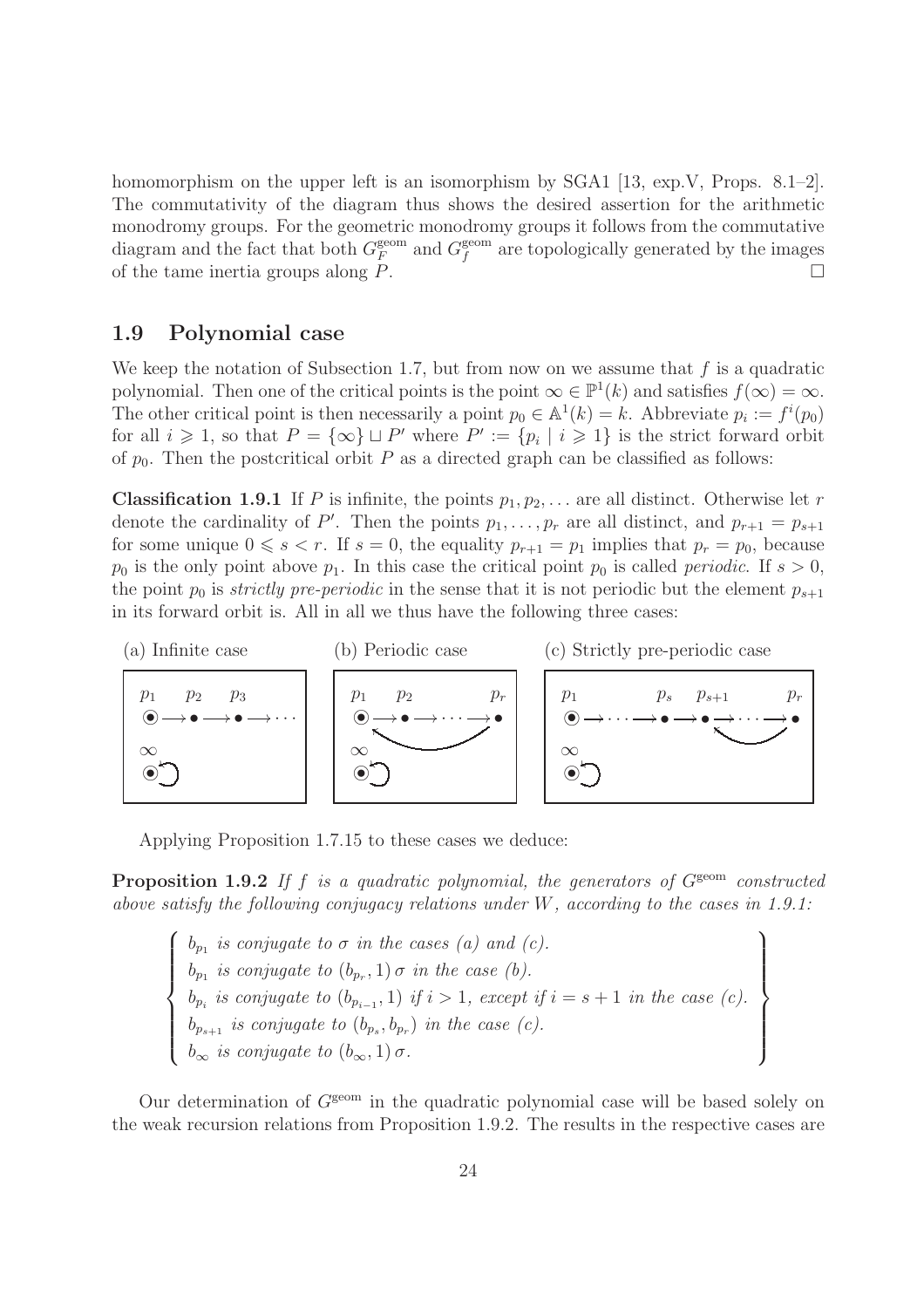Theorems 1.10.2, 2.8.2, and 3.10.2. For the description of  $G<sup>arith</sup>$  see Theorems 1.10.2, 2.8.4, 3.10.5, and Corollary 3.10.6. Also note that with a suitable indexing of the postcritical orbit the product relation in (1.7.13) or (1.7.14) is equivalent to

(1.9.3) 
$$
b_{\infty} = \begin{cases} (b_{p_1} \cdot b_{p_2} \cdots)^{-1} & \text{in the case (a), respectively} \\ (b_{p_1} \cdots b_{p_r})^{-1} & \text{in the cases (b) and (c).} \end{cases}
$$

We can thus drop the generator  $b_{\infty}$ , obtaining

(1.9.4) 
$$
G^{\text{geom}} = \begin{cases} \langle \langle b_{p_1}, b_{p_2}, \ldots \rangle \rangle & \text{in the case (a), respectively} \\ \langle \langle b_{p_1}, \ldots, b_{p_r} \rangle \rangle & \text{in the cases (b) and (c).} \end{cases}
$$

On the other hand, by Proposition 1.6.2 the last line of Proposition 1.9.2 means that  $b_{\infty}$ is an odometer. We will exploit this fact in Sections 2.8 and 3.10.

#### 1.10 Infinite polynomial case

This is the case where  $f$  is a quadratic polynomial with an infinite postcritical orbit. Thus  $G^{\text{geom}} = \langle b_{p_1}, b_{p_2}, \ldots \rangle$ , where by Proposition 1.9.2 the generators satisfy:

(1.10.1) 
$$
\left\{\n \begin{array}{l}\n b_{p_1} \text{ is conjugate to } \sigma \text{ under } W, \text{ and} \\
 b_{p_i} \text{ is conjugate to } (b_{p_{i-1}}, 1) \text{ under } W \text{ for any } i > 1.\n \end{array}\n\right\}
$$

**Theorem 1.10.2** In this case  $G^{\text{geom}} = G^{\text{arith}} = W$ .

**Proof.** The same calculation as in Example 1.5.4 shows that for all  $n, i \geq 1$  we have

$$
sgn_n(b_{p_i}) = \begin{cases} -1 & \text{if } n = i, \\ 1 & \text{if } n \neq i \end{cases}
$$

Thus Proposition 1.5.6 (b) implies that  $G^{\text{geom}} = W$ . Since  $G^{\text{geom}} \subset G^{\text{arith}} \subset W$ , both inclusions must be equalities.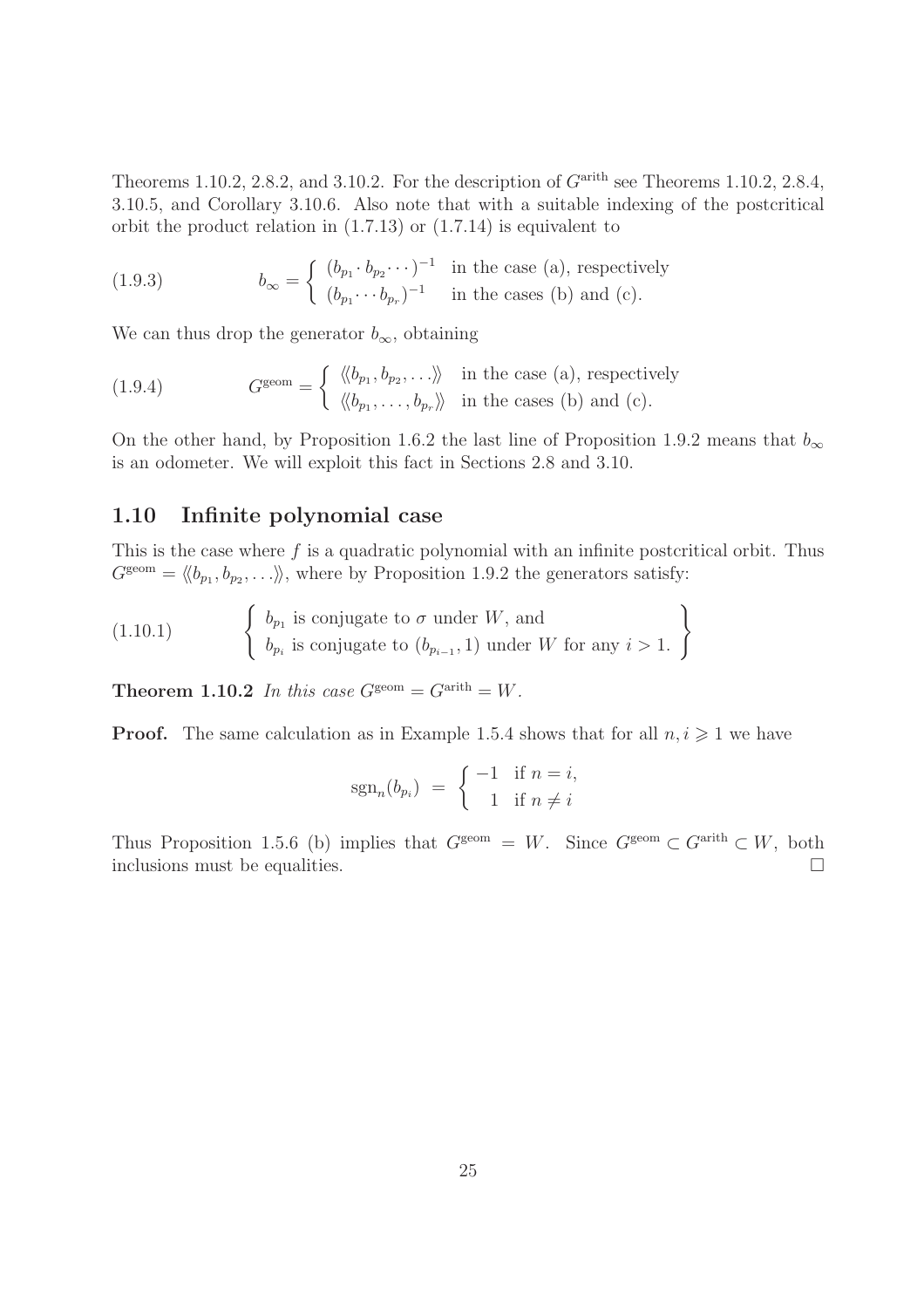## 2 Periodic polynomial case

Throughout this section we fix an integer  $r \geq 1$ . Using Proposition 1.4.1 we define elements  $a_1, \ldots, a_r \in W$  by the recursion relations

(2.0.1) 
$$
\begin{cases} a_1 = (a_r, 1) \sigma, \\ a_i = (a_{i-1}, 1) \text{ for } 2 \leq i \leq r. \end{cases}
$$

We will study the subgroup  $G := \langle\langle a_1, \ldots, a_r \rangle\rangle \subset W$  and its images  $G_n \subset W_n$  for all n. The recursion relations are only one choice encoding the qualitative recursive behavior of the generators described by the diagram

$$
(2.0.2) \qquad \qquad a_1 \qquad a_2 \qquad a_r
$$

where the vertices are now marked by the generators and the superfluous generator corresponding to the critical point  $\infty$  is dropped: see Subsection 1.7. In Subsection 2.4 we will show that many other choices yield the same group  $G$  up to conjugacy in  $W$ .

#### 2.1 Basic properties

**Proposition 2.1.1** For all  $n \geq 1$  and all  $1 \leq i \leq r$  we have

$$
sgn_n(a_i) = \begin{cases} -1 & \text{if } n \equiv i \bmod r, \\ 1 & \text{if } n \not\equiv i \bmod r. \end{cases}
$$

**Proof.** The definition of  $a_i$  implies that  $sgn_1(a_1) = -1$  and  $sgn_1(a_i) = 1$  for all  $2 \leq i \leq r$ ; hence the proposition holds for  $n = 1$ . For  $n > 1$  the formulas (1.5.2) and (1.5.3) imply that  $sgn_n(a_1) = sgn_{n-1}(a_r)$  and  $sgn_n(a_i) = sgn_{n-1}(a_{i-1})$  for all  $2 \leq i \leq r$ . Thus the proposition for  $n-1$  implies the proposition for n, and so we are done by induction.

**Proposition 2.1.2** For any  $n \geq 0$  we have  $G_n = W_n$  if and only if  $n \leq r$ .

**Proof.** Direct consequence of Propositions 1.5.6 (a) and 2.1.1.

**Proposition 2.1.3** The group G acts transitively on the level n of T for every  $n \geq 0$ .

**Proof.** Consider the element  $w := a_1 \cdots a_r \in G$ . Proposition 2.1.1 implies that  $sgn_n(w) =$  $-1$  for all  $n \geq 1$ ; hence w already acts transitively on every level by Proposition 1.6.2.  $\Box$ 

**Proposition 2.1.4** Each generator  $a_i$  has infinite order.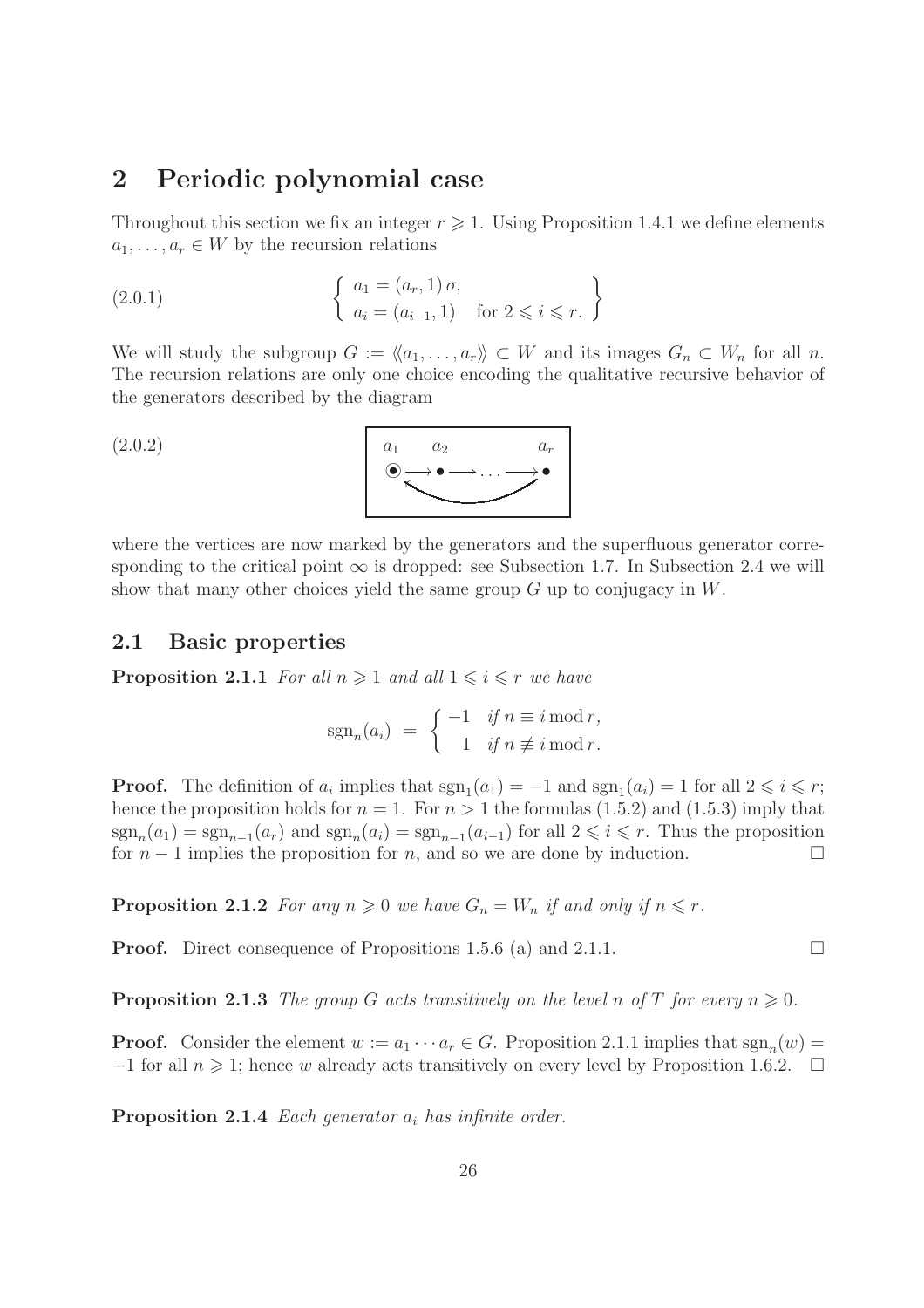**Proof.** If not, there exist  $1 \leq i \leq r$  and  $n \geq 0$  with  $a_i^{2^n} = 1$ . Among all such pairs  $(i, n)$  select one for which  $i + rn$  is minimal. If  $i > 1$ , the recursion relation implies that  $\left(a_i^{2^n}\right)$  $a_{i-1}^{2^n}$ , 1) =  $a_i^{2^n}$  = 1 and hence  $a_{i-1}^{2^n}$  = 1, contradicting the minimality of  $i + rn$ . Thus we must have  $i = 1$ . Since  $a_1 \neq 1$ , we then have  $n \geq 1$ . We can therefore calculate

$$
1 = a_1^{2^n} = (a_1^2)^{2^{n-1}} = ((a_r, 1) \sigma (a_r, 1) \sigma)^{2^{n-1}} = ((a_r, a_r))^{2^{n-1}} = (a_r^{2^{n-1}}, a_r^{2^{n-1}})
$$

and deduce that  $a_r^{2^{n-1}} = 1$ . Since  $r + r(n-1) = rn < 1 + rn$ , this again contradicts the minimality of  $i + rn$ . Thus we have a contradiction in all cases, as desired.

**Lemma 2.1.5** For any  $1 \leq i \leq r$  and  $n \geq 0$  we have  $a_i|_{T_n} = 1$  if and only if  $n < i$ .

**Proof.** Direct consequence of the recursion relations  $(2.0.1)$ .

More precise statements about the generators are given in Lemma 2.2.5 (a) below.

#### 2.2 Useful subgroups

First we consider the subgroup of index 2 which acts trivially on level 1:

$$
(2.2.1) \tG1 := G \cap (W \times W).
$$

Let  $pr_1$  and  $pr_2$ :  $W \times W \rightarrow W$  denote the two projections. We have the following selfsimilarity properties:

**Proposition 2.2.2** (a)  $G \subset (G \times G) \rtimes \langle \sigma \rangle$ .

(b) 
$$
G^1 \subset G \times G
$$
.

(c) 
$$
pr_1(G^1) = pr_2(G^1) = G.
$$

**Proof.** By the recursion relations (2.0.1), the generators of G lie in  $(G \times G) \rtimes \langle \sigma \rangle$ , hence so does G, proving (a). Also, (a) directly implies (b). In particular  $G<sup>1</sup>$  contains the elements  $a_1^2 = (a_r, 1) \sigma (a_r, 1) \sigma = (a_r, a_r)$  as well as  $a_i = (a_{i-1}, 1)$  for all  $2 \leq i \leq r$ . Thus  $pr_1(G<sup>1</sup>)$  contains the elements  $a_r$  as well as  $a_{i-1}$  for all  $2 \leq i \leq r$ , that is, all the generators of G, proving that  $pr_1(G^1) = G$ . Finally, conjugation by the element  $a_1 = (a_r, 1) \sigma \in G$ interchanges the two factors of  $W \times W$  and normalizes  $G^1$ ; hence also  $pr_2(G^1) = G$ , and we are done.

Next, for every  $1 \leq i \leq r$  we consider the subgroup

(2.2.3) 
$$
H^{(i)} := \left\{ \begin{array}{l} \text{closure of the subgroup of } G \text{ generated} \\ \text{by all } G\text{-conjugates of } a_j \text{ for all } j \neq i. \end{array} \right\}
$$

By construction this is a normal subgroup of G, and G is the product  $H^{(i)} \cdot \langle\!\langle a_i \rangle\!\rangle$ .

.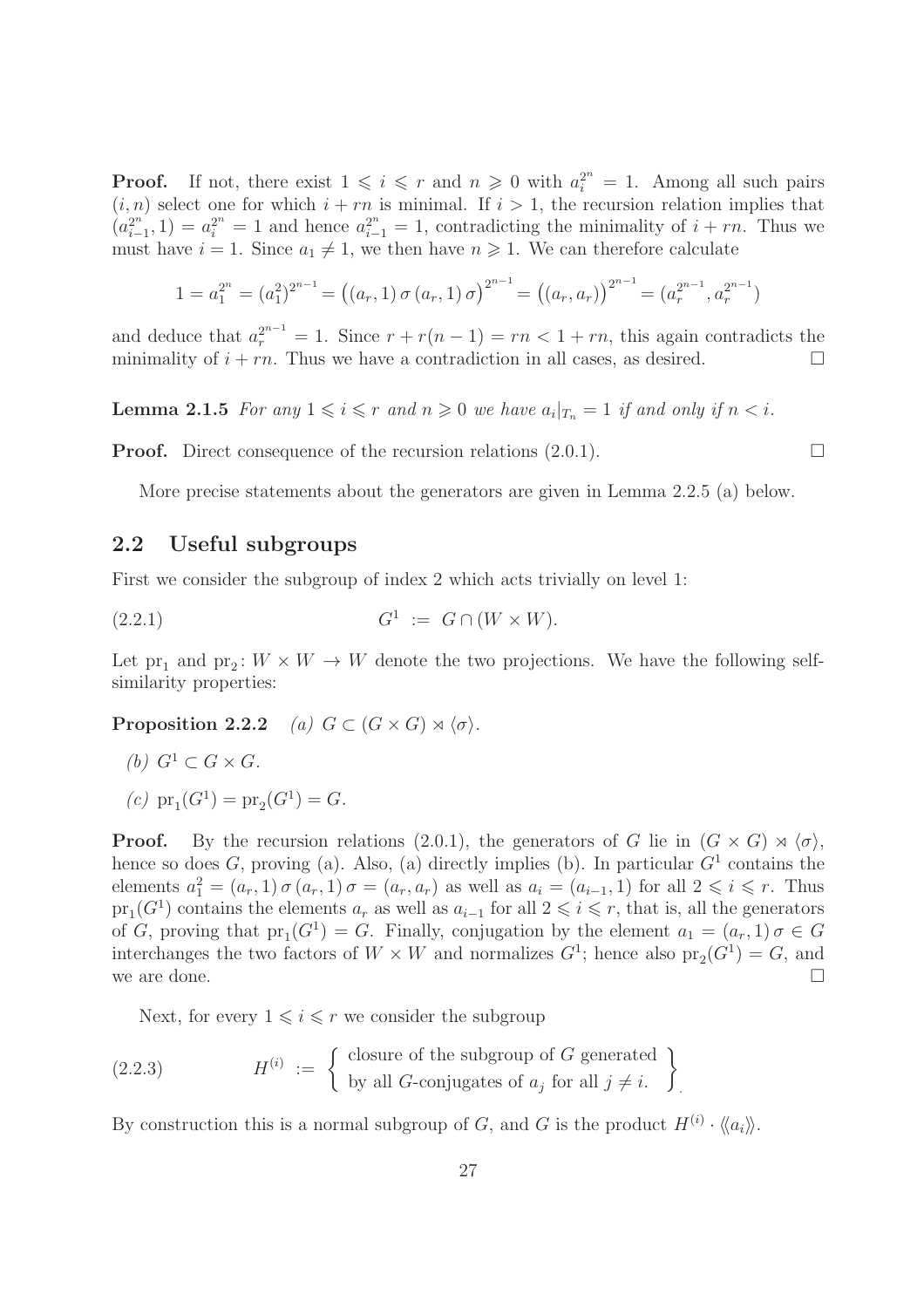Lemma 2.2.4 (a)  $H^{(1)} = H^{(r)} \times H^{(r)}$ .

(b) For any  $i > 1$  we have  $H^{(i)} \cap (W \times W) \subset (H^{(i-1)} \times H^{(i-1)}) \cdot \langle\langle (a_{i-1}, a_{i-1}^{-1}) \rangle\rangle$ .

**Proof.** By definition  $H^{(1)}$  is the closure of the subgroup generated by the conjugates  $z a_j z^{-1}$  for all  $2 \leq j \leq r$  and  $z \in G$ . In the case  $z = (x, y) \in G<sup>1</sup>$  these conjugates are

$$
za_j z^{-1} = (x, y) (a_{j-1}, 1) (x, y)^{-1} = (xa_{j-1}x^{-1}, 1).
$$

Here Proposition 2.2.2 (c) shows that x runs through all of  $G$ , so the closure of the subgroup generated by the  $G^1$ -conjugates only is  $H^{(r)} \times 1$ . Conjugating this by  $a_1 = (a_r, 1) \sigma$  yields the subgroup  $1 \times H^{(r)}$ . Thus all G-conjugates together yield the subgroup  $H^{(r)} \times H^{(r)}$ , proving (a).

Now consider the case  $i > 1$ . Then  $H^{(i-1)} \times H^{(i-1)}$  is a closed normal subgroup of  $(G \times G) \rtimes \langle \sigma \rangle$ , and the group  $(\langle \langle a_{i-1} \rangle \rangle \times \langle \langle a_{i-1} \rangle \rangle) \rtimes \langle \sigma \rangle$  surjects to the associated factor group. Also, the subgroup  $\langle\langle (a_{i-1}, a_{i-1}^{-1})\rangle\rangle$  is normal in  $(\langle\langle a_{i-1}\rangle\rangle \times \langle\langle a_{i-1}\rangle\rangle) \rtimes \langle\sigma\rangle$  and the factor group is abelian. Therefore  $K := (H^{(i-1)} \times H^{(i-1)}) \cdot \langle\langle (a_{i-1}, a_{i-1}^{-1}) \rangle\rangle$  is a closed normal subgroup of  $(G \times G) \rtimes \langle \sigma \rangle$  with an abelian factor group.

For all  $2 \leq j \leq r$  with  $j \neq i$  we have  $a_{j-1} \in H^{(i-1)}$  and hence  $a_j = (a_{j-1}, 1) \in K$ . Also, we have  $a_r \in H^{(i-1)}$  and hence  $a_1^2 = ((a_r, 1) \sigma)^2 = (a_r, a_r) \in K$ . Moreover, since the factor group  $((G \times G) \rtimes \langle \sigma \rangle)/K$  is abelian, the subgroup  $\tilde{K} := K \cdot \langle a_1 \rangle$  is again normal in  $(G \times G) \rtimes \langle \sigma \rangle$ . In particular Proposition 2.2.2 (a) implies that K is normalized by G. As we have just seen that  $a_j \in \tilde{K}$  for all  $1 \leqslant j \leqslant r$  with  $j \neq i$ , from the definition of  $H^{(i)}$  we deduce that  $H^{(i)} \subset \tilde{K}$ . Since  $a_1 \notin W \times W$ , but  $a_1^2 \in K$ , we can conclude that  $H^{(i)} \cap (W \times W) \subset \tilde{K} \cap (W \times W) = K$ , as desired.

**Lemma 2.2.5** For any  $n \ge 0$  and  $1 \le i \le r$  let  $H_n^{(i)}$  denote the image of  $H^{(i)}$  in  $W_n$ .

- (a) The element  $a_i|_{T_n}$  of  $G_n$  has order  $2^{\lfloor \frac{n+r-i}{r} \rfloor}$ .
- (b) We have a semidirect product  $G_n = H_n^{(i)} \rtimes \langle a_i |_{T_n} \rangle$ .

**Proof.** The assertions are trivially true for  $n = 0$ , so assume that  $n > 0$  and that they hold for  $n-1$  and all *i*.

Since  $a_1$  acts non-trivially on level 1, its restriction  $a_1|_{T_n}$  has order > 1. From the induction hypothesis we can deduce that  $(a_1|_{T_n})^2 = (a_r|_{T_{n-1}}, a_r|_{T_{n-1}})$  has order  $2^{\lfloor \frac{(n-1)+r-r}{r} \rfloor} =$  $2^{\lfloor \frac{n-1}{r} \rfloor}$ . Together this implies that  $a_1|_{T_n}$  has order  $2 \cdot 2^{\lfloor \frac{n-1}{r} \rfloor} = 2^{\lfloor \frac{n+r-1}{r} \rfloor}$ , proving (a) for  $i = 1$ . Also, Lemma 2.2.4 (a) implies that  $H_n^{(1)} = H_{n-1}^{(r)} \times H_{n-1}^{(r)}$  $_{n-1}^{(r)}$ , which in particular shows that  $a_1|_{T_n} \notin H_n^{(1)}$ . Since we have  $H_{n-1}^{(r)} \cap \langle a_r |_{T_{n-1}} \rangle = 1$  by the induction hypothesis, we can deduce that

$$
H_n^{(1)} \cap \langle a_1 |_{T_n} \rangle = H_n^{(1)} \cap \langle (a_1 |_{T_n})^2 \rangle = \left( H_{n-1}^{(r)} \times H_{n-1}^{(r)} \right) \cap \langle (a_r |_{T_{n-1}}, a_r |_{T_{n-1}}) \rangle = 1.
$$

Thus the product  $G_n = H_n^{(1)} \cdot \langle a_1 |_{T_n} \rangle$  is semidirect, proving (b) for  $i = 1$ .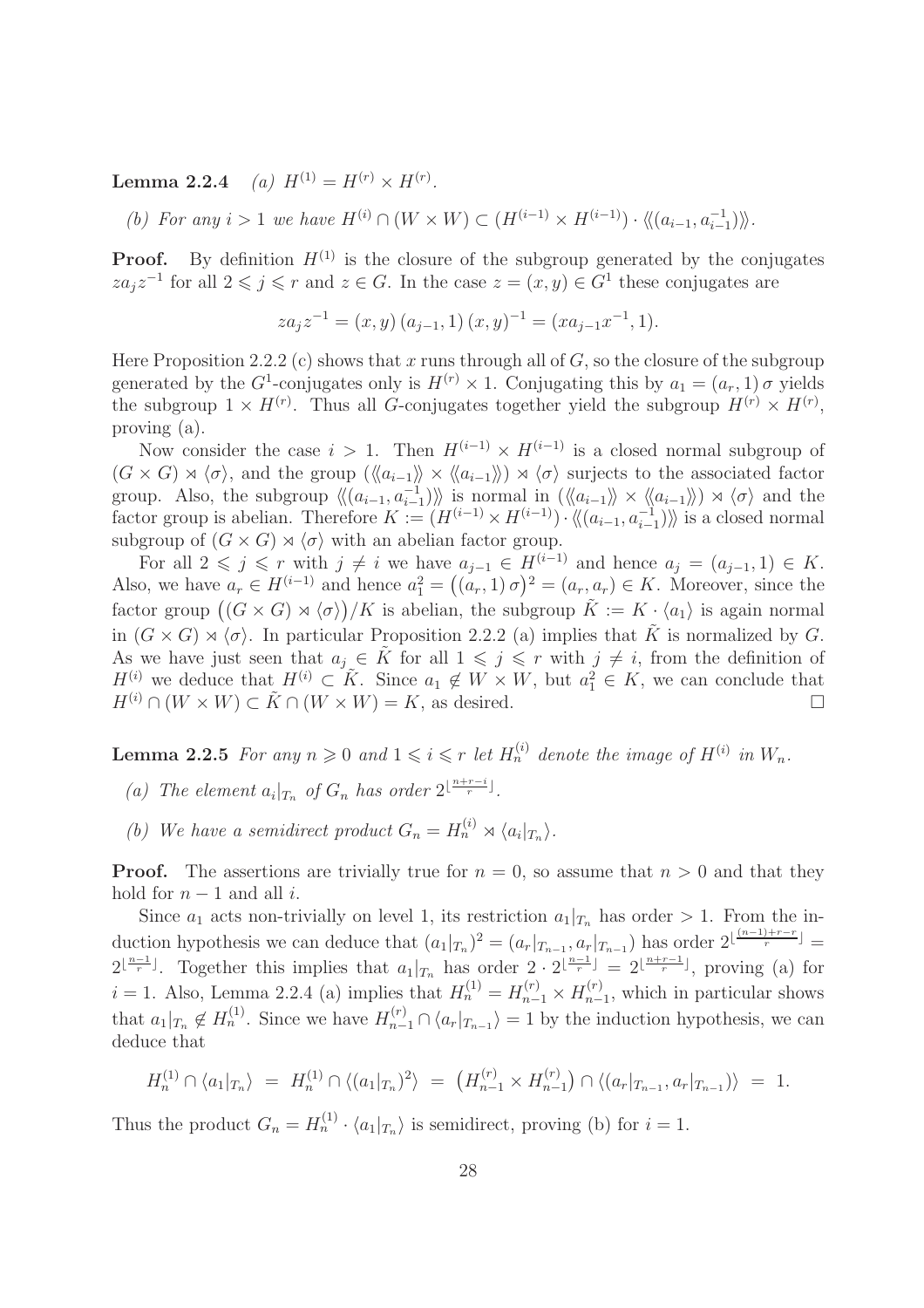Now consider  $i > 1$ . Then the induction hypothesis shows that  $a_i|_{T_n} = (a_{i-1}|_{T_{n-1}}, 1)$ has order  $2^{\lfloor \frac{(n-1)+r-(i-1)}{r} \rfloor} = 2^{\lfloor \frac{n+r-i}{r} \rfloor}$ , as desired in (a). Moreover, Lemma 2.2.4 (b) implies that  $H_n^{(i)} \cap (W_{n-1} \times 1) \subset H_{n-1}^{(i-1)} \times 1$ , and since  $H_{n-1}^{(i-1)} \cap \langle a_{i-1}|_{T_{n-1}} \rangle = 1$  by the induction hypothesis, it follows that  $H_n^{(i)} \cap \langle a_i |_{T_n} \rangle = 1$ . Thus the product  $G_n = H_n^{(i)} \cdot \langle a_i |_{T_n} \rangle$  is semidirect, as desired in (b).

This proves the assertions for the given  $n$  and all  $i$ , and so they follow in general by induction.  $\Box$ 

**Proposition 2.2.6** For any  $1 \leq i \leq r$  we have a semidirect product  $G = H^{(i)} \rtimes \langle\langle a_i \rangle\rangle$ , where  $\langle \langle a_i \rangle \rangle \cong \mathbb{Z}_2$ .

**Proof.** Take the limit over *n* in Lemma 2.2.5.

**Theorem 2.2.7** The closure of the commutator subgroup of G is  $H^{(1)} \cap \ldots \cap H^{(r)}$ , and the maximal profinite abelian factor group of G is

$$
G_{\rm ab} = G/(H^{(1)} \cap \ldots \cap H^{(r)}) \stackrel{\sim}{\longrightarrow} G/H^{(1)} \times \ldots \times G/H^{(r)} \cong \mathbb{Z}_2^r.
$$

**Proof.** The isomorphisms in the middle and on the right hand side are direct consequences of Proposition 2.2.6 and the fact that  $a_i \in H^{(i)}$  whenever  $j \neq i$ . On the other hand, since G is topologically generated by  $a_1, \ldots, a_r$ , its maximal abelian factor group is topologically generated by the images of  $a_1, \ldots, a_r$ . As their images form a basis of  $\mathbb{Z}_2^r$ , this is already the maximal profinite abelian factor group of  $G$ , as desired.

In the following we abbreviate

$$
(2.2.8)\qquad \qquad H := H^{(r)}
$$

which by definition is the closure of the subgroup generated by all  $G$ -conjugates of  $a_j$  for all  $1 \leq j < r$ . We let  $H_n$  denote its image in  $W_n$ , and  $G_n^1$  the image of  $G^1$  in  $W_n$ .

Lemma 2.2.9 We have the semidirect product decompositions:

(a)  $G_n = H_n \rtimes \langle a_r |_{T_n} \rangle$  where  $a_r |_{T_n}$  has order  $2^{\lfloor \frac{n}{r} \rfloor}$ .

(b) 
$$
G_n = (H_{n-1} \times H_{n-1}) \rtimes \langle a_1 |_{T_n} \rangle
$$
 where  $a_1 |_{T_n}$  has order  $2^{\lfloor \frac{n+r-1}{r} \rfloor}$ .

(c) 
$$
G_n^1 = (H_{n-1} \times H_{n-1}) \rtimes \langle (a_r |_{T_{n-1}}, a_r |_{T_{n-1}}) \rangle
$$
 where  $a_r |_{T_{n-1}}$  has order  $2^{\lfloor \frac{n-1}{r} \rfloor}$ .

**Proof.** Part (a) is the special case  $i = r$  of Lemma 2.2.5, and (b) is the special case  $i = 1$ of Lemma 2.2.5 combined with Lemma 2.2.4 (a). Part (c) follows from (b) and the fact that  $a_1|_{T_n} \notin G_n^1$  and has square  $(a_r|_{T_{n-1}}, a_r|_{T_{n-1}}) \in G_n^1$ . — Первый процесс в серверності в процесс в серверності в серверності в серверності в серверності в серверно<br>Первої в серверності в серверності в серверності в серверності в серверності в серверності в серверності в се

In the limit over n this implies the following more specific self-similarity properties of  $G$ :

Proposition 2.2.10 We have the semidirect product decompositions:

(a) 
$$
G = H \rtimes \langle\langle a_r \rangle\rangle
$$
.  
\n(b)  $G = (H \times H) \rtimes \langle\langle a_1 \rangle\rangle$ .  
\n(c)  $G^1 = (H \times H) \rtimes \langle\langle (a_r, a_r) \rangle\rangle$ .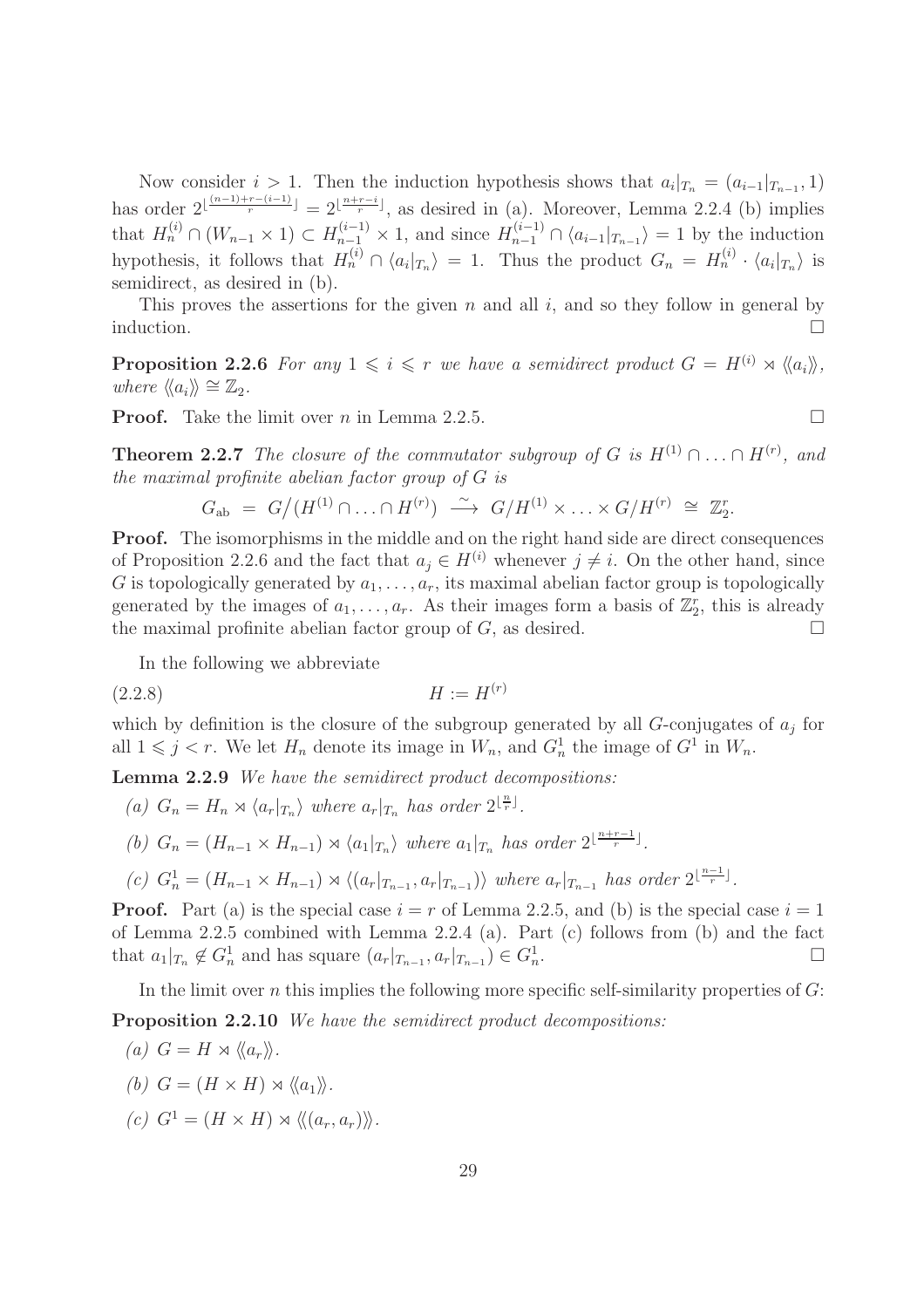#### 2.3 Size

**Proposition 2.3.1** For all  $n \geq 0$  we have

$$
\log_2|G_n| = 2^n - 1 - \sum_{m=0}^{n-1} 2^{n-1-m} \cdot \left\lfloor \frac{m}{r} \right\rfloor.
$$

**Proof.** For  $n > 0$  Lemma 2.2.9 (a) and (b) imply that

$$
\log_2|G_{n-1}| = \log_2|H_{n-1}| + \left\lfloor \frac{n-1}{r} \right\rfloor \text{ and } \log_2|G_n| = 2 \cdot \log_2|H_{n-1}| + \left\lfloor \frac{n+r-1}{r} \right\rfloor.
$$

Together this yields the recursion formula

$$
\log_2|G_n| = 2 \cdot \left(\log_2|G_{n-1}| - \left\lfloor \frac{n-1}{r} \right\rfloor\right) + \left\lfloor \frac{n+r-1}{r} \right\rfloor = 2 \cdot \log_2|G_{n-1}| + 1 - \left\lfloor \frac{n-1}{r} \right\rfloor.
$$

Since  $log_2 |G_0| = 1$ , a direct induction on *n* yields the desired formula.

**Theorem 2.3.2** The Hausdorff dimension of G exists and is  $1 - \frac{1}{2r}$ .  $\frac{1}{2^{r}-1}$ .

Proof. Proposition 2.3.1 implies that

$$
\frac{\log_2|G_n|}{2^n-1} = 1 - \frac{2^n}{2^n-1} \cdot \sum_{m=0}^{n-1} 2^{-1-m} \cdot \lfloor \frac{m}{r} \rfloor.
$$

By (1.2.2) the Hausdorff dimension is its limit for  $n \to \infty$ , which comes out as

$$
1 - \sum_{m=0}^{\infty} 2^{-1-m} \cdot \left\lfloor \frac{m}{r} \right\rfloor = 1 - \sum_{i=0}^{r-1} \sum_{j=0}^{\infty} 2^{-1-(i+rj)} \cdot \left\lfloor \frac{i+rj}{r} \right\rfloor
$$
  
= 
$$
1 - \sum_{i=0}^{r-1} 2^{-1-i} \cdot \sum_{j=0}^{\infty} j \cdot 2^{-rj}
$$
  
= 
$$
1 - (1 - 2^{-r}) \cdot \frac{2^{-r}}{(1 - 2^{-r})^2} = 1 - \frac{1}{2^r - 1},
$$

as desired.  $\Box$ 

### 2.4 Conjugacy of generators

The recursion relations (2.0.1) are only one choice among many describing the same qualitative recursive behavior of the generators, and besides their simplicity there is nothing inherently better in them to set them apart from similar choices (for instance, compare [2,  $\S3$ ). In this subsection we show in a precise sense that up to conjugacy in W the group G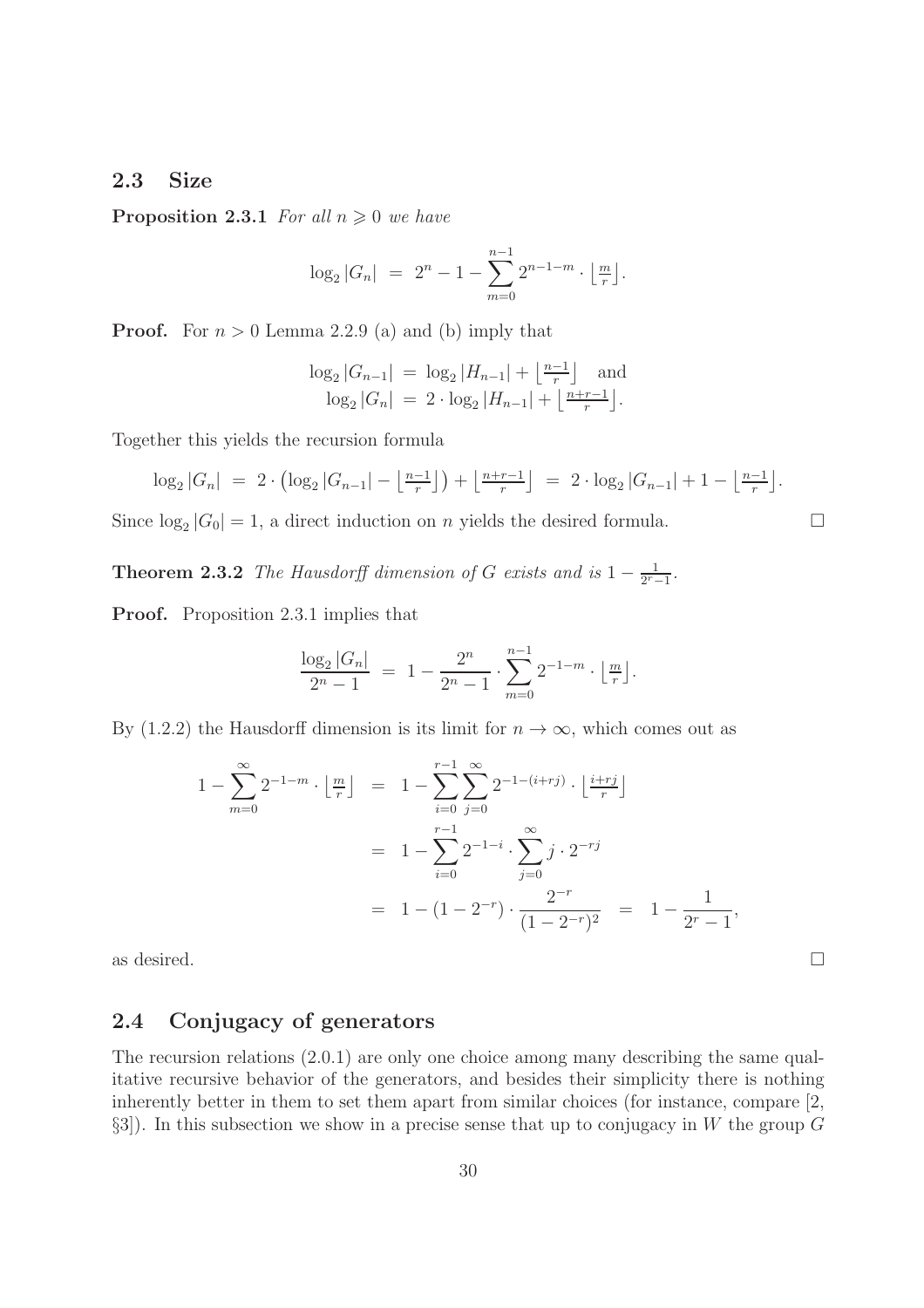is actually the same for all recursion relations that are conjugate to the given ones. We can thus say that G really depends only on the combinatorics of the diagram (2.0.2), perhaps in the same way as a symplectic group of matrices of a given size  $n$  depends up to conjugacy only on  $n$  but not on the alternating form, even though the choice of an alternating form cannot be avoided.

**Theorem 2.4.1** For any elements  $b_1, \ldots, b_r \in W$  the following are equivalent:

- (a)  $\begin{cases} b_1 \text{ is conjugate to } (b_r, 1) \sigma \text{ under } W, \text{ and} \end{cases}$  $b_i$  is conjugate to  $(b_{i-1}, 1)$  under W for any  $2 \leq i \leq r$ .  $\mathcal{L}$
- (b)  $b_i$  is conjugate to  $a_i$  under W for any  $1 \leq i \leq r$ .
- (c) There exist  $w \in W$  and  $x_i \in G$  such that  $b_i = (wx_i)a_i(wx_i)^{-1}$  for any  $1 \leq i \leq r$ .

Moreover, for any w as in (c) we have  $\langle b_1, \ldots, b_r \rangle = wGw^{-1}$ .

**Proof.** The equivalence (a) $\Leftrightarrow$ (b) is a special case of Proposition 1.4.3. The implication  $(c) \Rightarrow (b)$  is obvious, and the last statement follows from Lemma 1.3.2. It remains to prove the implication (b)⇒(c). This follows by taking the limit over n from the following assertion for all  $n \geqslant 0$ :

 $(*_n)$  For any elements  $b_i \in W_n$  conjugate to  $a_i|_{T_n}$  under  $W_n$ , there exist  $w ∈ W_n$  and  $x_i \in G_n$  such that  $b_i = (wx_i)(a_i|_{T_n})(wx_i)^{-1}$  for each i.

This is trivial for  $n = 0$ , so assume that  $n > 0$  and that  $(*_{n-1})$  is true. Take elements  $b_i \in W_n$  conjugate to  $a_i|_{T_n}$  under  $W_n$ .

Since  $a_1 = (a_r, 1) \sigma$  and  $a_i = (a_{i-1}, 1)$  for all  $i > 1$ , the  $b_i$  have the form  $b_1 = (*, *) \sigma$ and  $b_i = (*, 1)$  or  $(1, *)$  for  $i > 1$ , where  $*$  stands for some elements of  $W_{n-1}$ . Set

$$
b'_i := \begin{cases} b_i & \text{if } i = 1 \text{ or } b_i = (*, 1), \\ b_1^{-1}b_ib_1 & \text{if } i > 1 \text{ and } b_i = (1, *) \end{cases}
$$

which in either case is conjugate to  $a_i|_{T_n}$  under  $W_n$ . Suppose that  $(*_n)$  is true for  $b'_1, \ldots, b'_r$ , so that there exist  $w \in W_n$  and  $x'_1, \ldots, x'_r \in G_n$  such that  $b'_i = (wx'_i)(a_i|x_n)(wx'_i)^{-1}$  for each i. Set

$$
x_i := \begin{cases} x'_i & \text{if } i = 1 \text{ or } b_i = (*, 1), \\ x'_1(a_1|_{T_n}) x'_1{}^{-1} x'_i & \text{if } i > 1 \text{ and } b_i = (1, *), \end{cases}
$$

which always lies in  $G_n$ . Then if  $i = 1$  or  $b_i = (*, 1)$ , we have  $b_i = b'_i = (wx_i)(a_i|_{T_n})(wx_i)^{-1}$ ; otherwise we have

$$
b_i = b_1 b_i' b_1^{-1}
$$
  
=  $(wx'_1)(a_1|_{T_n})(wx'_1)^{-1} \cdot (wx'_i)(a_i|_{T_n})(wx'_i)^{-1} \cdot (wx'_1)(a_1|_{T_n})(wx'_1)^{-1}$   
=  $wx'_1(a_1|_{T_n}) x'_1^{-1}x'_i \cdot (a_i|_{T_n}) \cdot x'_i^{-1}x'_1(a_1|_{T_n}) x'_1^{-1}w^{-1}$   
=  $(wx_i)(a_i|_{T_n})(wx_i)^{-1}$ .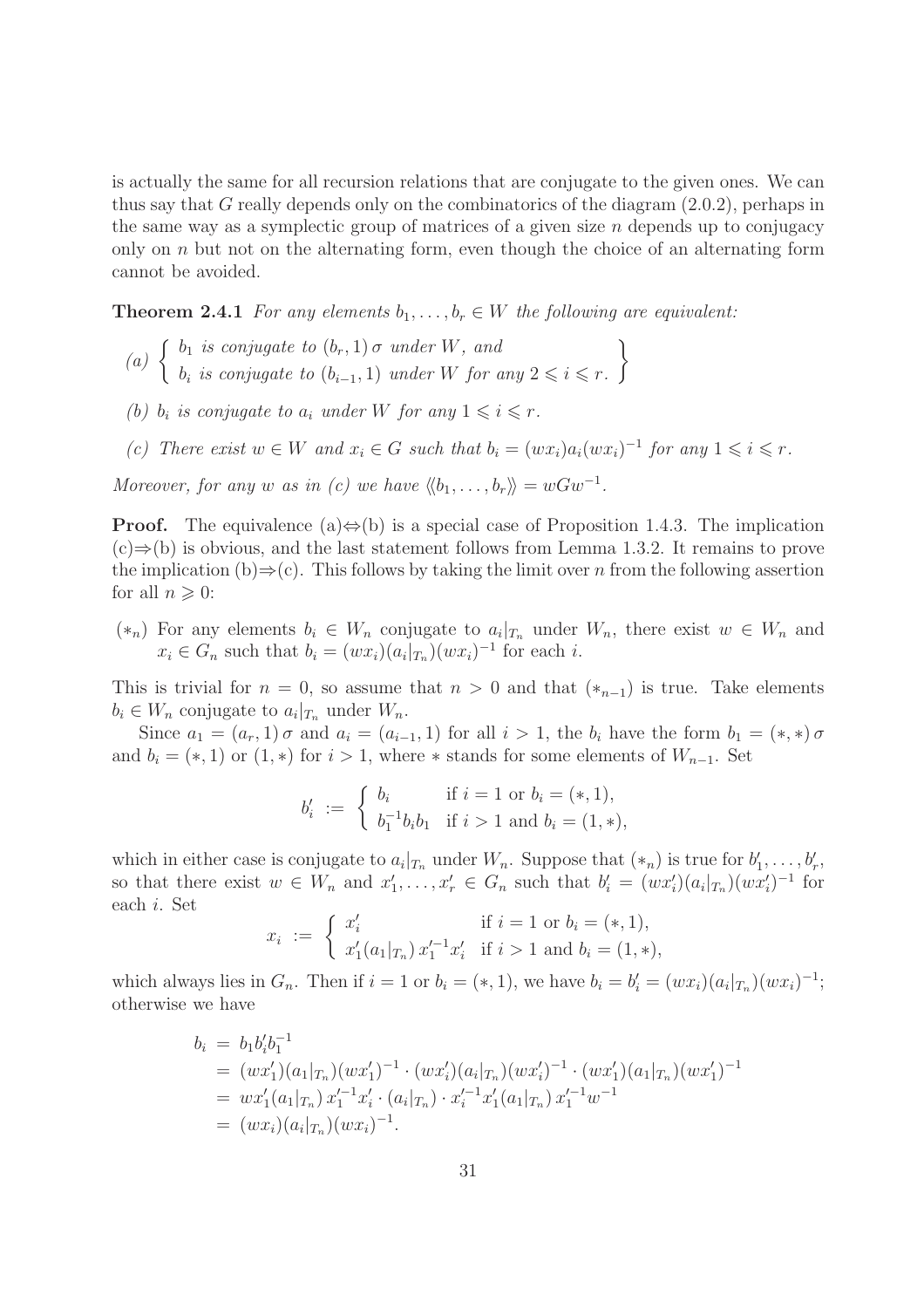Thus  $(*_n)$  holds for  $b_1, \ldots, b_r$  with  $x_1, \ldots, x_r$  in place of  $x'_1, \ldots, x'_r$ . On replacing  $b_1, \ldots, b_r$ by  $b'_1, \ldots, b'_r$  we have thus reduced ourselves to the case that  $b_i = (*, 1)$  for all  $i > 1$ .

For each  $i > 0$  write  $b_i = (c_{i-1}, 1)$  with  $c_{i-1} \in W_{n-1}$ . The fact that  $b_i$  is conjugate to  $a_i|_{T_n} = (a_{i-1}|_{T_{n-1}}, 1)$  under  $W_n$  implies that  $c_{i-1}$  is conjugate to  $a_{i-1}|_{T_{n-1}}$  under  $W_{n-1}$ . Also, choose an element  $f \in W_n$  such that  $b_1 = f(a_1 |_{T_n}) f^{-1}$ . If f acts non-trivially on level 1, we can replace it by  $f(a_1|_{T_n})$  without changing the conjugate  $b_1 = f(a_1|_{T_n})f^{-1}$ . Afterwards f has the form  $f = (d, e)$  for some elements  $d, e \in W_{n-1}$ . We then have

$$
b_1 = f(a_1|_{T_n})f^{-1} = (d,e)(a_r|_{T_{n-1}},1) \sigma(d,e)^{-1} = (d(a_r|_{T_{n-1}})e^{-1},ed^{-1}) \sigma.
$$

Set  $c_r := d(a_r |_{T_{n-1}}) d^{-1} \in W_{n-1}$ . Then for every  $1 \leqslant i \leqslant r$  the element  $c_i$  is conjugate to  $a_i|_{T_{n-1}}$  under  $W_{n-1}$ . By the induction hypothesis  $(*_{n-1})$  there therefore exist  $u \in W_{n-1}$ and  $x_i \in G_{n-1}$  such that  $c_i = (ux_i)(a_i|_{T_{n-1}})(ux_i)^{-1}$  for each i. Put  $w := (ux_r, ed^{-1}ux_r)$  $\in W_n$ . Then

$$
w^{-1}b_1w = (x_r^{-1}u^{-1}, x_r^{-1}u^{-1}de^{-1}) (d(a_r|_{T_{n-1}})e^{-1}, ed^{-1}) \sigma (ux_r, ed^{-1}ux_r)
$$
  
\n
$$
= (x_r^{-1}u^{-1}d(a_r|_{T_{n-1}})e^{-1}ed^{-1}ux_r, x_r^{-1}u^{-1}de^{-1}ed^{-1}ux_r) \sigma
$$
  
\n
$$
= (x_r^{-1}u^{-1}d(a_r|_{T_{n-1}})d^{-1}ux_r, 1) \sigma
$$
  
\n
$$
= (x_r^{-1}u^{-1}c_rux_r, 1) \sigma
$$
  
\n
$$
= (x_r^{-1}u^{-1}(ux_r)(a_r|_{T_{n-1}})(ux_r)^{-1}ux_r, 1) \sigma
$$
  
\n
$$
= (a_r|_{T_{n-1}}, 1) \sigma
$$
  
\n
$$
= a_1|_{T_n}.
$$

Also, for each  $i > 1$  we have

$$
w^{-1}b_i w = (x_r^{-1}u^{-1}, x_r^{-1}u^{-1}de^{-1}) (c_{i-1}, 1) (ux_r, ed^{-1}ux_r)
$$
  
=  $(x_r^{-1}u^{-1}c_{i-1}ux_r, 1)$   
=  $(x_r^{-1}u^{-1}(ux_{i-1})(a_{i-1}|_{T_{n-1}})(ux_{i-1})^{-1}ux_r, 1)$   
=  $((x_r^{-1}x_{i-1})(a_{i-1}|_{T_{n-1}})(x_r^{-1}x_{i-1})^{-1}, 1).$ 

Since  $x_r^{-1}x_{i-1} \in G_{n-1}$ , by Proposition 2.2.2 (c) we can find  $y_{i-1} \in W_{n-1}$  such that  $z_i :=$  $(x_r^{-1}x_{i-1}, y_{i-1})$  lies in  $G_n$ . Then

$$
w^{-1}b_i w = (x_r^{-1}x_{i-1}, y_{i-1}) (a_{i-1}|_{T_{n-1}}, 1) (x_r^{-1}x_{i-1}, y_{i-1})^{-1}
$$
  
=  $z_i(a_i|_{T_n}) z_i^{-1}$ .

With  $z_1 := 1$  we have thus shown that  $w^{-1}b_iw = z_i(a_i|x_n)z_i^{-1}$  or equivalently that  $b_i =$  $(wz_i)(a_i|_{T_n})(wz_i)^{-1}$  for all  $1 \leq i \leq r$ , where  $w \in W_n$  and  $z_i \in G_n$ . This proves  $(*_n)$ , and so we are done by induction.

**Proposition 2.4.2** For any single  $1 \leq i \leq r$  and any  $b_i \in G$  that is conjugate to  $a_i$ under W, there exists  $k \in \mathbb{Z}_2^{\times}$  such that  $b_i$  is conjugate to  $a_i^k$  under G.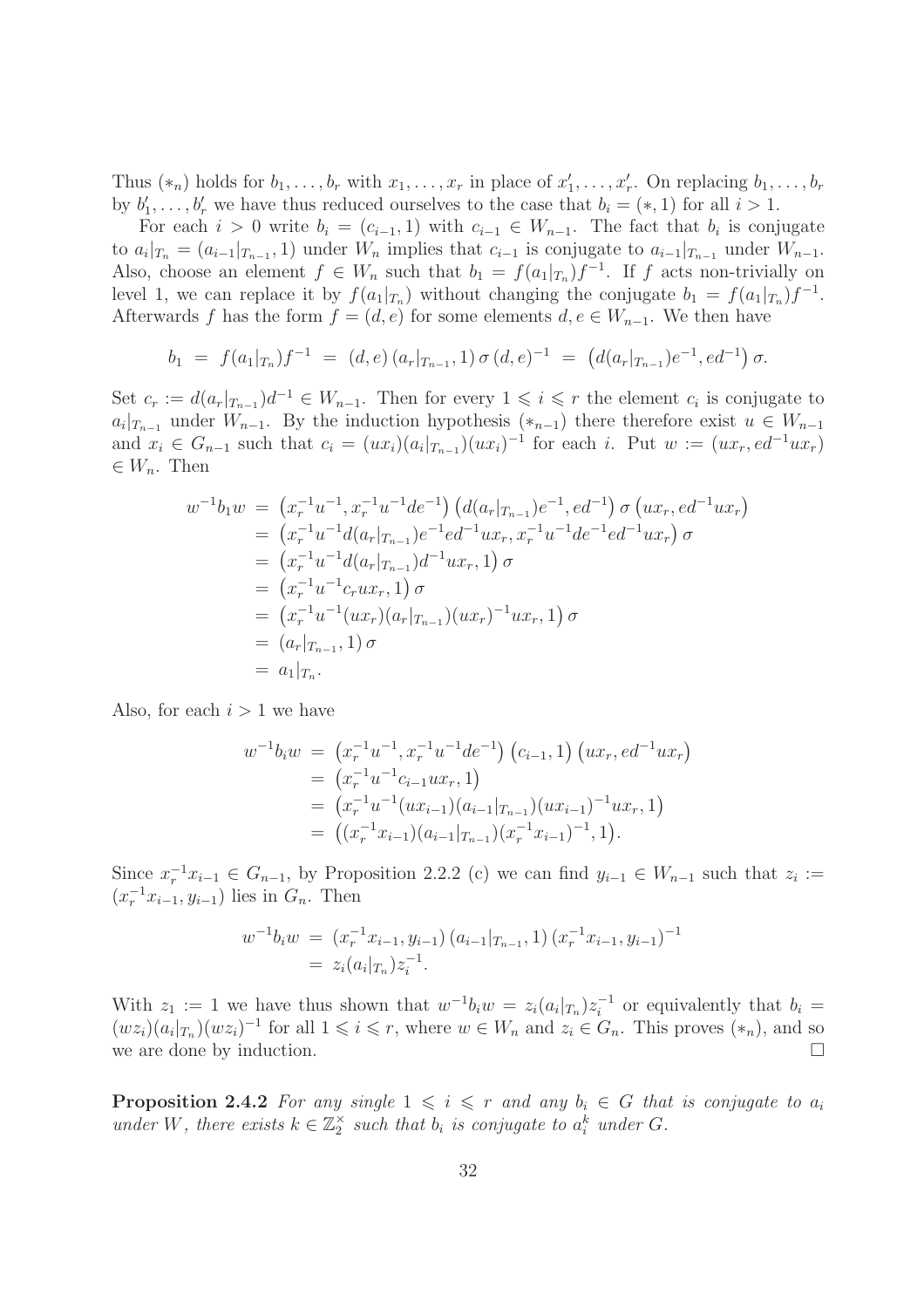**Proof.** By Lemma 1.3.3 it suffices to show that for all  $1 \leq i \leq r$  and  $n \geq 0$ :

 $(*_{i,n})$  For any  $b_i \in G_n$  that is conjugate to  $a_i |_{T_n}$  under  $W_n$ , there exists  $k \in \mathbb{Z}_2^{\times}$  such that  $b_i$  is conjugate to  $a_i^k|_{T_n}$  under  $G_n$ .

This is trivial for  $n = 0$ , so consider  $n > 0$ . By induction on n it suffices to prove that  $(*_{i-1,n-1})$  implies  $(*_{i,n})$  if  $i \geq 2$ , and that  $(*_{r,n-1})$  implies  $(*_{1,n})$ . Consider an element  $b_i \in G_n$ , and an element  $w \in W_n$  such that  $b_i = w(a_i |_{T_n}) w^{-1}$ .

Suppose first that  $i \geq 2$ . If w acts non-trivially on level 1, we replace  $b_i$  by its  $G_n$ conjugate  $(a_1|_{T_n}) b_i (a_1|_{T_n})^{-1}$  and w by  $(a_1|_{T_n}) w$ , which does not change the desired assertion. Afterwards w has the form  $w = (u, v)$  for some elements  $u, v \in W_{n-1}$ . Then the recursion relation yields

$$
b_i = w(a_i |_{T_n}) w^{-1} = (u, v) (a_{i-1} |_{T_{n-1}}, 1) (u, v)^{-1} = (u(a_{i-1} |_{T_{n-1}}) u^{-1}, 1).
$$

By assumption  $b_i$  lies in  $G_n$ , so Proposition 2.2.2 shows that  $b_{i-1} := u(a_{i-1}|_{T_{n-1}})u^{-1}$  lies in  $G_{n-1}$ . Thus  $b_{i-1}$  is an element of  $G_{n-1}$  that is conjugate to  $a_{i-1}|_{T_{n-1}}$  under  $W_{n-1}$ ; hence by the hypothesis  $(*_{i-1,n-1})$  there exist  $k \in \mathbb{Z}_2^{\times}$  and  $x \in G_{n-1}$  such that  $b_{i-1} = x(a_{i-1}^k |_{T_{n-1}}) x^{-1}$ . By Proposition 2.2.2 (c) we can choose an element  $y \in G_{n-1}$  for which  $z := (x, y)$  lies in  $G_n$ . Then

$$
b_i = (b_{i-1}, 1) = (x(a_{i-1}^k |_{T_{n-1}})x^{-1}, 1) = (x, y) (a_{i-1}^k |_{T_{n-1}}, 1) (x, y)^{-1} = z (a_i^k |_{T_n}) z^{-1},
$$

which proves that  $b_i$  is conjugate to  $a_i^k|_{T_n}$  under  $G_n$ , proving  $(*_{i,n})$ , as desired.

Now suppose that  $i = 1$ . If w acts non-trivially on level 1, we can replace it by  $w(a_1|_{T_n})$ without changing the conjugate  $b_1 = w(a_1|_{T_n}) w^{-1}$ . Afterwards w has the form  $w = (u, v)$ for some elements  $u, v \in W_{n-1}$ . Then the recursion relation yields

$$
b_1^2 = w(a_1^2|_{T_n}) w^{-1} = (u, v) (a_r|_{T_{n-1}}, a_r|_{T_{n-1}}) (u, v)^{-1} = (u(a_r|_{T_{n-1}})u^{-1}, v(a_r|_{T_{n-1}})v^{-1}).
$$

By assumption  $b_1$  and hence  $b_1^2$  lie in  $G_n$ , so Proposition 2.2.2 shows that  $b_r := u(a_r | T_{n-1}) u^{-1}$ lies in  $G_{n-1}$ . Thus  $b_r$  is an element of  $G_{n-1}$  that is conjugate to  $a_r|_{T_{n-1}}$  under  $W_{n-1}$ ; hence by the hypothesis  $(*_{r,n-1})$  there exist  $k \in \mathbb{Z}_2^{\times}$  and  $x \in G_{n-1}$  such that  $b_r = x(a_r^k |_{T_{n-1}}) x^{-1}$ . By Proposition 2.2.2 (c) we can choose an element  $y \in G_{n-1}$  for which  $z := (x, y)$  lies in  $G_n$ . Then  $b_1^2 = z(a_r |_{T_{n-1}}, \cdot)^k z^{-1}$ , where  $\cdot$  represents an element of  $W_{n-1}$  that we do not care about for the moment. Set  $c_1 := z^{-1} b_1^{k-1} z$ , so that  $c_1^2 = (a_r |_{T_{n-1}}, *)$ . Since  $b_1$  and z lie in  $G_n$ , so does  $c_1$ . Moreover, Proposition 1.3.4 implies that  $b_1$  is conjugate to  $b_1^{k^{-1}}$  and hence to  $c_1$  under  $W_n$ . Thus  $c_1$  is again conjugate to  $a_1|_{T_n}$  under  $W_n$ . Since  $b_1 = z c_1^k z^{-1}$ with  $z \in G_n$ , the desired assertion for  $b_1$  now reduces to that for  $c_1$ . We can therefore replace  $b_1$  by  $c_1$ , after which we are reduced to the special case that  $b_1^2 = (a_r|_{T_{n-1}}, *)$ .

Now we begin again by choosing a (new) element  $w \in W_n$  such that  $b_1 = w(a_1|_{T_n}) w^{-1}$ . If w acts non-trivially on level 1, we replace it by  $w(a_1|_{T_n})$  without changing the conjugate  $b_1 = w(a_1|_{T_n}) w^{-1}$ . Afterwards w has the form  $w = (u, v)$  for some elements  $u, v \in W_{n-1}$ .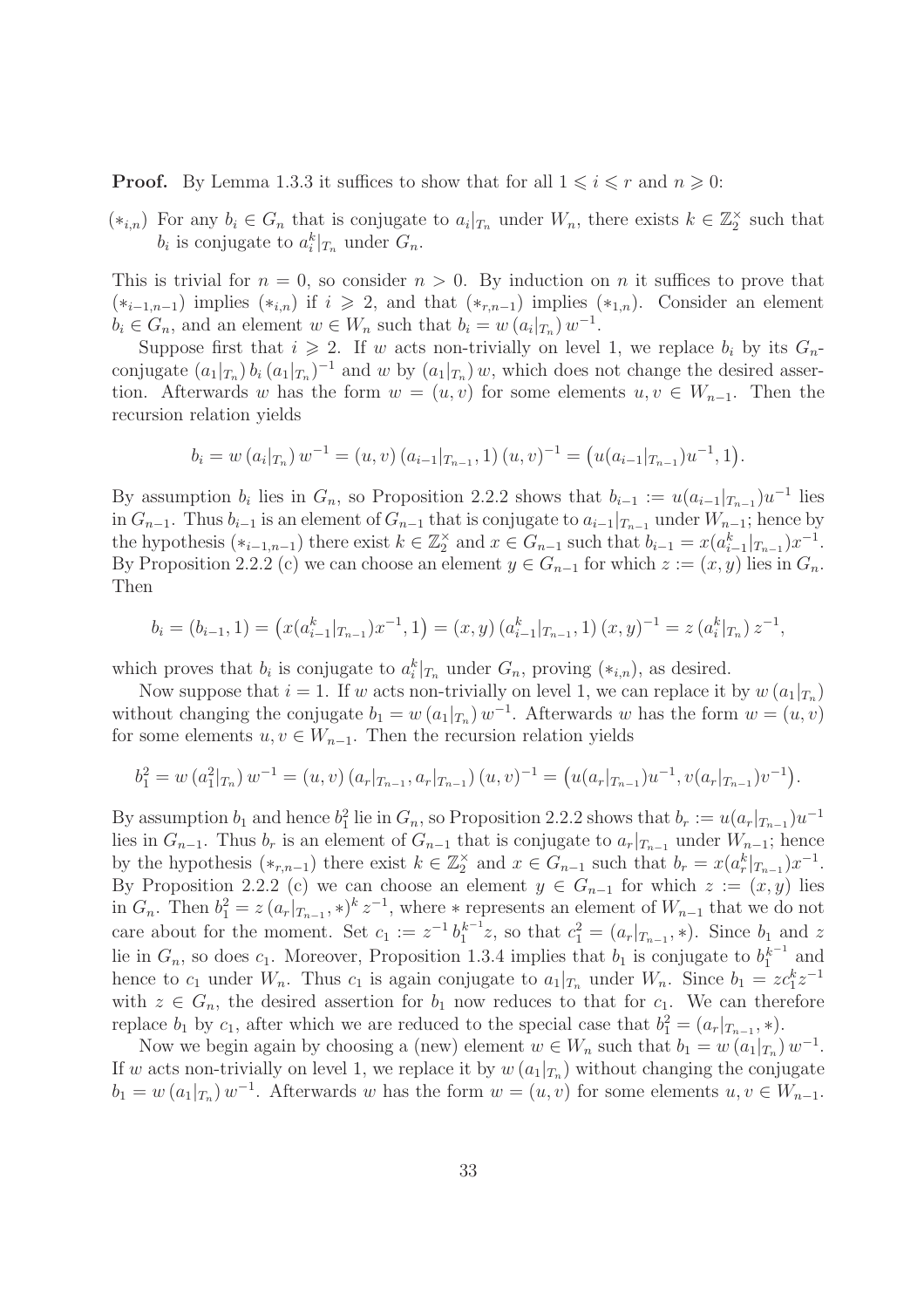Then the same calculation as before shows that  $(a_r|_{T_{n-1}}, *) = b_1^2 = (u(a_r|_{T_{n-1}})u^{-1}, *)$ ; hence u commutes with  $a_r|_{T_{n-1}}$ . Therefore

$$
b_1 = w(a_1|_{T_n}) w^{-1} = (u, v) (a_r|_{T_{n-1}}, 1) \sigma(u, v)^{-1}
$$
  
=  $(u(a_r|_{T_{n-1}})v^{-1}, vu^{-1}) \sigma$   
=  $((a_r|_{T_{n-1}})uv^{-1}, vu^{-1}) \sigma$   
=  $(a_r|_{T_{n-1}}, 1) \sigma(vu^{-1}, uv^{-1}) = (a_1|_{T_n}) (vu^{-1}, uv^{-1}).$ 

Since  $b_1$  lies in  $G_n$  by assumption, this shows that  $(vu^{-1}, uv^{-1})$  lies in  $G_n^1$ . By Lemma 2.2.9 (c) this means that  $vu^{-1} = h (a_r |_{T_{n-1}})^m$  for some  $h \in H_{n-1}$  and  $m \in \mathbb{Z}$  such that  $(a_r|_{T_{n-1}})^{-m} = (a_r|_{T_{n-1}})^m$ . Therefore

$$
b_1 = (a_1|_{T_n}) (vu^{-1}, uv^{-1})
$$
  
\n
$$
= (a_1|_{T_n}) (h (a_r|_{T_{n-1}})^m, (a_r|_{T_{n-1}})^{-m}h^{-1})
$$
  
\n
$$
= (a_r|_{T_{n-1}}, 1) \sigma (h, 1) ((a_r|_{T_{n-1}})^m, (a_r|_{T_{n-1}})^m) (1, h^{-1})
$$
  
\n
$$
= (a_r|_{T_{n-1}}, 1) (1, h) \sigma (a_r|_{T_{n-1}}, a_r|_{T_{n-1}})^m (1, h)^{-1}
$$
  
\n
$$
= (1, h) (a_r|_{T_{n-1}}, 1) \sigma (a_1|_{T_n})^{2m} (1, h)^{-1}
$$
  
\n
$$
= (1, h) (a_1|_{T_n})^{1+2m} (1, h)^{-1}.
$$

Since  $(1, h) \in G_n$  by Lemma 2.2.9 (b), this shows that  $b_1$  is conjugate to  $a_1^{1+2m}|_{T_n}$  under  $G_n$ , proving  $(*_{r,n-1})$  and therefly finishing the proof of Proposition 2.4.2.

#### 2.5 Small cases

In the case  $r = 1$  the element  $a_1$  is the odometer from Subsection 1.6, and  $G = \langle \langle a_1 \rangle \rangle \cong \mathbb{Z}_2$ . In all other cases the group G has positive Hausdorff dimension and is very non-abelian. The next smallest case  $r = 2$  is the closure of the so-called 'Basilica group'; see Grigorchuk-Zuk [9]. For the case  $r = 3$  corresponding to both the 'Douady rabbit' and the 'airplane' some of the results of the preceding subsection were obtained by Nekrashevych [18, §8].

The case  $r = 2$  stands out among the others by the rigidity property from Theorem 2.5.6 below, which is stronger than the semirigidity from Theorem 2.4.1. The analogous statement does not hold for any  $r > 2$ .

For the following lemmas let  $\text{Conj}_W(a_i)$  denote the conjugacy class of  $a_i$  in W and Conj<sub>W<sub>n</sub></sub> $(a_i|_{T_n})$  the conjugacy class of  $a_i|_{T_n}$  in  $W_n$  for all  $1 \leq i \leq r$  and  $n \geq 1$ .

**Lemma 2.5.1** For  $r = 2$  and every  $n \ge 1$  we have

$$
|\text{Conj}_{W_n}(a_1|_{T_n}) \times \text{Conj}_{W_n}(a_2|_{T_n})| = 2^{2^n - 2}.
$$

**Proof.** Abbreviate  $\gamma_{i,n} := \log_2 \left| \text{Conj}_{W_n}(a_i |_{T_n}) \right|$ . Since  $\log_2 |W_n| = 2^n - 1$  by (1.2.1), we have  $\log_2 \left| \text{Cent}_{W_n}(a_i|_{T_n}) \right| = 2^n - 1 - \gamma_{i,n}$ . For  $n = 1$  observe that  $W_1$  is abelian; hence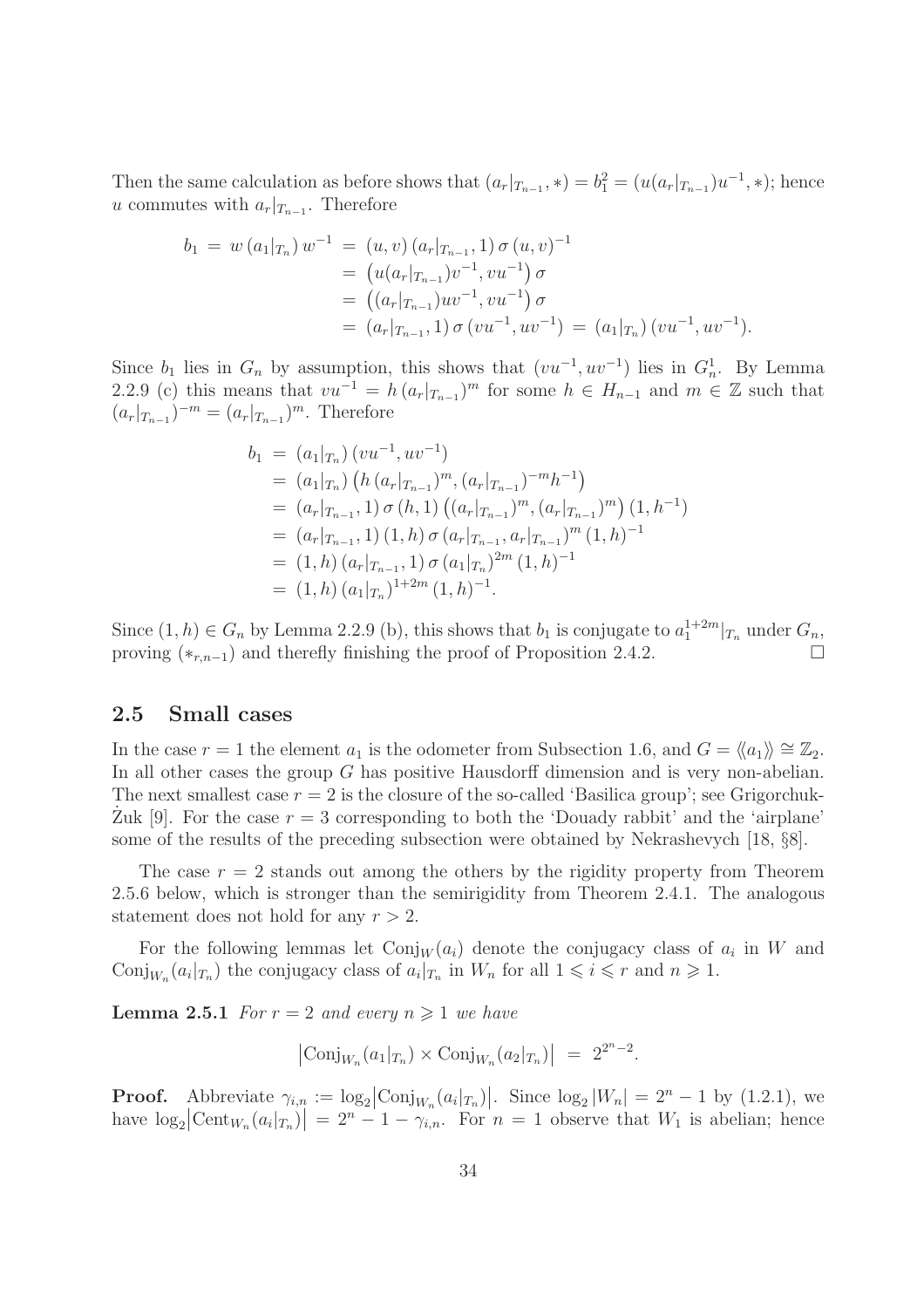$\gamma_{i,1} = 0$  for both  $i = 1,2$ . For  $n > 1$  note first that  $a_2|_{T_n} = (a_1|_{T_{n-1}}, 1)$  with  $a_1|_{T_{n-1}}$ non-trivial; hence

(2.5.2) 
$$
\text{Cent}_{W_n}(a_2|_{T_n}) = \text{Cent}_{W_{n-1}}(a_1|_{T_{n-1}}) \times W_{n-1}.
$$

Therefore

$$
2^{n} - 1 - \gamma_{2,n} = \log_2 \left| \text{Cent}_{W_n}(a_2 |_{T_n}) \right|
$$
  
=  $\log_2 \left| \text{Cent}_{W_{n-1}}(a_1 |_{T_{n-1}}) \right| + 2^{n-1} - 1$   
=  $2^{n-1} - 1 - \gamma_{1,n-1} + 2^{n-1} - 1$ ,

and so  $\gamma_{2,n} = \gamma_{1,n-1} + 1$ .

Next the element  $a_1|_{T_n}$  is contained in its own centralizer and acts non-trivially on level 1; hence

$$
\left|\operatorname{Cent}_{W_n}(a_1|_{T_n})\right| = 2 \cdot \left|\operatorname{Cent}_{W_{n-1} \times W_{n-1}}(a_1|_{T_n})\right|.
$$

Also, an element  $w = (u, v) \in W_{n-1} \times W_{n-1}$  commutes with  $a_1|_{T_n}$  if and only if

$$
(a_1|_{T_n}) w = (a_2|_{T_{n-1}}, 1) \sigma (u, v) = ((a_2|_{T_{n-1}})v, u) \sigma
$$
  
||  

$$
w (a_1|_{T_n}) = (u, v) (a_2|_{T_{n-1}}, 1) \sigma = (u(a_2|_{T_{n-1}}), v) \sigma,
$$

that is, if and only if  $u = v$  and u commutes with  $a_2|_{T_{n-1}}$ . Thus

(2.5.3) 
$$
\text{Cent}_{W_{n-1}\times W_{n-1}}(a_1|_{T_n}) = \text{diag}(\text{Cent}_{W_{n-1}}(a_2|_{T_{n-1}})).
$$

Therefore

$$
2^{n} - 1 - \gamma_{1,n} = \log_2 \left| \text{Cent}_{W_n}(a_1 |_{T_n}) \right|
$$
  
= 1 + \log\_2 \left| \text{Cent}\_{W\_{n-1}}(a\_2 |\_{T\_{n-1}}) \right|  
= 1 + 2^{n-1} - 1 - \gamma\_{2,n-1},

and so  $\gamma_{1,n} = \gamma_{2,n-1} + 2^{n-1} - 1$ .

Finally, set  $\gamma_n := \gamma_{1,n} + \gamma_{2,n}$ . Then  $\gamma_1 = 0$ , and the above formulas imply that  $\gamma_n =$  $\gamma_{n-1} + 2^{n-1}$  for all  $n > 1$ . By induction on n it follows that  $\gamma_n = 2^n - 2$  for all  $n \geq 1$ , as desired.  $\Box$ 

**Lemma 2.5.4** For  $r = 2$  and every  $n \geq 1$  the centralizer of  $G_n$  in  $W_n$  has order 2.

**Proof.** Since  $W_1$  is abelian of order 2, the assertion holds for  $n = 1$ . For  $n > 1$  observe that since  $a_1|_{T_n}$  and  $a_2|_{T_n}$  generate  $G_n$ , the equations (2.5.2) and (2.5.3) from the preceding proof imply that

Cent<sub>*W<sub>n</sub>*</sub>(G) = Cent<sub>*W<sub>n</sub>*</sub>(a<sub>1</sub>|<sub>*T<sub>n</sub>*</sub>) 
$$
\cap
$$
 Cent<sub>*W<sub>n</sub>*</sub>(a<sub>2</sub>|<sub>*T<sub>n</sub>*</sub>)  
\n= (Cent<sub>*W<sub>n-1</sub>*</sub>(a<sub>1</sub>|<sub>*T<sub>n-1</sub>*</sub>) × *W<sub>n-1</sub>*)  $\cap$  diag(Cent<sub>*W<sub>n-1</sub>*</sub>(a<sub>2</sub>|<sub>*T<sub>n-1</sub>*</sub>)  
\n= diag(Cent<sub>*W<sub>n-1</sub>*</sub>(a<sub>1</sub>|<sub>*T<sub>n-1</sub>*</sub>)  $\cap$  Cent<sub>*W<sub>n-1</sub>*</sub>(a<sub>2</sub>|<sub>*T<sub>n-1</sub>*</sub>)  
\n= diag(Cent<sub>*W<sub>n-1</sub>*</sub>(G<sub>*n-1*</sub>)).

Thus the order of the centralizer is independent of n and hence is always equal to 2.  $\Box$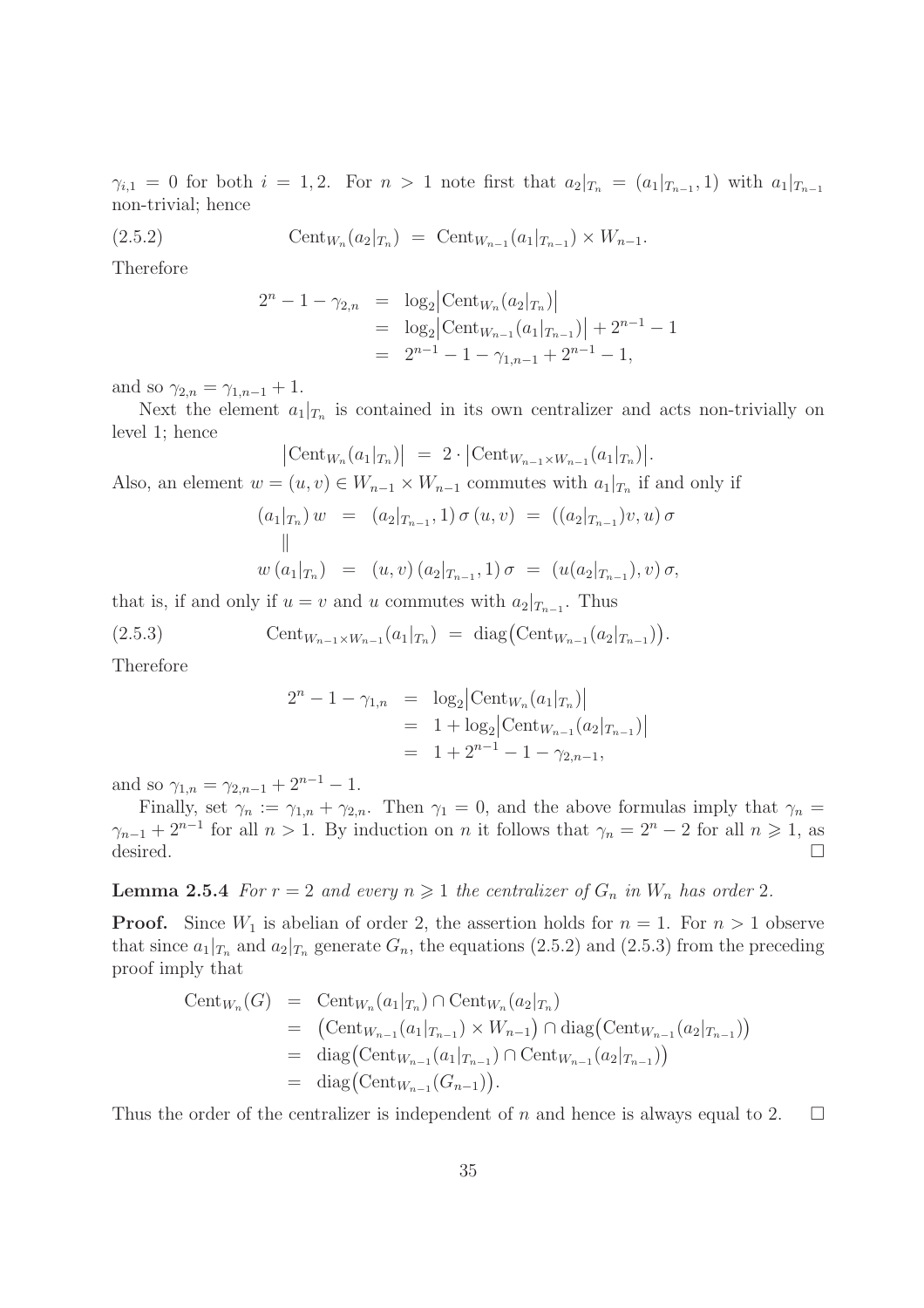**Lemma 2.5.5** For  $r = 2$  the action of W by joint conjugation on  $Conj_{W}(a_{1}) \times Conj_{W}(a_{2})$ is transitive.

**Proof.** Let  $W_n$  act by joint conjugation on  $\text{Conj}_{W_n}(a_1|_{T_n}) \times \text{Conj}_{W_n}(a_2|_{T_n})$ . Since  $G_n$  is generated by  $a_1|_{T_n}$  and  $a_2|_{T_n}$ , Lemma 2.5.4 means that the stabilizer of the pair  $(a_1|_{T_n}, a_2|_{T_n})$ has order 2. Thus the corresponding  $W_n$ -orbit has length  $|W_n|/2 = 2^{2^n-2}$ . By Lemma 2.5.1 this orbit therefore fills out all of  $\text{Conj}_{W_n}(a_1|_{T_n}) \times \text{Conj}_{W_n}(a_2|_{T_n})$ ; in other words the action is transitive. Taking the inverse limit over  $n$  implies the lemma by the same argument as in Lemma 1.3.3.

**Theorem 2.5.6** If  $r = 2$ , the assertions in Theorem 2.4.1 are also equivalent to:

(d) There exists  $w \in W$  such that  $b_1 = wa_1w^{-1}$  and  $b_2 = wa_2w^{-1}$ .

Proof. The equivalence of (d) with the assertion (b) in Theorem 2.4.1 is precisely the content of Lemma 2.5.5.

#### 2.6 Normalizer

In this subsection we determine the normalizer

 $(N := \text{Norm}_W(G)).$ 

Recall from Theorem 2.2.7 that  $K := H^{(1)} \cap \ldots \cap H^{(r)}$  is the closure of the commutator subgroup of G and that we have a natural isomorphism  $G_{ab} = G/K \cong \mathbb{Z}_2^r$ . Let  $\pi: G \twoheadrightarrow G_{ab}$ denote the natural projection, so that the elements  $\pi(a_i)$  for  $1 \leq i \leq r$  form a basis of  $G_{ab}$ as a module over  $\mathbb{Z}_2$ .

**Lemma 2.6.2** For any  $w \in N$  and any  $1 \leqslant i \leqslant r$  there exists  $k_i \in \mathbb{Z}_2^{\times}$  such that  $\pi(w a_i w^{-1}) = \pi(a_i^{k_i}).$ 

**Proof.** Since  $wa_iw^{-1}$  lies in G, by Proposition 2.4.2 there exists  $k_i \in \mathbb{Z}_2^{\times}$  such that  $wa_iw^{-1}$ is conjugate to  $a_i^{k_i}$  under G. Thus  $\pi(w a_i w^{-1}) = \pi(a_i^{k_i})$ , as desired.

**Lemma 2.6.3** For any tuple  $(k_i) \in (\mathbb{Z}_2^{\times})^r$  there exists  $w \in N$  such that  $\pi(wa_iw^{-1}) =$  $\pi(a_i^{k_i})$  for each  $1 \leqslant i \leqslant r$ .

**Proof.** By Proposition 1.3.4 the element  $a_i^{k_i}$  is conjugate to  $a_i$  under W for each i. Thus by Theorem 2.4.1 there exist  $w \in W$  and  $x_1, \ldots, x_r \in G$  such that  $a_i^{k_i} = (wx_i)a_i(wx_i)^{-1}$ for each i and  $\langle\langle a_1^{k_1}, \ldots, a_r^{k_r} \rangle\!\rangle = wGw^{-1}$ . But  $\langle\langle a_1^{k_1}, \ldots, a_r^{k_r} \rangle\!\rangle = \langle\!\langle a_1, \ldots, a_r \rangle\!\rangle = G$ ; hence w lies in N. Also  $\pi(wa_iw^{-1}) = \pi((wx_i)a_i(wx_i)^{-1}) = \pi(a_i^{k_i})$  for each i, as desired.  $\square$ 

We can actually construct explicit elements with the property in Lemma 2.6.3, as follows.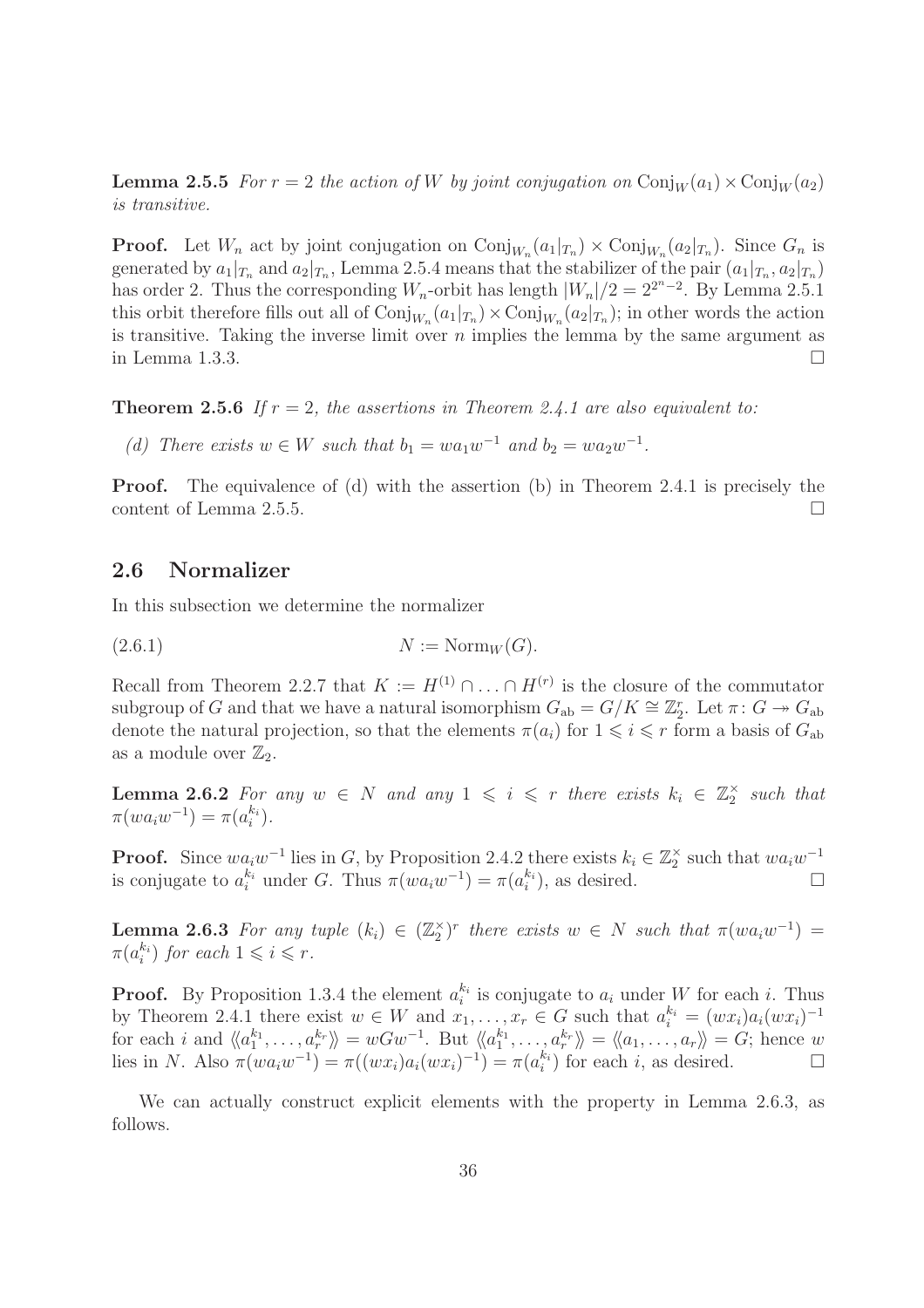**Proposition 2.6.4** For any tuple  $(k_i) \in (\mathbb{Z}_2^{\times})^r$  write  $k_i = 1 + 2\ell_i$  with  $\ell_i \in \mathbb{Z}_2$ . Define elements  $w_i \in W$  by the recursion relations  $w_i = (w_{i-1}, a_r^{\ell_{1-i}} w_{i-1})$  for all integers i modulo r. Then for all i and j modulo r we have  $w_i a_j w_i^{-1} = a_j^{k_{j-i}}$  $j_j^{k_{j-i}}$ . In particular the element  $w := w_r$ has the property in Lemma 2.6.3.

**Proof.** For all i and j set  $y_{i,j} := w_i a_j w_i^{-1} a_j^{-k_{j-i}}$  $j^{-(k_j-i)}$ . Then for  $j>1$  we have

$$
y_{i,j} = (w_{i-1}, a_r^{\ell_{1-i}} w_{i-1}) (a_{j-1}, 1) (w_{i-1}, a_r^{\ell_{1-i}} w_{i-1})^{-1} (a_{j-1}, 1)^{-k_{j-i}}
$$
  
=  $(w_{i-1} a_{j-1} w_{i-1}^{-1} a_{j-1}^{-k_{j-i}}, 1)$   
=  $(y_{i-1,j-1}, 1),$ 

and for  $j = 1$  we have

$$
y_{i,1} = w_i a_1 w_i^{-1} a_1^{-1} (a_1^2)^{-\ell_{1-i}}
$$
  
\n
$$
= (w_{i-1}, a_r^{\ell_{1-i}} w_{i-1}) (a_r, 1) \sigma (w_{i-1}, a_r^{\ell_{1-i}} w_{i-1})^{-1} \sigma^{-1} (a_r, 1)^{-1} (a_r, a_r)^{-\ell_{1-i}}
$$
  
\n
$$
= (w_{i-1}, a_r^{\ell_{1-i}} w_{i-1}) (a_r, 1) (w_{i-1}^{-1} a_r^{-\ell_{1-i}}, w_{i-1}^{-1}) (a_r^{-1}, 1) (a_r^{-\ell_{1-i}}, a_r^{-\ell_{1-i}})
$$
  
\n
$$
= (w_{i-1} a_r w_{i-1}^{-1} a_r^{-1-2\ell_{1-i}}, 1)
$$
  
\n
$$
= (y_{i-1,r}, 1).
$$

These recursion relations for the  $y_{i,j}$  satisfy the conditions of Proposition 1.4.2; hence  $y_{i,j} = 1$  for all i, j.

Now let M denote the kernel of the natural homomorphism  $N \to \text{Aut}(G_{ab})$ .

Lemma 2.6.5  $M \subset (M \times M) \cdot G$ .

**Proof.** Take any element  $w \in M$ . If w acts non-trivially on level 1 of T, we can replace it by  $wa_1$ , after which we have  $w = (u, v)$  for certain  $u, v \in W$ . Then  $(u, v)$  normalizes  $G<sup>1</sup> = G \cap (W \times W)$ ; hence u normalizes  $pr<sub>1</sub>(G<sup>1</sup>) = G$  by Proposition 2.2.2 (c), in other words we have  $u \in N$ . We claim that  $u \in M$ .

For this consider first any  $1 \leq i \leq r$ . Then, since  $w \in M$ , the commutator

$$
[a_i^{-1}, w] = (a_{i-1}, 1)^{-1}(u, v) (a_{i-1}, 1) (u, v)^{-1} = (a_{i-1}^{-1} u a_{i-1} u^{-1}, 1) = ([a_{i-1}^{-1}, u], 1)
$$

lies in K. By Theorem 2.2.7 it therefore lies in  $H^{(j)}$  for all  $1 \leq j \leq r$ . In particular it lies in  $H^{(1)} = H^{(r)} \times H^{(r)}$  by Lemma 2.2.4 (a); hence  $[a_{i-1}^{-1}, u]$  lies in  $H^{(r)}$ . Also, for any  $1 < j \leq r$ the element  $([a_{i-1}^{-1}, u], 1)$  lies in  $H^{(j)} \cap (W \times W) \subset (H^{(j-1)} \times H^{(j-1)}) \cdot \langle\langle (a_{j-1}, a_{j-1}^{-1}) \rangle\rangle$  by Lemma 2.2.4 (b), where the product is semidirect by Proposition 2.2.6. This implies that  $[a_{i-1}^{-1}, u]$  lies in  $H^{(j-1)}$ . Together this shows that  $[a_{i-1}^{-1}, u]$  lies in  $H^{(1)} \cap ... \cap H^{(r)} = K$ .

Next, since  $w \in M$ , the commutator

$$
[a_1^{-1}, w] = \sigma (a_r, 1)^{-1} (u, v) (a_r, 1) \sigma (u, v)^{-1}
$$
  
= (1, a<sub>r</sub><sup>-1</sup>) (v, u) (1, a<sub>r</sub>) (u<sup>-1</sup>, v<sup>-1</sup>)  
= (vu<sup>-1</sup>, a<sub>r</sub><sup>-1</sup>ua<sub>r</sub>v<sup>-1</sup>)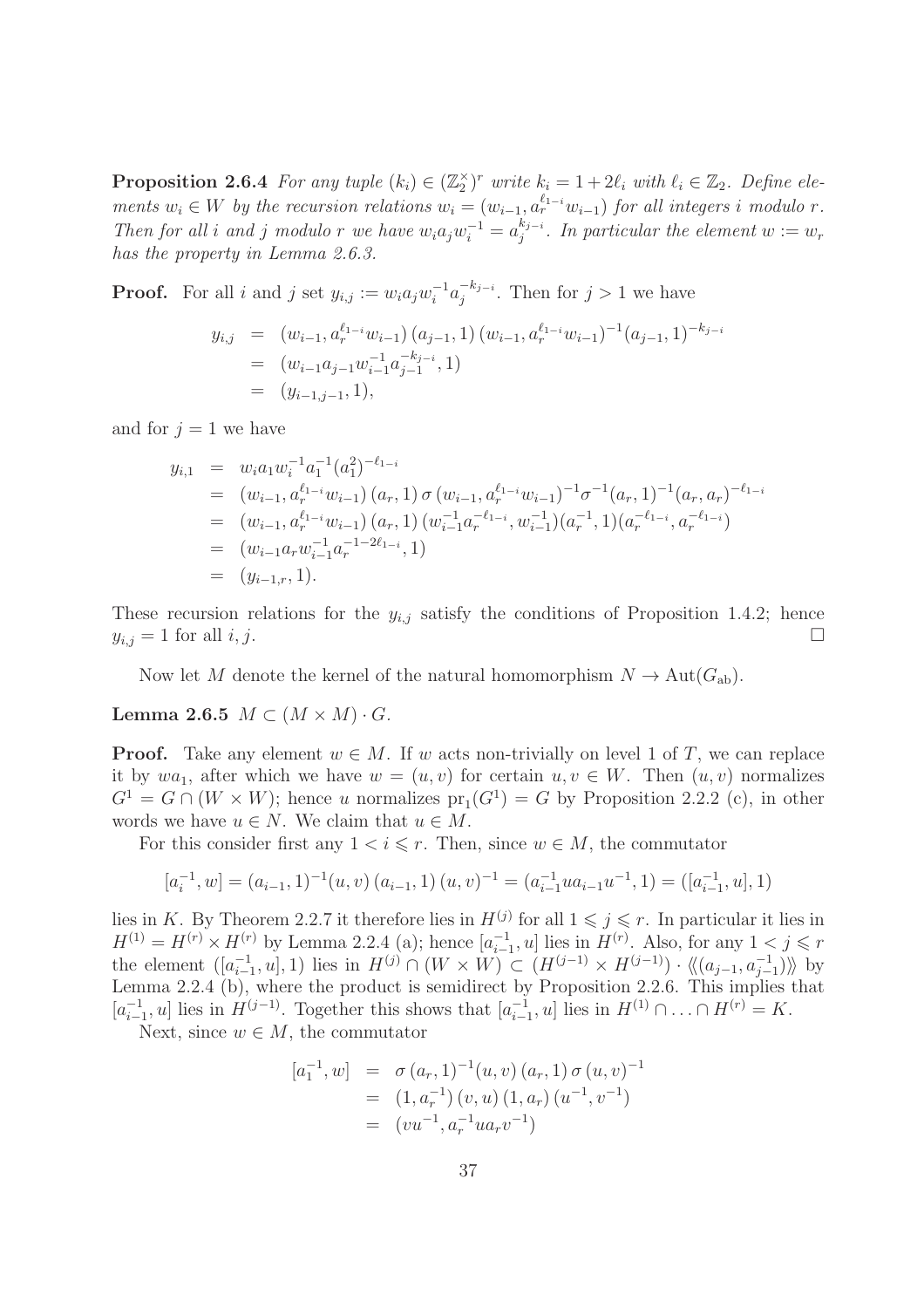also lies in K, and hence in  $H^{(j)}$  for all  $1 \leqslant j \leqslant r$ . In particular it lies in  $H^{(1)} = H^{(r)} \times H^{(r)}$ by Lemma 2.2.4 (a); hence

(2.6.6) 
$$
a_r^{-1}ua_rv^{-1} \text{ and } vu^{-1} \text{ lie in } H^{(r)},
$$

and so their product  $a_r^{-1}ua_ru^{-1}=[a_r^{-1},u]$  lies in  $H^{(r)}$ . Also, for any  $1 < j \leq r$  the element  $(vu^{-1}, a_r^{-1}ua_rv^{-1})$  lies in  $H^{(j)} \cap (W \times W) \subset (H^{(j-1)} \times H^{(j-1)}) \cdot \langle\langle (a_{j-1}, a_{j-1}^{-1})\rangle\rangle$  by Lemma 2.2.4 (b). Thus there exists  $m \in \mathbb{Z}_2$  such that

$$
\begin{cases} a_r^{-1}ua_rv^{-1} \in H^{(j-1)} \cdot a_{j-1}^{-m} \text{ and } \\ vu^{-1} \in H^{(j-1)} \cdot a_{j-1}^m = a_{j-1}^m \cdot H^{(j-1)} \end{cases}
$$

Therefore their product  $a_r^{-1}ua_ru^{-1} = [a_r^{-1},u]$  lies in  $H^{(j-1)}$ . Together this shows that  $[a_r^{-1}, u]$  lies in  $H^{(1)} \cap ... \cap H^{(r)} = K$ .

We have thus shown that the commutator  $[a_i^{-1}, u]$  lies in K for every  $1 \leq i \leq r$ . This means that  $u \in M$ , as claimed.

Finally, the same arguments applied to the element

$$
a_1^{-1}wa_1 = \sigma(a_r, 1)^{-1}(u, v) (a_r, 1) \sigma = (1, a_r^{-1}) (v, u) (1, a_r) = (v, a_r^{-1}ua_r)
$$

in place of w show that  $v \in M$ . Thus  $w = (u, v) \in M \times M$ , and we are done.

#### Lemma 2.6.7  $M = G$ .

**Proof.** It suffices to prove that for any  $n \geq 0$  and any element  $w \in M$  the restriction  $w|_{T_n}$  lies in  $G_n$ . This is trivial for  $n = 0$ , so assume that  $n > 0$  and that the assertion holds universally for  $n-1$ . We will then prove it for n and any  $w \in M$ .

By Lemma 2.6.5 we can write  $w = (u, v)g$  with  $u, v \in M$  and  $g \in G$ . By the induction hypothesis applied to v there exists an element  $y \in G$  such that  $v|_{T_{n-1}} = y|_{T_{n-1}}$ . By Proposition 2.2.2 (c) we can choose an element  $x \in G$  such that  $z := (x, y) \in G$ . Then  $w = (ux^{-1}, vy^{-1}) zg$  with  $(vy^{-1})|_{T_{n-1}} = 1$  and  $zg \in G$ . To prove the desired assertion we may replace w by  $w(2g)^{-1}$ . Afterwards we have  $w = (u, v)$  with new elements  $u, v \in M$ such that  $v|_{T_{n-1}} = 1$ .

Now recall from (2.6.6) that  $vu^{-1}$  lies in  $H^{(r)}$ . Since  $v|_{T_{n-1}} = 1$ , this implies that  $u^{-1}|_{T_{n-1}}$  and hence  $u|_{T_{n-1}}$  lies in  $H_{n-1}^{(r)}$  $\sum_{n=1}^{(r)}$ . Thus  $w|_{T_n} = (u|_{T_{n-1}}, v|_{T_{n-1}}) = (u|_{T_{n-1}}, 1)$  lies in  $H_{n-1}^{(r)} \times 1$  and hence, by Lemma 2.2.9 (b), in  $G_n$ . This proves the desired assertion for n. By induction it therefore follows for all  $n \geqslant 0$ .

**Theorem 2.6.8** The natural homomorphism  $N \to \text{Aut}(G_{ab})$  induces an isomorphism

$$
N/G \stackrel{\sim}{\longrightarrow} (\mathbb{Z}_2^{\times})^r \subset \text{Aut}(\mathbb{Z}_2^r) \cong \text{Aut}(G_{\text{ab}}).
$$

**Proof.** Lemma 2.6.7 shows that the homomorphism factors through an injection  $N/G \hookrightarrow$ Aut $(G_{ab})$ , and Lemmas 2.6.2 and 2.6.3 describe its image.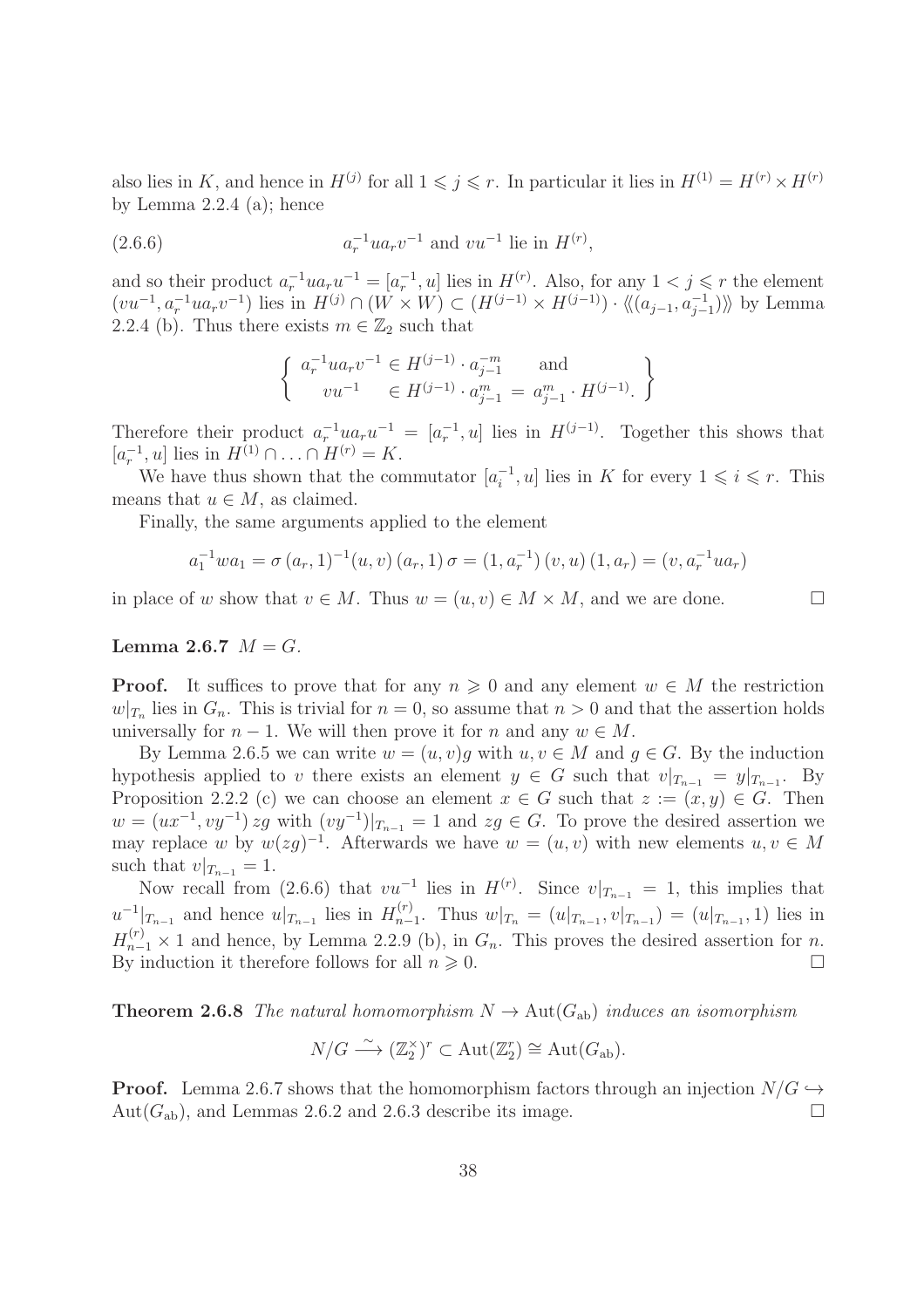#### 2.7 Odometers

In this subsection we study the set of odometers in  $G$ , in particular concerning conjugacy. First we show that odometers are abundant in G. By the proportion of a measurable subset  $X \subset G$  we mean the ratio  $\mu(X)/\mu(G)$  for any Haar measure  $\mu$  on G.

**Proposition 2.7.1** (a) For any W-conjugates  $b_i$  of  $a_i$  and any permutation  $\rho$  of  $\{1, \ldots, r\}$ the product  $b_{\rho 1} \cdots b_{\rho r}$  is an odometer.

(b) The set of odometers in G is open and closed in G and has proportion  $2^{-r}$ .

**Proof.** Consider the continuous homomorphism  $\psi := (\text{sgn}_i)_{i=1}^r : G \to {\{\pm 1\}}^r$ . Proposition 2.1.1 implies that  $\psi$  is surjective and that  $\psi^{-1}((-1,\ldots,-1))$  is the set of elements  $x \in G$ satisfying  $sgn_i(x) = -1$  for all  $i \geq 1$ . Thus by Proposition 1.6.2 it is the set of odometers in G, and (b) follows. Proposition 2.1.1 also implies that this subset contains the element  $b_{\rho 1} \cdots b_{\rho r}$  in (a), which is therefore an odometer.

In particular the (somewhat arbitrarily chosen) element

$$
(2.7.2) \t\t\t a_0 := a_1 \cdots a_r
$$

is an odometer in G. From (2.0.1) we deduce the recursion relation

$$
(2.7.3) \t a_1^{-1} a_0 a_1 = a_2 \cdots a_r a_1 = (a_1, 1) \cdots (a_{r-1}, 1) (a_r, 1) \sigma = (a_0, 1) \sigma.
$$

**Theorem 2.7.4** (a) All odometers in G are conjugate under  $N$ .

(b) Any two odometers in G with the same image in  $G_{ab}$  are conjugate under G.

**Proof.** Let  $[[G, G]]$  denote the closure of the commutator subgroup of G. Then Proposition 2.2.6 and Theorem 2.2.7 show that G is the disjoint union of the cosets  $[[G, G]] \cdot a_1^{k_1} \cdots a_r^{k_r}$ for all  $(k_1, \ldots, k_r) \in \mathbb{Z}_2^r$ . Moreover, by the same argument as in the proof of Proposition 2.7.1 the set of odometers in G is the union of those cosets with  $(k_1, \ldots, k_r) \in (\mathbb{Z}_2^{\times})^r$ . As N permutes these cosets transitively by Theorem 2.6.8, assertion (a) reduces to assertion (b), and assertion (b) reduces to the special case  $(k_1, \ldots, k_r) = (1, \ldots, 1)$ . In view of  $(2.7.2)$  we must therefore prove that any element of the coset  $[[G, G]] \cdot a_0$  is conjugate to  $a_0$  under G. As a preparation we show:

**Lemma 2.7.5** Any element  $c \in [[G, G]] \cdot a_0$  is conjugate under G to an element of the form  $(d, 1)$   $\sigma$  for some  $d \in [[G, G]] \cdot a_0$ .

**Proof.** From  $(2.7.3)$  we deduce that

$$
[[G, G]] \cdot a_0 = [[G, G]] \cdot a_1^{-1} a_0 a_1 = [[G, G]] \cdot (a_0, 1) \sigma.
$$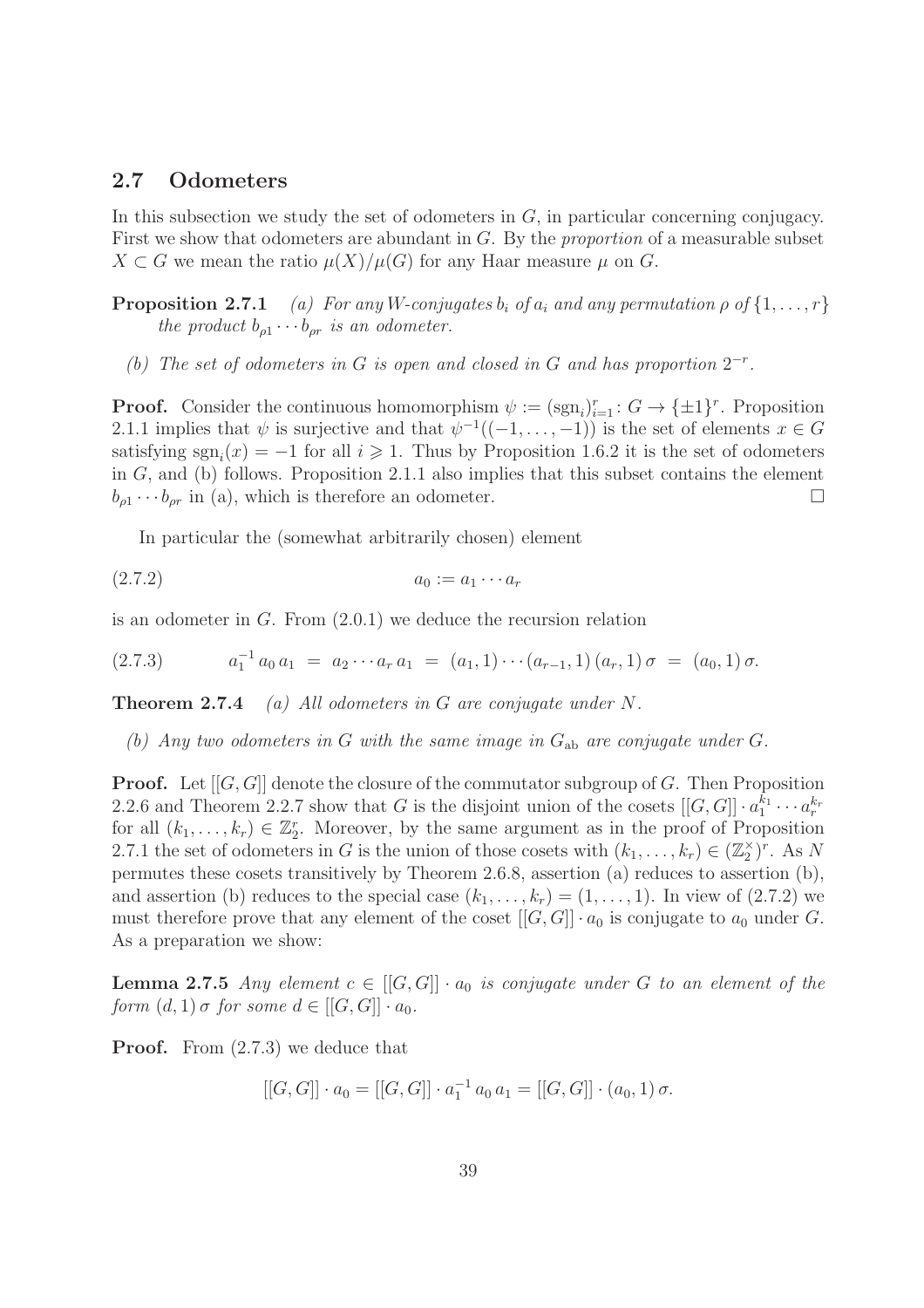Also, by Theorem 2.2.7 and Lemma 2.2.4 (a) we have  $[[G, G]] \subset H^{(1)} = H \times H$  with  $H = H^{(r)}$ . Taken together we therefore find that  $c = (ha_0, h') \sigma$  for some  $h, h' \in H$ . Then  $(h', 1)$  lies in  $G$ , so that we can replace c by its conjugate

$$
(h', 1) c (h', 1)^{-1} = (h' h a_0, 1) \sigma.
$$

Thus we may without loss of generality assume that  $c \in (W \times 1) \cdot (a_0, 1) \sigma$ . On the other hand Lemma 2.2.4 (b) implies that  $H^{(i)} \cap (W \times 1) \subset H^{(i-1)} \times 1$  for all  $1 < i \leq r$ . Thus from Theorem 2.2.7 we deduce that

$$
[[G, G]] \cap (W \times 1) = H^{(1)} \cap \ldots \cap H^{(r)} \cap (W \times 1) \subset (H^{(1)} \cap \ldots \cap H^{(r)}) \times 1 = [[G, G]] \times 1,
$$

and so  $c \in ([[G, G]] \times 1) \cdot (a_0, 1) \sigma$ , as desired.

To prove Theorem 2.7.4, by Lemma 1.3.3 it suffices to show for all  $n \geq 0$ :

 $(*_n)$  For any element  $c \in [[G, G]] \cdot a_0$ , the restriction  $c|_{T_n}$  is conjugate to  $a_0|_{T_n}$  under  $G_n$ .

This is trivial for  $n = 0$ , so assume that  $n > 0$  and that  $(*_{n-1})$  is true. Consider any element  $c \in [[G, G]] \cdot a_0$ . Since we may replace c by an arbitrary conjugate under G, by Lemma 2.7.5 we may assume that  $c = (d, 1) \sigma$  for some  $d \in [[G, G]] \cdot a_0$ . By the induction hypothesis  $(*_{n-1})$  there then exists an element  $x \in G$  with  $(xa_0x^{-1})|_{T_{n-1}} = d|_{T_{n-1}}$ . Next observe that by the definitions (2.2.8) and (2.7.2) of H and  $a_0$  we have  $Ha_r = Ha_0$ . Thus Proposition 2.2.10 (a) implies that  $G = H \cdot \langle\langle a_r \rangle\rangle = H \cdot \langle\langle a_0 \rangle\rangle$ . Therefore  $x \in Ha_0^{\ell}$  for some  $\ell \in \mathbb{Z}_2$ , and after replacing x by  $xa_0^{-\ell}$ , which does not change the conjugate  $xa_0x^{-1}$ , we may without loss of generality assume that  $x \in H$ . Then  $z := (x, x) a_1^{-1}$  is an element of  $G$ , which by the recursion relation  $(2.7.3)$  satisfies

$$
z a_0 z^{-1} = (x, x) a_1^{-1} a_0 a_1 (x, x)^{-1} = (x, x) (a_0, 1) \sigma (x, x)^{-1} = (x a_0 x^{-1}, 1) \sigma.
$$

Thus

$$
(z\,a_0\,z^{-1})|_{T_n} = ((xa_0x^{-1})|_{T_{n-1}}, 1) \sigma = (d|_{T_{n-1}}, 1) \sigma = c|_{T_n},
$$

proving the assertion  $(*_n)$ . By induction it follows for all  $n \geq 0$ .

Now we can extend Theorem 2.4.1 as follows:

**Theorem 2.7.6** Consider any elements  $b_1, \ldots, b_r \in W$  and set  $b_0 := b_1 \cdots b_r$ . Then the following are equivalent:

- (a)  $\sqrt{ }$  $\int$  $\overline{\mathcal{L}}$  $b_0$  is conjugate to  $(b_0, 1)$   $\sigma$  under  $W$ ,  $b_1$  is conjugate to  $(b_r, 1)$   $\sigma$  under  $W$ , and  $b_i$  is conjugate to  $(b_{i-1}, 1)$  under W for any  $2 \leq i \leq r$ .  $\mathcal{L}$  $\overline{\mathcal{L}}$  $\int$
- (b)  $b_i$  is conjugate to  $a_i$  under W for any  $0 \leq i \leq r$ .
- (c) There exist  $w \in W$  and  $x_i \in G$  such that  $b_i = (wx_i)a_i(wx_i)^{-1}$  for any  $0 \leq i \leq r$ .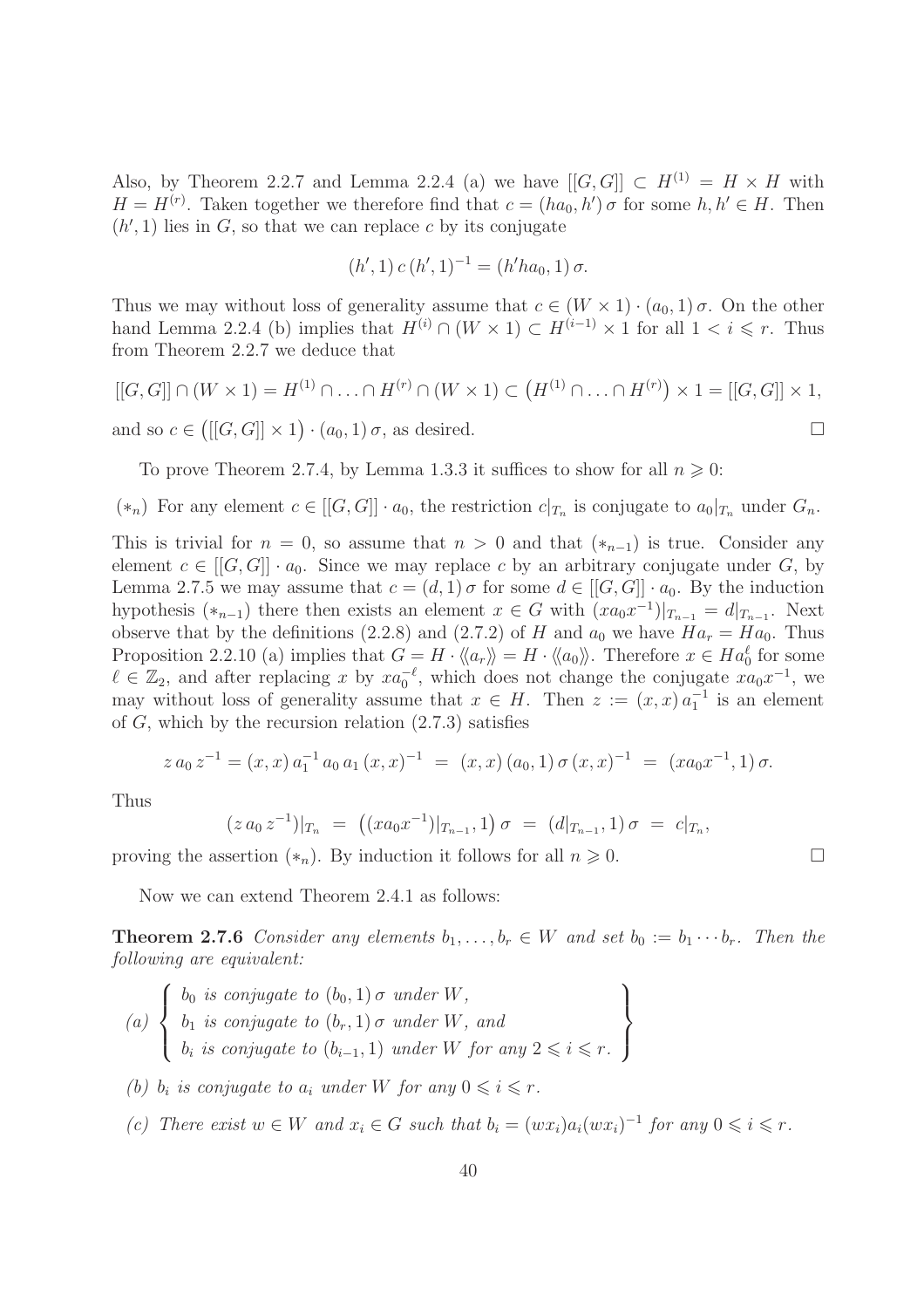Moreover, for any w as in (c) we have  $\langle b_0, \ldots, b_r \rangle = wGw^{-1}$ , and the coset wG is uniquely determined.

**Proof.** Each of the assertions (a), (b), (c) in Theorem 2.7.6 is the corresponding assertion from Theorem 2.4.1 augmented by a condition on  $b_0$ . To prove their equivalence it thus suffices to show that the additional conditions on  $b_0$  already follow from the equivalent assertions in Theorem 2.4.1. Assuming these, by 2.4.1 (c) we can find  $w \in W$  and  $x_i \in G$  such that  $b_i = (wx_i)a_i(wx_i)^{-1}$  for all  $1 \leq i \leq r$ . Then  $c := w^{-1}b_0w = (x_1a_1x_1^{-1})\cdots(x_ra_rx_r^{-1})$  is an element of G with the same image in  $G_{ab}$  as  $a_0 = a_1 \cdots a_r$  and is therefore an odometer. So by Theorem 2.7.4 there exists  $x_0 \in G$  with  $c = x_0 a_0 x_0^{-1}$  and hence  $b_0 = (wx_0)a_0(wx_0)^{-1}$ . In particular  $b_0$  is conjugate to  $a_0$  under W. By Proposition 1.6.2 this also implies that  $b_0$  is conjugate to  $(b_0, 1)$   $\sigma$  under W. This proves all the additional conditions on  $b_0$  in Theorem 2.7.6, as desired.

Of the last sentence, the first half again follows from Lemma 1.3.2. Finally consider two elements  $w, w' \in W$  with the properties in (c). Then there exist  $x_0, x'_0 \in G$  with  $b_0 =$  $(wx_0)a_0(wx_0)^{-1} = (w'x'_0)a_0(w'x'_0)^{-1}$ . The element  $(wx_0)^{-1}(w'x'_0) \in W$  then commutes with  $a_0$ , and so by Proposition 1.6.3 (b) it lies in  $\langle a_0 \rangle$  and hence in G. Therefore  $w'G =$  $w'x'_0G = wx_0G = wG$ , showing that the coset wG is unique. This finishes the proof of Theorem 2.7.6. (Note that in (c) we can always replace  $w, x_i$  by  $wy, y^{-1}x_i$  for an arbitrary element  $y \in G$ , so the uniqueness of the coset  $wG$  is optimal.)

We can also describe how the normalizer of any odometer in  $G$  sits inside  $N$ :

**Proposition 2.7.7** Consider any odometer  $c \in G$  and any  $\ell \in \mathbb{Z}_2^{\times}$ .

- (a) There exists an element  $w \in N$  with  $wcw^{-1} = c^{\ell}$ .
- (b) Every element  $w \in W$  with  $wcw^{-1} = c^{\ell}$  lies in N.
- (c) For any such w, the image of the coset wG under the isomorphism  $N/G \longrightarrow (\mathbb{Z}_2^{\times})^r$ of Theorem 2.6.8 is  $(\ell, \ldots, \ell)$ .

**Proof.** Since  $c^{\ell}$  is another odometer in G, part (a) follows from Theorem 2.7.4 (a). Next consider two elements  $w, w' \in W$  with  $wcw^{-1} = w'cw'^{-1} = c^{\ell}$ . Then  $w^{-1}w' \in W$  commutes with c. By Proposition 1.6.3 (b) it therefore lies in  $\langle c \rangle$  and hence in G. Thus  $wG = w'G$ . Since  $w \in N$  for some choice of w, it follows that  $w \in N$  for every choice, proving (b).

Recall from the proof of Theorem  $2.7.4$  that the image of  $c$  under the isomorphism  $G_{ab} \cong \mathbb{Z}_2^r$  of Theorem 2.2.7 is an element of the form  $(k_1, \ldots, k_r) \in (\mathbb{Z}_2^{\times})^r$ . The image of  $wcw^{-1} = c^{\ell}$  is then equal to  $(\ell k_1, \ldots, \ell k_r)$ ; hence the image of w under the isomorphism of Theorem 2.6.8 is  $(\ell, \ldots, \ell)$ .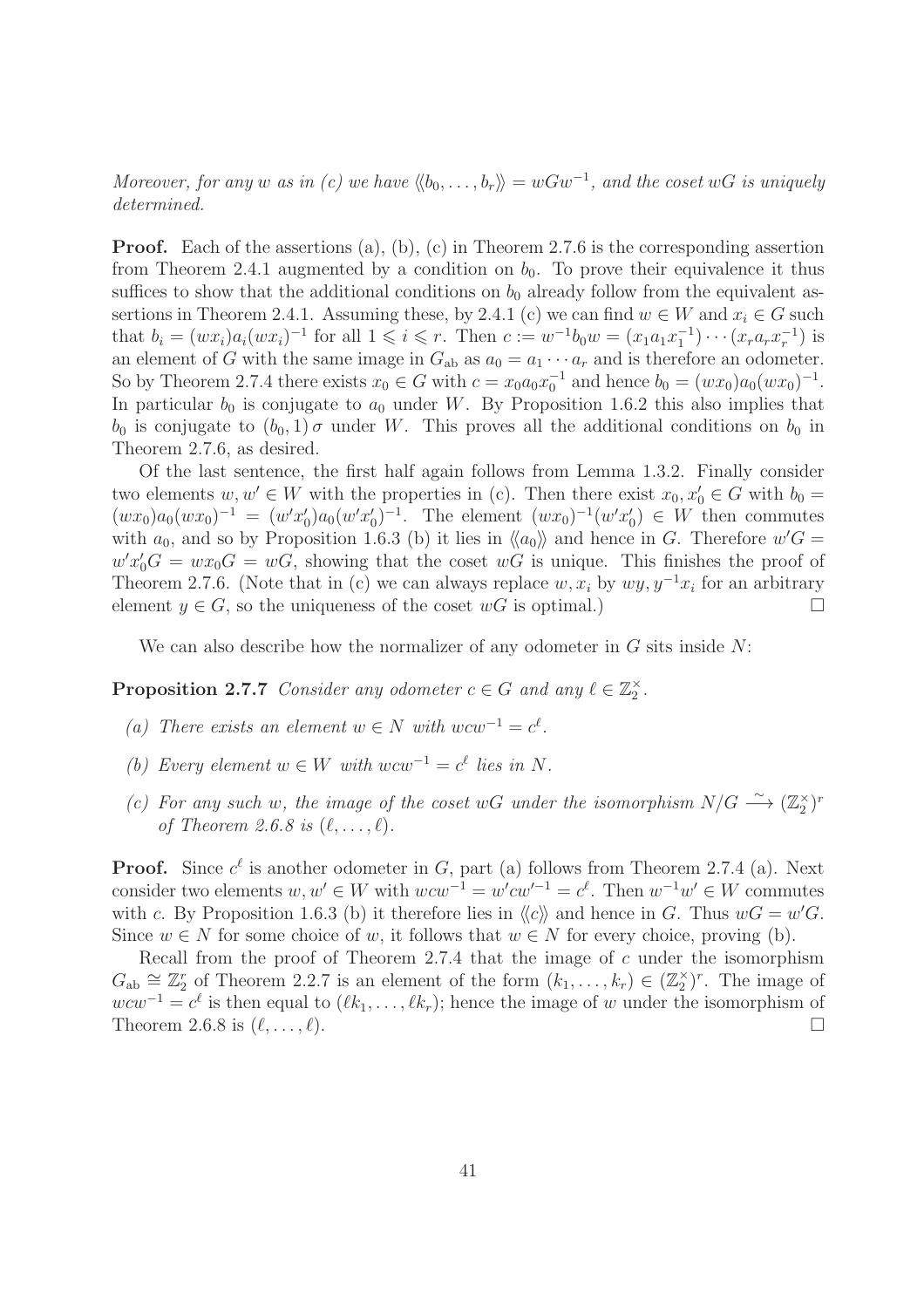### 2.8 Iterated monodromy groups

Now let  $G^{\text{geom}} \subset G^{\text{arith}} \subset W$  be the geometric and arithmetic fundamental groups associated to a quadratic polynomial over  $k$ , as described in Subsection 1.7, and assume that we are in the periodic case 1.9.1 (b). Then by  $(1.9.4)$  we have  $G^{\text{geom}} = \langle b_{p_1}, \ldots, b_{p_r} \rangle$ , where by Proposition 1.9.2 the generators satisfy the recursion relations

 $(2.8.1)$  $b_{p_1}$  is conjugate to  $(b_{p_r}, 1)$   $\sigma$  under W, and  $b_{p_i}$  is conjugate to  $(b_{p_{i-1}}, 1)$  under W for all  $2 \leq i \leq r$ .  $\mathcal{L}$ 

By Theorem 2.4.1 we deduce:

**Theorem 2.8.2** There exists  $w \in W$  such that  $G^{\text{geom}} = wGw^{-1}$  and  $b_{p_i}$  is conjugate to  $wa_iw^{-1}$  under  $G^{\text{geom}}$  for every  $1 \leq i \leq r$ .

For the following we change the identification of trees used in Subsection 1.7 by the automorphism w, after which we have  $G^{\text{geom}} = G$ , and  $b_{p_i}$  is conjugate to  $a_i$  under G for every  $1 \leqslant i \leqslant r$ . Then  $G^{\text{arith}}$  is contained in the normalizer N, and to describe it it suffices to describe the factor group  $G^{\text{arith}}/G \subset N/G$ . More precisely we will determine the composite homomorphism

(2.8.3) 
$$
\bar{\rho} \colon \operatorname{Gal}(\bar{k}/k) \twoheadrightarrow G^{\operatorname{arith}}/G \subset N/G \cong (\mathbb{Z}_2^{\times})^r
$$

obtained from (1.7.6) and Theorem 2.6.8.

- **Theorem 2.8.4** (a) The homomorphism  $\bar{\rho}$  is the cyclotomic character  $Gal(\bar{k}/k) \rightarrow \mathbb{Z}_2^{\times}$ followed by the diagonal embedding  $\mathbb{Z}_2^{\times} \hookrightarrow (\mathbb{Z}_2^{\times})^r$ .
	- (b) If k is finitely generated over its prime field, then  $G<sup>arith</sup>/G$  is a subgroup of finite index of diag( $\mathbb{Z}_2^{\times}$ )  $\subset (\mathbb{Z}_2^{\times})^r$ .

**Proof.** For any  $1 \leq i \leq r$  let  $I_{p_i} \subset D_{p_i} \subset \pi_1^{\text{\'et}}(\mathbb{P}_k^1 \setminus P, x_0)$  denote the inertia group, respectively the decomposition group at a point above  $p_i$ . Since  $p_i$  is a k-rational point, we have a commutative diagram with exact rows



Since the target of the homomorphism  $\rho$  is a pro-2 group, the restriction  $\rho|_{I_{p_i}}$  factors through the maximal pro-2 quotient of  $I_{p_i}$ . As the characteristic of k is different from 2,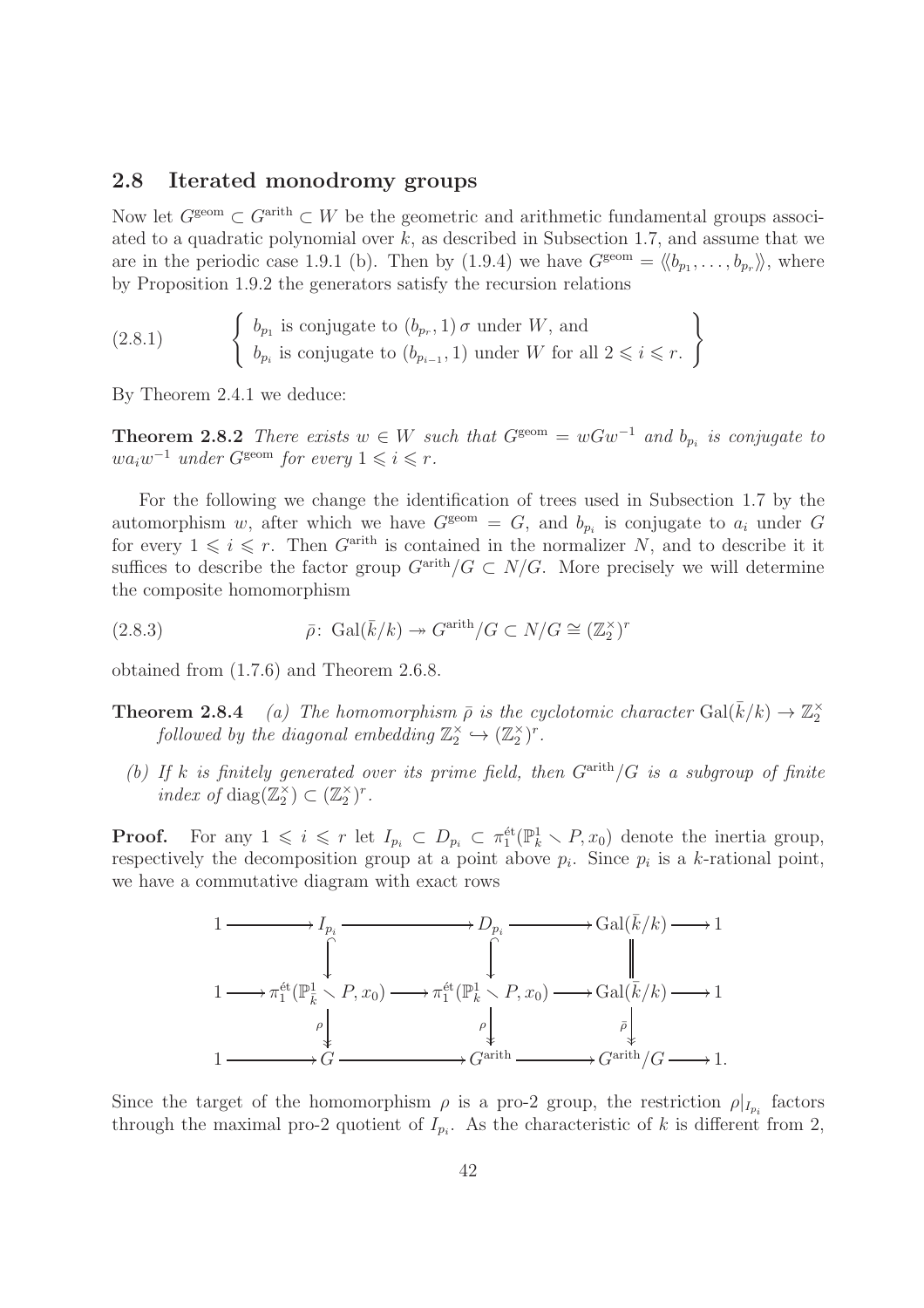this quotient is the pro-2 tame inertia group above  $p_i$  and hence isomorphic  $\mathbb{Z}_2$ . Moreover,  $D_{p_i}/I_{p_i} \cong \text{Gal}(\bar{k}/k)$  acts on it through the cyclotomic character. Thus  $\text{Gal}(\bar{k}/k)$  acts on the subgroup  $\langle\langle \pi(b_{p_i})\rangle\rangle \subset G_{ab}$  through the cyclotomic character. But since  $b_{p_i}$  is conjugate to  $a_i$  under G, we have  $\pi(b_{p_i}) = \pi(a_i)$ , and by Theorem 2.2.7 these elements for all i form a basis of  $G_{ab}$  as a module over  $\mathbb{Z}_2$ . Thus  $Gal(\bar{k}/k)$  acts on  $G_{ab}$  diagonally through the cyclotomic character, proving (a).

(An alternative argument uses only the image of the inertia group at  $\infty$ , a generator of which is  $b_{\infty} = (b_{p_1} \cdots b_{p_r})^{-1}$  by Subsection 1.7 and therefore an odometer. The homomorphism  $D_{\infty} \to N/G$  can then be determined directly using Proposition 2.7.7. Compare Subsection 3.10.)

For (b) let  $\mathbb F$  denote the prime field of k and consider the cyclotomic character Gal( $\mathbb F/\mathbb F$ )  $\to \mathbb{Z}_2^{\times}$ . In the case  $\mathbb{F} = \mathbb{Q}$  this is surjective. Otherwise  $\mathbb{F} = \mathbb{F}_{\ell}$  for an odd prime  $\ell$ , and the cyclotomic character sends Frob<sub>ℓ</sub> to  $\ell \in \mathbb{Z}_2^{\times}$ . Since  $\ell \neq \pm 1$ , it topologically generates an open subgroup of  $\mathbb{Z}_2^{\times}$ . Thus in both cases the cyclotomic character has an open image. As k is a finitely generated extension of F, the natural homomorphism  $Gal(\bar{k}/k) \rightarrow Gal(\bar{F}/F)$ also has an open image. Thus (b) follows from (a).  $\Box$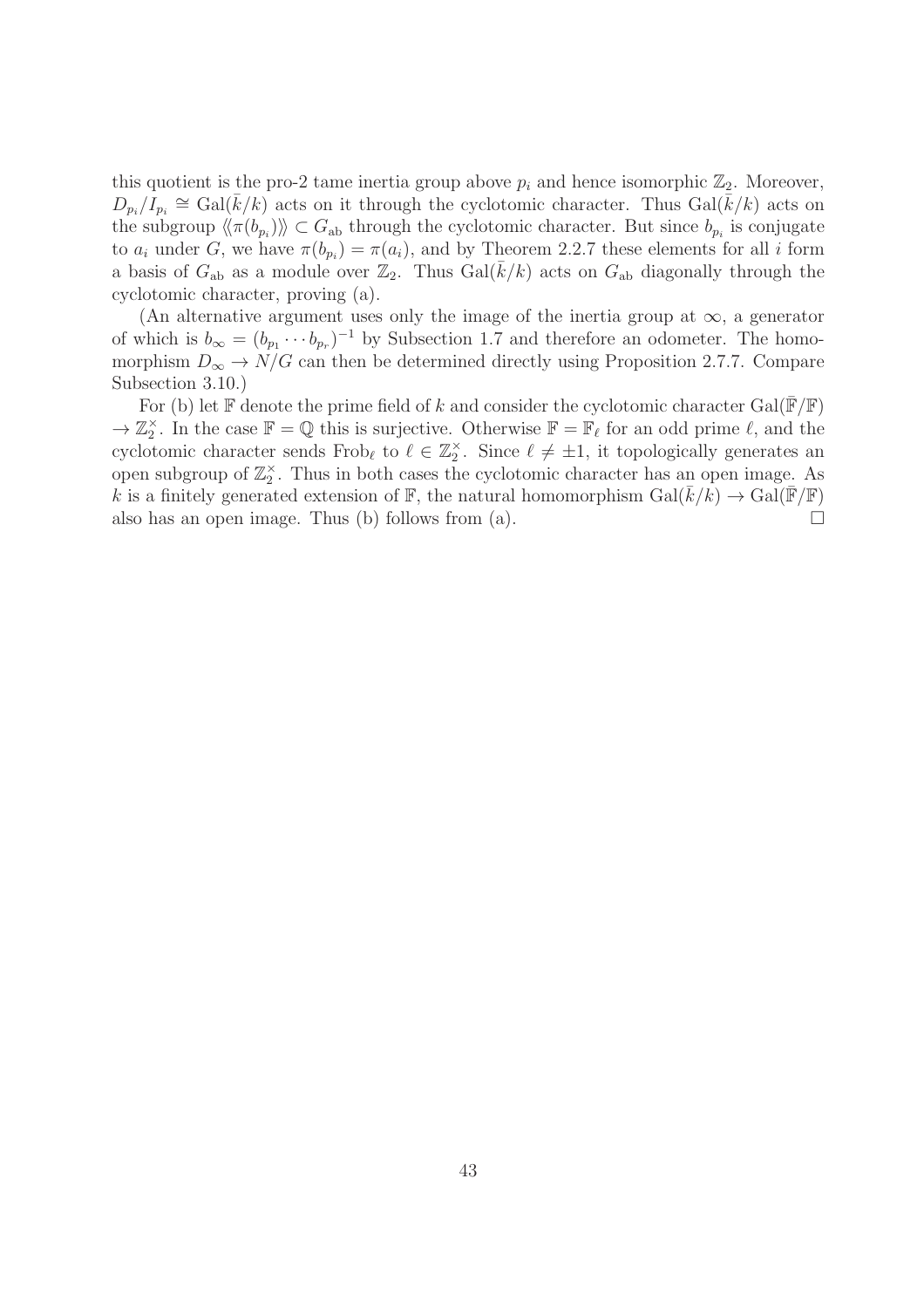# 3 Strictly pre-periodic polynomial case

Throughout this section we fix integers  $r > s \geq 1$ . Using Proposition 1.4.1 we define elements  $a_1, \ldots, a_r \in W$  by the recursion relations

(3.0.1) 
$$
\begin{cases} a_1 = \sigma, \\ a_{s+1} = (a_s, a_r), \\ a_i = (a_{i-1}, 1) \text{ for } i \neq 1, s+1. \end{cases}
$$

We will study the subgroup  $G := \langle\langle a_1, \ldots, a_r \rangle\rangle \subset W$  and its images  $G_n \subset W_n$  for all n. The recursion relations are only one choice encoding the qualitative recursive behavior of the generators described by the diagram

$$
(3.0.2)
$$

$$
(3.0.2) \qquad a_1 \qquad a_s \qquad a_{s+1} \qquad a_r
$$

where the vertices are now marked by the generators and the superfluous generator corresponding to the critical point  $\infty$  is dropped: see Subsection 1.7. In Subsection 3.4 we will show that many other choices yield the same group G up to conjugacy in W.

## 3.1 Basic properties

**Proposition 3.1.1** For all  $n \geq 1$  and all  $1 \leq i \leq r$  we have

$$
sgn_n(a_i) = \begin{cases} -1 & \text{if } n = i \leq s, \\ -1 & \text{if } n \geq i > s \text{ and } n \equiv i \mod (r - s), \\ 1 & \text{otherwise.} \end{cases}
$$

**Proof.** The definition of  $a_i$  implies that  $sgn_1(a_1) = -1$  and  $sgn_1(a_i) = 1$  for all  $2 \leq i \leq r$ ; hence the formula holds for  $n = 1$ . Assume that  $n > 1$  and that the formula holds for  $n-1$ in place of n. Then the formulas  $(1.5.2)$  and  $(1.5.3)$  imply the recursion relations

$$
\begin{cases}\n\operatorname{sgn}_n(a_1) = \operatorname{sgn}_n(\sigma) = 1 \\
\operatorname{sgn}_n(a_{s+1}) = \operatorname{sgn}_{n-1}(a_s) \cdot \operatorname{sgn}_{n-1}(a_r) \\
\operatorname{sgn}_n(a_1) = \operatorname{sgn}_{n-1}(a_{i-1}) \quad \text{for } i \neq 1, s+1.\n\end{cases}
$$

Using these one directly verifies by case distinction that the formula is correct for  $n$ . Thus the proposition follows by induction on n.

**Proposition 3.1.2** For any  $n \geq 0$  we have  $G_n = W_n$  if and only if  $n \leq r$ .

**Proof.** Direct consequence of Propositions 1.5.6 (a) and 3.1.1.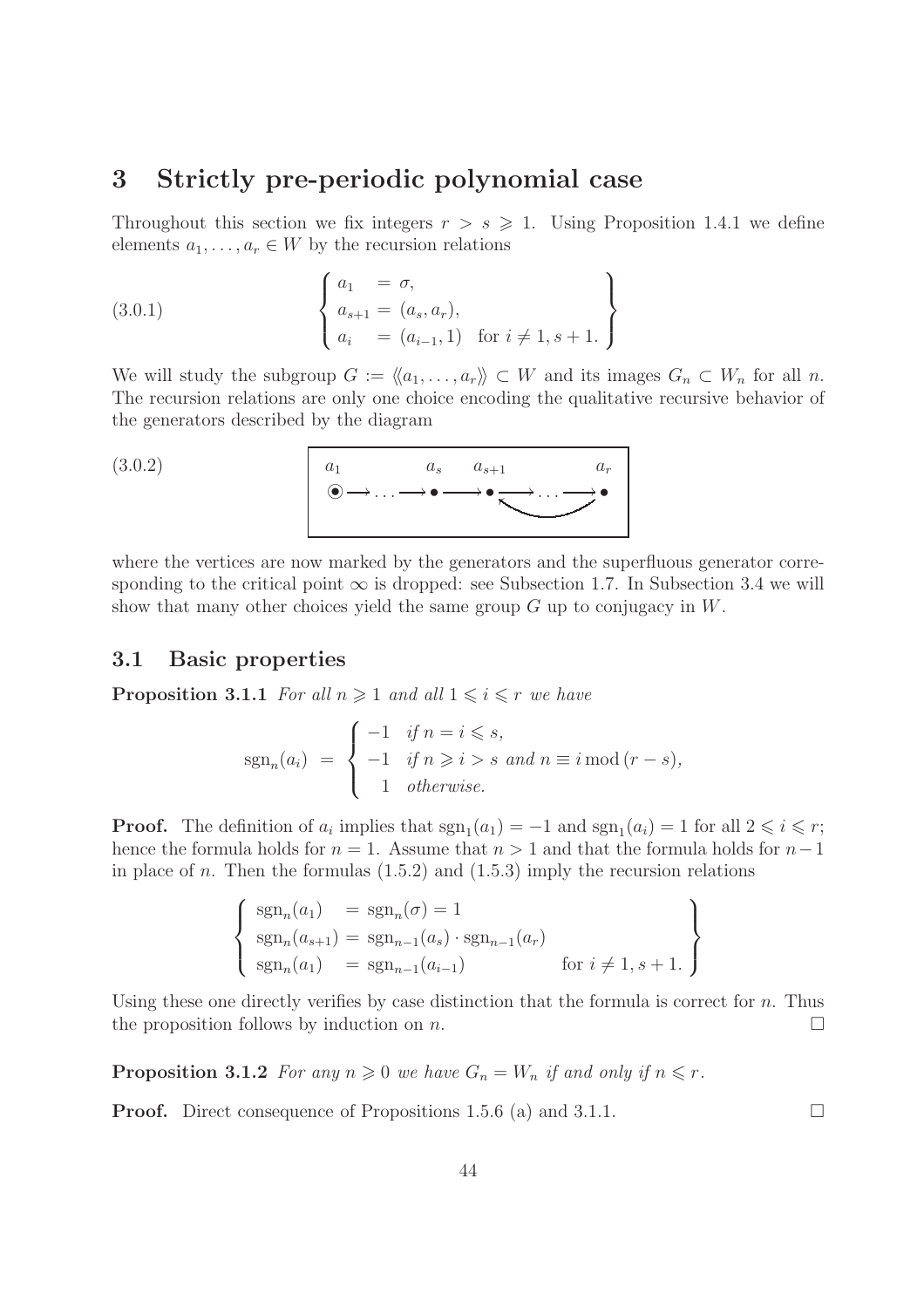**Proposition 3.1.3** The group G acts transitively on the level n of T for every  $n \geq 0$ .

**Proof.** Consider the element  $w := a_1 \cdots a_r \in G$ . Proposition 3.1.1 implies that  $sgn_n(w) =$  $-1$  for all  $n \geq 1$ ; hence w already acts transitively on every level by Proposition 1.6.2.  $\Box$ 

**Proposition 3.1.4** Each generator  $a_i$  has order 2.

**Proof.** By Proposition 3.1.1 we have  $\text{sgn}_i(a_i) = -1$  and hence  $a_i \neq 1$  for every  $1 \leq i \leq r$ . On the other hand the elements  $c_i := a_i^2$  satisfy the recursion relations

$$
\begin{cases} c_1 = \sigma^2 = 1, \\ c_{s+1} = (c_s, c_r), \\ c_i = (c_{i-1}, 1) \text{ for } i \neq 1, s+1. \end{cases}
$$

By Proposition 1.4.2 we therefore have  $c_i = 1$  for all i. Thus each  $a_i$  has precise order 2.  $\Box$ 

**Lemma 3.1.5** For any  $1 \leq i \leq r$  and  $n \geq 0$  we have  $a_i|_{T_n} = 1$  if and only if  $n < i$ .

**Proof.** Direct consequence of the recursion relations  $(3.0.1)$  and Proposition 3.1.1.

**Theorem 3.1.6** Let  $G_{ab}$  denote the maximal profinite abelian factor group of  $G$ . Then the homomorphism  $(\text{sgn}_i)_{i=1}^r |_{G}$  induces an isomorphism  $G_{ab} \overset{\sim}{\rightarrow} {\{\pm 1\}}^r$ .

**Proof.** As the elements  $a_1, \ldots, a_r$  topologically generate G, their images topologically generate the abelian group  $G_{ab}$ , and since the generators have order 2, we find that  $G_{ab}$  is a finite elementary abelian 2-group generated by  $r$  elements. On the other hand the continuous homomorphism  $(\text{sgn}_i)_{i=1}^r : G \to {\{\pm 1\}}^r$  has an abelian group as target and therefore factors through  $G_{ab}$ . Since  $sgn_i(a_j) = (-1)^{\delta_{i,j}}$  (Kronecker delta) for all  $1 \leq i, j \leq r$  by Proposition 3.1.1, the generators  $a_1, \ldots, a_r$  map to a basis of  $\{\pm 1\}^r$ . Together we deduce that  $G_{ab} \to {\pm 1}^r$  is an isomorphism.

**Remark 3.1.7** Any two distinct indices  $1 \leq i, j \leq r$  yield distinct elements  $a_i$  and  $a_i$  of order two; hence the subgroup generated by them is dihedral (including infinite pro-dihedral) of order at least 4. Specifically, we have  $\langle\langle a_i, a_j \rangle\rangle = \langle\langle a_i a_j \rangle\rangle \rtimes \langle a_i \rangle$  with  $a_i(a_ia_j)a_i^{-1} = (a_ia_j)^{-1} = a_ja_i$ . The order of this dihedral group is determined by the order of its cyclic part:

**Lemma 3.1.8** For any distinct  $1 \leq i, j \leq r$  we have

$$
(a_i a_j)^2 = \begin{cases} ((a_{i-1} a_{j-1})^2, 1) & \text{if } i, j \neq 1, \\ (a_{j-1}, a_{j-1}) & \text{if } i = 1 \text{ and } j \neq s+1, \\ (a_r a_s, a_s a_r) & \text{if } i = 1 \text{ and } j = s+1. \end{cases}
$$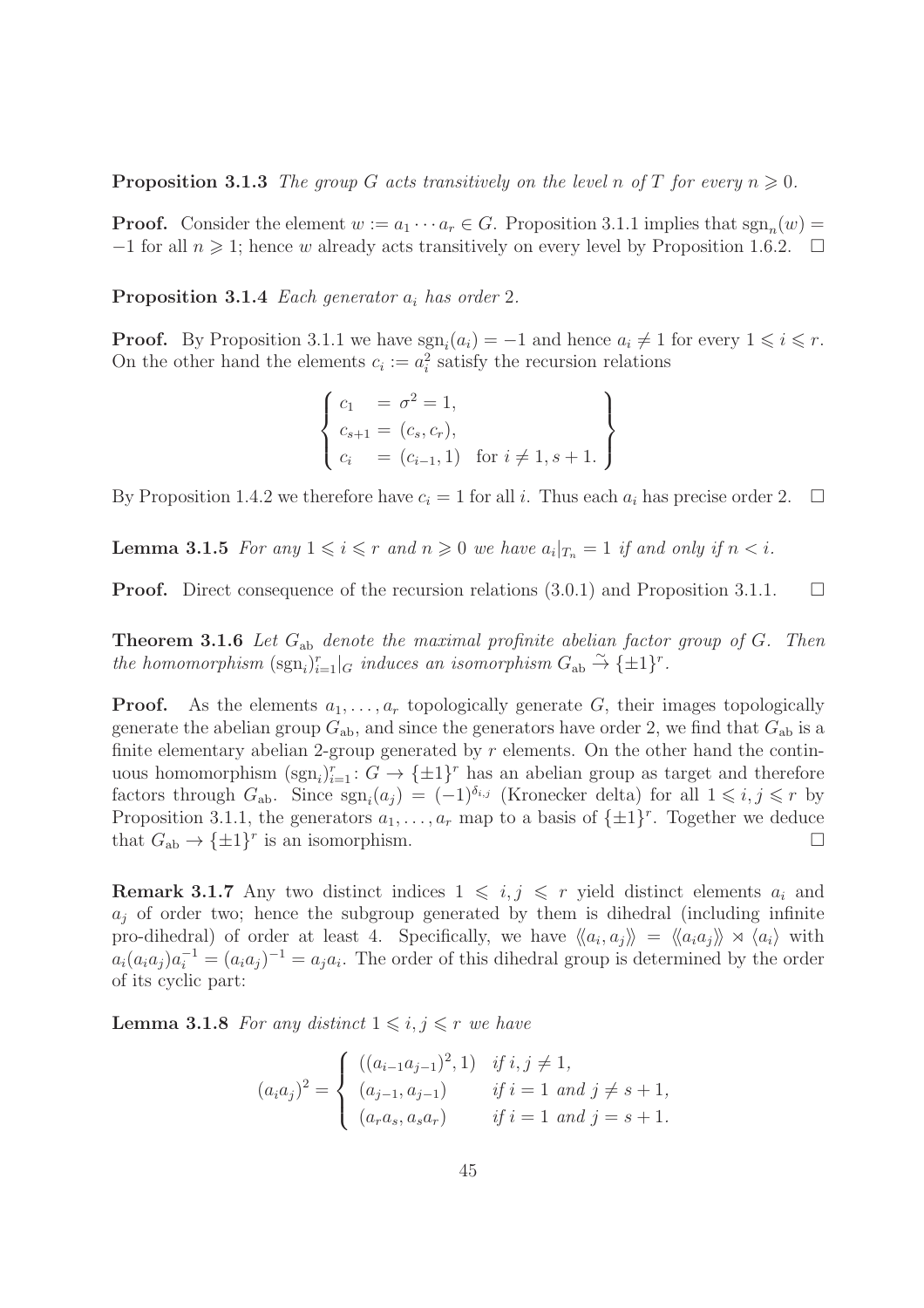**Proof.** If both  $i, j$  are  $\neq 1, s+1$ , we have  $(a_i a_j)^2 = ((a_{i-1}, 1) (a_{j-1}, 1))^2 = ((a_{i-1} a_{j-1})^2, 1)$ . If  $i \neq 1, s + 1$  but  $j = s + 1$ , we have  $(a_i a_j)^2 = ((a_{i-1}, 1) (a_{j-1}, a_r))^2 = ((a_{i-1} a_{j-1})^2, a_r^2)$ , which is again equal to  $((a_{i-1}a_{j-1})^2, 1)$  because  $a_r^2 = 1$ . A similar calculation applies when  $i = s + 1$  and  $j \neq 1, s + 1$ . This proves the first formula.

For  $j \neq 1, s + 1$  we calculate  $(a_1 a_j)^2 = \sigma(a_{j-1}, 1) \sigma(a_{j-1}, 1) = (a_{j-1}, a_{j-1})$ , proving the second formula. Finally  $(a_1a_{s+1})^2 = \sigma(a_s, a_r) \sigma(a_s, a_r) = (a_ra_s, a_sa_r)$ , proving the last.  $\Box$ 

**Proposition 3.1.9** For any  $1 \leq i \leq j \leq r$  we have

$$
\text{ord}(a_i a_j) = \text{ord}(a_j a_i) = \begin{cases} 4 & \text{if } j \neq i+s, \\ 8 & \text{if } j = i+s \text{ and } r \neq 2s, \\ \infty & \text{if } j = i+s \text{ and } r = 2s. \end{cases}
$$

In particular we have

$$
\operatorname{ord}(a_s a_r) = \operatorname{ord}(a_r a_s) = \begin{cases} 4 & \text{if } r \neq 2s, \\ \infty & \text{if } r = 2s. \end{cases}
$$

**Proof.** The first formula in Lemma 3.1.8 shows that  $\text{ord}(a_i a_j) = \text{ord}(a_{i-1}a_{j-1})$  if  $i, j > 1$ . By induction on  $i$  this implies that

(3.1.10) ord(aia<sup>j</sup> ) = ord(a1a<sup>j</sup>−i+1) for all 1 6 i < j 6 r.

For  $j \neq s + 1$  the second formula in Lemma 3.1.8 shows that  $\text{ord}(a_1a_j) = 2 \cdot \text{ord}(a_{j-1}) = 4$ . This together with (3.1.10) implies the desired formula in the case  $j \neq i + s$ .

The third formula in Lemma 3.1.8 shows that  $\text{ord}(a_1a_{s+1}) = 2 \cdot \text{ord}(a_sa_r)$ . If  $r \neq 2s$ , by the case already proved this implies that  $\text{ord}(a_1a_{s+1}) = 2 \cdot 4 = 8$ . With  $(3.1.10)$  we thus obtain the desired formula in the case  $j = i + s$  and  $r \neq 2s$ . On the other hand, if  $r = 2s$ , using  $(3.1.10)$  we find that  $\text{ord}(a_1a_{s+1}) = 2 \cdot \text{ord}(a_sa_r) = 2 \cdot \text{ord}(a_1a_{r-s+1}) = 2 \cdot \text{ord}(a_1a_{s+1}).$ Thus  $\text{ord}(a_1a_{s+1}) = \infty$  in this case, and with (3.1.10) we deduce the desired formula in the last case.

## 3.2 Useful subgroups

First we consider the subgroup of index 2 which acts trivially on level 1:

$$
(3.2.1) \tG1 := G \cap (W \times W).
$$

Let  $pr_1$  and  $pr_2$ :  $W \times W \to W$  denote the two projections. We have the following selfsimilarity properties: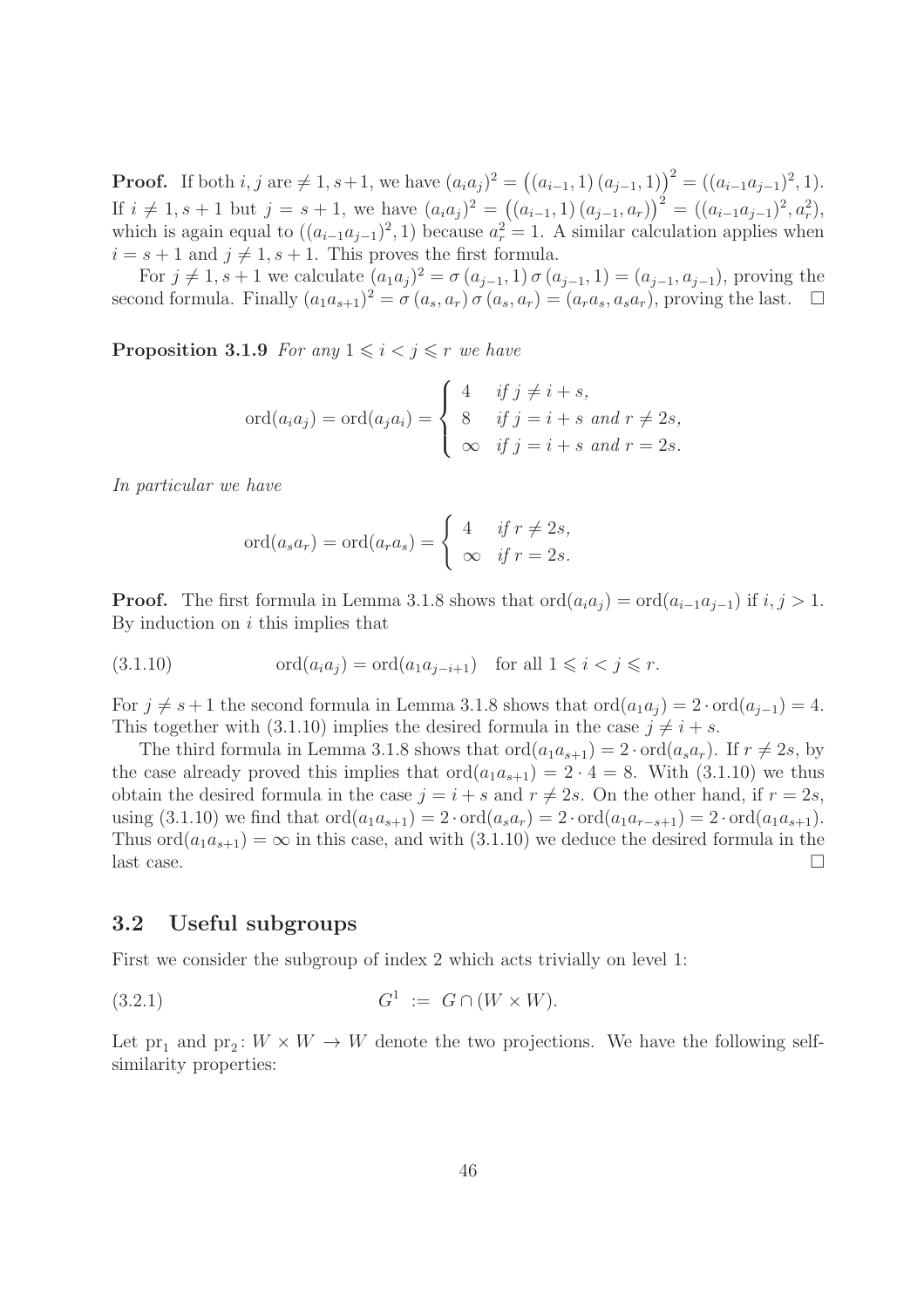Proposition 3.2.2 (a)  $G \subset (G \times G) \rtimes \langle \sigma \rangle$ .

(b) 
$$
G^1 \subset G \times G
$$
.

(c) 
$$
pr_1(G^1) = pr_2(G^1) = G.
$$

**Proof.** Essentially the same as that of Proposition 2.2.2.

Next we consider the following normal subgroup of  $G$ :

(3.2.3) 
$$
H := \left\{ \begin{array}{l} \text{closure of the subgroup of } G \text{ generated} \\ \text{by all } G \text{-conjugates of } a_i \text{ for all } i \neq s, r. \end{array} \right\}.
$$

Proposition 3.2.4 We have:

(a) 
$$
G = H \cdot \langle \langle a_s, a_r \rangle \rangle
$$
.

- (b)  $G = (H \times H) \cdot \langle \langle \sigma, (a_s, a_r) \rangle \rangle$ .
- (c)  $G^1 = (H \times H) \cdot \langle (a_s, a_r), (a_r, a_s) \rangle$ .

**Proof.** Assertion (a) is a direct consequence of the definition of H.

For (b) let H' denote the closure of the subgroup of G generated by all G-conjugates of  $a_i$ for all  $i \neq 1, s+1$ . Then by the same token we have  $G = H' \cdot \langle\langle a_1, a_{s+1} \rangle\rangle = H' \cdot \langle\langle \sigma, (a_s, a_r) \rangle\rangle$ . On the other hand, the generators of H' are precisely the G-conjugates of  $a_i = (a_{i-1}, 1)$  for all  $2 \leq i \leq r$  with  $i \neq s + 1$ , or in other words the G-conjugates of  $(a_j, 1)$  for all  $1 \leq j \leq r$ with  $j \neq s, r$ . Proposition 3.2.2 implies that the conjugates of these elements under  $G<sup>1</sup>$ alone form the set of all  $(x, 1)$  where x runs through all G-conjugates of  $a_j$  for all  $j \neq s, r$ . These elements topologically generate the subgroup  $H \times 1 \subset G$ . Its conjugate by  $\sigma$  is  $1 \times H$ ; hence together we find that  $H' = H \times H$ . This proves (b).

Finally, since  $\sigma(a_s, a_r)\sigma^{-1} = (a_r, a_s)$ , the intersection of  $\langle \langle \sigma, (a_s, a_r) \rangle \rangle$  with  $W \times W$  is  $\langle \langle (a_s, a_r), (a_r, a_s) \rangle \rangle$ ; hence (b) implies (c).

Next we consider the following closed normal subgroup of G:

$$
(3.2.5) \t\t K := H \cdot \langle a_s a_r \rangle.
$$

As the index of  $\langle a_s a_r \rangle$  in  $\langle a_s a_r \rangle$  is 2, Proposition 3.2.4 (a) implies that the index of K in G is at most 2. On the other hand, Proposition 3.1.1 shows that the signs sgn, and sgn, are trivial on all generators of H, and the product  $sgn_s sgn_r$  is also trivial on  $a_s a_r$ . Thus K is contained in the subgroup  $\text{Ker}(\text{sgn}_s \text{ sgn}_r |_G)$  of index 2 of G. Together this shows that

(3.2.6) 
$$
K = \text{Ker}(\text{sgn}_s \text{ sgn}_r|_G) \text{ and has index } 2 \text{ in } G.
$$

**Lemma 3.2.7** The set  $\{xy^{-1} | (x, y) \in G^1\}$  is equal to K.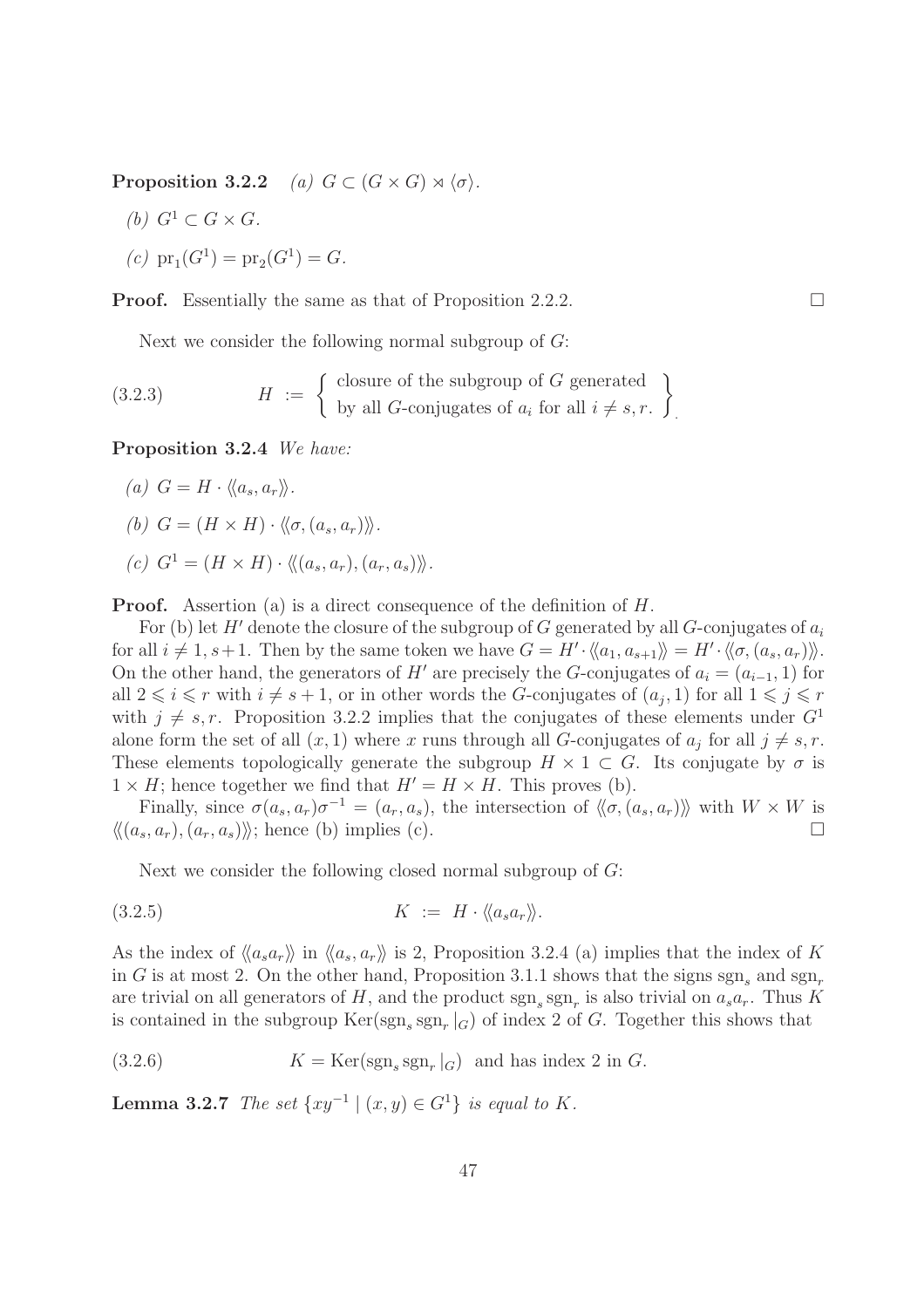**Proof.** Using Remark 3.1.7 we can write Proposition 3.2.4 (c) in the form

$$
G^1 = (H \times H) \cdot \langle \langle (a_s a_r, a_r a_s) \rangle \rangle \cdot \langle (a_s, a_r) \rangle.
$$

Thus an arbitrary element of  $G<sup>1</sup>$  has the form

$$
(x, y) = (h, h') (a_s a_r, a_r a_s)^{\lambda} (a_s, a_r)^{\mu} = (h (a_s a_r)^{\lambda} a_s^{\mu}, h' (a_r a_s)^{\lambda} a_r^{\mu})
$$

for arbitrary  $h, h' \in H$  and  $\lambda \in \mathbb{Z}_2$  and  $\mu \in \{0, 1\}$ . Then

$$
xy^{-1} = h(a_s a_r)^{\lambda} a_s^{\mu} a_r^{-\mu} (a_r a_s)^{-\lambda} h'^{-1} = h(a_s a_r)^{\lambda} (a_s a_r)^{\mu} (a_s a_r)^{\lambda} h'^{-1} = h(a_s a_r)^{2\lambda + \mu} h'^{-1}.
$$

Here  $2\lambda + \mu$  runs through all of  $\mathbb{Z}_2$ , and since H is normal in G and h, h' are arbitrary elements of H, the set of elements obtained is precisely  $H \cdot \langle \langle a_s a_r \rangle \rangle = K$ , as desired.  $\square$ 

**Lemma 3.2.8** For any  $u \in W$  we have  $(u, u^{-1}) \in G$  if and only if  $u \in K$ .

**Proof.** If the element lies in  $G$ , it must already lie in  $G<sup>1</sup>$ . But by Proposition 3.2.4 (c) we have

$$
G^{1} = (H \times H) \cdot \langle\langle (a_s, a_r), (a_r, a_s) \rangle\rangle = (H \times H) \cdot \langle\langle (a_s a_r, a_r a_s) \rangle\rangle \cdot \langle (a_s, a_r) \rangle.
$$

Thus  $(u, u^{-1})$  lies in  $G^1$  if and only if there exist  $\lambda \in \mathbb{Z}_2$  and  $\mu \in \{0, 1\}$  such that

$$
(u, u^{-1}) \in (H \times H) \cdot (a_s a_r, a_r a_s)^{\lambda} \cdot (a_s, a_r)^{\mu}
$$
  
\n
$$
\iff \begin{cases} u \in H(a_s a_r)^{\lambda} a_s^{\mu} \text{ and } \\ u^{-1} \in H(a_r a_s)^{\lambda} a_r^{\mu} \end{cases}
$$
  
\n
$$
\iff u \in H(a_s a_r)^{\lambda} a_s^{\mu} \cap a_r^{-\mu} (a_r a_s)^{-\lambda} H.
$$

Since sgn<sub>s</sub> is trivial on H and  $a_r$ , but not on  $a_s$ , the last condition requires that  $\lambda + \mu \equiv -\lambda$ modulo 2, in other words that  $\mu = 0$ . Since already  $(a_s a_r)^{\lambda} = (a_r a_s)^{-\lambda}$ , the condition is therefore equivalent to  $u \in H(a_s a_r)^\lambda$  for some  $\lambda \in \mathbb{Z}_2$ , and thus to  $u \in K$ , as desired.  $\Box$ 

Next we consider the following closed normal subgroup of G:

(3.2.9) 
$$
L := \begin{cases} \text{closure of the subgroup of } G \text{ generated} \\ \text{by all } G\text{-conjugates of } a_1 = \sigma. \end{cases}
$$

**Lemma 3.2.10** Let  $[[K, K]]$  denote the closure of the commutator subgroup of K. Let anti:  $W \to W \times W$  denote the 'antidiagonal' map  $w \mapsto (w, w^{-1})$  (which is not a homomorphism!). Then

$$
L = \left( \left( [[K, K]] \times [[K, K]] \right) \cdot \text{anti}(K) \right) \rtimes \langle \sigma \rangle.
$$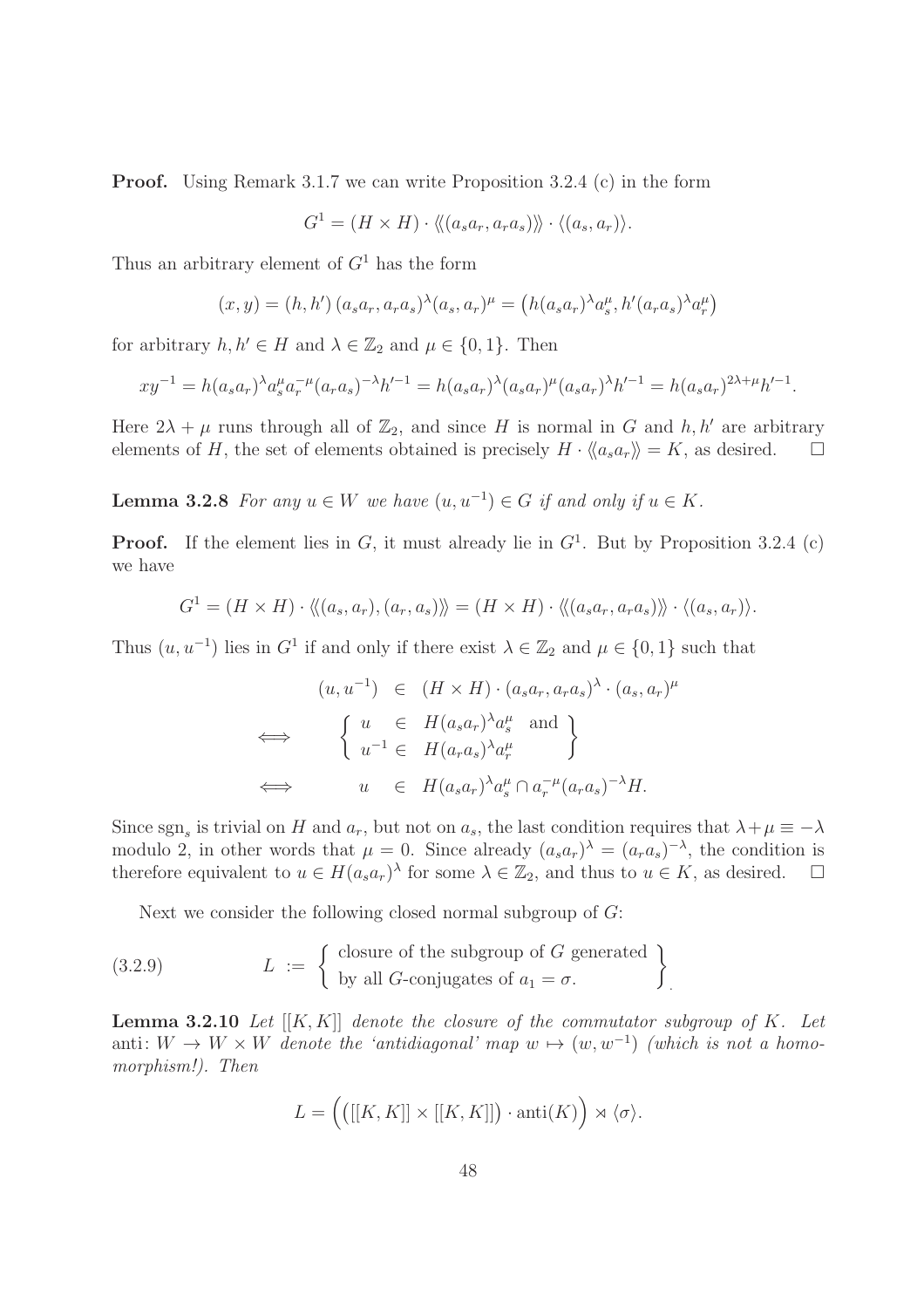**Proof.** The definition of  $L$  means equivalently that  $L$  is the closure of the subgroup generated by  $\sigma$  and the commutators  $[g, \sigma]$  for all  $g \in G$ . Since  $G = G^1 \rtimes \langle \sigma \rangle$ , these commutators are the same as those for all  $g \in G^1$ . For  $(x, y) \in G^1$  we have

$$
(x,y)\,\sigma\,(x,y)^{-1}\sigma^{-1} = (xy^{-1},yx^{-1}) = \text{anti}(xy^{-1}),
$$

hence by Lemma 3.2.7 the set of these commutators is precisely anti $(K)$ . For any  $u, v \in K$ we calculate

$$
anti(u) anti(v) anti(u^{-1}v^{-1}) = (u, u^{-1}) (v, v^{-1}) (u^{-1}v^{-1}, vu) = (uvu^{-1}v^{-1}, 1).
$$

Thus the closure of the subgroup generated by anti(K) contains  $[[K, K]] \times 1$ . Using this and its conjugate under  $\sigma$  we deduce that  $[[K, K]] \times [[K, K]] \subset L$ . Now the composite map

$$
anti: K \hookrightarrow K \times K \twoheadrightarrow K/[[K, K]] \times K/[[K, K]]
$$

is a homomorphism, because the target group is abelian. Thus  $([[K, K]] \times [[K, K]]) \cdot \text{anti}(K)$ is already a subgroup, and since  $K$  is closed and hence compact, it is also already closed. Thus this product is the closure of the subgroup generated by  $anti(K)$ . Recombining this with  $\sigma$  we deduce the desired formula in the lemma.

**Lemma 3.2.11** (a) For any  $i, j \neq s, r$  we have  $(a_i a_j)^2 \in [[K, K]].$ 

(b) For any  $i, j \neq 1, s + 1$  we have  $(a_i a_j)^2 \in L$ .

**Proof.** In (a) the assumption  $i, j \neq s, r$  implies that  $a_i$  and  $a_j$  lie in H and hence in K. They also have order 2, so that  $(a_i a_j)^2 = [a_i, a_j] \in [[K, K]],$  as desired.

In (b) the assumption  $i, j \neq 1, s+1$  shows that  $i-1, j-1 \neq s, r$  and hence  $(a_{i-1}a_{j-1})^2 \in$  $[[K, K]]$  by (a). Thus  $(a_i a_j)^2 = ((a_{i-1} a_{j-1})^2, 1) \in [[K, K]] \times 1 \subset L$  by Lemma 3.2.10, proving (b).  $\Box$ 

**Proposition 3.2.12** If  $s \ge 2$  and  $r \ge 4$ , then  $(a_s a_r)^2 \in H$ .

**Proof.** If  $s \ge 2$  and  $r > s + 1$ , Lemma 3.2.11 (b) directly shows that  $(a_s a_r)^2 \in L$ . But as s > 1, the definitions of L and H imply that  $L \subset H$ , whence the proposition in this case.

If  $r = s+1$ , we first note that  $(a_s a_r)^2 = ((a_{s-1} a_s)^2, 1)$  by Lemma 3.1.8. The assumption  $r \geq 4$  now implies that  $s \geq 3$  and therefore  $s - 1, s \neq 1, s + 1$ . Thus  $(a_{s-1}a_s)^2 \in L$  by Lemma 3.2.11 (b). The fact that  $s \geq 3$  also implies that all G-conjugates of  $a_2 = (a_1, 1)$ are among the generators of H. Using Proposition 3.2.2 we find that the  $G^1$ -conjugates of  $(a_1, 1)$  are precisely the elements  $(x, 1)$  for all G-conjugates x of  $a_1 = \sigma$ . Thus by definition of L implies that  $L \times 1 \subset H$ . Together this shows that  $(a_s a_r)^2 = ((a_{s-1} a_s)^2, 1) \in L \times 1 \subset H$ , as desired.  $\Box$ 

We will also need some results on finite levels. As before, for any subgroup  $X \subset W$  we let  $X_n$  denote its image in  $W_n$ .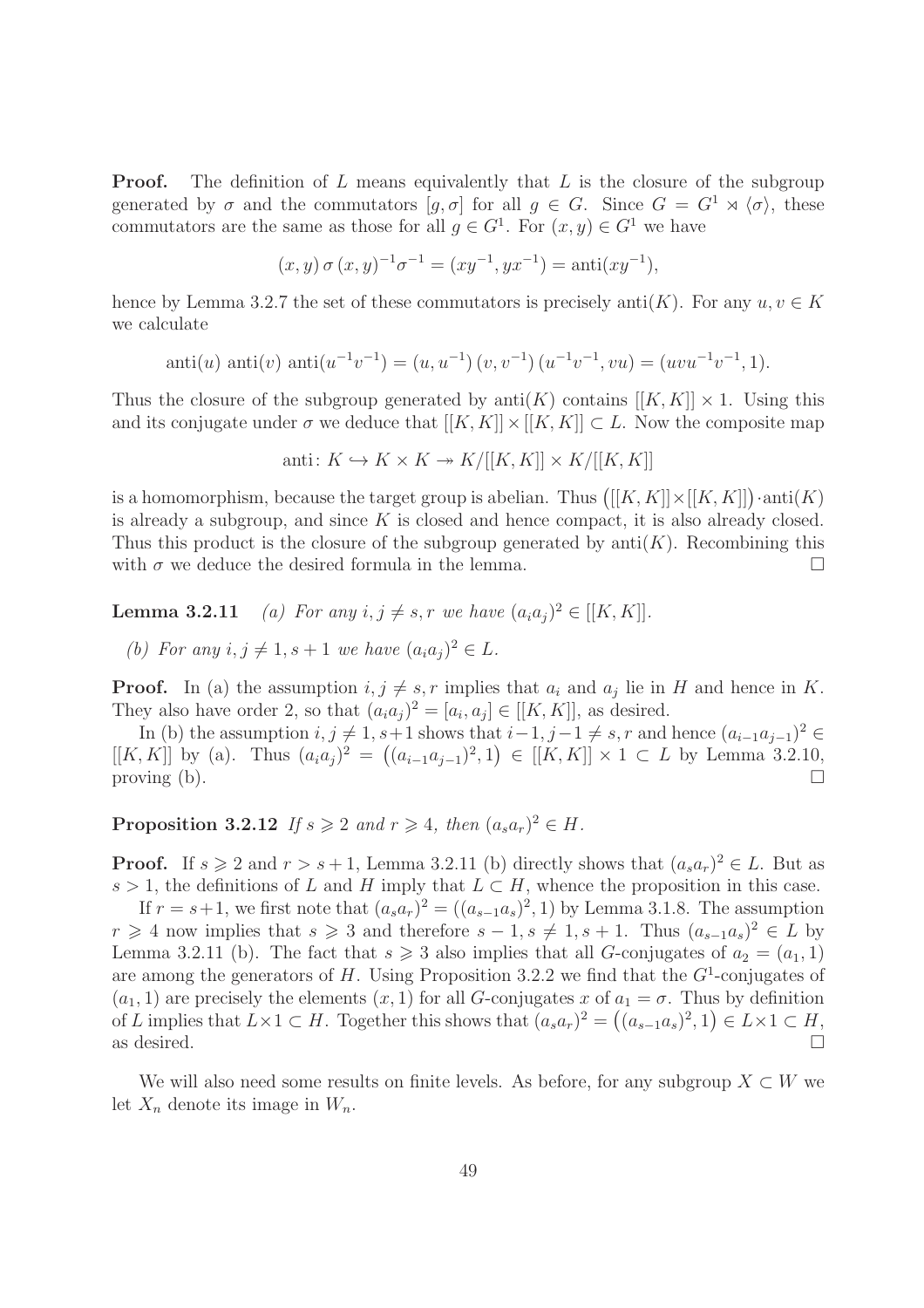**Lemma 3.2.13** For any  $n \geq r$  we have

- (a)  $H_n \subset \text{Ker}(\text{sgn}_s|_{G_r}) \cap \text{Ker}(\text{sgn}_r|_{G_r}).$
- (b)  $H_n \cap \langle a_s |_{T_n}, a_r |_{T_n} \rangle \subset \langle (a_s a_r)^2 |_{T_n} \rangle.$
- (c)  $[\langle a_s |_{T_n}, a_r |_{T_n} \rangle : \langle (a_s a_r)^2 |_{T_n} \rangle] = 4.$

**Proof.** For  $n \ge r$  both  $\text{sgn}_s$  and  $\text{sgn}_r$  factor through  $W_n$  and are trivial on all generators of H; hence they are trivial on  $H_n$ . This proves (a). On the other hand  $sgn_s(a_s|_{T_n}) =$  $sgn_r(a_r|x_n) = -1$  and  $sgn_s(a_r|x_n) = sgn_r(a_s|x_n) = 1$ . Since  $\langle a_s |_{T_n}, a_r |_{T_n} \rangle$  is a dihedral group, this and the assertion (a) implies (b) and (c).

**Proposition 3.2.14** If  $s = 2$  and  $r = 3$ , then  $(a_s a_r)^2|_{T_r} \in H_r$ , whereas  $(a_s a_r)^2|_{T_n} \notin H_n$ for all  $n \geqslant r + 1 = 4$ .

**Proof.** Since  $s = 2$  and  $r = 3$ , Lemma 3.1.8 implies that  $(a_s a_r)^2 = (a_2 a_3)^2 = ((a_1 a_2)^2, 1) =$  $((a_1, a_1), 1) = ((\sigma, \sigma), 1)$ . By the definitions of H and L the assumptions  $s = 2$  and  $r = 3$ also imply that  $H = L$ . Thus Lemma 3.2.10 shows that

$$
H_n \cap (W_{n-1} \times W_{n-1}) = ([K_{n-1}, K_{n-1}] \times [K_{n-1}, K_{n-1}]) \cdot \text{anti}(K_{n-1})
$$

where  $[K_{n-1}, K_{n-1}]$  denotes the commutator subgroup of  $K_{n-1}$ . This in turn implies that

$$
H_n \cap (W_{n-1} \times 1) = [K_{n-1}, K_{n-1}] \times 1.
$$

Therefore  $(a_s a_r)^2|_{T_n} \in H_n$  if and only if  $(\sigma, \sigma) \in [K_{n-1}, K_{n-1}].$ 

Suppose first that  $n = 3$ . Then  $n - 1 = 2$ , and  $a_3|_{T_2} = 1$ . Thus  $K_{n-1} = K_2$  contains the elements  $a_1|_{T_2} = \sigma$  and  $(a_2a_3)|_{T_2} = (a_1, 1)|_{T_2} = (\sigma, 1)$ ; in particular we have  $K_2 = W_2$ . It follows that  $(\sigma, \sigma) = [\sigma, (\sigma, 1)] \in [K_2, K_2]$ , and so  $(a_s a_r)^2|_{T_3} \in H_3$ , as desired.

Suppose next that  $n = 4$ . Then  $[W_3 : K_3] = 2$  and a straightforward finite calculation, left to the gracious reader, shows that  $[K_3, K_3]$  is the subgroup of order 8 generated by

$$
((\sigma, \sigma), 1)
$$
 and  $(1, (\sigma, \sigma))$  and  $((\sigma, 1)\sigma, (\sigma, 1)\sigma)$ .

It follows that  $(\sigma, \sigma) \notin [K_3, K_3]$ , and so  $(a_s a_r)^2|_{T_4} \notin H_4$ .

Finally, since  $K_4$  is the image of  $K_n$  in  $W_4$  for any  $n \geq 4$ , this also implies that  $(a_s a_r)^2|_{T_n} \notin H_n$  for any  $n \geq 4$ , as desired.

#### Lemma 3.2.15 If  $s \geqslant 2$ , then:

(a)  $H_r = \text{Ker}(\text{sgn}_s|_{W_r}) \cap \text{Ker}(\text{sgn}_r|_{W_r})$  and has index 4 in  $W_r$ .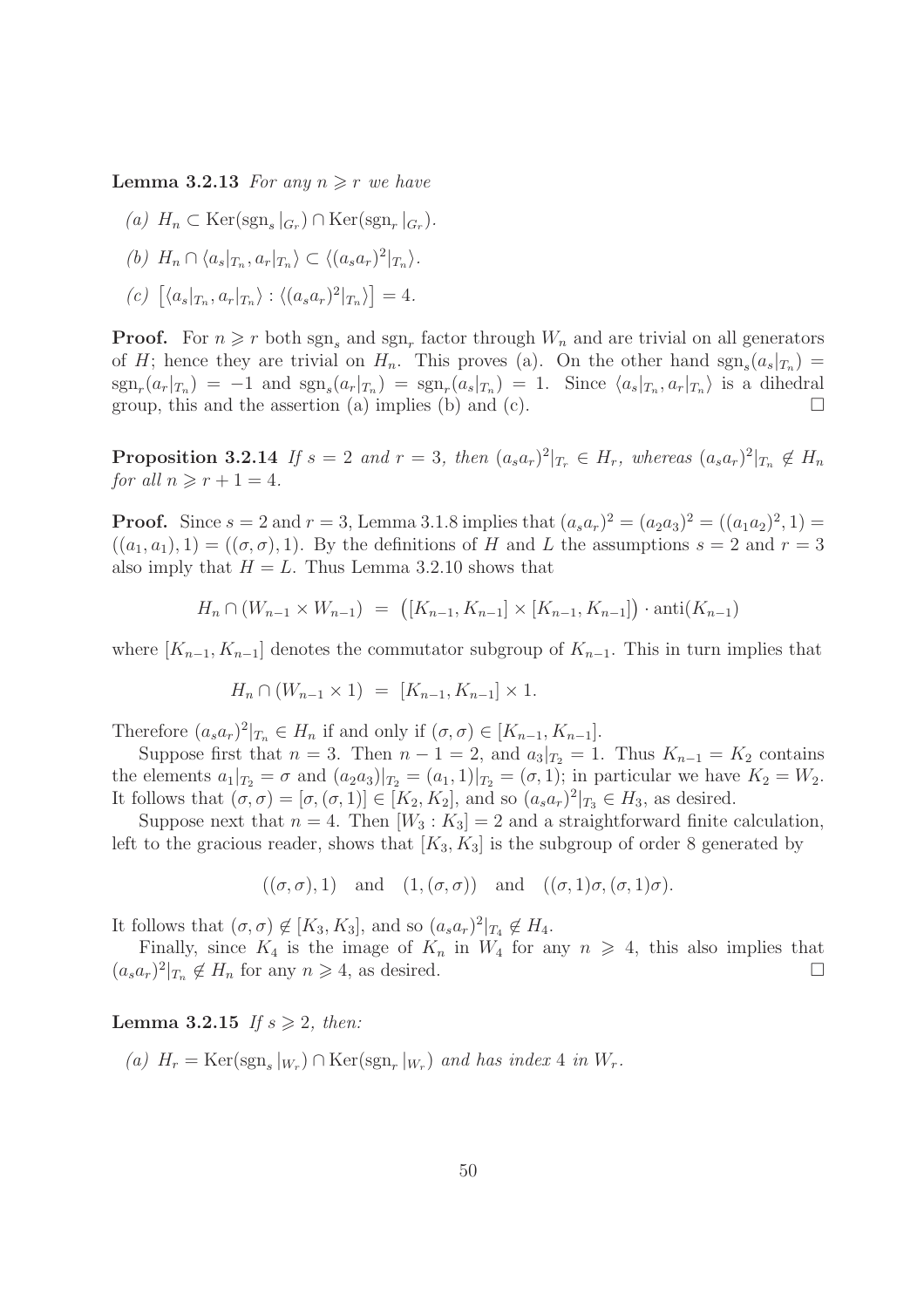(b)  $H_r \times H_r$  is a normal subgroup of  $W_{r+1} = (W_r \times W_r) \rtimes \langle \sigma \rangle$ , and there is an isomorphism

$$
W_{r+1}/(H_r \times H_r) \xrightarrow{\sim} (W_r/H_r \times W_r/H_r) \rtimes \langle \sigma \rangle \xrightarrow{\sim} \text{Mat}_{2 \times 2}(\{\pm 1\}) \rtimes \langle \sigma \rangle,
$$

$$
(uH_r, vH_r) \cdot \sigma^{\lambda} \longmapsto (\text{sgn}_r(u) \text{sgn}_r(v)) \cdot \sigma^{\lambda},
$$

where  $\sigma$  acts on a 2  $\times$  2-matrix by interchanging the columns.

(c) The image of  $G_{r+1}/(H_r \times H_r)$  under this isomorphism is the subgroup

$$
\left\langle \begin{pmatrix} -1 & 1 \\ 1 & -1 \end{pmatrix}, \begin{pmatrix} 1 & -1 \\ -1 & 1 \end{pmatrix} \right\rangle \rtimes \left\langle \sigma \right\rangle.
$$

(d) The normalizer of this last subgroup in  $\text{Mat}_{2\times 2}(\{\pm 1\}) \rtimes \langle \sigma \rangle$  is

$$
\left\langle \begin{pmatrix} -1 & 1 \\ 1 & -1 \end{pmatrix}, \begin{pmatrix} 1 & -1 \\ -1 & 1 \end{pmatrix}, \begin{pmatrix} -1 & 1 \\ -1 & 1 \end{pmatrix} \right\rangle \rtimes \langle \sigma \rangle.
$$

In particular, the index of  $G_{r+1}$  in its normalizer in  $W_{r+1}$  is 2.

**Proof.** By Propositions 3.2.12 and 3.2.14 we have  $(a_s a_r)^2|_{T_r} \in H_r$  whenever  $s \geq 2$ . Thus the inclusion in Lemma 3.2.13 (b) is an equality. On the other hand, by Propositions 3.1.2 and 3.2.4 (a) we have  $G_r = W_r = H_r \cdot \langle a_s |_{T_r}, a_r |_{T_r} \rangle$ . Combining this with the remaining information in Lemma 3.2.13 implies (a).

From (a) we readily obtain the isomorphism in (b). Next Proposition 3.2.4 implies that  $G_{r+1} = G_{r+1}^1 \rtimes \langle \sigma \rangle$  with  $G_{r+1}^1 = (H_r \times H_r) \cdot \langle (a_s |_{T_r}, a_r |_{T_r}), (a_r |_{T_r}, a_s |_{T_r}) \rangle$ , which directly implies (c). The last part (d) is an easy direct calculation that is left to the reader.  $\square$ 

**Proposition 3.2.16** If  $s = 1$ , then  $(a_s a_r)^2|_{T_n} \notin H_n$  for all  $n \geq r$ .

**Proof.** If  $r = 2$ , then  $H = 1$  by definition and the assertion holds trivially. So assume that  $s \geqslant 3$ . Then by definition H is the closure of the subgroup generated by all G-conjugates of  $a_i = (a_{i-1}, 1)$  for all  $i \neq 1, s + 1, r$  and of  $a_{s+1} = (a_s, a_r)$ . In other words it is the closure of the subgroup generated by all G-conjugates of  $(a_j, 1)$  for all  $j \neq s, r - 1, r$  and of  $(a_s, a_r) = (a_1, a_r)$ . Thus if H' denotes the closure of the subgroup generated by all G-conjugates of  $a_i$  for all  $i \neq r-1$ , from Proposition 3.2.2 we deduce that  $H \subset H' \times H'$ . This in turn implies that  $H_n \subset H'_{n-1} \times H'_{n-1}$ .

Now  $(a_s a_r)^2 = (a_1 a_r)^2 = (a_{r-1}, a_{r-1})$  by Lemma 3.1.8, because  $r > 2 = s + 1$ . Thus  $(a_s a_r)^2|_{T_n} = (a_{r-1}|_{T_{n-1}}, a_{r-1}|_{T_{n-1}})$ , and so to prove the proposition it suffices to show that  $a_{r-1}|_{T_{n-1}} \notin H'_{n-1}.$ 

For this recall from Proposition 3.1.1 that  $sgn_{r-1}(a_{r-1}) = -1$ , while  $sgn_{r-1}(a_i) = 1$  for all  $i \neq r-1$ . Thus sgn<sub>r−1</sub> is trivial on all the generators of H' and hence on H'. Moreover, the assumption  $n \geq r$  implies that  $n-1 \geq r-1$ ; hence  $sgn_{r-1}$  factors through  $W_{n-1}$ . Thus the resulting function  $W_{n-1} \to {\pm 1}$  is identically 1 on  $H'_{n-1}$  but not on  $a_{r-1}|_{T_{n-1}}$ ; hence  $a_{r-1}|_{T_{n-1}} \notin H'_{n-1}$ , as desired.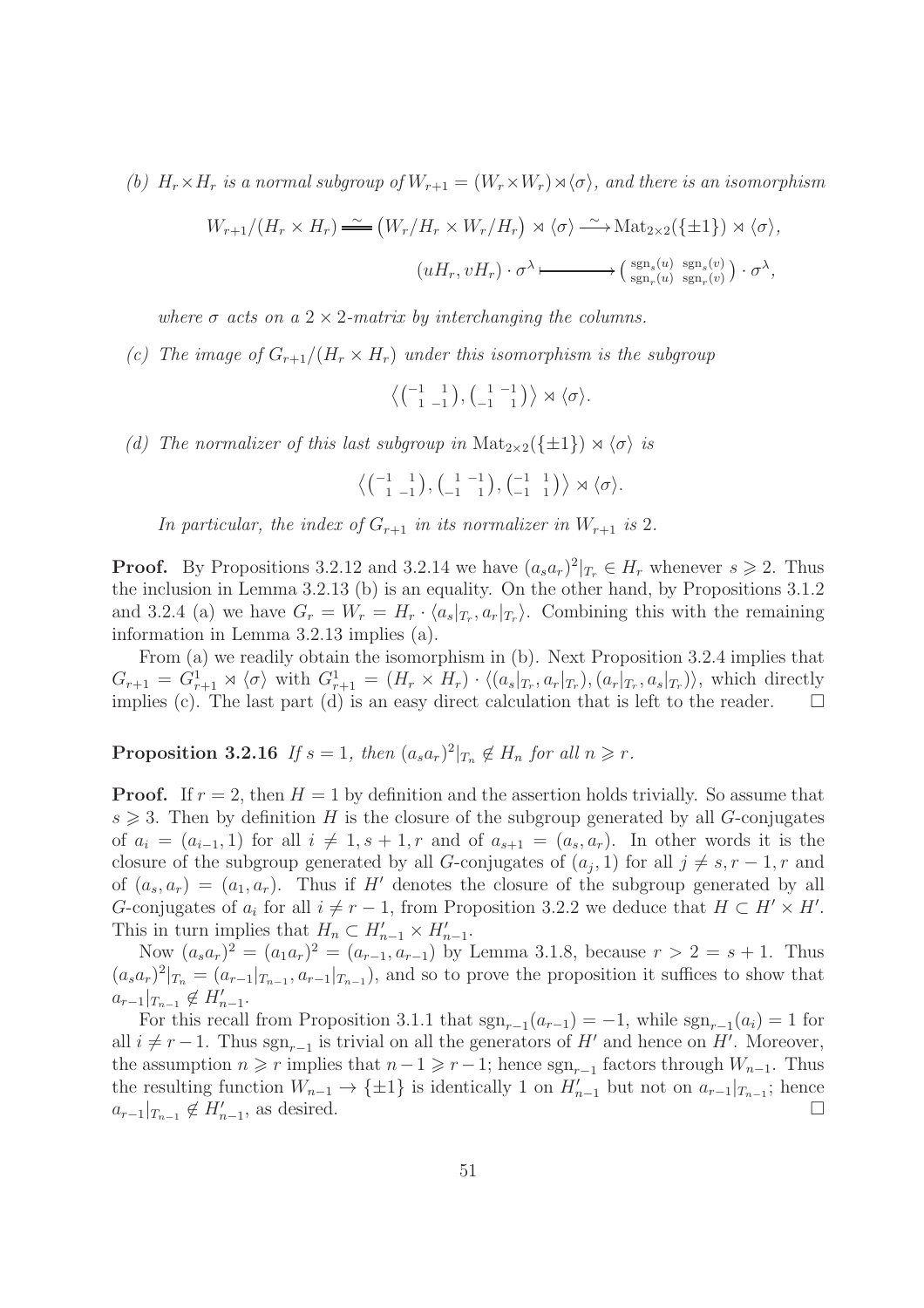**Proposition 3.2.17** For any  $n \geq 0$  we have

$$
H_n \cap \langle a_s |_{T_n}, a_r |_{T_n} \rangle = \begin{cases} 1 & \text{if } n < r, \\ 1 & \text{if } s = 1, \\ 1 & \text{if } s = 2 \text{ and } r = 3 \text{ and } n \ge 4, \\ \langle (a_s a_r)^2 |_{T_n} \rangle & \text{if } s = 2 \text{ and } r = 3 \text{ and } n = 3, \\ \langle (a_s a_r)^2 |_{T_n} \rangle & \text{if } s \ge 2 \text{ and } r \ge 4 \text{ and } n \ge r. \end{cases}
$$

**Proof.** If  $n < s$  then  $a_s|_{T_n} = a_r|_{T_n} = 1$  and the assertion holds trivially. If  $s \leq n < r$ then  $a_r|_{T_n} = 1$ , and so the question concerns  $H_n \cap \langle a_s |_{T_n} \rangle$ . But then sgn<sub>s</sub> factors through  $W_n$  and is trivial on all generators of H; hence  $sgn_s$  is trivial on  $H_n$ . On the other hand  $sgn_s(a_s|_{T_n}) = -1$ , and  $a_s|_{T_n}$  is an element of order 2; hence the intersection is trivial, as desired.

For the rest of the proof assume that  $n \geq r$ . Then by Lemma 3.2.13 (b) we have  $H_n \cap \langle a_s |_{T_n}, a_r |_{T_n} \rangle \subset \langle (a_s a_r)^2 |_{T_n} \rangle.$ 

If  $s \geqslant 2$  and  $r \geqslant 4$ , then Proposition 3.2.12 implies that this inclusion is an equality, as desired. If  $s = 2$  and  $r = 3$  and  $n = r = 3$ , the same follows from Proposition 3.2.14.

If  $s = 2$  and  $r = 3$  and  $n \geq r+1 = 4$ , then  $(a_s a_r)^2|_{T_n} \notin H_n$  by Proposition 3.2.14. Since  $(a_s a_r)^4 = 1$  by Proposition 3.1.9 in this case, it follows that the intersection is trivial, as desired.

Finally, if  $s = 1$ , then  $(a_s a_r)^2|_{T_n} \notin H_n$  by Proposition 3.2.16. If in addition  $r \geq 3$ , then  $(a_s a_r)^4 = 1$  by Proposition 3.1.9; hence the intersection is trivial, as desired. If  $r = 2$ , then already  $H = 1$  by construction and hence  $H_n = 1$  and the intersection is again trivial. This finishes the proof in all cases.

#### 3.3 Size

**Lemma 3.3.1** For any  $n \ge r \ge 3$  we have

$$
[G_n : H_n] = \begin{cases} 8 & \text{if } s = 1, \\ 8 & \text{if } s = 2 \text{ and } r = 3 \text{ and } n \ge 4, \\ 4 & \text{if } s = 2 \text{ and } r = 3 \text{ and } n = 3, \\ 4 & \text{if } s \ge 2 \text{ and } r \ge 4. \end{cases}
$$

**Proof.** In all cases, Proposition 3.2.4 (a) implies that  $G_n = H_n \cdot \langle a_s |_{T_n}, a_r |_{T_n} \rangle$  and hence

$$
[G_n: H_n] = [\langle a_s |_{T_n}, a_r |_{T_n} \rangle : H_n \cap \langle a_s |_{T_n}, a_r |_{T_n} \rangle].
$$

If  $s = 1$ , the assumption  $r \ge 3$  and Lemma 3.1.8 show that  $(a_s a_r)^2 |_{T_n} = (a_{r-1}|_{T_{n-1}}, a_{r-1}|_{T_{n-1}})$ , where  $a_{r-1}|_{T_{n-1}}$  has order 2 by Lemma 3.1.5. Thus  $\langle a_s|_{T_n}, a_r|_{T_n} \rangle$  has order 8 in this case, and the desired assertion follows from the case  $s = 1$  of Proposition 3.2.17.

If  $s = 2$  and  $r = 3$ , then Lemma 3.1.8 implies that  $(a_s a_r)^2|_{T_n} = ((a_1 a_2)^2|_{T_{n-1}}, 1)$  and that  $(a_1a_2)^2|_{T_{n-1}} = (a_1|_{T_{n-2}}, a_1|_{T_{n-2}})$ . Since  $n \ge 3$ , the element  $a_1|_{T_{n-2}} = \sigma|_{T_{n-2}}$  has order 2;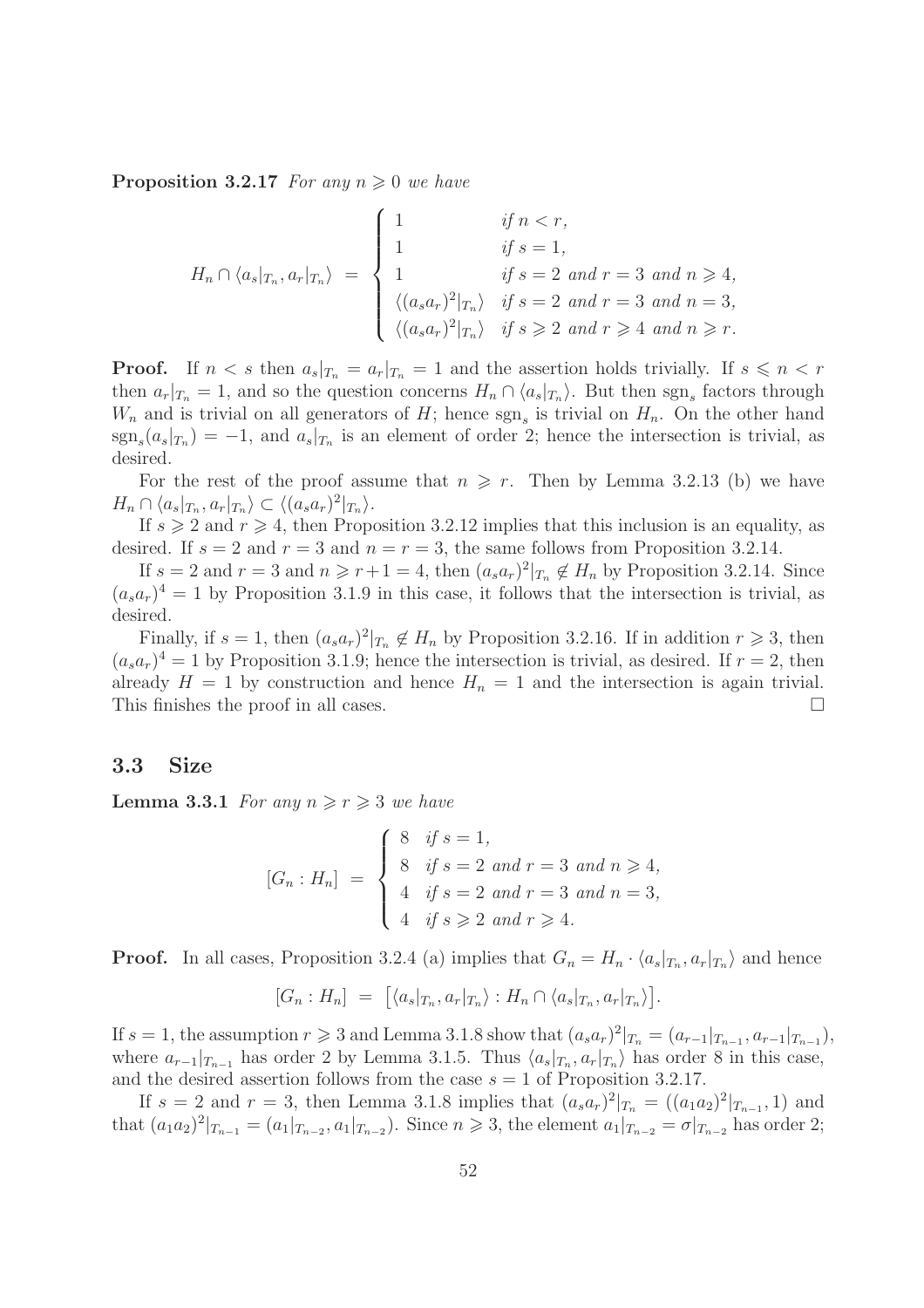hence so does  $(a_s a_r)^2|_{T_n}$ . Thus  $\langle a_s|_{T_n}, a_r|_{T_n}$  has order 8 in this case. Again the desired assertions follows from the corresponding cases of Proposition 3.2.17.

Finally, from Lemma 3.2.13 (c) we already know that  $\left[\langle a_s|_{T_n}, a_r|_{T_n} \rangle : \langle (a_s a_r)^2|_{T_n} \rangle \right] = 4$ in all cases. Thus the last case is a direct consequence of the corresponding case in Proposition 3.2.17.

**Lemma 3.3.2** For any  $n \geq r$  we have

$$
[G_{n+1}: H_n \times H_n] = 2 \cdot [G_n : H_n].
$$

**Proof.** By Proposition 3.2.4 (c) we have  $G_{n+1}^1 = (H_n \times H_n) \cdot \langle (a_s |_{T_n}, a_r |_{T_n}), (a_r |_{T_n}, a_s |_{T_n}) \rangle$ . Here the second factor is a dihedral group which maps isomorphically to  $\langle a_s|_{T_n}, a_r|_{T_n} \rangle$  under both projections. From Lemma 3.2.13 (b) we already know that  $H_n \cap \langle a_s |_{T_n}, a_r |_{T_n} \rangle$  is contained in  $\langle (a_s a_r)^2 |_{T_n} \rangle$ . Since moreover  $((a_s, a_r) (a_r, a_s))^2 = ((a_s a_r)^2, (a_r a_s)^2)$ , where the second entry is the inverse of the first, we deduce that  $(H_n \times H_n) \cap \langle (a_s|_{T_n}, a_r|_{T_n}), (a_r|_{T_n}, a_s|_{T_n}) \rangle$ maps isomorphically to  $H_n \cap \langle a_s |_{T_n}, a_r |_{T_n} \rangle$  under both projections. Thus

$$
[G_{n+1}^1 : H_n \times H_n] = [ \langle (a_s |_{T_n}, a_r |_{T_n}), (a_r |_{T_n}, a_s |_{T_n}) \rangle : (H_n \times H_n) \cap \langle (a_s |_{T_n}, a_r |_{T_n}), (a_r |_{T_n}, a_s |_{T_n}) \rangle ]
$$
  
= 
$$
[ \langle a_s |_{T_n}, a_r |_{T_n} \rangle : H_n \cap \langle \langle a_s |_{T_n}, a_r |_{T_n} \rangle ]
$$
  
= 
$$
[G_n : H_n].
$$

Finally, since  $n + 1 > 0$ , we have  $[G_{n+1} : G_{n+1}^1] = 2$ , and the proposition follows.

**Proposition 3.3.3** For all  $n \geq 0$  we have

$$
\log_2|G_n| = \begin{cases} 2^n - 1 & \text{if } n \le r, \\ n+1 & \text{if } s = 1 \text{ and } r = 2 \text{ and } n \ge 2, \\ 2^n - 3 \cdot 2^{n-r} + 2 & \text{if } s = 1 \text{ and } r \ge 3 \text{ and } n \ge r, \\ 2^n - 5 \cdot 2^{n-4} + 2 & \text{if } s = 2 \text{ and } r = 3 \text{ and } n \ge 4, \\ 2^n - 2^{n-r+1} + 1 & \text{if } s \ge 2 \text{ and } r \ge 4 \text{ and } n \ge r. \end{cases}
$$

**Proof.** The first case  $n \leq r$  results from Proposition 3.1.2 and the formula (1.2.1).

In the case  $s = 1$  and  $r = 2$  we have  $G_n = \langle a_s |_{T_n}, a_r |_{T_n} \rangle$  and will calculate directly. Here  $a_1a_2 = \sigma(a_1, a_2)$  is non-trivial on level 1 and hence on  $T_n$  for every  $n \geq 1$ . This and the fact that  $(a_1a_2)^2 = (a_2a_1, a_1a_2)$  implies that  $\text{ord}(a_1a_2|_{T_n}) = 2 \cdot \text{ord}(a_1a_2|_{T_{n-1}})$  for all  $n \ge 1$ . By induction on *n* we deduce that  $\text{ord}(a_1a_2|_{T_n}) = 2^n$  for all  $n \geq 0$ . For all  $n \geq r = 2$  it follows that  $G_n \cong D_{2^n}$  and hence  $|G_n| = 2^{n+1}$ , as desired.

In the other cases, for all  $n \geq r$  Lemma 3.3.2 implies that

$$
|G_{n+1}| = 2 \cdot [G_n : H_n] \cdot |H_n|^2 = |G_n|^2 \cdot 2 \cdot [G_n : H_n]^{-1}.
$$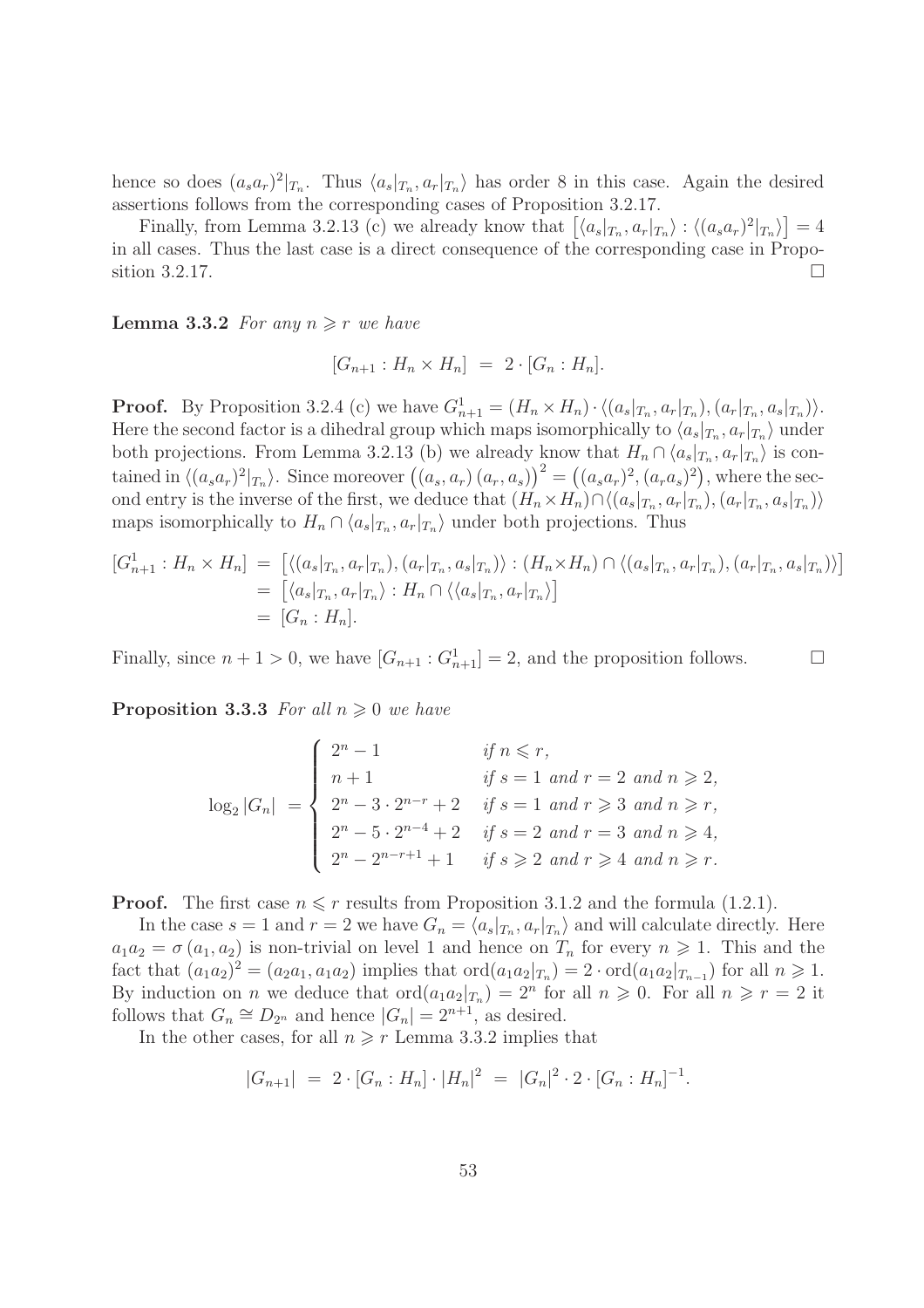From this and Lemma 3.3.1 we deduce that

$$
\log_2|G_{n+1}| = 2 \cdot \log_2|G_n| - \begin{cases} 2 & \text{if } s = 1, \\ 2 & \text{if } s = 2 \text{ and } r = 3 \text{ and } n \ge 4, \\ 1 & \text{if } s = 2 \text{ and } r = 3 \text{ and } n = 3, \\ 1 & \text{if } s \ge 2 \text{ and } r \ge 4. \end{cases}
$$

We use this recursion relation to deduce the remaining formulas by induction on  $n$ .

In the case  $s = 1$  and  $r \geq 3$  observe first that  $2^{n} - 3 \cdot 2^{n-r} + 2 = 2^{n} - 1$  for  $n = r$ ; hence  $\log_2|G_n| = 2^n - 3 \cdot 2^{n-r} + 2$  for  $n = r$ . If the same formula holds for some  $n \ge r$ , the above recursion relation implies that  $\log_2 |G_{n+1}| = 2 \cdot (2^n - 3 \cdot 2^{n-r} + 2) - 2 = 2^{n+1} - 3 \cdot 2^{n+1-r} + 2;$ hence the same formula holds for  $n + 1$  in place of n. The formula therefore holds for all  $n \geq r$ , as desired.

In the case  $s = 2$  and  $r = 3$  we already know that  $\log_2|G_3| = 2^3 - 1 = 7$ . Thus the recursion relation implies that  $\log_2|G_4| = 2 \cdot 7 - 1 = 13$ . This coincides with the value of  $2^{n} - 5 \cdot 2^{n-4} + 2$  for  $n = 4$ . If  $\log_2 |G_n| = 2^{n} - 5 \cdot 2^{n-4} + 2$  for some  $n \ge r$ , the above recursion relation implies that  $\log_2 |G_{n+1}| = 2 \cdot (2^n - 5 \cdot 2^{n-4} + 2) - 2 = 2^{n+1} - 5 \cdot 2^{n+1-4} + 2;$ hence the same formula holds for  $n + 1$  in place of n. The formula therefore holds for all  $n \geq 4$ , as desired.

Finally, in the case  $s \geqslant 2$  and  $r \geqslant 4$  we already have  $\log_2|G_n| = 2^n - 1 = 2^n - 2^{n-r+1} + 1$ in the case  $n = r$ . If  $\log_2 |G_n| = 2^n - 2^{n-r+1} + 1$  for some  $n \ge r$ , the above recursion relation implies that  $\log_2|G_{n+1}| = 2 \cdot (2^n - 2^{n-r+1} + 1) - 1 = 2^{n+1} - 2^{n+1-r+1} + 1$ ; hence the same formula holds for  $n + 1$  in place of n. The formula therefore holds for all  $n \geq r$ , as desired. This finishes the proof in all cases.  $\Box$ 

Theorem 3.3.4 The Hausdorff dimension of G exists and is

|  | $\begin{pmatrix} 0 \\ 0 \end{pmatrix}$ | if $s = 1$ and $r = 2$ ,                         |
|--|----------------------------------------|--------------------------------------------------|
|  |                                        | $1 - 3 \cdot 2^{-r}$ if $s = 1$ and $r \ge 3$ ,  |
|  |                                        | 1 - 5 · 2 <sup>-4</sup> if $s = 2$ and $r = 3$ , |
|  | $1-2^{1-r}$                            | if $s \geqslant 2$ and $r \geqslant 4$ .         |

**Proof.** By (1.2.2) the Hausdorff dimension of G is the limit of  $\frac{\log_2 |G_n|}{2^n-1}$  $\frac{g_2|G_n|}{2^n-1}$  for  $n \to \infty$ . Thus the given formulas follow directly from Proposition 3.3.3.

## 3.4 Conjugacy of generators

The opening remarks of Subsection 2.4 also apply here to the recursion relations (3.0.1).

**Theorem 3.4.1** For any elements  $b_1, \ldots, b_r \in W$  the following are equivalent:

(a) 
$$
\begin{Bmatrix} b_1 \text{ is conjugate to } \sigma \text{ under } W, \\ b_{s+1} \text{ is conjugate to } (b_s, b_r) \text{ under } W, \text{ and} \\ b_i \text{ is conjugate to } (b_{i-1}, 1) \text{ under } W \text{ for all } i \neq 1, s+1. \end{Bmatrix}
$$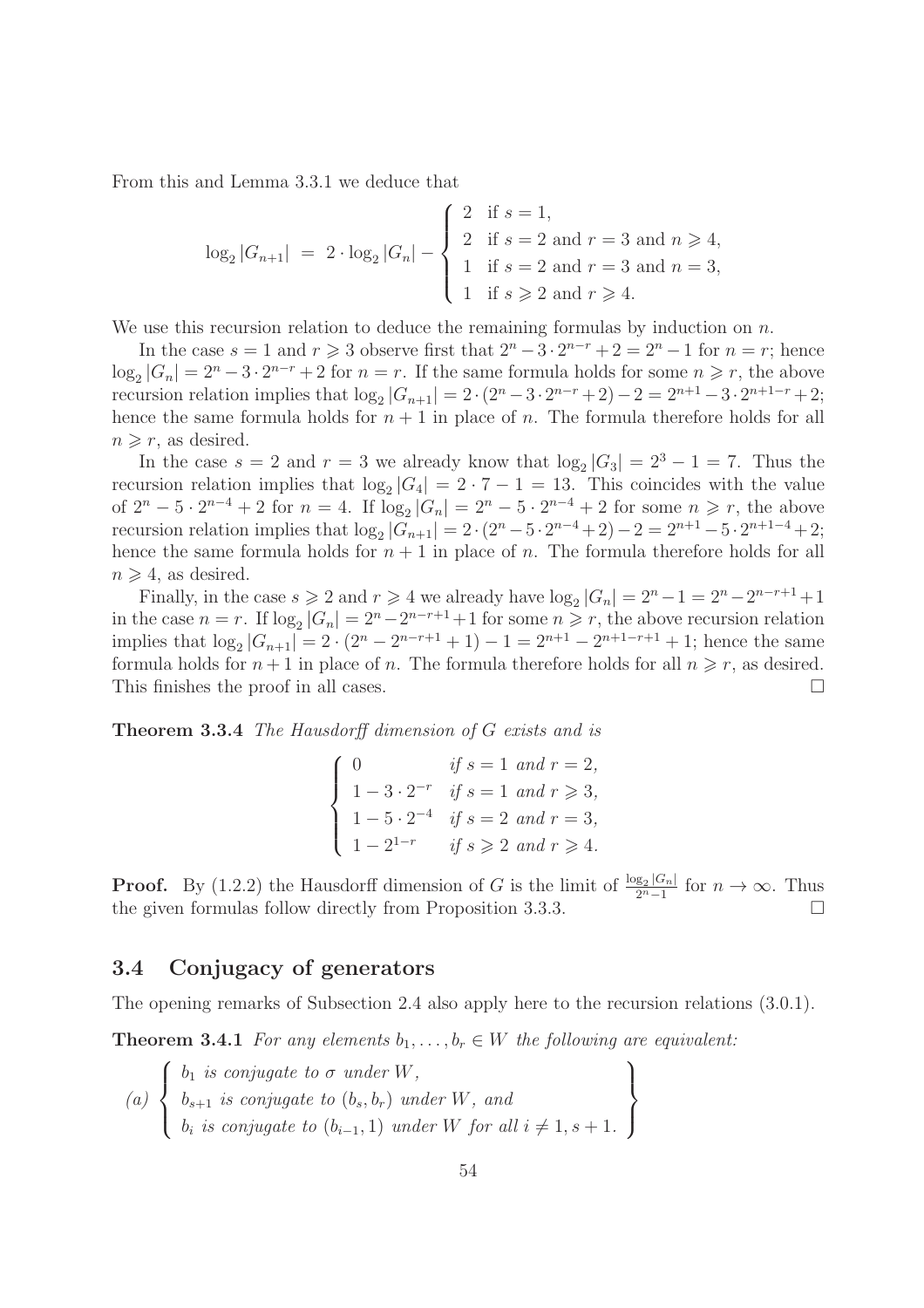- (b)  $b_i$  is conjugate to  $a_i$  under W for any  $1 \leq i \leq r$ .
- (c) There exist  $w \in W$  and  $x_i \in G$  such that  $b_i = (wx_i)a_i(wx_i)^{-1}$  for any  $1 \leq i \leq r$ .

Moreover, for any w as in (c) we have  $\langle b_1, \ldots, b_r \rangle = wGw^{-1}$ .

**Proof.** The equivalence (a) $\Leftrightarrow$ (b) is a special case of Proposition 1.4.3. The implication  $(c) \Rightarrow (b)$  is obvious, and the last statement follows from Lemma 1.3.2. It remains to prove the implication (b)⇒(c). This follows by taking the limit over n from the following assertion for all  $n \geqslant 0$ :

 $(*_n)$  For any elements  $b_i \in W_n$  conjugate to  $a_i|_{T_n}$  under  $W_n$ , there exist  $w ∈ W_n$  and  $x_i \in G_n$  such that  $b_i = (wx_i)(a_i|x_n)(wx_i)^{-1}$  for each i.

This is trivial for  $n = 0$ , so assume that  $n > 0$  and that  $(*_{n-1})$  is true. Take elements  $b_i \in$  $W_n$  conjugate to  $a_i|_{T_n}$  under  $W_n$ . Since  $b_1$  is conjugate to  $a_1|_{T_n} = \sigma|_{T_n}$ , after conjugating everything by the same element of  $W_n$  we may assume that  $b_1 = \sigma|_{T_n}$ .

For each  $i \neq 1, s + 1$  the element  $b_i$  is conjugate to  $a_i |_{T_n} = (a_{i-1}|_{T_{n-1}}, 1)$  under  $W_n$ . Thus it is conjugate to  $(a_{i-1}|_{T_{n-1}}, 1)$  or  $(1, a_{i-1}|_{T_{n-1}})$  under the subgroup  $W_{n-1} \times W_{n-1}$ . In the second case we can replace  $b_i$  by its conjugate  $b_1b_ib_1^{-1}$ , which, as in the proof of Theorem 2.4.1, does not change the assertion to be proved. Thus without loss of generality we may assume that  $b_i$  is conjugate to  $(a_{i-1}|_{T_{n-1}}, 1)$  under  $W_{n-1} \times W_{n-1}$ . This means that  $b_i = (c_{i-1}, 1)$  for some  $c_{i-1} \in W_{n-1}$  which is conjugate to  $a_{i-1}|_{T_{n-1}}$  under  $W_{n-1}$ .

Likewise the element  $b_{s+1}$  is conjugate to  $a_{s+1}|_{T_n} = (a_s|_{T_{n-1}}, a_r|_{T_{n-1}})$  under  $W_n$ . By the same argument as above, after possibly replacing  $b_{s+1}$  by its conjugate  $b_1b_{s+1}b_1^{-1}$  we may without loss of generality assume that  $b_{s+1}$  is conjugate to  $(a_s|_{T_{n-1}}, a_r|_{T_{n-1}})$  under  $W_{n-1} \times W_{n-1}$ . This means that  $b_{s+1} = (c_s, c_r)$ , where  $c_s \in W_{n-1}$  is conjugate to  $a_s|_{T_{n-1}}$ under  $W_{n-1}$ , and  $c_r \in W_{n-1}$  is conjugate to  $a_r|_{T_{n-1}}$  under  $W_{n-1}$ .

Thus for every  $1 \leq i \leq r$  we have found an element  $c_i \in W_{n-1}$  which is conjugate to  $a_i|_{T_{n-1}}$  under  $W_{n-1}$ . By the induction hypothesis  $(*_{n-1})$  there therefore exist  $u \in W_{n-1}$ and  $x_1, \ldots, x_r \in G_{n-1}$  such that  $c_i = (ux_i)(a_i|_{T_{n-1}})(ux_i)^{-1}$  for every i.

Now observe that the definition (3.2.5) of K implies that  $G = K \cdot \langle a_r \rangle$ . Using this and Lemma 3.2.7, we can write the element  $x_s^{-1}x_r \in G_n$  in the form  $x_s^{-1}x_r = xy^{-1}(a_r^{\nu}|_{T_{n-1}})$ for some  $(x, y) \in G_n^1$  and  $\nu \in \{0, 1\}$ . Set  $v := ux_s x \in W_{n-1}$ , so that  $ux_s = vx^{-1}$  and  $ux_r = ux_sxy^{-1}(a_r^{\nu}|_{T_{n-1}}) = vy^{-1}(a_r^{\nu}|_{T_{n-1}})$ . Then

$$
b_{s+1} = ((ux_s)(a_s|_{T_{n-1}})(ux_s)^{-1}, (ux_r)(a_r|_{T_{n-1}})(ux_r)^{-1})
$$
  
=  $((vx^{-1})(a_s|_{T_{n-1}})(vx^{-1})^{-1}, (vy^{-1})(a_r|_{T_{n-1}})(vy^{-1})^{-1}).$ 

Thus with  $w := (v, v) \in W_n$  and  $z_{s+1} := (x^{-1}, y^{-1}) \in G_n^1 \subset G_n$  we find that

$$
b_{s+1} = (wz_{s+1})(a_s|_{T_{n-1}}, a_r|_{T_{n-1}})(wz_{s+1})^{-1} = (wz_{s+1})(a_{s+1}|T_n)(wz_{s+1})^{-1}.
$$

Also, the element  $w = (v, v)$  commutes with  $\sigma|_{T_n}$ ; hence with  $z_1 := 1 \in G_n$  we have

$$
b_1 = \sigma|_{T_n} = (wz_1) (a_1|T_n) (wz_1)^{-1}.
$$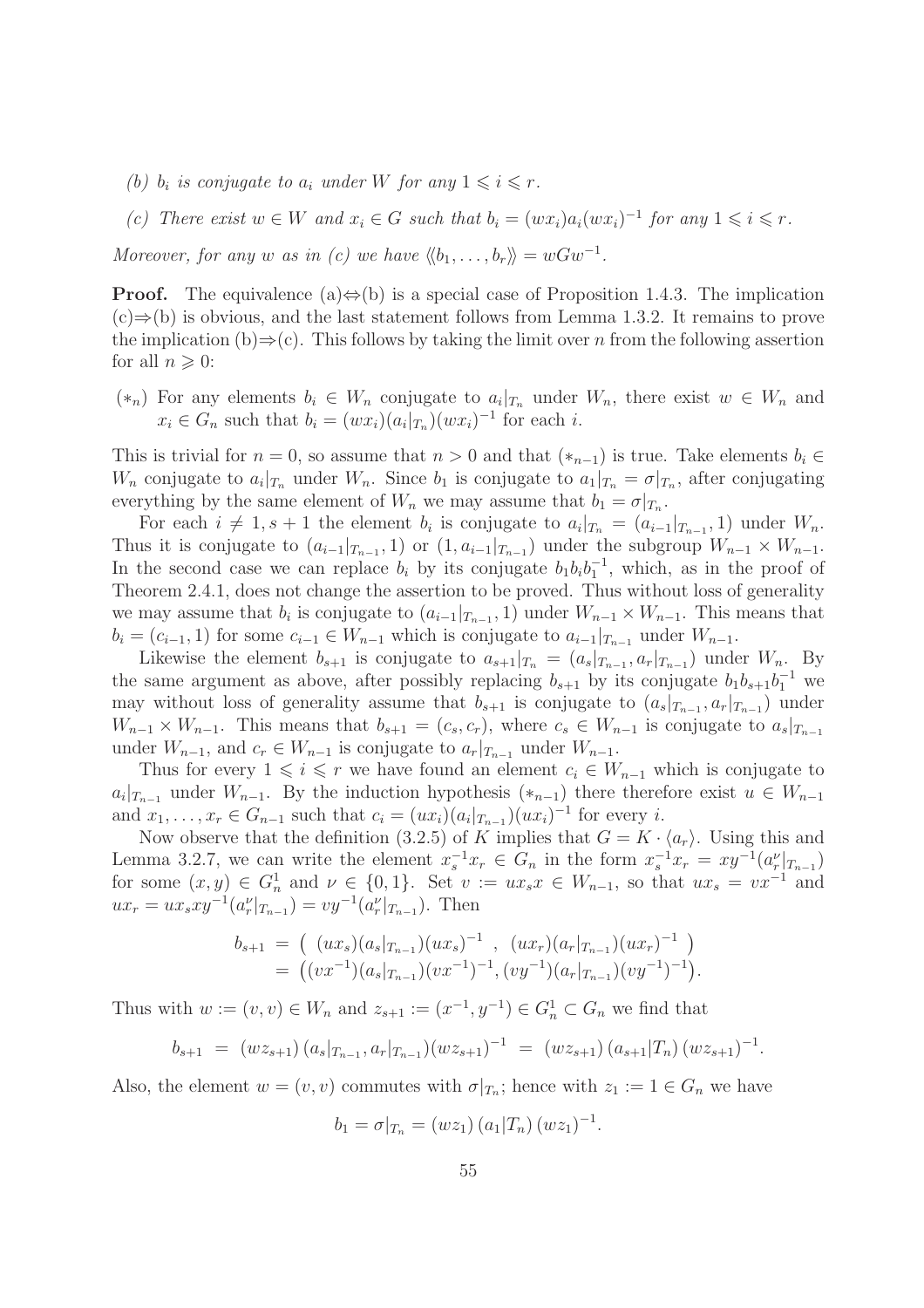Furthermore, for any  $i \neq 1, s + 1$  we have  $ux_{i-1} = vx^{-1}x_{s}^{-1}x_{i-1}$  with  $x^{-1}x_{s}^{-1}x_{i-1} \in G_{n-1}$ . By Proposition 3.2.2 we can therefore find an element  $y_{i-1} \in G_{n-1}$  such that  $z_i :=$  $(x^{-1}x_{s}^{-1}x_{i-1}, y_{i-1})$  lies in  $G_n$ . Then

$$
b_i = \left( \left( ux_{i-1} \right) \left( a_{i-1} |_{T_{n-1}} \right) \left( ux_{i-1} \right)^{-1}, \left( 1 \right) \right)
$$
  
\n
$$
= \left( \left( vx^{-1} x_s^{-1} x_{i-1} \right) \left( a_{i-1} |_{T_{n-1}} \right) \left( vx^{-1} x_s^{-1} x_{i-1} \right)^{-1}, \left( vy_{i-1} \right) \left( vy_{i-1} \right)^{-1} \right)
$$
  
\n
$$
= \left( wz_i \right) \left( a_{i-1} |_{T_{n-1}}, 1 \right) \left( wz_i \right)^{-1}
$$
  
\n
$$
= \left( wz_i \right) \left( a_i |_{T_n} \right) \left( wz_i \right)^{-1}.
$$

Altogether we have thus found an element  $w \in W_n$  and elements  $z_i \in G_n$  such that  $b_i = (wz_i)(a_i\vert_{T_n})(wz_i)^{-1}$  for all  $1 \leq i \leq r$ . This proves  $(*_n)$ , and so we are done by induction.  $\Box$ 

**Proposition 3.4.2** Consider any  $1 \leq i \leq r$ . Assume that  $i \leq s$  or  $s = 1$ . Then any element  $b_i \in G$  that is conjugate to  $a_i$  under W is conjugate to  $a_i$  under G.

The author does not know whether the proposition holds without the extra assumptions on i and s.

**Proof.** First we consider the case  $i = 1$ . An arbitrary W-conjugate of  $a_1 = \sigma$  has the form  $b_1 = (u, v) \sigma(u, v)^{-1} = (uv^{-1}, vu^{-1}) \sigma$  for  $u, v \in W$ . Thus it lies in G if and only if  $(uv^{-1}, vu^{-1})$  lies in G. By Lemmas 3.2.8 and Lemma 3.2.7 this is equivalent to  $uv^{-1} = xy^{-1}$ for some  $(x, y) \in G^1$ . But then  $b_1$  is equal to  $(xy^{-1}, yx^{-1}) = (x, y) \sigma(x, y)^{-1}$  and hence conjugate to  $\sigma$  under G, as desired.

Next we consider the case  $2 \leq i \leq s$ . By induction on i we may assume that the proposition holds for  $i-1$  in place of i. Take any element  $w \in W$  such that  $b_i := wa_iw^{-1}$ lies in G. If w acts non-trivially on level 1, we replace  $b_i$  by its G-conjugate  $a_1b_ia_1^{-1}$  and w by  $a_1w$ , which does not change the desired assertion. Afterwards we have  $w = (u, v)$  for some elements  $u, v \in W$ . Then the recursion relation yields

$$
b_i = w a_i w^{-1} = (u, v) (a_{i-1}, 1) (u, v)^{-1} = (u a_{i-1} u^{-1}, 1).
$$

Since  $b_i$  lies in G, Proposition 3.2.2 (b) implies that  $b_{i-1} := ua_{i-1}u^{-1}$  lies in G. By the induction hypothesis we therefore have  $b_{i-1} = xa_{i-1}x^{-1}$  for some element  $x \in G$ . By Proposition 3.2.2 (c) we can choose an element  $y \in G$  for which  $z := (x, y)$  lies in G. Then

$$
b_i = (b_{i-1}, 1) = (xa_{i-1}x^{-1}, 1) = (x, y) (a_{i-1}, 1) (x, y)^{-1} = za_i z^{-1},
$$

which proves that  $b_i$  is conjugate to  $a_i$  under  $G$ , as desired.

The remaining cases require an infinite recursion, which we realize as an induction over finite levels of the tree T. By Lemma 1.3.3 it suffices to show that for any  $s + 1 \leq i \leq r$ and  $n \geqslant 0$ :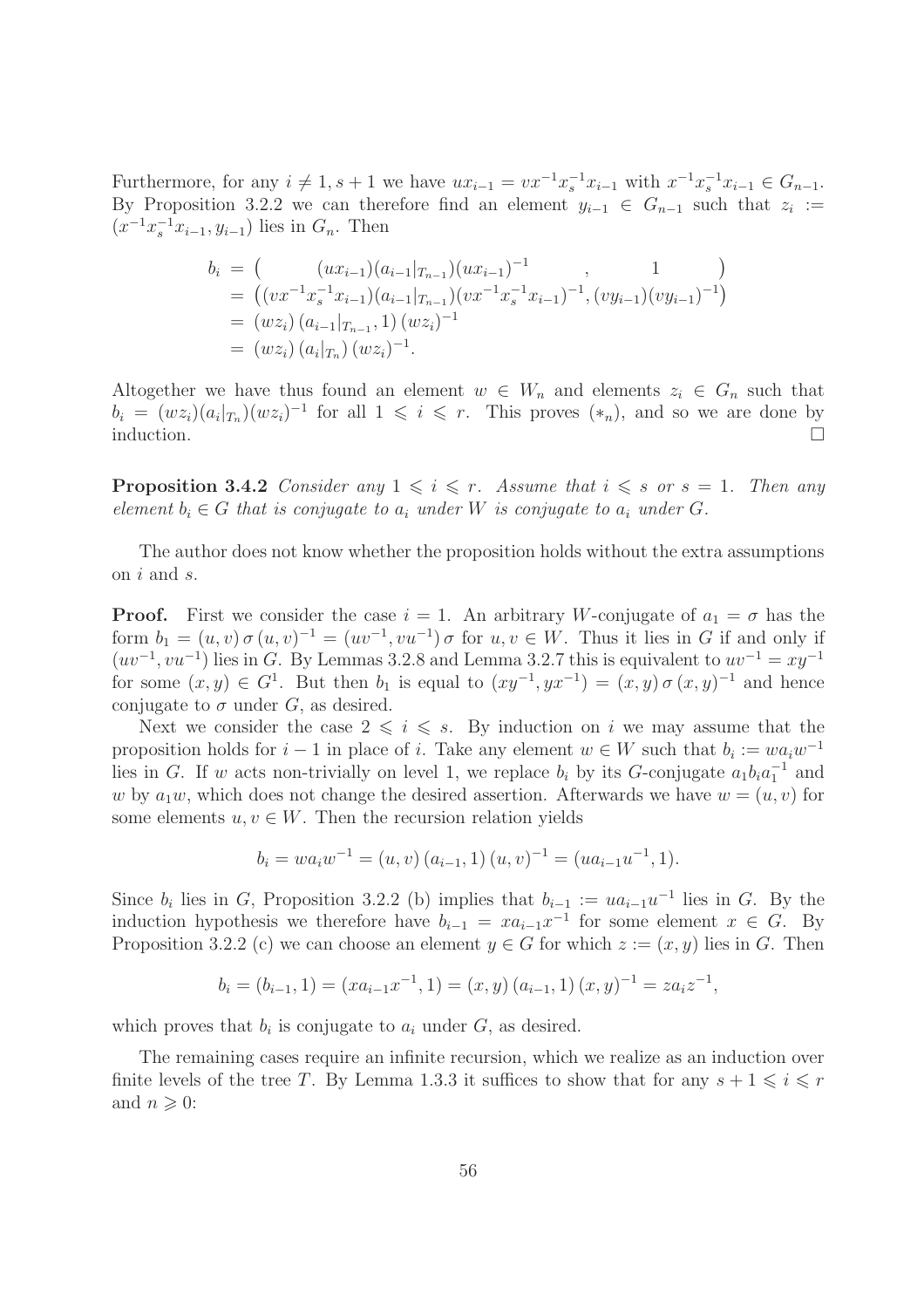$(*_{i,n})$  Any element  $b_i \in G_n$  that is conjugate to  $a_i |_{T_n}$  under  $W_n$  is conjugate to  $a_i |_{T_n}$ under  $G_n$ .

This is trivial if  $n = 0$ , so assume that  $n > 0$ . For  $s+1 < i \leq r$ , the same argument as in the induction step above shows that  $(*_{i-1,n-1})$  implies  $(*_{i,n})$ , as in the proof of Proposition 2.4.2. So it remains to show that  $(*_{r,n-1})$  implies  $(*_{s+1,n})$ . This is where the extra assumption  $s = 1$  will be used, but we will see that place more clearly if we keep s arbitary until then. Consider an element  $b_{s+1} \in G_n$  and an element  $w \in W_n$  such that  $b_{s+1} = w(a_{s+1}|_{T_n})w^{-1}$ .

First, if w acts non-trivially on level 1, we replace w by  $(a_1|_{T_n})$  w and  $b_{s+1}$  by its  $G_n$ conjugate  $(a_1|_{T_n})$   $b_{s+1}$   $(a_1|_{T_n})^{-1}$ , which does not change the desired assertion. Afterwards we have  $w = (u, v)$  for some elements  $u, v \in W_{n-1}$ . Next the recursion relation yields

$$
b_{s+1} = w(a_{s+1}|_{T_n}) w^{-1} = (u, v) (a_s|_{T_{n-1}}, a_r|_{T_{n-1}}) (u, v)^{-1} = (u(a_s|_{T_{n-1}})u^{-1}, v(a_r|_{T_{n-1}})v^{-1}).
$$

Since  $b_{s+1}$  lies in  $G_n$ , Proposition 3.2.2 (b) shows that  $v(a_r|_{T_{n-1}})v^{-1}$  lies in  $G_{n-1}$ . By the hypothesis  $(*_{r,n-1})$  we therefore have  $v(a_r|_{T_{n-1}})v^{-1} = y(a_r|_{T_{n-1}})y^{-1}$  for some  $y \in G_{n-1}$ . By Proposition 3.2.2 (c) we can choose an element  $x \in G_{n-1}$  for which  $z := (x, y)$  lies in  $G_n$ . After replacing  $b_{s+1}$  by its  $G_n$ -conjugate  $z^{-1}b_{s+1}z$  and w by  $z^{-1}w$ , and hence u by  $x^{-1}u$ , which does not change the desired assertion, we may therefore assume that

$$
b_{s+1} = (u(a_s |_{T_{n-1}})u^{-1}, a_r |_{T_{n-1}}).
$$

Next, since  $b_{s+1}$  lies in  $G_n$ , Proposition 3.2.2 (b) shows that  $u(a_s|_{T_{n-1}})u^{-1}$  lies in  $G_{n-1}$ . By the induction hypothesis we can therefore find a new element  $x \in G_{n-1}$  such that  $u(a_s|_{T_{n-1}})u^{-1} = x(a_s|_{T_{n-1}})x^{-1}$ . By Proposition 3.2.4 we can write this in the form  $x =$  $h((a_s a_r)^{\lambda} a_s^{\mu})|_{T_{n-1}}$  for some  $h \in H_{n-1}$  and  $\lambda \in \mathbb{Z}$  and  $\mu \in \{0,1\}$ . Then

$$
b_{s+1} = (h((a_s a_r)^{\lambda} a_s^{\mu} a_s a_s^{-\mu} (a_s a_r)^{-\lambda})|_{T_{n-1}} h^{-1}, a_r|_{T_{n-1}})
$$
  
=  $(h((a_s a_r)^{2\lambda} a_s)|_{T_{n-1}} h^{-1}, a_r|_{T_{n-1}})$   
 $\in (H_{n-1} \times 1) \cdot (((a_s a_r)^{2\lambda})|_{T_{n-1}}, 1) \cdot (a_s, a_r)|_{T_n}.$ 

The fact that  $b_{s+1}$  lies in  $G_n$  thus implies that  $\left( ((a_s a_r)^{2\lambda})|_{T_{n-1}}, 1 \right)$  lies in  $G_n$ , and hence in  $G_n^1$ . Now, and only now, we use the assumption  $s = 1$ . By it and Proposition 3.2.17, we then have  $H_{n-1} \cap \langle a_s |_{T_{n-1}}, a_r |_{T_{n-1}} \rangle = 1$ . By Proposition 3.2.4 (c) this implies that

$$
G_n^1 = (H_{n-1} \times H_{n-1}) \rtimes \langle (a_s |_{T_{n-1}}, a_r |_{T_{n-1}}), (a_r |_{T_{n-1}}, a_s |_{T_{n-1}}) \rangle.
$$

The fact that  $\left( ((a_s a_r)^{2\lambda})|_{T_{n-1}}, 1 \right)$  lies in  $G_n$  is therefore equivalent to  $((a_s a_r)^{2\lambda})|_{T_{n-1}} = 1$ . By the above calculation this means that

$$
b_{s+1} = (h(a_s|_{T_{n-1}})h^{-1}, a_r|_{T_{n-1}}) = (h, 1) (a_s|_{T_{n-1}}, a_r|_{T_{n-1}}) (h, 1)^{-1} = (h, 1) (a_{s+1}|_{T_n}) (h, 1)^{-1}.
$$

Since  $(h, 1) \in H_{n-1} \times 1$  lies in  $G_n$  by Proposition 3.2.4 (b), this proves that  $b_{s+1}$  is conjugate to  $a_{s+1}|_{T_n}$  under  $G_n$ , as desired. Thus finishes the induction step and thus proves  $(*_{i,n})$  for all i and n.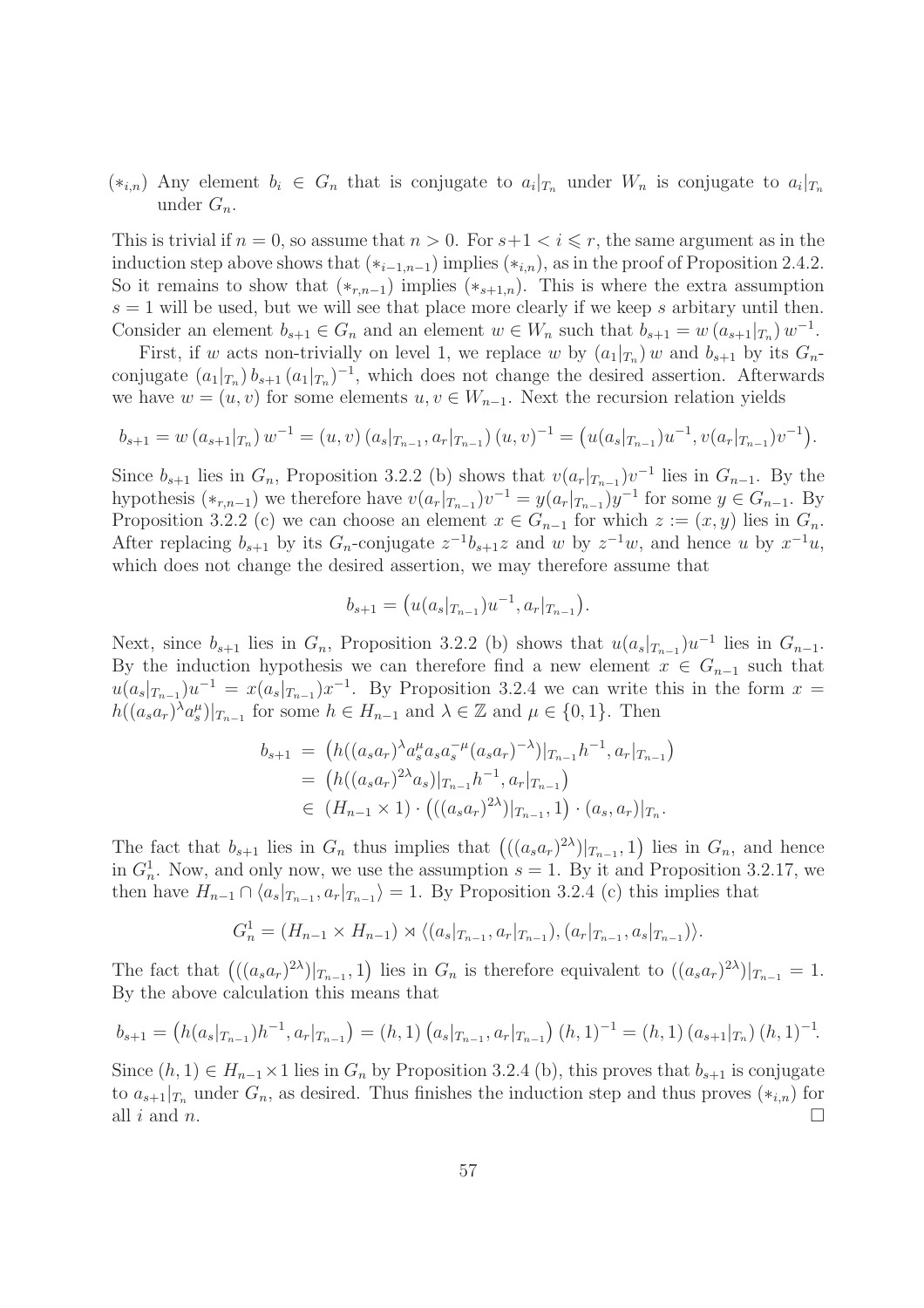#### 3.5 Small cases

In the smallest possible case

$$
(3.5.1) \t\t s = 1 \t and \t r = 2
$$

we have  $G = \langle \langle a_1, a_2 \rangle \rangle$ , where both generators have order two. Thus  $G = \langle \langle a_1 a_2 \rangle \rangle \rtimes \langle a_1 \rangle \cong$  $\mathbb{Z}_2 \rtimes {\pm 1}$  is infinite dihedral by Proposition 3.1.9. Moreover  $a_0 := a_1 a_2$  is an odometer by Proposition 3.9.1 below. Let N denote the normalizer of  $\langle a_0 \rangle$  in W. Then by Proposition 1.6.3 we have  $N \cong \mathbb{Z}_2 \rtimes \mathbb{Z}_2^{\times}$ , which implies that N is also the normalizer of G. In principle this provides all the information that we will need in this case. But we can also describe N explicitly by the same method as in Proposition 1.6.4:

**Proposition 3.5.2** For any  $k \in \mathbb{Z}_2^{\times}$  consider the elements  $v_k, w_k \in W$  defined uniquely by

$$
\begin{cases} v_k = (a_0^{\frac{1-k}{2}} v_k, v_k), \\ w_k = a_0^{\frac{1-k}{2}} v_k, \end{cases}
$$

where the first one requires Proposition 1.4.1. Then

- (a) For any  $k \in \mathbb{Z}_2^{\times}$  we have  $w_k a_0 w_k^{-1} = a_0^k$ .
- (b) For any  $k, k' \in \mathbb{Z}_2^{\times}$  we have  $w_k w_{k'} = w_{kk'}$ .
- (c) There is an isomorphism  $\mathbb{Z}_2 \rtimes \mathbb{Z}_2^{\times} \stackrel{\sim}{\longrightarrow} N$ ,  $(i,k) \mapsto a_0^i w_k$ .

**Proof.** For (a) we abbreviate  $\ell := \frac{k-1}{2} \in \mathbb{Z}_2$  and  $v := v_k = (a_0^{-\ell}v, v)$ . Since

$$
a_0^2 = a_1 a_2 a_1 a_2 = \sigma(a_1, a_2) \sigma(a_1, a_2) = (a_2 a_1, a_1 a_2) = (a_0^{-1}, a_0),
$$

we have  $a_0^{-k} = a_0^{-1-2\ell} = a_0^{-1} (a_0^{\ell}, a_0^{-\ell})$ , as well as

(3.5.3) 
$$
va_1v^{-1} = (a_0^{-\ell}v, v) \sigma (v^{-1}a_0^{\ell}, v^{-1}) = (a_0^{-\ell}, a_0^{\ell}) \sigma = a_0^{2\ell}a_1, \text{ and}
$$

$$
va_2v^{-1} = va_1v^{-1}va_1a_2v^{-1} = a_0^{2\ell}a_1va_0v^{-1}.
$$

Therefore

$$
t := va_0v^{-1}a_0^{-k} = (a_0^{-\ell}v, v) \sigma(a_1, a_2) (v^{-1}a_0^{\ell}, v^{-1}) (a_1^{-1}, a_2^{-1}) \sigma^{-1} (a_0^{\ell}, a_0^{-\ell})
$$
  
\n
$$
= (a_0^{-\ell}va_2v^{-1}a_2^{-1}a_0^{\ell}, va_1v^{-1}a_0^{\ell}a_1^{-1}a_0^{-\ell})
$$
  
\n
$$
= (a_0^{-\ell}a_0^{2\ell}a_1va_0v^{-1}a_2^{-1}a_0^{\ell}, a_0^{2\ell}a_1a_0^{\ell}a_1^{-1}a_0^{-\ell})
$$
  
\n
$$
= (a_0^{\ell}a_1ta_0^ka_2^{-1}a_0^{\ell}, a_0^{2\ell}a_0^{-\ell}a_0^{-\ell})
$$
  
\n
$$
= (a_0^{\ell}a_1ta_1a_2a_0^{2\ell}a_2^{-1}a_0^{\ell}, 1)
$$
  
\n
$$
= (a_0^{\ell}a_1ta_1a_0^{-2\ell}a_0^{\ell}, 1)
$$
  
\n
$$
= (a_0^{\ell}a_1ta_1^{-1}a_0^{-\ell}, 1).
$$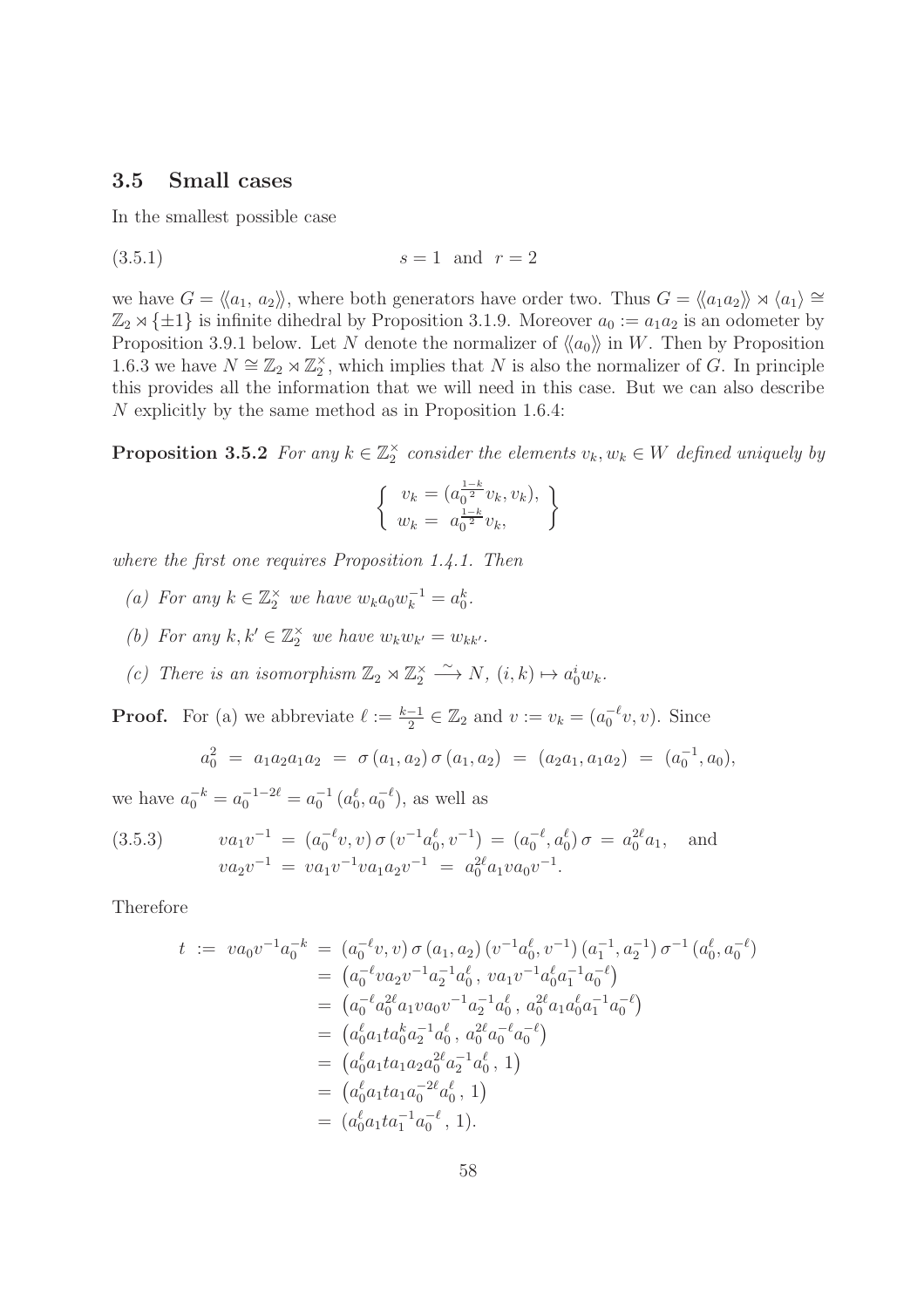By Proposition 1.4.2 this implies that  $t = 1$ . Thus  $va_0v^{-1} = a_0^k$ , and therefore  $w_ka_0w_k^{-1} =$  $a_0^{-\ell}va_0v^{-1}a_0^{\ell} = a_0^{-\ell}a_0^ka_0^{\ell} = a_0^k$ , proving (a). For (b), using (3.5.3) we first show that

$$
w_k a_1 w_k^{-1} = a_0^{-\ell} v a_1 v^{-1} a_0^{\ell} = a_0^{-\ell} a_0^{2\ell} a_1 a_0^{\ell} = a_0^{-\ell} a_0^{2\ell} a_0^{-\ell} a_1 = a_1.
$$

Thus  $w_k$  commutes with  $a_1$ . In (b) it follows that  $u := w_k w_{k'} w_{kk'}^{-1}$  commutes with  $a_1$ . But this element also commutes with  $a_0$  and is therefore equal to  $a_0^{\lambda}$  for some  $\lambda \in \mathbb{Z}_2$ . Since this commutes with  $a_1$ , we have  $a_0^{\lambda} = a_1 a_0^{\lambda} a_1^{-1} = a_0^{-\lambda}$  and hence  $\lambda = 0$ . Thus  $u = 1$ , proving (b). Finally, (c) is a direct consequence of (a) and (b).  $\Box$ 

The case  $s = 1$  and  $r = 2$  is also the only one among the strictly pre-periodic cases where the strong rigidity in the sense of Theorem 2.5.6 holds. In fact, the rigidity is easy to verify directly in this case using the structure of  $G$  as a dihedral group.

The next smallest case  $s = 1$  and  $r = 3$  is the closure of the Grigorchuk group, first introduced by Grigorchuk [7]. Grigorchuk [8, §§12-15] and Grigorchuk-Sidki [10] obtain results for the Grigorchuk group similar to the ones we obtain for its closure, for instance a description of the normalizer. Also, the results of Nekrashevych [18] imply some of the results of the preceding subsection in this case.

### 3.6 Normalizer, subcase (a)

Next we will determine the normalizer

(3.6.1)  $N := \text{Norm}_W(G)$ .

Throughout this subsection we assume:

(3.6.2)  $s \geqslant 2$  and  $r \geqslant 4$ .

Lemma 3.6.3 In this case we have:

(a)  $H \cap \langle\langle a_s, a_r \rangle\rangle = \langle\langle (a_s a_r)^2 \rangle\rangle$ 

- (b)  $G/H$  is of order 4 and generated by the images of  $a_s$  and  $a_r$ .
- (c)  $H = \text{Ker}(\text{sgn}_r|_G) \cap \text{Ker}(\text{sgn}_s|_G).$

Proof. Part (a) follows from Proposition 3.2.12 and Lemma 3.2.13, and it implies (b). For (c) observe that the proof of Lemma 3.2.13, without restriction to  $T_n$ , shows that H is contained in the subgroup  $\text{Ker}(\text{sgn}_r|_G) \cap \text{Ker}(\text{sgn}_s|_G)$  of index 4 of G. Since H already has index 4 in the present case, it is therefore equal to that subgroup.  $\Box$ 

**Lemma 3.6.4** The group N normalizes H and acts trivially on  $G/H$ .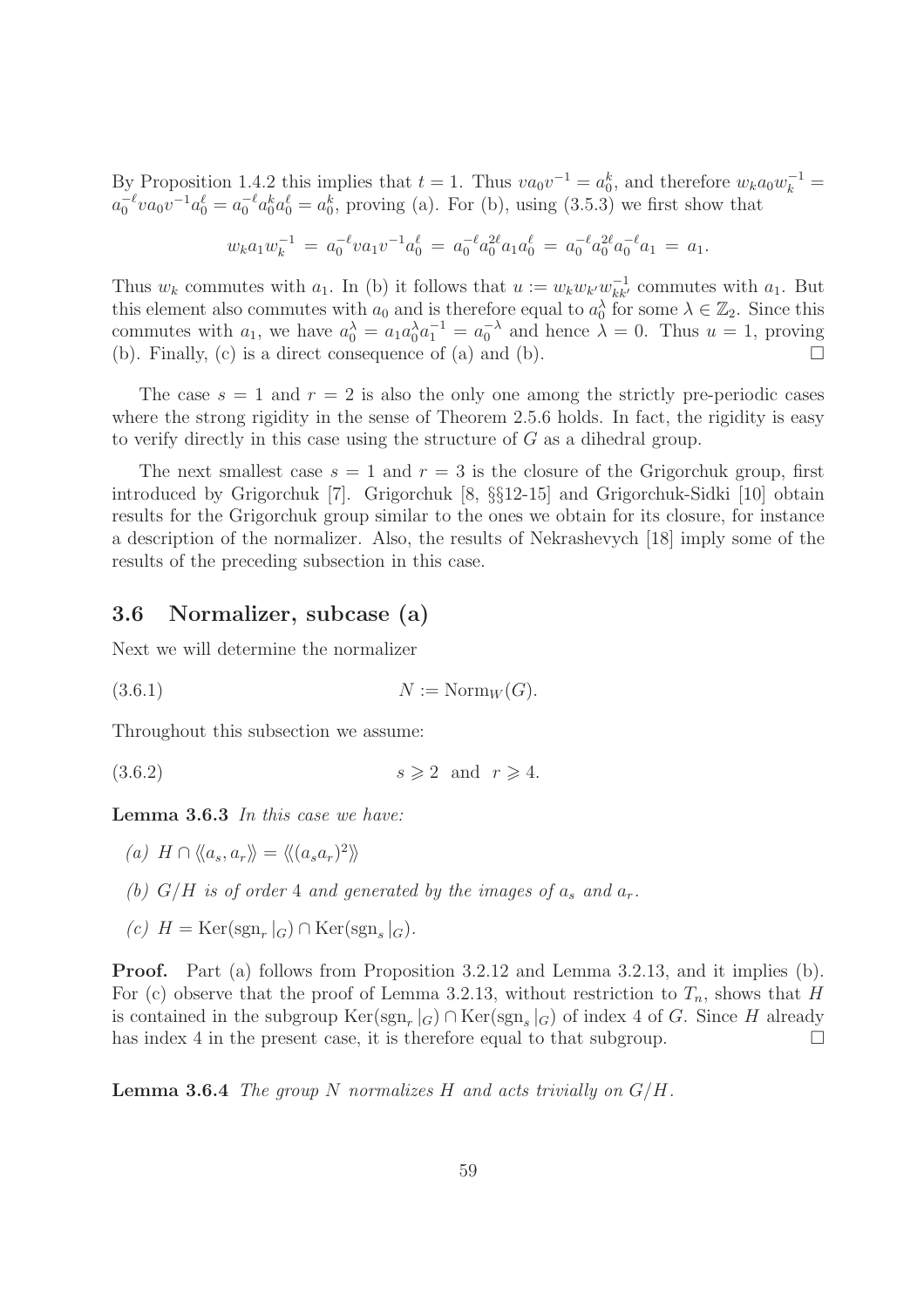**Proof.** Direct consequence of Lemma 3.6.3 (c) and the fact that  $sgn_s$  and  $sgn_s$  are defined on all of  $W$ .

As before, let diag:  $W \to W \times W$ ,  $w \mapsto (w, w)$  denote the diagonal embedding.

**Lemma 3.6.5** We have  $N = G \cdot diag(N)$ .

**Proof.** Consider any element  $w \in W$  and write it in the form  $\sigma^{\lambda}(u, v)$  with  $\lambda \in \{0, 1\}$ and  $u, v \in W$ . Since  $\sigma \in G$ , we have  $w \in N$  if and only if  $(u, v) \in N$ . If that is so, then  $(u, v)$  normalizes  $G^1 = G \cap (W \times W)$ ; so by Proposition 3.2.2 both u and v normalize  $pr_1(G^1) = pr_2(G^1) = G$ . Thus a necessary condition is that  $u, v \in N$ .

Conversely assume that  $u, v \in N$ . Then  $(u, v)$  already normalizes  $H \times H$  by Lemma 3.6.4. It also acts trivially on  $(G \times G)/(H \times H)$ , and so the conjugate  $(u, v)$   $(a_s, a_r)$   $(u, v)^{-1}$ lies in  $(H \times H) \cdot (a_s, a_r)$ . From Proposition 3.2.4 (b) it thus follows that  $(u, v)$  normalizes G if and only if the conjugate  $(u, v) \sigma (u, v)^{-1}$  lies in G. Since  $\sigma \in G$ , this is so if and only if the commutator  $(u, v) \sigma(u, v)^{-1} \sigma^{-1} = (uv^{-1}, vu^{-1})$  lies in G. By Lemma 3.2.8 this is equivalent to  $uv^{-1} \in K$ , and hence by Lemma 3.2.7 to the existence of  $(x, y) \in G<sup>1</sup>$  such that  $uv^{-1} = xy^{-1}$ . But that last equality is equivalent to

$$
w = \sigma^{\lambda}(u, v) = \sigma^{\lambda}(xy^{-1}v, v) = \sigma^{\lambda}(x, y) (y^{-1}v, y^{-1}v),
$$

or equivalently to  $w \in z \text{ diag}(N)$  for  $z := \sigma^{\lambda}(x, y) \in G$ .

Now we recursively define elements

(3.6.6) 
$$
\begin{cases} w_1 := (a_s, a_s), \\ w_{i+1} := (w_i, w_i) \text{ for all } i \geq 1. \end{cases}
$$

Since  $a_s \in G \subset N$ , by induction Lemma 3.6.5 implies that  $w_i \in N$  for all  $i \geq 1$ . Also, since  $a_s$  has order two, by induction the same follows for all  $w_i$ . Moreover, by induction we find that the restriction  $w_i|_{T_n}$  is trivial for all  $i \geq n$ ; hence the sequence  $w_1, w_2, \ldots$  converges to 1 within N. Thus the following map is well-defined:

(3.6.7) 
$$
\varphi: \prod_{i=1}^{\infty} \mathbb{F}_2 \longrightarrow N, \quad (k_1, k_2, \ldots) \mapsto w_1^{k_1} w_2^{k_2} \cdots
$$

By construction it is continuous, but not a homomorphism. Note that it satisfies the basic formula

(3.6.8) 
$$
\varphi(k_1, k_2, \ldots) = w_1^{k_1} \cdot \text{diag}(\varphi(k_2, k_3, \ldots)).
$$

**Lemma 3.6.9** The map  $\varphi$  induces a homomorphism  $\bar{\varphi}$ :  $\prod_{i=1}^{\infty} \mathbb{F}_2 \to N/G$ .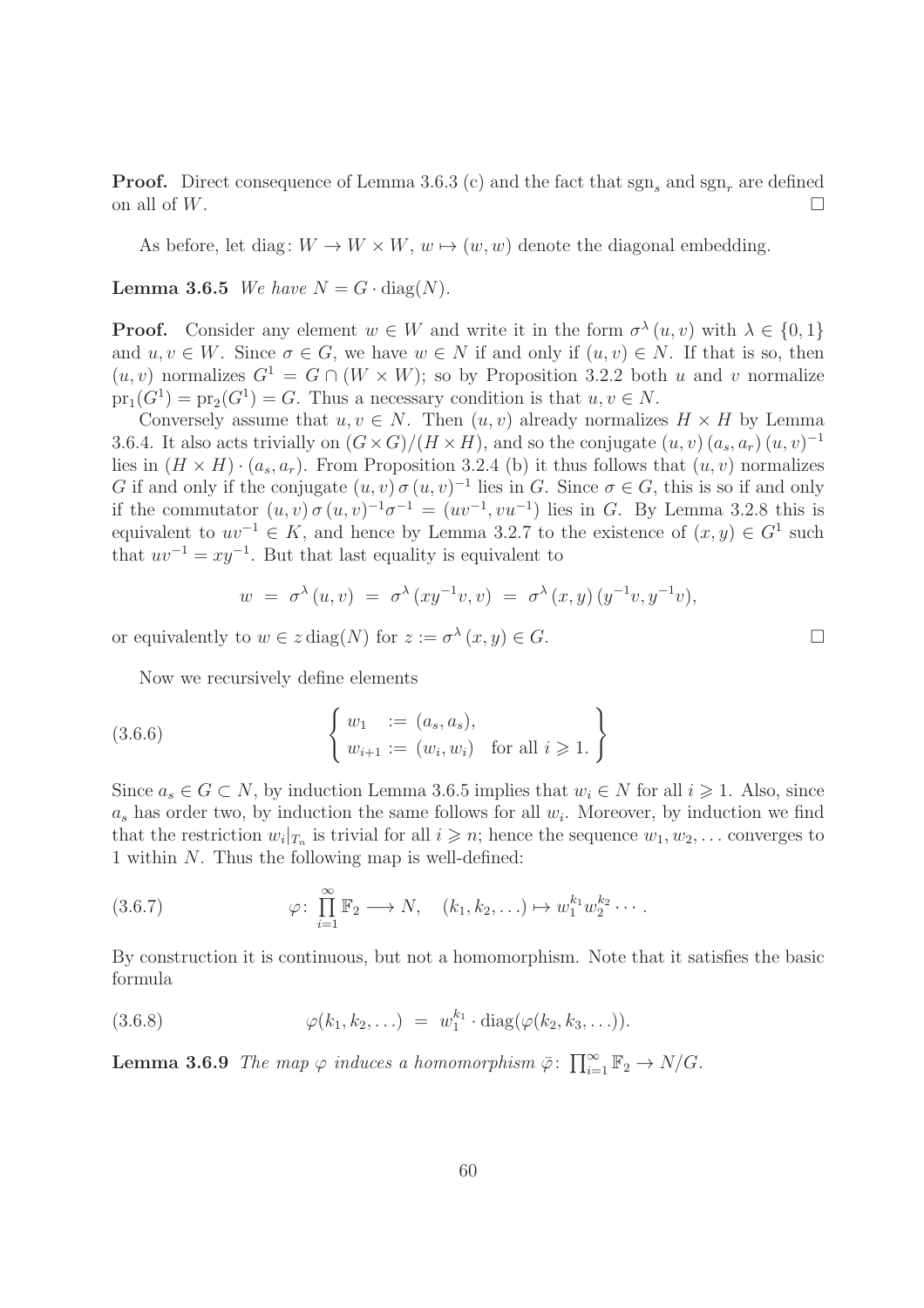**Proof.** It suffices to show that for all  $1 \leq i < j$  the images of  $w_i$  and  $w_j$  in  $N/G$  commute with each other, or in other words that the commutator  $[w_i, w_j]$  lies in G. We will prove this by induction on  $i$ .

If  $i = 1$ , we have  $[w_1, w_j] = \text{diag}([a_s, w_{j-1}])$ . By Lemma 3.6.4 the element  $w_{j-1}$  normalizes H and acts trivially on  $G/H$ ; hence  $[a_s, w_{j-1}]$  lies in H. Therefore  $[w_1, w_j]$  lies in  $H \times H \subset G$ , as desired.

For  $i > 1$  we have  $[w_i, w_j] = \text{diag}([w_{i-1}, w_{j-1}])$ , and by the induction hypothesis we already know that  $[w_{i-1}, w_{i-1}] \in G$ . On the other hand, as a commutator in W, the element  $[w_{i-1}, w_{j-1}]$  lies in the kernel of both  $sgn_s$  and  $sgn_r$ . By Lemma 3.6.3 (c) it therefore lies in H, and so  $[w_i, w_j]$  lies in  $H \times H \subset G$ , as desired.

**Lemma 3.6.10** The homomorphism  $\bar{\varphi}$  is injective.

**Proof.** Let  $(k_1, k_2, \ldots)$  be an element of the kernel of  $\bar{\varphi}$ . Then  $w := \varphi(k_1, k_2, \ldots)$  lies in G. We first prove that  $k_1 = 0$ .

Suppose to the contrary that  $k_1 = 1$ . Then the definition of  $\varphi$  implies that  $w =$  $w_1 \cdot \text{diag}(u)$  for some element  $u \in \text{diag}(N)$ . Thus  $w = (a_s u, a_s u)$  actually lies in  $G^1$ . By Proposition 3.2.4 (c) and Lemma 3.6.3 there therefore exist  $\lambda, \mu \in \{0, 1\}$  such that

$$
(a_s u, a_s u) \in (H \times H) \cdot (a_s, a_r)^\lambda \cdot (a_r, a_s)^\mu
$$
  

$$
\iff a_s u \in H a_s^\lambda a_r^\mu \cap H a_r^\lambda a_s^\mu.
$$

By the structure of  $G/H$  the last condition requires that  $\lambda = \mu$  and is therefore equivalent to

$$
a_s u \ \in \ Ha_s^{\lambda} a_r^{\lambda}.
$$

Now the fact that  $u = (v, v)$  for some  $v \in W$  implies that  $sgn_s(u) = sgn_r(u) = 1$ . Since sgn<sub>s</sub> is also trivial on H and on  $a_r$ , but not on  $a_s$ , the condition implies that  $\lambda = 1$ . On the other hand, since  $sgn_r$  is also trivial on H and on  $a_s$ , but not on  $a_r$ , the condition implies that  $\lambda = 0$ . We have thus reached a contradiction and thereby proved that  $k_1 = 0$ .

Since  $k_1 = 0$ , the formula (3.6.8) shows that  $w = \text{diag}(w')$  for  $w' := \varphi(k_2, k_3, \ldots)$ . Thus  $w = (w', w')$  actually lies in  $G<sup>1</sup>$ , and so w' lies in G by Proposition 3.2.2 (c). This means that  $(k_2, k_3, \ldots)$  also lies in the kernel of  $\overline{\varphi}$ .

For every element  $(k_1, k_2, \ldots)$  of the kernel of  $\overline{\varphi}$  we have thus proved that  $k_1 = 0$  and that  $(k_2, k_3, \ldots)$  again lies in the kernel of  $\overline{\varphi}$ . By an induction on i we can deduce from this that for every  $i \geq 1$  and every element  $(k_1, k_2, \ldots)$  of the kernel of  $\overline{\varphi}$  we have  $k_i = 0$ . This means that the kernel of  $\bar{\varphi}$  is trivial, and so the homomorphism  $\bar{\varphi}$  is injective, as desired.  $\Box$ 

#### **Lemma 3.6.11** The homomorphism  $\bar{\varphi}$  is surjective.

**Proof.** We first claim that  $G \cdot diag(G) = G \cdot \langle w_1 \rangle$ . To see this, recall that  $G = H \cdot \langle a_s, a_r \rangle$ with  $H \triangleleft G$  of index 4. This implies that

$$
(H \times H) \cdot \text{diag}(G) = (H \times H) \cdot \langle\langle (a_s, a_s), (a_r, a_r) \rangle\rangle
$$
  
= 
$$
(H \times H) \cdot \langle\langle (a_s a_r, a_s a_r) \rangle\rangle \cdot \langle w_1 \rangle.
$$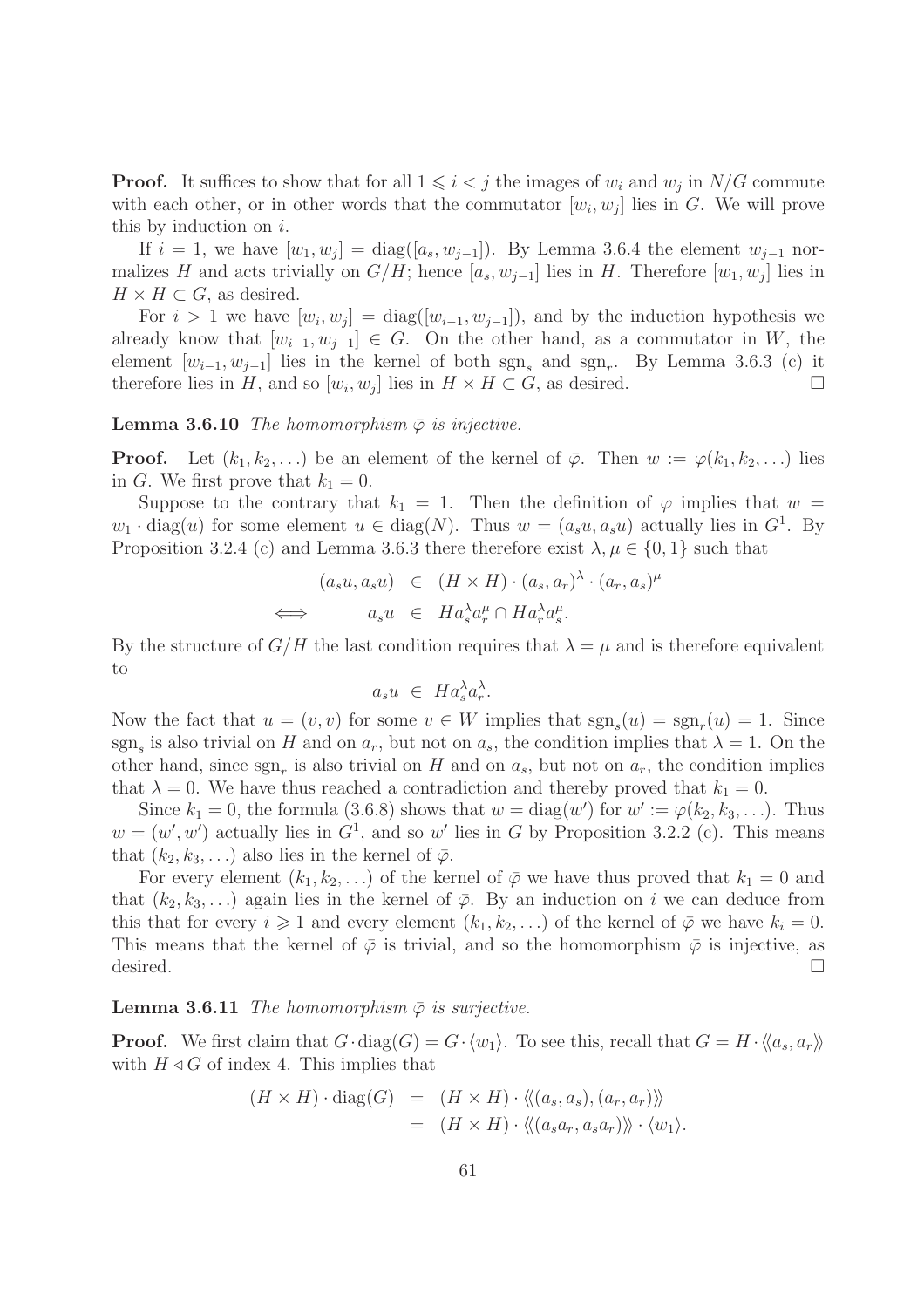Since  $(a_s a_r)^2 \in H$  in the present case, we have  $a_s a_r \in Ha_r a_s$  and hence

 $(H \times H) \cdot \text{diag}(G) = (H \times H) \cdot \langle (a_s a_r, a_r a_s) \rangle \rangle \cdot \langle w_1 \rangle.$ 

As  $(a_s a_r, a_r a_s) = (a_s, a_r) (a_r, a_s) \in G$ , it follows that

$$
G \cdot diag(G) = G \cdot \langle \langle (a_s a_r, a_r a_s) \rangle \rangle \cdot \langle w_1 \rangle = G \cdot \langle w_1 \rangle,
$$

as claimed.

For the surjectivity we must prove that  $N = G \cdot \varphi(\prod_{i=1}^{\infty} \mathbb{F}_2)$ . For this it suffices to show that  $N_n = G_n \cdot \varphi(\prod_{i=1}^{\infty} \mathbb{F}_2)|_{T_n}$  for all  $n \geq 0$ . This is trivial for  $n = 0$ , so assume that  $n > 0$  and that the equality holds for  $n - 1$ . Using, in turn, Lemma 3.6.5, the induction hypothesis, the above claim, and the formula (3.6.8) we deduce that

$$
N_n = G_n \cdot \text{diag}(N_{n-1})
$$
  
\n
$$
= G_n \cdot \text{diag}(G_{n-1} \cdot \varphi(\prod_{i=1}^{\infty} \mathbb{F}_2)|_{T_{n-1}})
$$
  
\n
$$
= G_n \cdot \langle w_1 |_{T_n} \rangle \cdot \text{diag}(\varphi(\prod_{i=1}^{\infty} \mathbb{F}_2)|_{T_{n-1}})
$$
  
\n
$$
= G_n \cdot \langle w_1 |_{T_n} \rangle \cdot \varphi(\{0\} \times \prod_{i=2}^{\infty} \mathbb{F}_2)|_{T_n}
$$
  
\n
$$
= G_n \cdot \varphi(\prod_{i=1}^{\infty} \mathbb{F}_2)|_{T_n},
$$

so the equality holds for *n*. Thus it follows for all  $n \geq 0$  by induction, and we are done.  $\Box$ 

Combining Lemmas 3.6.9 through 3.6.11 now implies:

**Theorem 3.6.12** In the case (3.6.2) the map  $\varphi$  induces an isomorphism

$$
\bar{\varphi}\colon \prod_{i=1}^{\infty} \mathbb{F}_2 \stackrel{\sim}{\longrightarrow} N/G.
$$

## 3.7 Normalizer, subcase (b)

Throughout this subsection we assume:

(3.7.1)  $s = 1$  and  $r \ge 3$ .

Lemma 3.7.2 In this case we have:

- (a)  $\langle a_s, a_r \rangle$  is a finite dihedral group of order 8 with center  $\langle (a_s a_r)^2 \rangle$ .
- (b)  $G = H \rtimes \langle a_s, a_r \rangle$ .
- (c)  $G = (H \times H) \rtimes \langle \sigma, (a_s, a_r) \rangle$ .
- (d)  $H^+ := H \rtimes \langle (a_s a_r)^2 \rangle = \text{Ker}(\text{sgn}_s|_G) \cap \text{Ker}(\text{sgn}_r|_G).$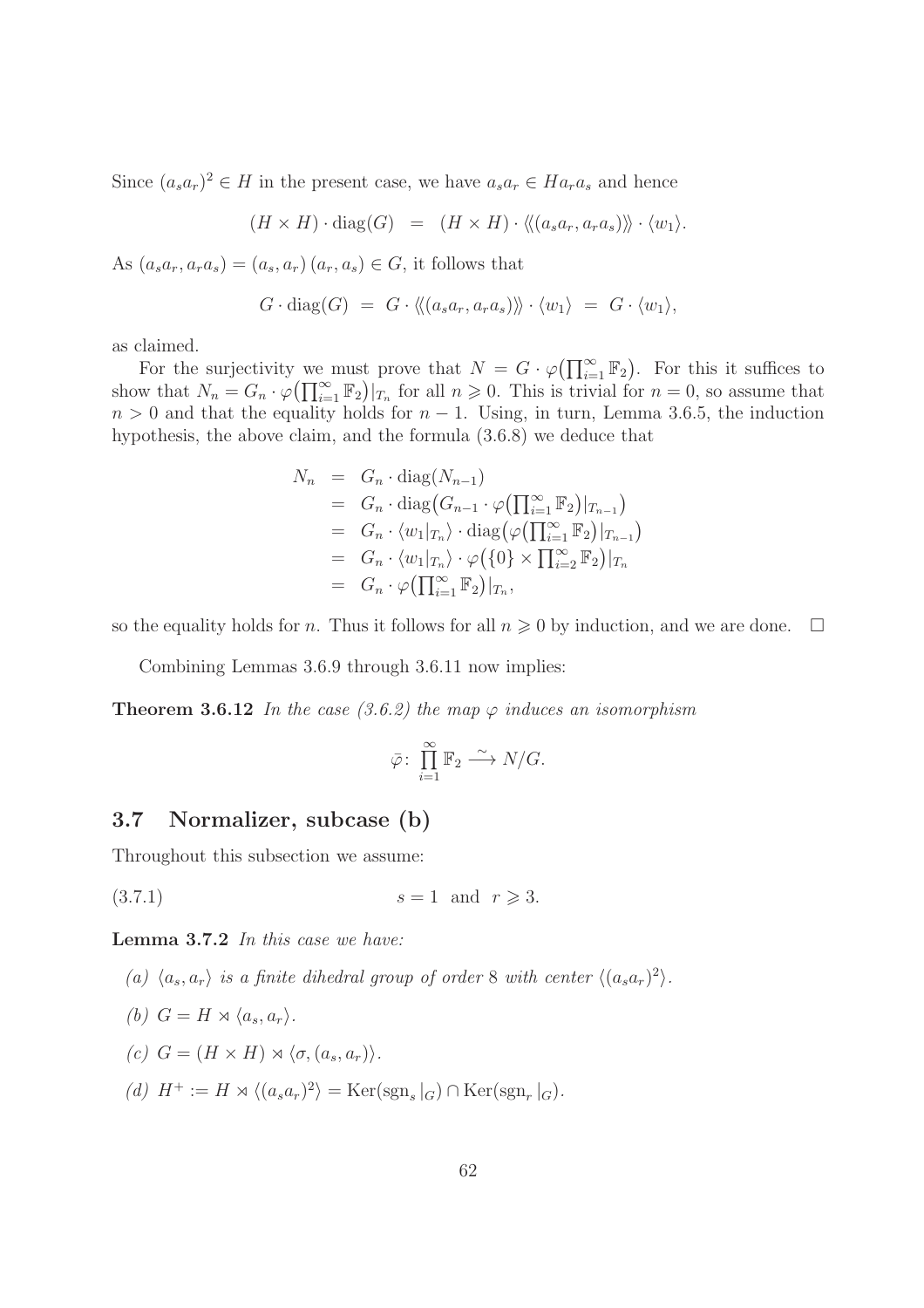Proof. Part (a) follows from Proposition 3.1.9, part (b) from Proposition 3.2.17, and part (c) from Proposition 3.2.4 (b). Part (d) follows by the same arguments as in the proof of Lemma 3.6.3.  $\Box$ 

**Lemma 3.7.3** The group N normalizes H and induces only inner automorphisms on  $G/H$ .

**Proof.** Recall from  $(3.2.3)$  that H is the closure of the subgroup of G generated by all G-conjugates of  $a_i$  for all  $i \neq s, r$ . By Proposition 3.4.2 these G-conjugates are precisely the W-conjugates of  $a_i$  which lie in G. The set of these is therefore preserved under conjugation by  $N$ ; hence  $H$  is normalized by  $N$ , as desired.

Next, the same argument as in the proof of Lemmas 3.6.3 (c) and 3.6.4 shows that N normalizes  $H^+$  and acts trivially on  $G/H^+$ . This means that the action of N on the dihedral group  $G/H \cong D_4$  is trivial modulo the center of  $D_4$ . But every automorphism of  $D_4$  which is trivial modulo its center is inner.

Let M denote the subgroup of all elements of N which induce the identity on  $G/H$ .

**Lemma 3.7.4** We have diag $(M) \subset N$ .

**Proof.** Consider any element  $u \in M$ . Then  $diag(u) = (u, u)$  normalizes  $H \times H$  by Lemma 3.7.3, and it evidently centralizes  $\sigma$ . Moreover, since u acts trivially on  $G/H$ , the conjugate  $(u, u)$   $(a_s, a_r)$   $(u, u)^{-1} = (ua_s u^{-1}, ua_r u^{-1})$  lies in  $Ha_s \times Ha_r = (H \times H) \cdot (a_s, a_r)$  and hence in G. By Lemma 3.7.2 (c) the element  $(u, u)$  therefore conjugates G into itself and thus lies in N, as desired.  $\square$ 

**Lemma 3.7.5** We have  $N \cap (1 \times W) = 1 \times H^+$ .

**Proof.** We take any element  $v \in W$  and ask under which conditions  $(1, v)$  normalizes G. First the conjugate  $(1, v) \sigma (1, v)^{-1} = \sigma (v, v^{-1})$  must lie in G. This is equivalent to  $(v, v^{-1}) \in G$ , and hence by Lemma 3.2.8 to  $v \in K$ . By the definition (3.2.5) of K this means that  $v \in H \cdot (a_s a_r)^\lambda$  for some  $\lambda \in \mathbb{Z}_2$ . Granting this, we in particular have  $v \in G$ ; hence  $(1, v)$  normalizes  $H \times H$ . We also have

$$
va_r v^{-1} \in H \cdot (a_s a_r)^{\lambda} a_r (a_s a_r)^{-\lambda} = H \cdot a_r (a_s a_r)^{-2\lambda}
$$

and hence

$$
(1,v) (a_s, a_r) (1,v)^{-1} = (a_s, va_rv^{-1}) \in (1 \times H) \cdot (a_s, a_r) \cdot (1, (a_s a_r)^{-2\lambda}).
$$

By Lemma 3.7.2 (c) the last condition is that this conjugate lies in  $G$ , which therefore means that  $(1, (a_s a_r)^{-2\lambda})$  lies in G. By Lemma 3.7.2 this is equivalent to  $(a_s a_r)^{-2\lambda} = 1$ and hence to  $2\lambda \equiv 0 \mod 4$ . Thus  $\lambda$  must be even, and so  $(1, v)$  normalizes G if and only if  $v \in H \cdot \langle (a_s a_r)^2 \rangle = H^+$ , as desired.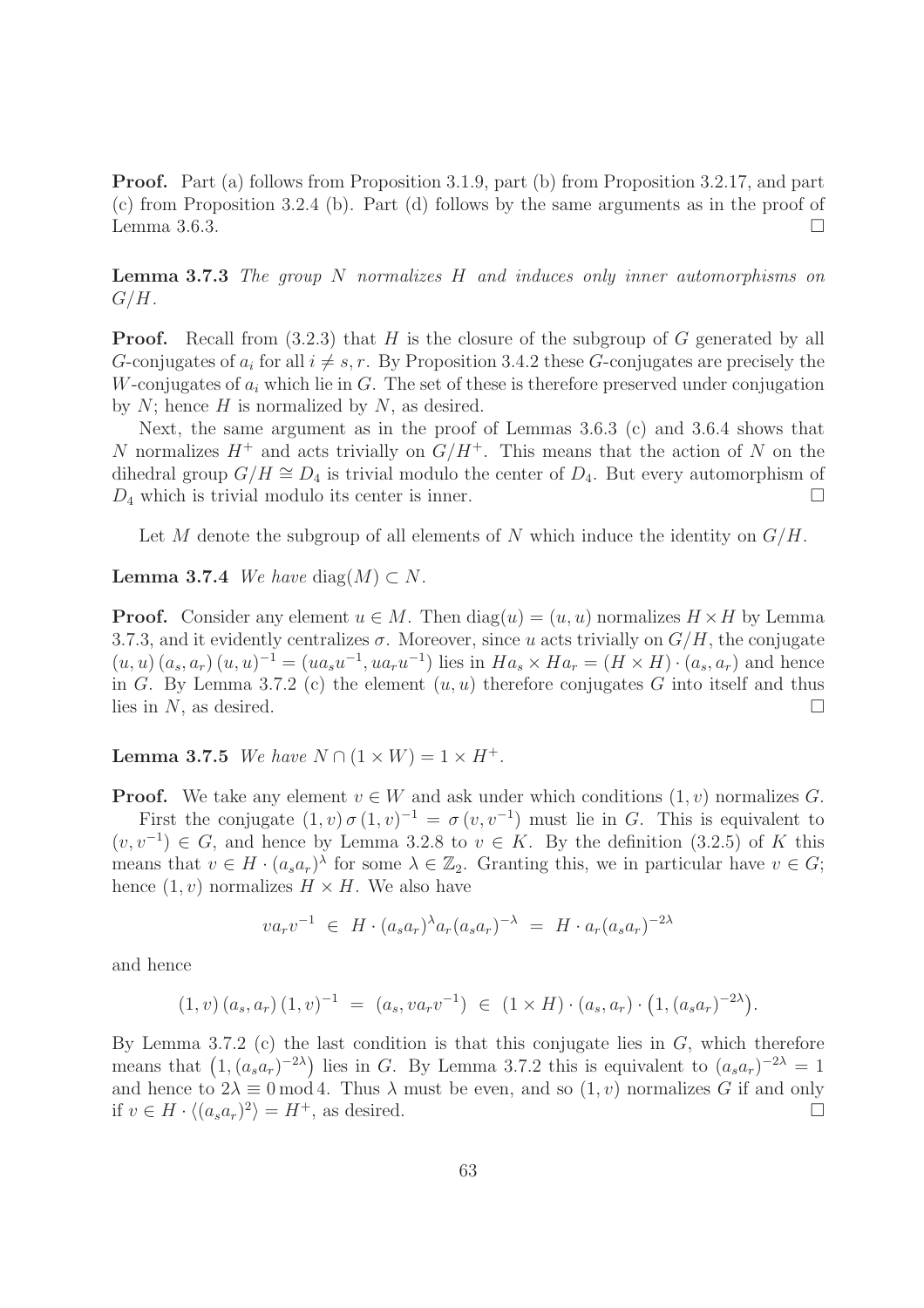**Lemma 3.7.6** We have  $N = G \cdot \langle (1, (a_s a_r)^2) \rangle \cdot diag(M)$ .

**Proof.** By Lemma 3.7.4 we have diag(M)  $\subset N$ , and by Lemma 3.7.5 we in particular have  $\langle (1, (a_s a_r)^2) \rangle \subset N$ . Together this implies the inclusion "⊃".

To prove the inclusion "⊂" consider an arbitrary element  $w \in N$ . Write it in the form  $w = \sigma^{\lambda}(u, v)$  for some  $\lambda \in \{0, 1\}$  and  $u, v \in W$ . Then  $(u, v)$  normalizes G and hence  $G<sup>1</sup> = G \cap (W \times W)$ , and so Proposition 3.2.2 shows that u normalizes  $pr_1(G<sup>1</sup>) = G$ . Thus  $u$  lies in  $N$ .

By Lemma 3.7.3 the element u therefore induces an inner automorphism on the dihedral group  $G/H$ . Choose  $\mu, \nu \in \{0,1\}$  such that  $a_s^{\mu} a_r^{\nu}$  induces the same inner automorphism on  $G/H$ . Then  $(a_s, a_r)^\mu (a_r, a_s)^\nu$  lies in G, and so we can write  $w = \sigma^{\lambda} (a_s, a_r)^\mu (a_r, a_s)^\nu w'$ for another element  $w' = (u', v') \in N$ , where now u' induces the trivial automorphism on  $G/H$ . By the definition of M this means that  $u' \in M$ .

By Lemma 3.7.4 we therefore have  $(u', u') \in N$ , and so  $w' = w''(u', u')$  for some element  $w'' \in N \cap (1 \times W)$ . By Lemma 3.7.5 this means that  $w'' \in 1 \times H^+ = 1 \times (H \cdot \langle (a_s a_r)^2 \rangle)$ . Altogether we therefore have

$$
w \in G \cdot (1 \times (H \cdot \langle (a_s a_r)^2 \rangle)) \cdot \text{diag}(M)
$$
  
=  $G \cdot (1 \times H) \cdot \langle (1, (a_s a_r)^2) \rangle \cdot \text{diag}(M)$   
=  $G \cdot \langle (1, (a_s a_r)^2) \rangle \cdot \text{diag}(M),$ 

as desired.  $\Box$ 

Lemma 3.7.7 We have diag( $H^+$ )  $\subset H^+$ .

**Proof.** Since  $(a_s a_r)^2 = (a_r a_s)^2$ , we have

$$
\begin{array}{rcl}\n\operatorname{diag}(H^+) &=& \operatorname{diag}\left(H \cdot \langle (a_s a_r)^2 \rangle \right) \\
&=& \operatorname{diag}(H) \cdot \langle ((a_s a_r)^2, (a_r a_s)^2) \rangle \\
&=& \operatorname{diag}(H) \cdot \langle ((a_s, a_r) (a_r, a_s))^2 \rangle \subset G.\n\end{array}
$$

On the other hand, both sgn, and sgn, are trivial on all elements of the form  $(u, u)$ . Thus Lemma 3.7.2 (d) implies that diag( $H^+$ ) ⊂  $H^+$ , as desired.

**Lemma 3.7.8** We have  $\langle (1, (a_s a_r)^2) \rangle \subset M$ .

**Proof.** From Lemma 3.7.6 we already know that  $(1, (a_s a_r)^2)$  normalizes G. By Lemma 3.7.3 it therefore normalizes  $H$ , and it remains to show that conjugation by it induces the identity on  $G/H$ . For this it suffices to show that the commutators  $[(1,(a_sa_r)^2),a_s]$  and  $[(1, (a<sub>s</sub>a<sub>r</sub>)<sup>2</sup>), a<sub>r</sub>]$  lie in H. Since  $r \ge 3 > 2 = s + 1$  and therefore  $a<sub>r</sub> = (a<sub>r-1</sub>, 1)$ , the second commutator is trivial. Since  $a_s = a_1 = \sigma$ , the first commutator is

$$
((a_1a_r)^{-2}, (a_1a_r)^2) = ((a_ra_1)^2, (a_1a_r)^2) = ((a_r, a_1) (a_1, a_r))^2 = (\sigma a_2 \sigma^{-1} a_2)^2.
$$

As  $a_2$  and  $\sigma a_2 \sigma^{-1}$  lie in H by the definition of H, it follows that this commutator lies in  $H$ , as desired.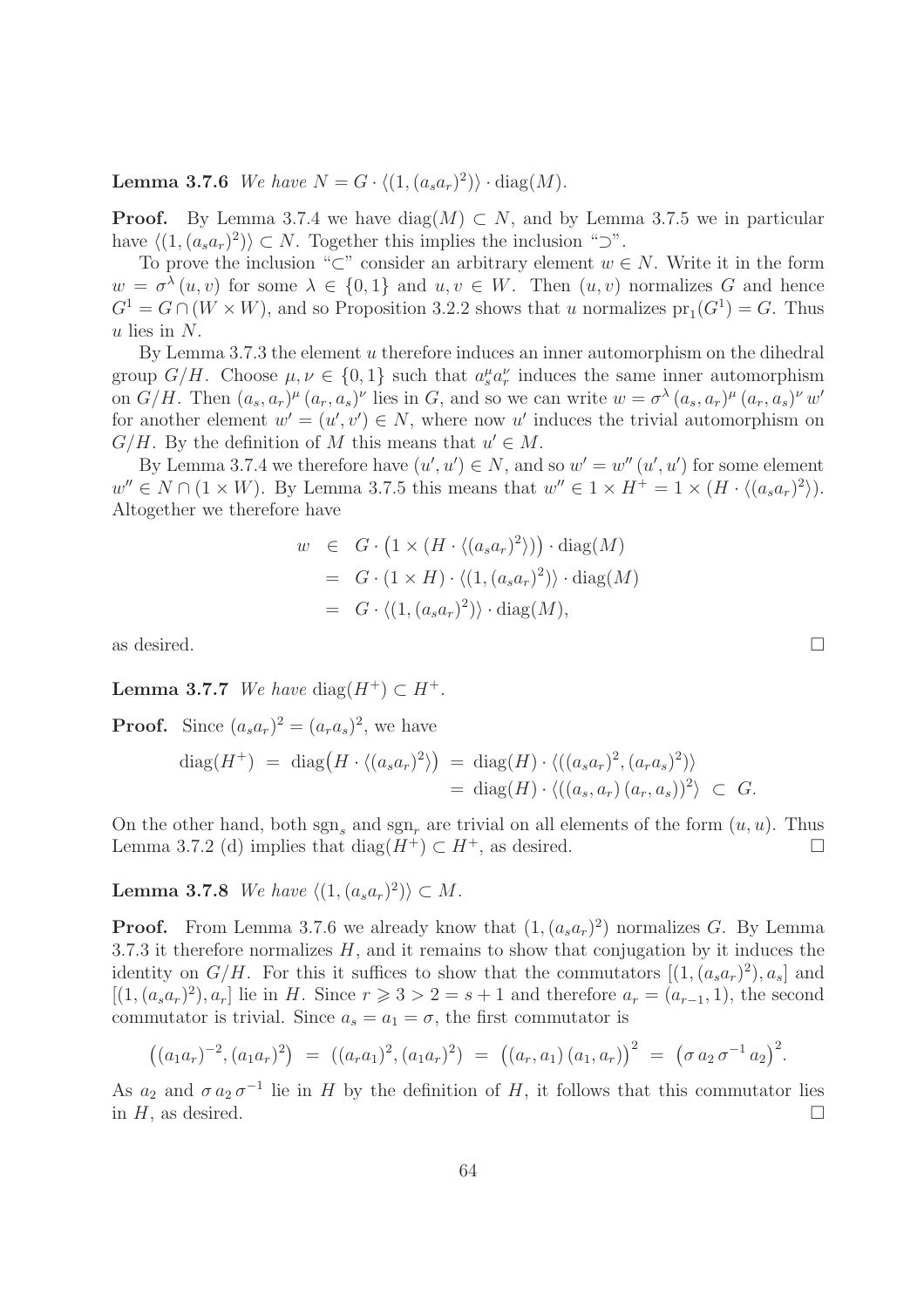**Lemma 3.7.9** We have diag $(M) \subset M$ .

**Proof.** Consider any element  $u \in M$ . From Lemma 3.7.4 we already know that  $(u, u)$ normalizes  $G$ . By Lemma 3.7.3 it therefore normalizes  $H$ , and it remains to show that conjugation by it induces the identity on  $G/H$ . For this we must show that the commutators  $[(u, u), a_s]$  and  $[(u, u), a_r]$  lie in H.

Since  $s = 1$ , we have  $a_s = a_1 = \sigma$ , and the first commutator is trivial. Since  $r > s + 1$ , the second commutator is equal to  $[(u, u), (a_{r-1}, 1)] = ([u, a_{r-1}], 1)$ . From Lemma 3.7.3 we know that  $(u, u)$  induces an inner automorphism on  $G/H$ . Thus the commutator already lies in  $H \cdot \langle (a_s a_r)^2 \rangle$ . As  $(a_s a_r)^2 = (\sigma (a_{r-1}, 1))^2 = (a_{r-1}, a_{r-1})$ , which is of order 2, we therefore have

$$
(3.7.10) \qquad ([u, a_{r-1}], 1) \in H \cdot (a_{r-1}, a_{r-1})^{\lambda} \qquad \text{for some } \lambda \in \{0, 1\}.
$$

Now recall that H is the closure of the subgroup generated by all  $G$ -conjugates of  $a_i$  for all  $i \neq s, r$ , in other words for all  $2 \leq i \leq r - 1$ . Here  $a_i = (a_{i-1}, 1)$  for  $i > 2$  and  $a_2 = (a_1, a_r)$ . Thus all generators have the form  $(x, y) \in W \times W$  with  $sgn_{r-1}(x) = sgn_{r-1}(y) = 1$ , and so all elements of H have the same property. Since the element  $([u, a_{r-1}], 1)$  does so, too, the relation (3.7.10) implies that  $(a_{r-1}, a_{r-1})^{\lambda}$  does as well, and hence that  $\lambda = 0$ . Thus the commutator lies in  $H$ , as desired.

Now we recursively define elements

(3.7.11) 
$$
\begin{cases} w_1 := (1, (a_s a_r)^2), \\ w_{i+1} := (w_i, w_i) \end{cases} \text{ for all } i \geq 1. \}
$$

Since  $w_1 \in M$  by Lemma 3.7.8, by induction Lemma 3.7.9 implies that  $w_i \in M$  for all  $i \geq 1$ . Also, since  $(a_s a_r)^2$  has order two, so does  $w_1$ , and by induction the same follows for all  $w_i$ . Moreover, by induction we find that the restriction  $w_i|_{T_n}$  is trivial for all  $i \geq n$ ; hence the sequence  $w_1, w_2, \ldots$  converges to 1 within N. Thus the following map is well-defined:

(3.7.12) 
$$
\varphi: \prod_{i=1}^{\infty} \mathbb{F}_2 \longrightarrow M, \quad (k_1, k_2, \ldots) \mapsto w_1^{k_1} w_2^{k_2} \cdots
$$

By construction it is continuous, but not a homomorphism. Note that it satisfies the basic formula

(3.7.13) 
$$
\varphi(k_1, k_2, \ldots) = w_1^{k_1} \cdot \text{diag}(\varphi(k_2, k_3, \ldots)).
$$

**Lemma 3.7.14** The map  $\varphi$  induces a homomorphism  $\bar{\varphi}$ :  $\prod_{i=1}^{\infty} \mathbb{F}_2 \to N/G$ .

**Proof.** It suffices to show that for all  $1 \leq i < j$  the images of  $w_i$  and  $w_j$  in  $N/G$  commute with each other; in other words that the commutator  $[w_i, w_j]$  lies in G. We will prove this by induction on i. If  $i = 1$ , we have

$$
[w_1, w_j] = [(1, (a_s a_r)^2), (w_{j-1}, w_{j-1})] = (1, [(a_s a_r)^2, w_{j-1}]).
$$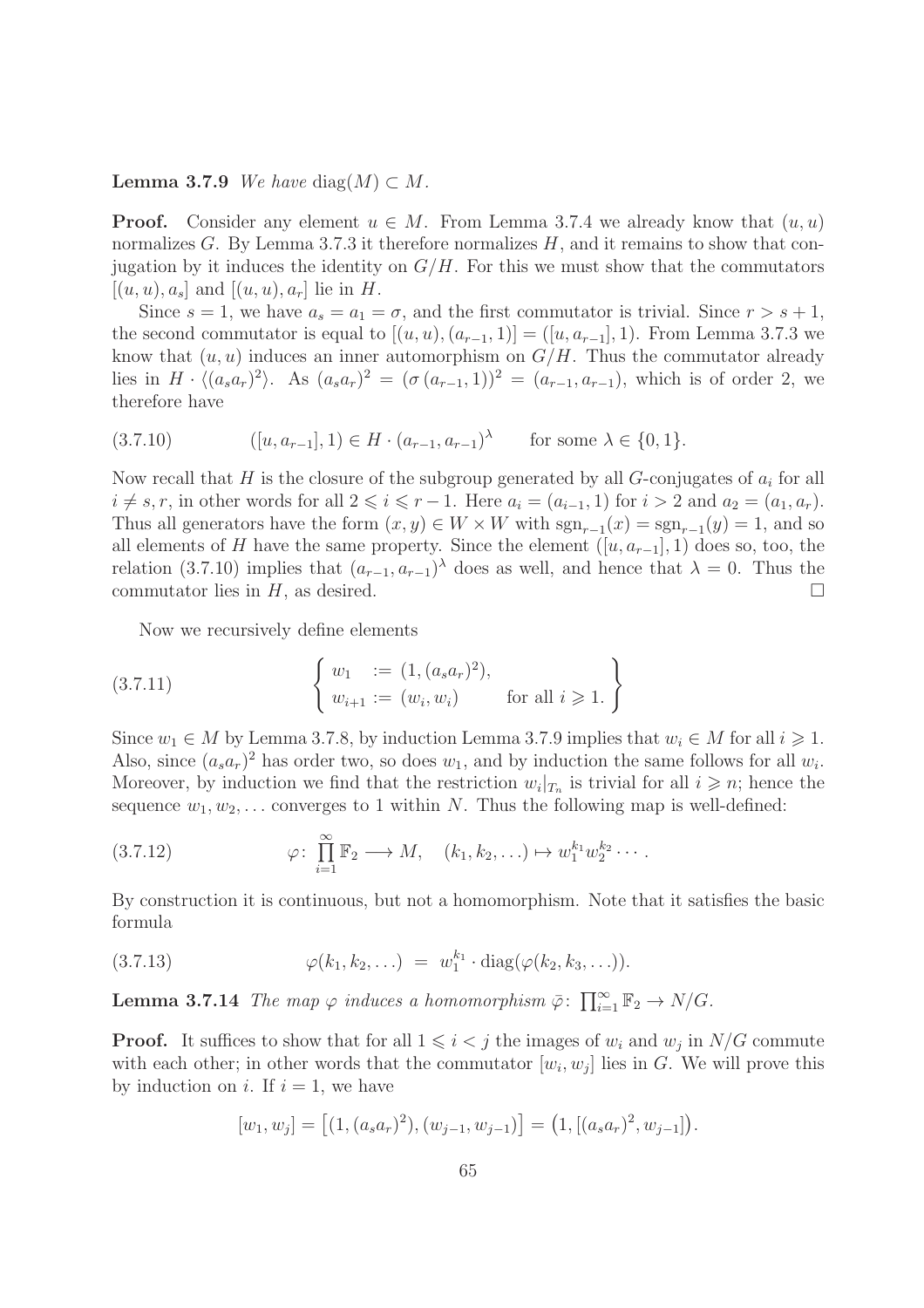Since  $(a_s a_r)^2 \in G$  and  $w_{j-1} \in M$ , the commutator  $[(a_s a_r)^2, w_{j-1}]$  lies in H, and so  $[w_1, w_j]$ lies in  $1 \times H \subset G$ , as desired. For  $i > 1$  we have  $[w_i, w_j] = \text{diag}([w_{i-1}, w_{j-1}])$ , and by the induction hypothesis we already know that  $[w_{i-1}, w_{i-1}] \in G$ . But being a commutator, it also lies in the kernel of both  $sgn_s$  and  $sgn_r$ ; hence we have  $[w_{i-1}, w_{j-1}] \in H^+$  by Lemma 3.7.2 (d). Thus Lemma 3.7.7 implies that  $[w_i, w_j] \in H^+ \subset G$ , as desired.

#### **Lemma 3.7.15** The homomorphism  $\bar{\varphi}$  is injective.

**Proof.** Let  $(k_1, k_2, \ldots)$  be an element of the kernel of  $\bar{\varphi}$ . Then  $w := \varphi(k_1, k_2, \ldots)$  lies in G. We first prove that  $k_1 = 0$ .

Suppose to the contrary that  $k_1 = 1$ . Then the definition of  $\varphi$  implies that  $w =$  $w_1 \cdot \text{diag}(u)$  for some element  $u \in M$ . Thus  $w = (u, (a_s a_r)^2 u)$  actually lies in  $G^1$ . By Proposition 3.2.4 (c) and Lemma 3.7.2 there therefore exist  $\lambda \in \mathbb{Z}$  and  $\mu \in \{0,1\}$  such that

$$
(u, (a_s a_r)^2 u) \in (H \times H) \cdot (a_s a_r, a_r a_s)^{\lambda} \cdot (a_s, a_r)^{\mu}
$$
  
\n
$$
\iff \begin{cases} u \in H(a_s a_r)^{\lambda} a_s^{\mu} \text{ and} \\ (a_s a_r)^2 u \in H(a_r a_s)^{\lambda} a_r^{\mu} \end{cases}
$$
  
\n
$$
\iff u \in H(a_s a_r)^{\lambda} a_s^{\mu} \cap (a_s a_r)^{-2} H(a_r a_s)^{\lambda} a_r^{\mu}.
$$

In particular  $u \in G$  and therefore  $u \in G \cap M = H^+ = H \rtimes \langle (a_s a_r)^2 \rangle$ . Therefore  $\mu = 0$ and  $\lambda$  is even, and  $H(a_s a_r)^{\lambda} = (a_s a_r)^{-2} H(a_r a_s)^{\lambda}$ . But this contradicts the fact that  $(a_s a_r)^2 = (a_r a_s)^2 \notin H$ . We have thus reached a contradiction and thereby proved that  $k_1 = 0$ .

Since  $k_1 = 0$ , the formula (3.7.13) shows that  $w = \text{diag}(w')$  for  $w' := \varphi(k_2, k_3, \ldots) \in M$ . Thus  $w = (w', w') \in G$  actually lies in  $G<sup>1</sup>$ , and so w' lies in G by Proposition 3.2.2 (c). This means that  $(k_2, k_3, ...)$  also lies in the kernel of  $\overline{\varphi}$ .

For every element  $(k_1, k_2, \ldots)$  of the kernel of  $\overline{\varphi}$  we have thus proved that  $k_1 = 0$  and that  $(k_2, k_3, \ldots)$  again lies in the kernel of  $\overline{\varphi}$ . By an induction on i we can deduce from this that for every  $i \geq 1$  and every element  $(k_1, k_2, \ldots)$  of the kernel of  $\overline{\varphi}$  we have  $k_i = 0$ . This means that the kernel of  $\bar{\varphi}$  is trivial, and so the homomorphism  $\bar{\varphi}$  is injective, as desired.  $\Box$ 

### **Lemma 3.7.16** The homomorphism  $\bar{\varphi}$  is surjective.

**Proof.** We must prove that  $N = G \cdot \varphi(\prod_{i=1}^{\infty} \mathbb{F}_2)$ . For this it suffices to show the equality  $N_n = G_n \cdot \varphi(\prod_{i=1}^{\infty} \mathbb{F}_2)|_{T_n}$  for all  $n \geqslant 0$ , which we will achieve by induction on n. If  $n \leqslant r$ , Proposition 3.1.2 implies that  $G_n = N_n$ , from which the equality follows. Thus we may assume that  $n > r$  and that  $N_{n-1} = G_{n-1} \cdot \varphi(\prod_{i=1}^{\infty} \mathbb{F}_2)|_{T_{n-1}}$ .

Since  $\varphi(\prod_{i=1}^{\infty} \mathbb{F}_2) \subset M$  by construction, the induction hypothesis implies that  $M_{n-1} =$  $(G_{n-1} \cap M_{n-1}) \cdot \varphi(\prod_{i=1}^{\infty} \mathbb{F}_2)|_{T_{n-1}}$ . We claim that  $G_{n-1} \cap M_{n-1} = H_{n-1}^+$  and consequently

(3.7.17) 
$$
M_{n-1} = H_{n-1}^+ \cdot \varphi\left(\prod_{i=1}^\infty \mathbb{F}_2\right)|_{T_{n-1}}.
$$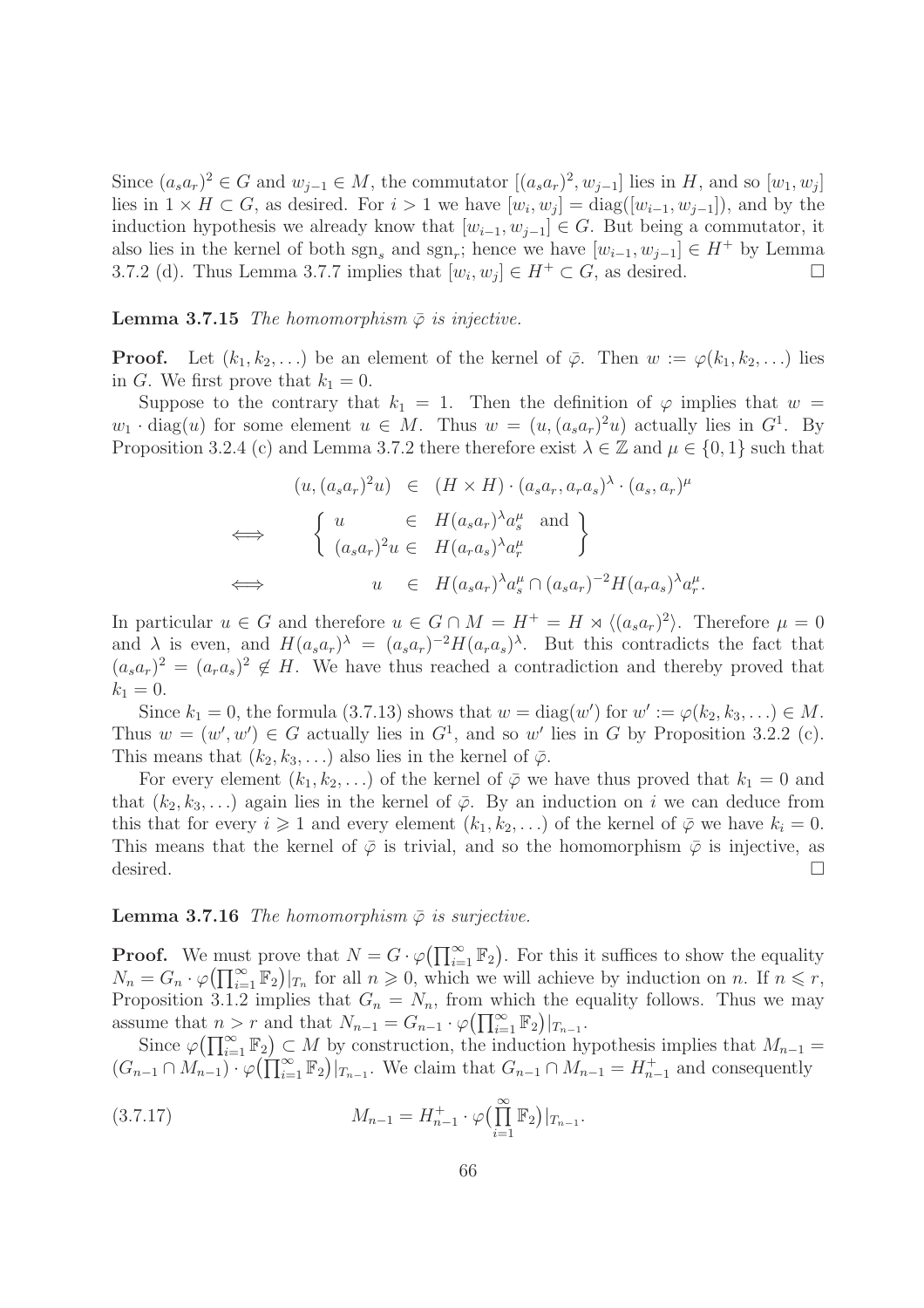To show the claim observe that under the given assumptions on  $s, r, n$ , Proposition 3.2.16 implies that  $G_{n-1} = H_{n-1} \rtimes \langle a_s |_{T_{n-1}}, a_r |_{T_{n-1}} \rangle$  and that restriction to  $T_{n-1}$  induces an isomorphism  $\langle a_s, a_r \rangle \stackrel{\sim}{\rightarrow} \langle a_s |_{T_{n-1}}, a_r |_{T_{n-1}} \rangle$ . Thus the restriction induces an isomorphism  $G/H \stackrel{\sim}{\to} G_{n-1}/H_{n-1}$ . It follows that M is the subgroup of all elements of N which induce the identity on  $G_{n-1}/H_{n-1}$ . Consequently  $G_{n-1} \cap M_{n-1}$  is the subgroup of all elements of  $G_{n-1}$  which induce the identity on  $G_{n-1}/H_{n-1}$ , which by the same semidirect product decomposition is  $H_{n-1}^+ = H_{n-1} \rtimes \langle (a_s a_r)^2 |_{T_{n-1}} \rangle$ . Thus  $G_{n-1} \cap M_{n-1} = H_{n-1}^+$ , as claimed.

Now we can perform the induction step. Using, in turn, Lemma 3.7.6, the equality (3.7.17), Lemma 3.7.7, and the formula (3.7.13) we deduce that

$$
N_n = G_n \cdot \langle w_1 |_{T_n} \rangle \cdot \text{diag}(M_{n-1})
$$
  
\n
$$
= G_n \cdot \langle w_1 |_{T_n} \rangle \cdot \text{diag}(H_{n-1}^+ \cdot \varphi(\prod_{i=1}^\infty \mathbb{F}_2) |_{T_{n-1}})
$$
  
\n
$$
= G_n \cdot \langle w_1 |_{T_n} \rangle \cdot \text{diag}(\varphi(\prod_{i=1}^\infty \mathbb{F}_2)) |_{T_n}
$$
  
\n
$$
= G_n \cdot \varphi(\prod_{i=1}^\infty \mathbb{F}_2) |_{T_n},
$$

so the desired equality holds for n, and we are done.

Combining Lemmas 3.7.14 through 3.7.16 now implies:

**Theorem 3.7.18** In the case (3.7.1) the map  $\varphi$  induces an isomorphism

$$
\bar{\varphi} \colon \prod_{i=1}^{\infty} \mathbb{F}_2 \xrightarrow{\sim} N/G.
$$

#### 3.8 Normalizer, subcase (c)

Throughout this subsection we assume:

$$
(3.8.1) \t\t s = 2 \t and \t r = 3.
$$

Thus we have  $G = \langle \langle a_1, a_2, a_3 \rangle \rangle$  with  $a_1 = \sigma$  and  $a_2 = (a_1, 1)$  and  $a_3 = (a_2, a_3)$ , and the definitions (3.2.3) and (3.2.9) of H and L imply that  $H = L$ . Surprisingly, the determination of the normalizer requires more work in this case than in any of the other cases. Perhaps it is a kind of mixture of the cases in the two preceding subsections.

Lemma 3.8.2 In this case we have:

(a)  $\langle a_s, a_r \rangle$  is a finite dihedral group of order 8 with center  $\langle (a_s a_r)^2 \rangle$ . (b)  $G = H \rtimes \langle a_s, a_r \rangle$ . (c)  $G = (H \times H) \rtimes \langle \sigma, (a_s, a_r) \rangle$ .

(d) 
$$
H^+ := H \rtimes \langle (a_s a_r)^2 \rangle = \text{Ker}(\text{sgn}_s|_G) \cap \text{Ker}(\text{sgn}_r|_G).
$$

**Proof.** Same as that of Lemma 3.7.2. □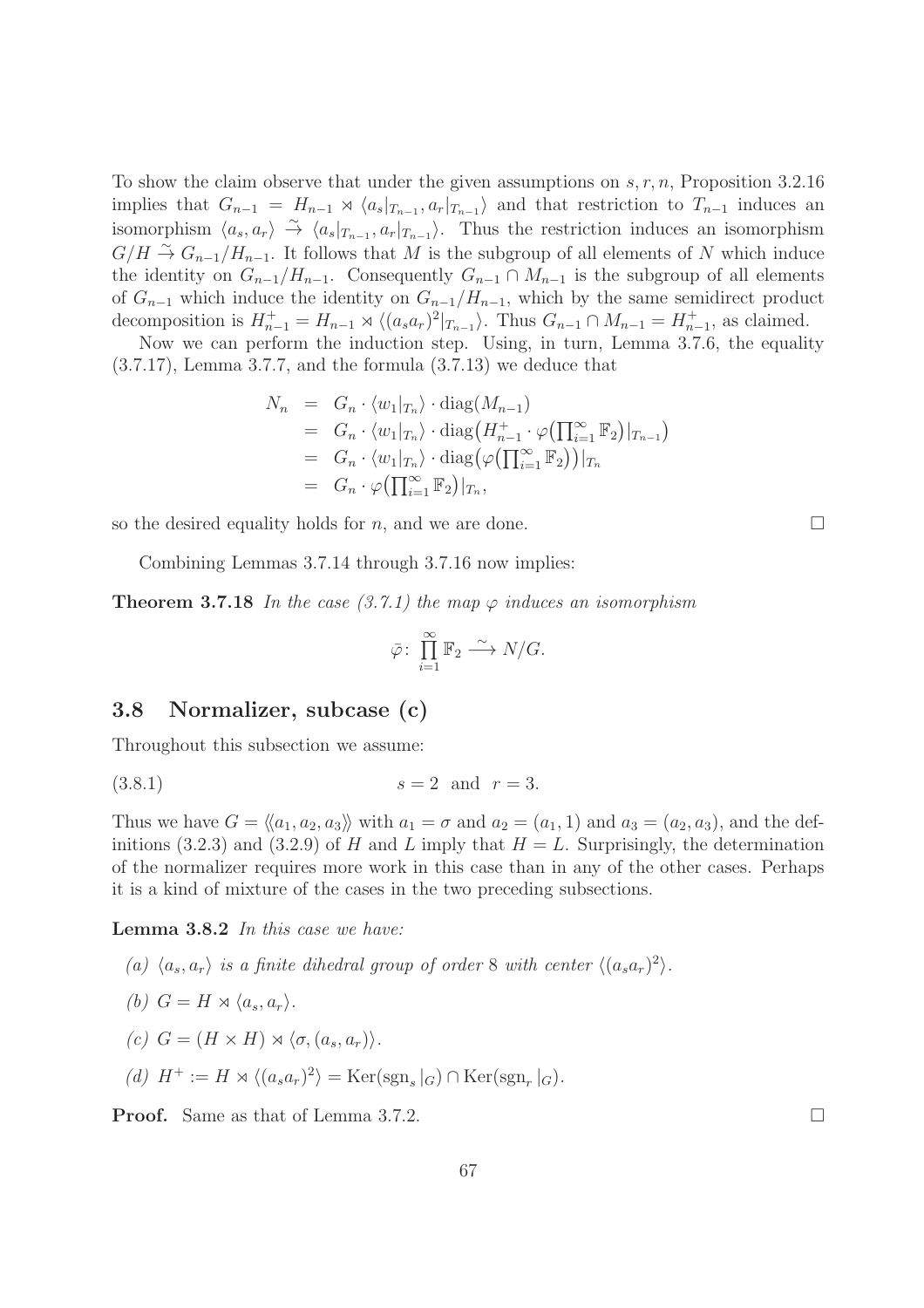Lemma 3.8.3 The group N normalizes H and induces only inner automorphisms on  $G/H$ .

**Proof.** By definition  $H$  is the closure of the subgroup of  $G$  generated by all  $G$ -conjugates of  $a_1$ . By Proposition 3.4.2 these generators are precisely the W-conjugates of  $a_1$  which lie in G. The set of these is therefore preserved under conjugation by  $N$ , and hence H is normalized by N. The rest of the proof proceeds as that of Lemma 3.7.3.

Let M denote the subgroup of all elements of N which induce the identity on  $G/H$ . The same proofs as those of Lemmas 3.7.4 through 3.7.7 yield the next four lemmas:

Lemma 3.8.4 We have diag $(M) \subset N$ .

**Lemma 3.8.5** We have  $N \cap (1 \times W) = 1 \times H^+$ .

**Lemma 3.8.6** We have  $N = G \cdot \langle (1, (a_s a_r)^2) \rangle \cdot diag(M)$ .

Lemma 3.8.7 We have diag( $H^+$ )  $\subset H^+$ .

At this point things begin to differ with respect to Subsection 3.7. First we recall the relation between the subgroups  $H_n \subset H_n^+ \subset G_n$  which, as usual, denote the images of  $H \subset H^+ \subset G$  in  $W_n$ .

**Lemma 3.8.8** For all  $n \geq 4$  we have:

(a) 
$$
G_n = H_n \rtimes \langle a_s |_{T_n}, a_r |_{T_n} \rangle
$$
 with  $\langle a_s |_{T_n}, a_r |_{T_n} \rangle \cong \langle a_s, a_r \rangle \cong G/H$  dihedral of order 8.

- (b)  $H_n^+ = H_n \rtimes \langle (a_s a_r)^2 |_{T_n} \rangle$  with  $\langle (a_s a_r)^2 |_{T_n} \rangle \cong \langle (a_s a_r)^2 \rangle$  cyclic of order 2.
- (c) But  $(a_s a_r)^2|_{T_3} \in H_3$ .

**Proof.** Since  $(a_s a_r)^2$  has order 2, so does its restriction  $(a_s a_r)^2|_{T_n}$  for all  $n \geq 4$  by Proposition 3.2.14. Using this, Lemma 3.8.2 implies both (a) and (b). Assertion (c) is part of Proposition 3.2.14.

**Lemma 3.8.9** We have  $\langle (1, (a_s a_r)^2) \rangle \subset M$ .

**Proof.** From Lemma 3.8.6 we already know that  $(1, (a_s a_r)^2)$  normalizes G. By Lemma 3.8.3 it therefore normalizes  $H$ , and it remains to show that conjugation by it induces the identity on  $G/H$ . For this it suffices to show that the commutators  $[(1,(a_sa_r)^2),a_s]$  and  $[(1, (a<sub>s</sub>a<sub>r</sub>)<sup>2</sup>), a<sub>r</sub>]$  lie in H. Since  $a<sub>s</sub> = a<sub>2</sub> = (a<sub>1</sub>, 1)$  in this case, the first commutator is trivial. Since  $a_r = a_3 = (a_s, a_r)$ , and  $(a_s a_r)^2$  commutes with  $a_r$  by Lemma 3.8.2 (a), the second commutator is trivial as well, and we are done.

**Lemma 3.8.10** For any  $u \in M$  with  $u|_{T_3} = 1$  we have  $diag(u) \in M$ .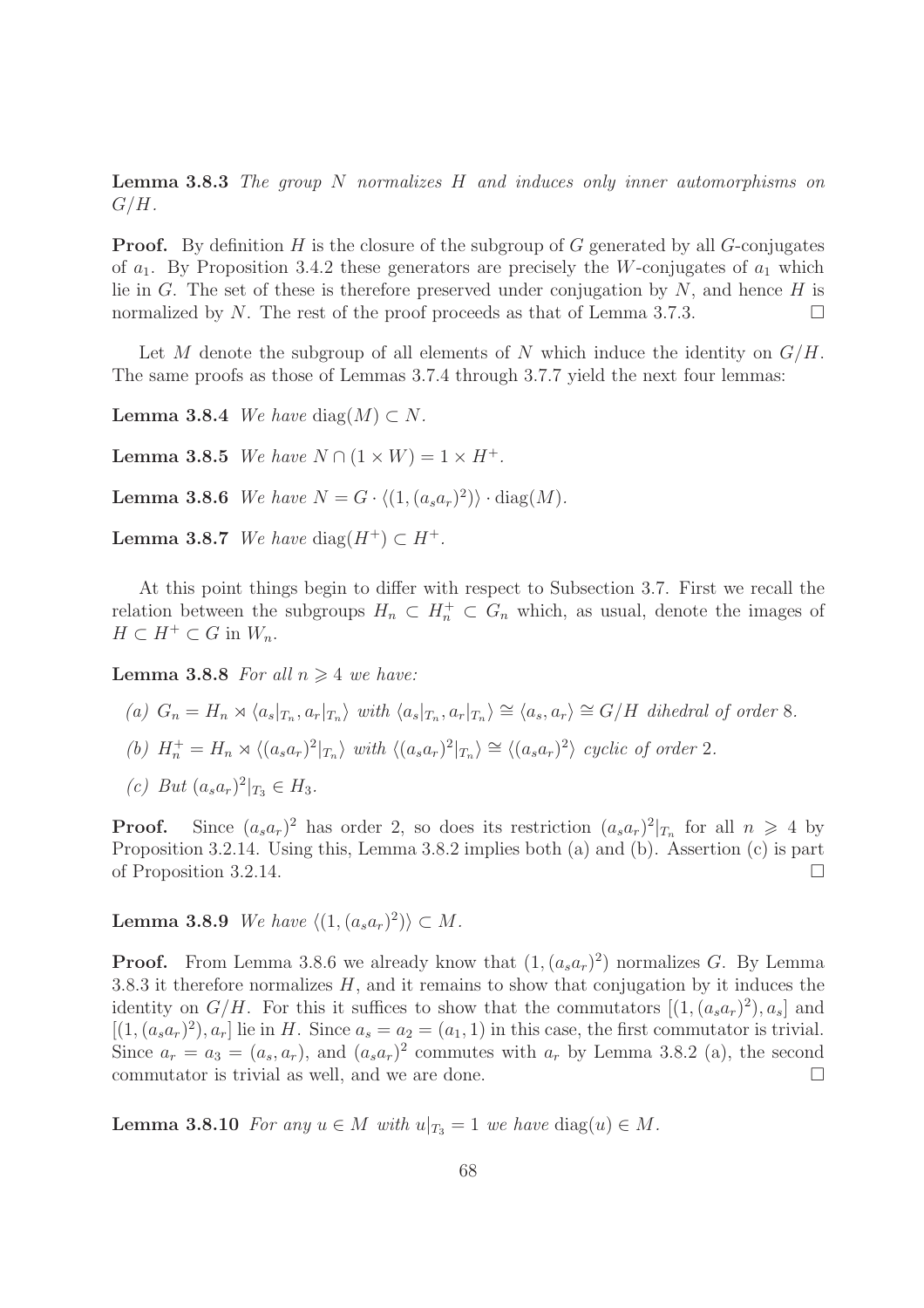**Proof.** From Lemma 3.8.4 we already know that  $(u, u)$  normalizes G. By Lemma 3.8.3 it therefore normalizes H. On the other hand the assumption implies that  $(u, u)|_{T_4} = 1$ ; hence conjugation by it induces the identity on  $G_4/H_4$ . Thus Lemma 3.8.8 (a) implies that conjugation by  $(u, u)$  induces the identity on  $G/H$ ; hence  $(u, u) \in M$ , as desired.

As in Subsection 3.7 we recursively define elements

(3.8.11) 
$$
\begin{cases} w_1 := (1, (a_s a_r)^2), \\ w_{i+1} := (w_i, w_i) \end{cases} \text{ for all } i \geq 1. \}
$$

**Lemma 3.8.12** (a) For all  $i \geq 1$  we have  $w_i \in M$ .

(b) For all  $i \geqslant 1$  we have  $w_i|_{T_4} \in G_4$ .

**Proof.** First observe that  $(a_1a_2)^2|_{T_1} = 1$  because it is a square. Therefore  $(a_2a_3)^2|_{T_2} =$  $((a_1, 1)(a_2, a_3))^2|_{T_2} = ((a_1a_2)^2, 1)|_{T_2} = 1$ , and hence  $w_1|_{T_3} = 1$ . By induction on *i* it follows that  $w_i|_{T_3} = 1$  for all  $i \geq 1$  and that  $w_i|_{T_4} = 1$  for all  $i \geq 2$ .

Since  $w_1 \in M$  by Lemma 3.8.9, by induction Lemma 3.8.10 now implies that  $w_i \in M$ for all  $i \geqslant 1$ , proving (a). Also, from Lemma 3.8.8 (c) we deduce that  $w_1|_{T_4} = (1, (a_s a_r)^2|_{T_3})$ lies in  $1 \times H_3$ , and hence in  $G_4$  by Lemma 3.8.2 (c). For  $i \geq 2$  the element  $w_i|_{T_4} = 1$  trivially lies in  $G_4$ . This proves (b).

To describe N we will need one more element  $w_0 \in W$ , defined by the recursion relation

$$
(3.8.13) \t w_0 = (a_2w_0, a_3w_0) = a_3(w_0, w_0).
$$

**Lemma 3.8.14** We have  $[w_0, a_2] = [[a_3, a_1], a_2] \in H$ .

**Proof.** The fact that  $(w_0, w_0)$  commutes with  $a_1 = \sigma$  implies that

$$
[a_2w_0, a_1] = [a_2a_3(w_0, w_0), \sigma] = [a_2a_3, a_1].
$$

From this we deduce that

$$
[w_0, a_2] = [(a_2w_0, a_3w_0), (a_1, 1)] = ([a_2w_0, a_1], 1) = ([a_2a_3, a_1], 1) = [(a_2a_3, a_3a_2), (a_1, 1)].
$$

Since

$$
(a_2a_3, a_3a_2) = (a_2, a_3) (a_3, a_2)^{-1} = [(a_2, a_3), \sigma] = [a_3, a_1],
$$

it follows that  $[w_0, a_2] = [[a_3, a_1], a_2]$ . But by definition  $a_1$  lies in H, and H is a normal subgroup of G; hence  $[[a_3, a_1], a_2] \in H$ , as desired.

**Lemma 3.8.15** We have  $[w_0, a_3] \in H$ .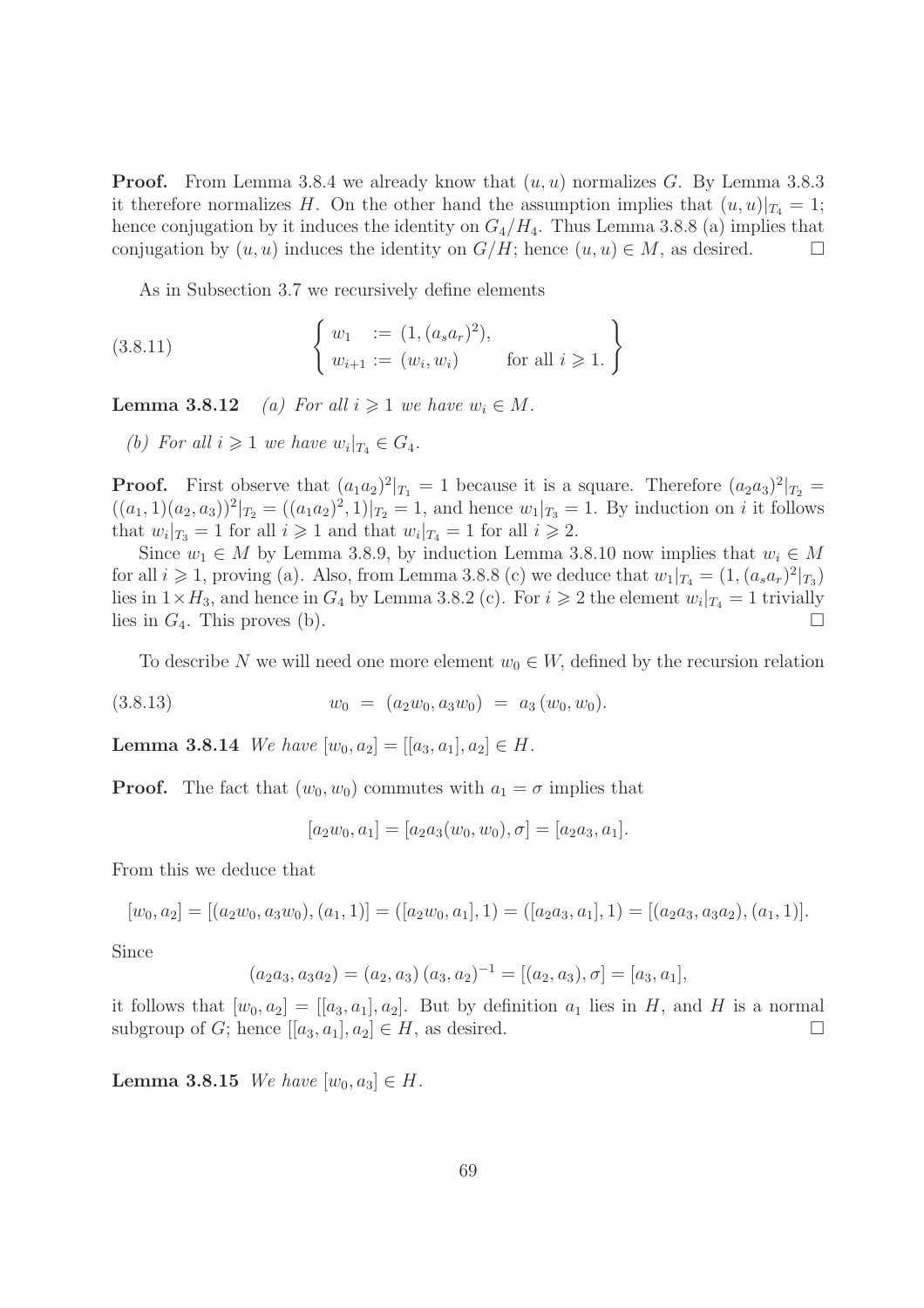**Proof.** Set  $x := [w_0, a_3]$ . Then

$$
x = [(a_2w_0, a_3w_0), (a_2, a_3)] = ([a_2w_0, a_2], [a_3w_0, a_3]) = (a_2[w_0, a_2]a_2^{-1}, a_3[w_0, a_3]a_3^{-1}),
$$

which using Lemma 3.8.14 implies that

(3.8.16) 
$$
x = (a_2[[a_3, a_1], a_2]a_2^{-1}, a_3xa_3^{-1}).
$$

This recursion relation determines x uniquely and independently of  $w_0$ . Thus we must show that the element  $x \in W$  characterized by (3.8.16) lies in H. We will show by induction that  $x|_{T_n}$  lies in  $H_n$  for all  $n \geqslant 0$ .

As a preparation for this we calculate

$$
[a_1a_3a_1^{-1}, a_2] = [\sigma(a_2, a_3)\sigma^{-1}, (a_1, 1)] = [(a_3, a_2), (a_1, 1)] = ([a_3, a_1], 1),
$$

whence

$$
a_3[[a_1a_3a_1^{-1}, a_2], a_3]a_3^{-1} = (a_2, a_3) [([a_3, a_1], 1), (a_2, a_3)] (a_2, a_3)^{-1}
$$
  
=  $(a_2, a_3) ([[a_3, a_1], a_2], 1) (a_2, a_3)^{-1}$   
=  $(a_2[[a_3, a_1], a_2]a_2^{-1}, 1).$ 

Now observe that, since  $a_3|_{T_2} = 1$ , we also have  $(a_2[[a_3, a_1], a_2]a_2^{-1})|_{T_2} = 1$ , and hence  $x|_{T_3} = 1$ . This and the above calculation together imply that

$$
x|_{T_4} = (a_2[[a_3, a_1], a_2]a_2^{-1}), 1)|_{T_4} = (a_3[[a_1a_3a_1^{-1}, a_2], a_3]a_3^{-1})|_{T_4}.
$$

But  $[a_1a_3a_1^{-1}, a_2]$  lies in the commutator group of G and hence in  $H^+$ . Since  $H^+/H$  is the center of  $G/H$ , we have  $[H^+, G] \subset H$ , and therefore  $a_3[[a_1a_3a_1^{-1}, a_2], a_3]a_3^{-1} \in H$ . Together this shows that  $x|_{T_4}$  lies in  $H_4$ .

To finish the proof by induction, assume that  $n > 4$  and that  $x|_{T_{n-1}}$  lies in  $H_{n-1}$ . Then

$$
x|_{T_n} = ((a_2[[a_3, a_1], a_2]a_2^{-1})|_{T_{n-1}}, (a_3xa_3^{-1})|_{T_{n-1}}),
$$

where the first entry lies in  $H_{n-1}$  by Lemma 3.8.14, and the second entry lies in  $H_{n-1}$ by the induction hypothesis. Thus  $x|_{T_n}$  lies in  $H_{n-1} \times H_{n-1}$  and hence in  $G_n$ . On the other hand, Lemma 3.8.8 (a) implies that the restriction to  $T_4$  induces an isomorphism  $G_n/H_n \stackrel{\sim}{\to} G_4/H_4$ , and we already know that  $x|_{T_4}$  lies in  $H_4$ . Together this implies that  $x|_{T_n}$  lies in  $H_n$ , as desired.

#### Lemma 3.8.17 We have  $w_0 \in M$ .

**Proof.** Lemmas 3.8.14 and 3.8.15 already imply that  $w_0 a_2 w_0^{-1}$  and  $w_0 a_3 w_0^{-1}$  lie in G. Moreover, the definition  $(3.8.13)$  of  $w_0$  shows that

$$
w_0 a_1 w_0^{-1} = (a_2 w_0, a_3 w_0) \sigma (a_2 w_0, a_3 w_0)^{-1} = (a_2, a_3) \sigma (a_2, a_3)^{-1} = a_3 a_1 a_3^{-1} \in G.
$$

Since  $G = \langle\langle a_1, a_2, a_3 \rangle\rangle$ , it follows that  $w_0 G w_0^{-1} \subset G$  and hence  $w_0 G w_0^{-1} = G$ . Thus  $w_0$  lies in N. From Lemmas 3.8.14 and 3.8.15 it now follows that  $w_0$  lies in M.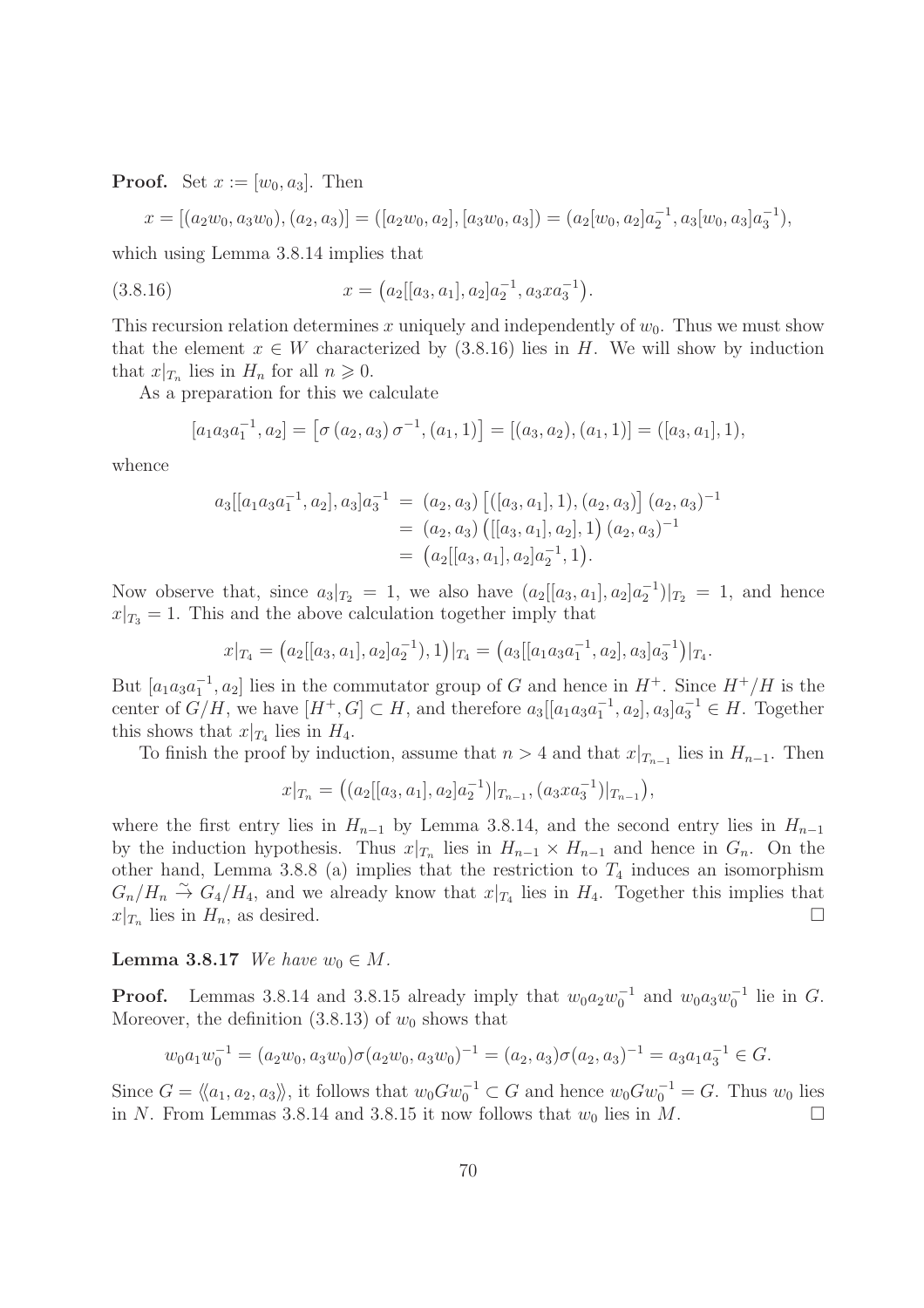# **Lemma 3.8.18** We have  $w_0^2 \in G$ .

**Proof.** It suffices to show that  $w_0^2|_{T_n}$  lies in  $G_n$  for all  $n \geq 0$ . For  $n \leq 3$  this follows from the fact that  $G_n = W_n$ . So assume that  $n > 3$  and that  $w_0^2|_{T_{n-1}}$  lies in  $G_{n-1}$ . Since  $w_0^2|_{T_{n-1}}$ is a square, it lies in the kernel of  $sgn_2$  and  $sgn_3$ , and therefore already in  $H_{n-1}^+$ . By Lemma 3.8.7 this implies that  $(w_0^2, w_0^2)|_{T_n}$  lies in  $H_n^+ \subset G_n$ . But by the construction (3.8.13) of  $w_0$ we have

$$
w_0^2 = (a_2w_0a_2w_0, a_3w_0a_3w_0) = (a_2[w_0, a_2]a_2^{-1}w_0^2, a_3[w_0, a_3]a_3^{-1}w_0^2).
$$

Since  $[w_0, a_2]$  and  $[w_0, a_3]$  lie in H by Lemmas 3.8.14 and 3.8.15, it follows that  $w_0^2 \in$  $(H \times H) \cdot (w_0^2, w_0^2) \subset G \cdot (w_0^2, w_0^2)$ . Therefore  $w_0^2 |_{T_n} \in G_n \cdot (w_0^2, w_0^2) |_{T_n} = G_n$ , as desired.  $\Box$ 

**Lemma 3.8.19** We have  $[w_0, w_i] \in G$  for all  $i \geq 1$ .

**Proof.** The constructions (3.8.11) and (3.8.13) of  $w_0$  and  $w_1$  imply that

$$
[w_0, w_1] = [(a_2w_0, a_3w_0), (1, (a_2a_3)^2)] = (1, [a_3w_0, (a_2a_3)^2]).
$$

Since  $w_0$  lies in M, conjugation by it fixes the image of  $(a_2a_3)^2$  in  $G/H$ . Since  $a_3$  commutes with  $(a_2a_3)^2$ , it follows that conjugation by  $a_3w_0$  also fixes the image of  $(a_2a_3)^2$  in  $G/H$ . Therefore  $[a_3w_0, (a_2a_3)^2]$  lies in H, and hence  $[w_0, w_1]$  lies in  $1 \times H \subset G$ . This proves the desired assertion for  $i = 1$ .

Assume that  $i > 1$  and that  $[w_0, w_{i-1}]$  lies in G. Being a commutator, this element lies in the kernel of  $sgn_2$  and  $sgn_3$ , and therefore already in  $H^+$ . By Lemma 3.8.7 this implies that  $[(w_0, w_0), w_i] = ([w_0, w_{i-1}], [w_0, w_{i-1}])$  lies in  $H^+ \subset G$ . Since  $a_3$  lies in  $G$ , and  $G$  is normalized by  $w_0$  and  $w_i$ , it follows that  $[w_0, w_i] = [a_3(w_0, w_0), w_i]$  lies in G as well. Thus the lemma follows for all  $i \geqslant 1$  by induction on i.

**Lemma 3.8.20** We have  $N_4 = G_4 \cdot \langle w_0 |_{T_4} \rangle$  and  $[N_4 : G_4] = 2$ .

**Proof.** The defining relation  $w_0 = (a_2w_0, a_3w_0)$  recursively implies that

$$
sgn_1(w_0) = 1,
$$
  
\n
$$
sgn_2(w_0) = sgn_1(a_2w_0) \cdot sgn_1(a_3w_0) = 1,
$$
 and  
\n
$$
sgn_3(w_0) = sgn_2(a_2w_0) \cdot sgn_2(a_3w_0) = -1.
$$

Thus the image of the residue class of  $w_0|_{T_4}$  under the isomorphism from Lemma 3.2.15 (b) is the matrix

$$
\begin{pmatrix} \text{sgn}_2(a_2w_0) & \text{sgn}_2(a_3w_0) \\ \text{sgn}_3(a_2w_0) & \text{sgn}_3(a_3w_0) \end{pmatrix} = \begin{pmatrix} -1 & 1 \\ -1 & 1 \end{pmatrix}.
$$

By Lemma 3.2.15 (c) this does not lie in the image of  $G_4$ ; hence  $w_0|_{T_4} \notin G_4$ . Also, since N normalizes  $G$ , its restriction  $N_4$  normalizes  $G_4$ ; and hence Lemma 3.2.15 (d) implies that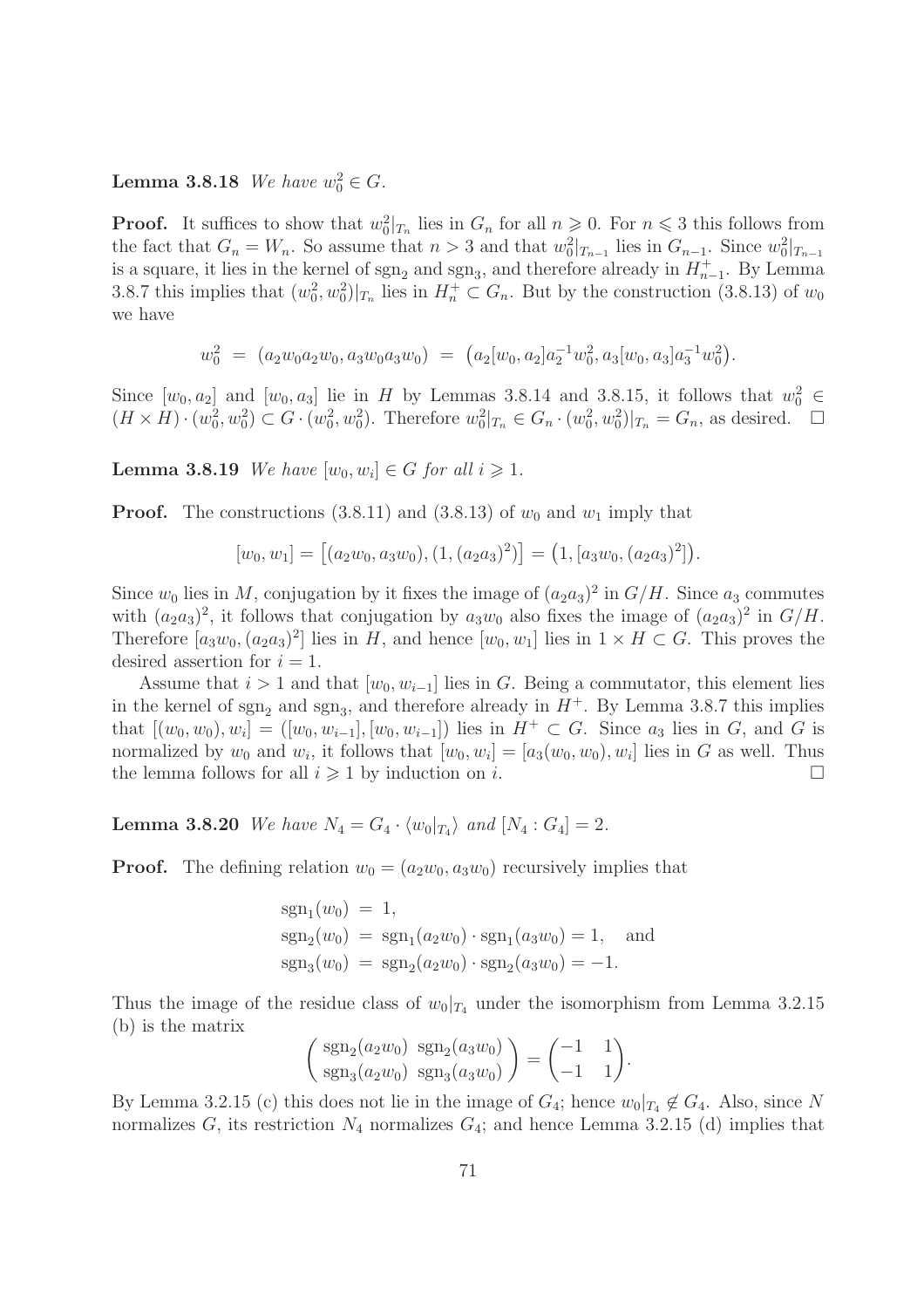$[N_4: G_4] \leq 2$ . Since we already have  $w_0|_{T_4} \in N_4$  by Lemma 3.8.17, this leaves only the possibility  $[N_4:G_4]=2$  with  $N_4=G_4\cdot \langle w_0|_{T_4}\rangle$ , as desired.

Now we can put everything together. Lemmas 3.8.12 (a) and 3.8.17 imply that  $w_i \in M$ for all  $i \geqslant 0$ . By induction on i we find that the restriction  $w_i|_{T_n}$  is trivial for all  $i \geqslant n$ ; hence the sequence  $w_0, w_1, w_2, \ldots$  converges to 1 within M. Moreover, although in fact  $w_0^2 \neq 1$ , let us by abuse of notation for all  $i \geq 0$  and  $k \in \mathbb{F}_2$  define

$$
w_i^k := \begin{cases} 1 & \text{if } k = 0 \text{ in } \mathbb{F}_2, \\ w_i & \text{if } k = 1 \text{ in } \mathbb{F}_2. \end{cases}
$$

Then the following map is well-defined:

$$
(3.8.21) \qquad \varphi: \prod_{i=0}^{\infty} \mathbb{F}_2 \longrightarrow M, \quad (k_0, k_1, k_2, \ldots) \mapsto w_0^{k_0} w_1^{k_1} w_2^{k_2} \cdots
$$

By construction it is continuous, but not a homomorphism. By the construction (3.8.11) of  $w_1, w_2, \ldots$  it satisfies the basic formula

$$
(3.8.22) \quad \varphi(k_0, k_1, k_2, \ldots) = w_0^{k_0} \cdot \varphi(0, k_1, k_2, \ldots) = w_0^{k_0} \cdot w_1^{k_1} \cdot \text{diag}(\varphi(0, k_2, k_3, \ldots)).
$$

**Lemma 3.8.23** The map  $\varphi$  induces a homomorphism  $\bar{\varphi}$ :  $\prod_{i=0}^{\infty} \mathbb{F}_2 \to N/G$ .

**Proof.** It suffices to show that the images of all  $w_i$  in  $N/G$  have order dividing 2 and commute with each other; in other words that  $w_i^2$  and  $[w_i, w_j]$  lie in G for all  $i, j \geqslant 0$ . Since  $(a_s a_r)^2$  has order 2, the construction (3.8.11) implies that  $w_1^2 = 1$  and hence  $w_i^2 = 1$  for all  $i \geqslant 1$ . Also, the same proof as that of Lemma 3.7.14 shows that  $[w_i, w_j] \in G$  for all  $i, j \geqslant 1$ . On the other hand, by Lemmas 3.8.18 and 3.8.19 the elements  $w_0^2$  and  $[w_0, w_i]$  lie in G for all  $i \geqslant 1$ . Thus all cases are covered.

**Lemma 3.8.24** The homomorphism  $\bar{\varphi}$  is injective.

**Proof.** Let  $(k_0, k_1, k_2, \ldots)$  be an element of the kernel of  $\overline{\varphi}$ . Then  $w := \varphi(k_0, k_1, k_2, \ldots)$ lies in G. In particular  $w|_{T_4}$  lies in  $G_4$ . But by Lemma 3.8.12 (b), the definition of  $\varphi$  implies that  $w|_{T_4} = w_0^{k_0}|_{T_4}$ . Since  $w_0|_{T_4} \notin G_4$  by Lemma 3.8.20, it follows that  $k_0 = 0$ . The same arguments as in the proof of Lemma 3.7.16 now show that  $k_1 = 0$  and that  $(0, k_2, k_3, ...)$ also lies in the kernel of  $\bar{\varphi}$ . By an induction on i we can deduce from this that for every  $i \geq 0$  and every element  $(k_0, k_1, k_2, ...)$  of the kernel of  $\overline{\varphi}$  we have  $k_i = 0$ . This means that the kernel of  $\bar{\varphi}$  is trivial, and so the homomorphism  $\bar{\varphi}$  is injective, as desired.

**Lemma 3.8.25** The homomorphism  $\bar{\varphi}$  is surjective.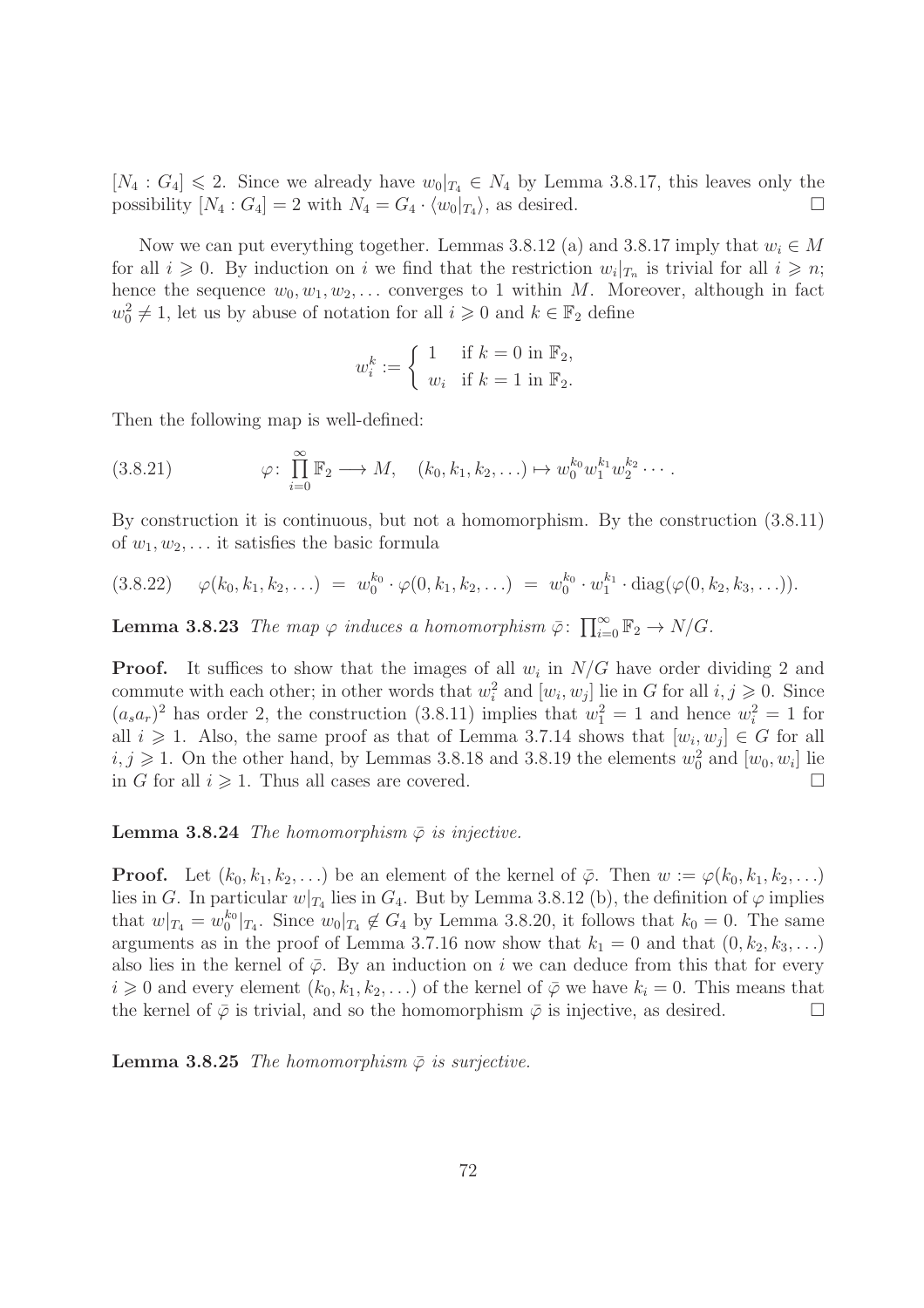**Proof.** We must prove that  $N = G \cdot \varphi(\prod_{i=0}^{\infty} \mathbb{F}_2)$ . For this it suffices to show the equality  $N_n = G_n \cdot \varphi(\prod_{i=0}^{\infty} \mathbb{F}_2)|_{T_n}$  for all  $n \geqslant 0$ . For  $n \leqslant 4$  this follows from Lemma 3.8.20. So assume that  $n > 4$  and that  $N_{n-1} = G_{n-1} \cdot \varphi(\prod_{i=0}^{\infty} \mathbb{F}_2)|_{T_{n-1}}$ .

Since  $n-1 \geq 4$ , the same argument as in the proof of Lemma 3.7.15 with Lemma 3.8.8 in place of Proposition 3.2.16 shows that  $G_{n-1} \cap M_{n-1} = H_{n-1}^+$ . As  $\varphi(\prod_{i=0}^{\infty} \mathbb{F}_2) \subset M$  by Lemmas 3.8.12 (a) and 3.8.17, the induction hypothesis implies that

$$
(3.8.26) \t\t M_{n-1} = (G_{n-1} \cap M_{n-1}) \cdot \varphi\left(\prod_{i=0}^{\infty} \mathbb{F}_2\right)|_{T_{n-1}} = H_{n-1}^+ \cdot \varphi\left(\prod_{i=0}^{\infty} \mathbb{F}_2\right)|_{T_{n-1}}.
$$

Using Lemma 3.8.6, the equality (3.8.26), the formula (3.8.22), Lemma 3.8.7, the fact that  $w_0 = a_3(w_0, w_0)$ , and rearranging factors because  $N_n/G_n$  is commutative, we deduce that

$$
N_n = G_n \cdot \langle w_1 |_{T_n} \rangle \cdot \text{diag}(M_{n-1})
$$
  
\n
$$
= G_n \cdot \langle w_1 |_{T_n} \rangle \cdot \text{diag}(H_{n-1}^+ \cdot \varphi(\prod_{i=0}^{\infty} \mathbb{F}_2) |_{T_{n-1}})
$$
  
\n
$$
= G_n \cdot \langle w_1 |_{T_n} \rangle \cdot \text{diag}(H_{n-1}^+) \cdot \{1, (w_0, w_0) |_{T_n}\} \cdot \text{diag}(\varphi(\{0\} \times \prod_{i=1}^{\infty} \mathbb{F}_2) |_{T_{n-1}})
$$
  
\n
$$
= G_n \cdot \text{diag}(H_{n-1}^+) \cdot \{1, (w_0, w_0) |_{T_n}\} \cdot \langle w_1 |_{T_n} \rangle \cdot \varphi(\{0\}^2 \times \prod_{i=2}^{\infty} \mathbb{F}_2) |_{T_n}
$$
  
\n
$$
= G_n \cdot \{1, w_0 |_{T_n}\} \cdot \varphi(\{0\} \times \prod_{i=1}^{\infty} \mathbb{F}_2) |_{T_n}
$$
  
\n
$$
= G_n \cdot \varphi(\prod_{i=0}^{\infty} \mathbb{F}_2) |_{T_n},
$$

so the desired equality holds for n. By induction it therefore follows for all  $n \geq 0$ , as desired.  $\Box$ 

Combining Lemmas 3.8.23 through 3.8.25 now implies:

**Theorem 3.8.27** In the case (3.8.1) the map  $\varphi$  induces an isomorphism

$$
\bar{\varphi}\colon \prod_{i=0}^{\infty} \mathbb{F}_2 \stackrel{\sim}{\longrightarrow} N/G.
$$

## 3.9 Odometers

In this subsection we study the set of odometers in  $G$ , in particular concerning conjugacy. First we show that odometers are abundant in G. By the proportion of a measurable subset  $X \subset G$  we mean the ratio  $\mu(X)/\mu(G)$  for any Haar measure  $\mu$  on G.

**Proposition 3.9.1** (a) For any W-conjugates  $b_i$  of  $a_i$  and any permutation  $\rho$  of  $\{1, \ldots, r\}$ the product  $b_{\rho 1} \cdots b_{\rho r}$  is an odometer.

(b) The set of odometers in G is open and closed in G and has proportion  $2^{-r}$ .

**Proof.** Same as for Proposition 2.7.1, using Proposition 3.1.1 instead of 2.1.1.  $\Box$ 

**Lemma 3.9.2** If  $r \geq 3$ , then any odometer in G is conjugate under N to an element of  $(Ha_s \times \{a_r\})\sigma.$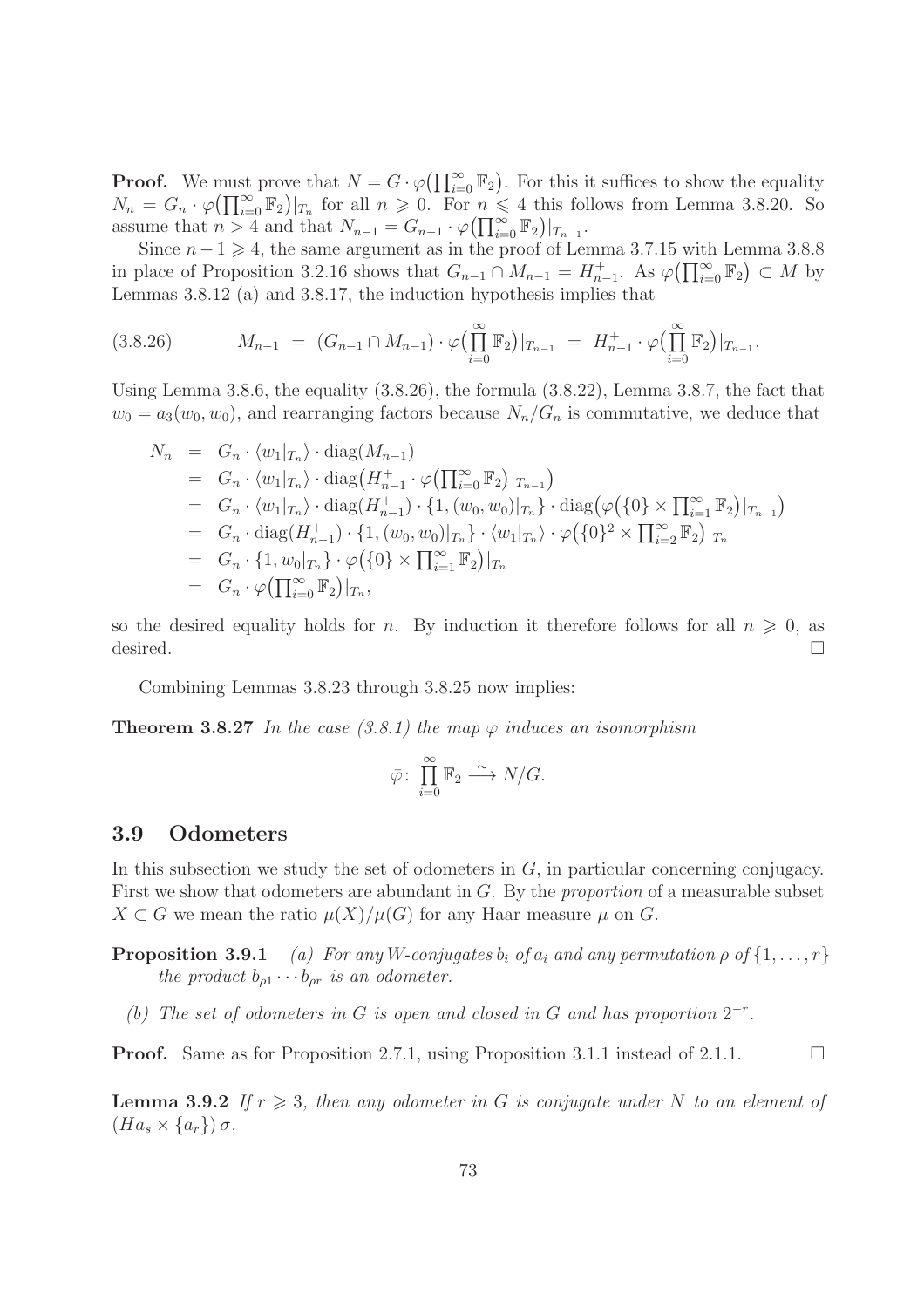**Proof.** Any odometer c in G acts non-trivially on  $T_1$  and is therefore equal to  $(x, y)$  of for some  $(x, y) \in G^1$ . Recall from Proposition 3.2.4 (c) that  $G^1 = (H \times H) \cdot \langle\langle (a_s, a_r), (a_r, a_s) \rangle\rangle$ . Since  $sgn_s(xy) = sgn_{s+1}(c) = -1$  and  $sgn_s$  |H = 1, it follows that  $(x, y)$  is an element of  $H \times H$  times an odd number of factors  $(a_s, a_r)$  and/or  $(a_r, a_s)$ . After possibly replacing c by its conjugate under  $\sigma = a_1 \in G$ , we may without loss of generality assume that the factor  $(a_s, a_r)$  occurs an odd number of times and the factor  $(a_r, a_s)$  an even number of times. Then  $(x, y)$   $(a_s, a_r)^{-1}$  is a product of an even number of each kind of factors. Since both  $a_s$  and  $a_r$  have order two, we deduce that

$$
(x, y) (a_s, a_r)^{-1} = ((a_s, a_r) (a_r, a_s))^{2\lambda} = ((a_s a_r)^{2\lambda}, (a_r a_s)^{2\lambda}) = (v^{\lambda}, v^{-\lambda})
$$

for some  $\lambda \in \mathbb{Z}_2$ , where for brevity we write  $v := (a_s a_r)^2$ . Thus

$$
c \in (H \times H) \cdot (v^{\lambda} a_s, v^{-\lambda} a_r) \cdot \sigma.
$$

Next, if  $s \geqslant 2$  and  $r \geqslant 4$ , then  $v = (a_s a_r)^2 \in H$  by Proposition 3.2.12, and so c already lies in  $(H \times H) \cdot (a_s, a_r) \cdot \sigma$ . Otherwise, the element  $(1, v) = (1, (a_s a_r)^2)$  lies in N by Lemma 3.7.6 or 3.8.6, and so we may replace c by its conjugate

$$
(1, v^{\lambda}) c (1, v^{-\lambda}) \in (1, v^{\lambda}) \cdot (H \times H) \cdot (v^{\lambda} a_s, v^{-\lambda} a_r) \cdot \sigma \cdot (1, v^{-\lambda})
$$
  
= 
$$
(H \times H) \cdot (v^{\lambda} a_s v^{-\lambda}, a_r) \cdot \sigma
$$
  
= 
$$
(H \times H) \cdot (v^{2\lambda} a_s, a_r) \cdot \sigma.
$$

Since in this case  $v^2 = (a_s a_r)^4 = 1$  by Lemma 3.7.2 (a) or 3.8.2 (a), we can then drop the term  $v^{2\lambda}$ . In either case have may thus without loss of generality assume that

$$
c \in (H \times H) \cdot (a_s, a_r) \cdot \sigma.
$$

Now write  $c = (h'a_s, ha_r)\sigma$  with  $h', h \in H$ . Then  $(1,h) \in G$ ; hence we may replace c by its conjugate

$$
(1,h)^{-1} (h'a_s, ha_r) \sigma (1,h) = (h'a_s h, a_r) \sigma.
$$

Since  $h'a_s h \in Ha_s$ , the element c then has the required form.

**Lemma 3.9.3** If  $r \geq 3$ , for any  $u \in N$  we have  $(1, [a_r, u]) \in N$ .

**Proof.** Since u normalizes G, the commutator  $[a_r, u]$  lies in G. Being a commutator, all its signs are +1. If  $s \ge 2$  and  $r \ge 4$ , by Lemma 3.6.3 (c) this implies that  $[a_r, u] \in H$ ; hence  $(1, [a_r, u])$  lies in  $G \subset N$ , as desired. Otherwise Lemma 3.7.2 (d) or 3.8.2 (d) implies that  $[a_r, u] \in H \cdot \langle \langle (a_s a_r)^2 \rangle \rangle$ , and hence

$$
(1, [a_r, u]) \in (1 \times H) \cdot \langle (1, (a_s a_r)^2) \rangle \rangle.
$$

But in this case  $(1, (a_s a_r)^2) \in N$  by Lemma 3.7.6 or 3.8.6, and since  $1 \times H \subset G \subset N$ , we again deduce that  $(1, [a_r, u]) \in N$ , as desired.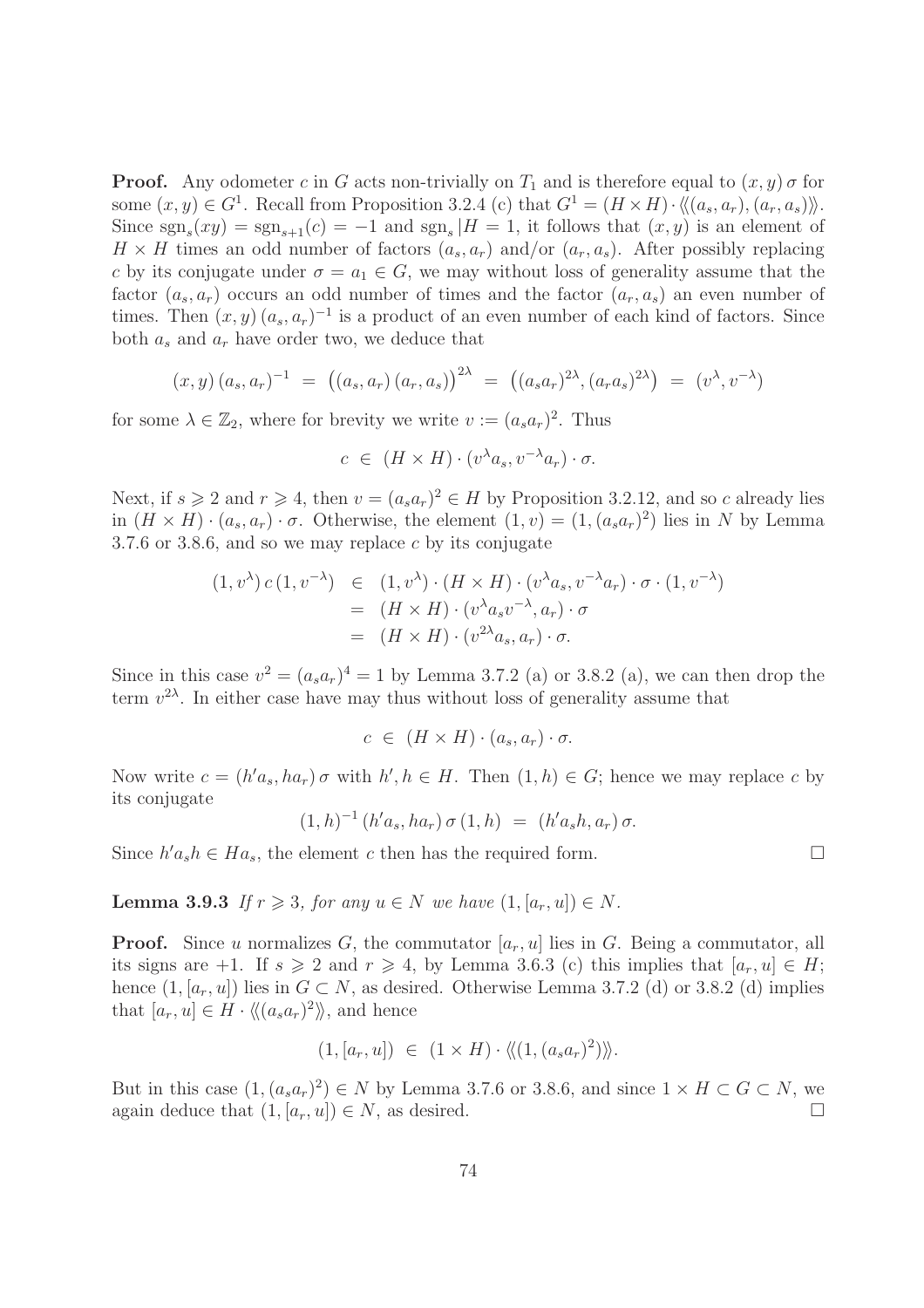#### Theorem 3.9.4 All odometers in G are conjugate under N.

**Proof.** In the case  $s = 1$  and  $r = 2$  recall from Subsection 3.5 that  $G = \langle a_1 a_2 \rangle \rangle \rtimes \langle a_1 \rangle \cong$  $\mathbb{Z}_2 \rtimes {\pm 1}$  where  $a_1 a_2$  is an odometer. Thus the odometers in G are precisely the elements  $(a_1a_2)^k$  for all  $k \in \mathbb{Z}_2^{\times}$ , and they are all conjugate to  $a_1a_2$  by an element of  $N \cong \mathbb{Z}_2 \ltimes \mathbb{Z}_2^{\times}$ . For the rest of the proof we therefore assume that  $r \geq 3$ . By Lemma 1.3.3 it suffices to show for all  $n \geqslant 0$ :

 $(*_n)$  For any odometers  $c, c' \in G$ , there exists  $w \in N$  with  $wcw^{-1}|_{T_n} = c'|_{T_n}$ .

For  $n \leq r$  this is a direct consequence of the fact that  $G_r = W_r$ . So assume that  $n > r$  and that  $(*_{n-1})$  is true. Consider any odometers  $c, c' \in G$ . By Lemma 3.9.2 we may without loss of generality assume that  $c = (ha_s, a_r) \sigma$  and  $c' = (h'a_s, a_r) \sigma$  for some  $h, h' \in H$ . Then

$$
c2 = (has, ar) \sigma (has, ar) \sigma = (hasar, arhas) \in G,
$$

and so  $d := ha<sub>s</sub>a<sub>r</sub>$  is again an odometer, which lies in G by Proposition 3.2.2. Likewise the element  $d' := h'a_s a_r$  is an odometer in G. Thus by the induction hypothesis  $(*_{n-1})$  we can choose an element  $u \in N$  with  $udu^{-1}|_{T_{n-1}} = d'|_{T_{n-1}}$ . For later use observe that we can replace u by  $ud^{\lambda}$  for any  $\lambda \in \mathbb{Z}_2$  without losing the equality. But for the moment we fix u and set  $w := (u, a_r u a_r^{-1}) \in W$ . Since  $c = (da_r^{-1}, a_r) \sigma$  and  $c' = (d' a_r^{-1}, a_r) \sigma$ , we find that

$$
wcw^{-1} = (u, a_rua_r^{-1}) (da_r^{-1}, a_r) \sigma (u^{-1}, a_ru^{-1}a_r^{-1}) = (udu^{-1}a_r^{-1}, a_r) \sigma
$$

and deduce that

$$
wcw^{-1}|_{T_n} = ((udu^{-1}a_r^{-1})|_{T_{n-1}}, a_r|_{T_{n-1}}) \sigma = ((d'a_r^{-1})|_{T_{n-1}}, a_r|_{T_{n-1}}) \sigma = c'|_{T_n}.
$$

To prove  $(*_n)$  it remains to show that we can choose  $u \in N$  such that w lies in N. For this observe that

$$
w = (u, a_r u a_r^{-1}) = (1, [a_r, u]) \cdot (u, u).
$$

By Lemma 3.9.3 the first factor always lies in N, so we must choose u such that  $(u, u) \in N$ . If  $s \geqslant 2$  and  $r \geqslant 4$ , this already follows from Lemma 3.6.5, and we are done. For the rest of the proof we therefore assume that  $s = 1$  or  $r = 3$ .

Since  $n > r$ , we have  $n - 1 \geq r$ . Let us postpone the case  $(s, r, n) = (2, 3, 4)$  to the end of the proof and exclude it for now. Then Lemma 3.7.2 and Proposition 3.2.16 if s = 1, respectively Lemma 3.8.2 and Proposition 3.2.14 if  $s = 2$ , imply that that  $G_{n-1}$  $H_{n-1} \rtimes \langle a_s |_{T_{n-1}}, a_r |_{T_{n-1}} \rangle$  and that restriction to  $T_{n-1}$  induces an isomorphism  $\langle a_s, a_r \rangle \overset{\sim}{\rightarrow}$  $\langle a_s|_{T_{n-1}}, a_r|_{T_{n-1}}\rangle$ . Thus the restriction induces an isomorphism  $G/H \stackrel{\sim}{\to} G_{n-1}/H_{n-1}$ .

Recall that  $M$  was defined as the subgroup of all elements of  $N$  which induce the identity on  $G/H$ , and that  $N = MG$  by Lemma 3.7.3 or 3.8.3. Recall also that  $uha_sa_ru^{-1}|_{T_{n-1}} =$  $udu^{-1}|_{T_{n-1}} = d'|_{T_{n-1}} = h'a_s a_r|_{T_{n-1}}$ . It follows that  $H_{n-1}(ua_sa_ru^{-1})|_{T_{n-1}} = H_{n-1}(a_sa_r)|_{T_{n-1}}$ , in other words, the action of u on  $G_{n-1}/H_{n-1}$  induced by conjugation fixes the image of  $a_s a_r$ . The same is therefore true for the action of u on  $G/H$ . As  $G/H$  is dihedral with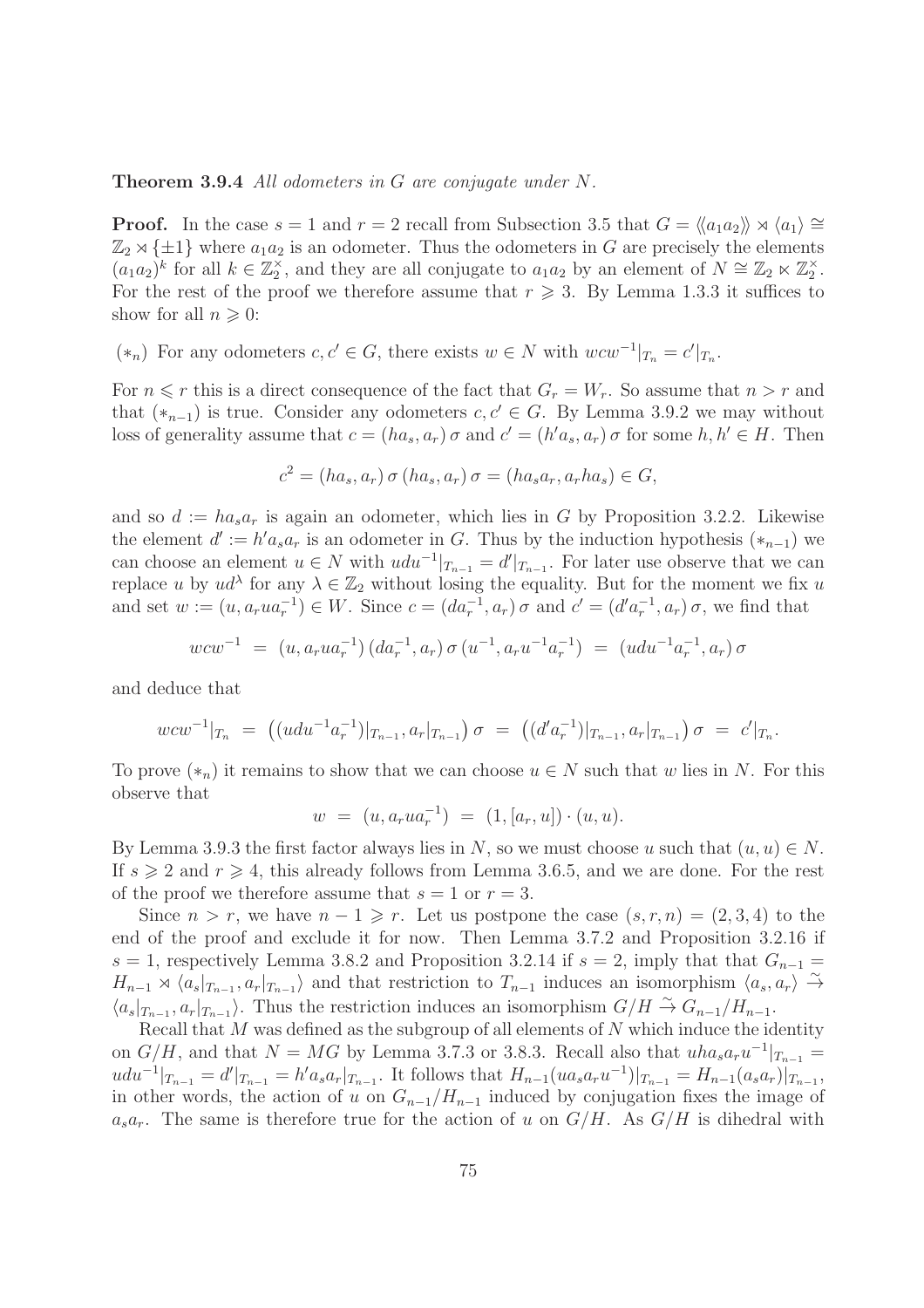cyclic part  $\langle a_s a_r \rangle$  of order 4, this action is also induced by an element of  $\langle a_s a_r \rangle$ . Since  $u \in N = MG$ , it follows that  $u \in M\langle a_s a_r \rangle$ . But the fact that  $d \in Ha_s a_r$  implies that  $M\langle a_s a_r\rangle = M\langle d\rangle$ . After replacing u by  $ud^{\lambda}$  for a suitable  $\lambda \in \mathbb{Z}_2$  we can therefore assume that  $u \in M$ . Then  $(u, u) \in N$  by Lemma 3.7.4 or 3.8.4, and we have established  $(*_n)$ .

It remains to finish the induction step in the case  $(s, r, n) = (2, 3, 4)$ . For this we use the description of  $G_{r+1}/(H_r \times H_r) \subset W_{r+1}/(H_r \times H_r) \cong \text{Mat}_{2 \times 2}(\{\pm 1\}) \rtimes \langle \sigma \rangle$  from Lemma 3.2.15. Since  $c = (ha_s, a_r)\sigma$  and  $c = (h'a_s, a_r)\sigma$  with  $h, h' \in H$ , the image of both elements under the map from 3.2.15 (b) is

$$
\begin{pmatrix} -1 & 1 \\ 1 & -1 \end{pmatrix} \cdot \sigma.
$$

Since any two odometers are conjugate under W, we can choose an element  $v \in W$  with  $vcv^{-1} = c'$ . Then the image of v in Mat<sub>2×2</sub>({ $\pm 1$ })  $\rtimes \langle \sigma \rangle$  commutes with  $\begin{pmatrix} -1 & 1 \\ 1 & -1 \end{pmatrix} \cdot \sigma$ . By direct calculation the centralizer of this element is

$$
\left\langle \begin{pmatrix} -1 & -1 \\ 1 & 1 \end{pmatrix}, \begin{pmatrix} 1 & 1 \\ -1 & -1 \end{pmatrix}, \begin{pmatrix} -1 & 1 \\ 1 & -1 \end{pmatrix} \cdot \sigma \right\rangle.
$$

From 3.2.15 (d) we see that this centralizer is contained in the normalizer of the image of  $G_{r+1}$ . Moreover, Lemma 3.8.20 implies that this normalizer is equal to the image of  $N_{r+1}$  in  $\text{Mat}_{2\times 2}(\{\pm 1\}) \rtimes \langle \sigma \rangle$ . Thus the image of  $N_{r+1}$  contains the image of v. Since  $r + 1 = 4 = n$ , this is equivalent to  $v|_{T_n} \in N_n$ . But this in turn means that there exists a new element  $w \in N$  with  $w|_{T_n} = v|_{T_n}$ . The equation  $vcv^{-1} = c'$  then implies that  $wcw^{-1}|_{T_n} = vcv^{-1}|_{T_n} = c'|_{T_n}$ , as desired. This proves  $(*_n)$  in the remaining case, finishing the proof of Theorem 3.9.4.

The author does not know which analogues of Theorem 2.7.4 (b) and Theorem 2.7.6, if any, might hold in the strictly pre-periodic case. However, we can describe how the normalizer of any odometer in G sits inside N.

**Proposition 3.9.5** Consider any odometer  $c \in G$  and any  $k \in \mathbb{Z}_2^{\times}$ .

- (a) There exists an element  $w \in N$  with  $wcw^{-1} = c^k$ .
- (b) Every element  $w \in W$  with  $wcw^{-1} = c^k$  lies in N.
- (c) For any such w the coset  $wG$  depends only on k.

**Proof.** As  $c^k$  is another odometer in G, part (a) follows from Theorem 3.9.4. Next consider two elements  $w, w' \in W$  with  $wcw^{-1} = w'cw'^{-1} = c^k$ . Then  $w^{-1}w' \in W$  commutes with c. By Proposition 1.6.3 (b) it therefore lies in  $\langle c \rangle$  and hence in G. Thus  $wG = w'G$ . Since  $w \in N$  for some choice of w, it follows that  $w \in N$  for every choice, proving (b). It also follows that the coset  $wG$  is independent of w. Moreover, as all odometers are conjugate under N by Theorem 3.9.4, the conjugacy class of  $wG$  in  $N/G$  is independent of c. Since  $N/G$  is abelian, it follows that the coset wG itself is independent of c, proving (c).

For the rest of this subsection we fix elements c, k, w as in Proposition 3.9.5. Like the description of N itself, the determination of the coset  $wG$  depends on the respective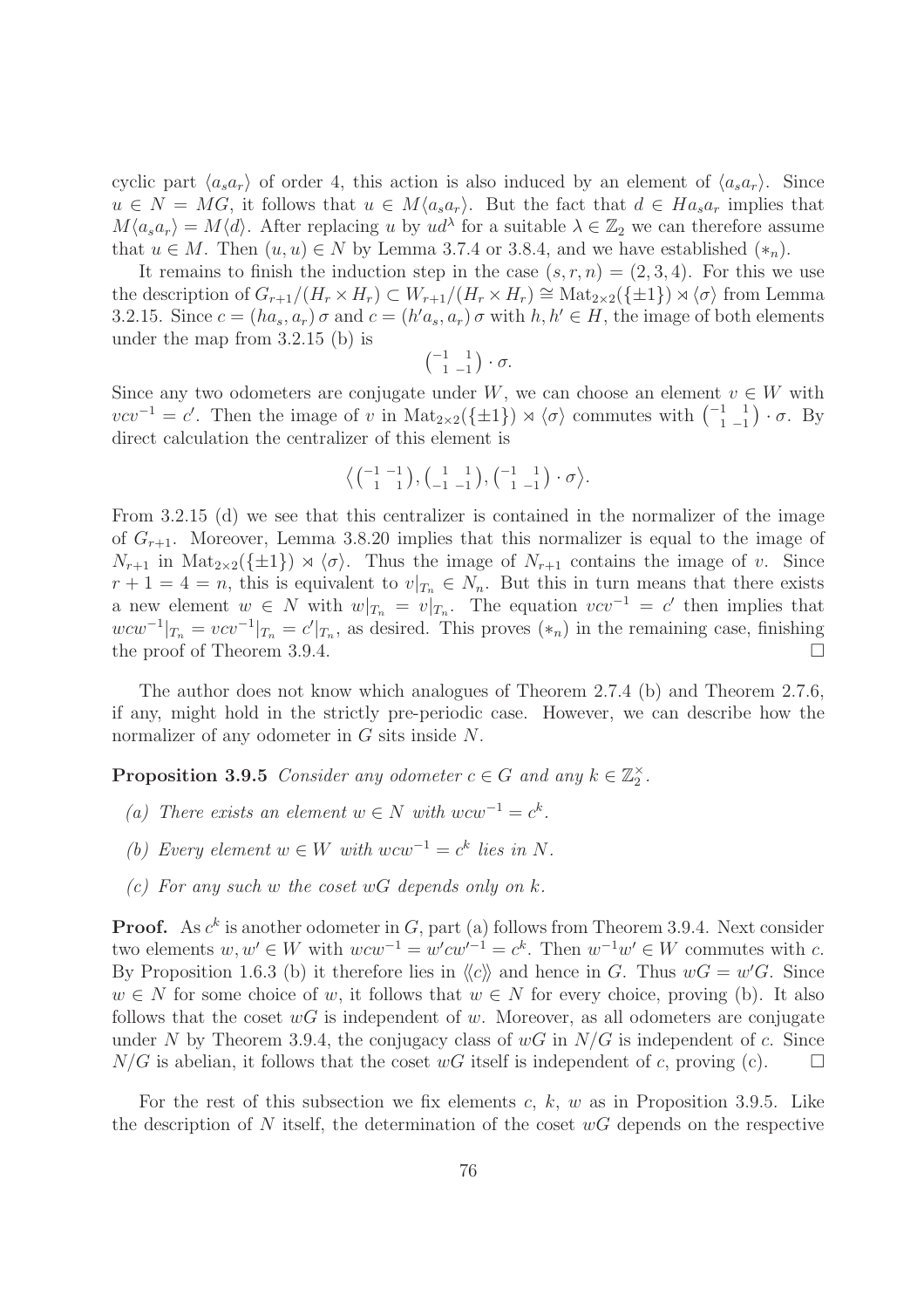subcases. Until Proposition 3.9.13 we assume that  $r \geq 3$ . Recall that Theorem 3.6.12, 3.7.18, or 3.8.27 then yields an isomorphism  $\bar{\varphi}$  between  $N/G$  and  $\prod_{i=1}^{\infty} \mathbb{F}_2$  or  $\prod_{i=0}^{\infty} \mathbb{F}_2$ . Let

(3.9.6) 
$$
\begin{cases} (k_1, k_2, \ldots) \in \prod_{i=1}^{\infty} \mathbb{F}_2, \text{ resp.} \\ (k_0, k_1, k_2, \ldots) \in \prod_{i=0}^{\infty} \mathbb{F}_2, \end{cases}
$$

be the tuple corresponding to the coset  $wG$ .

**Lemma 3.9.7** The elements  $k_i$  for  $i \geq 1$  are all equal.

**Proof.** After possibly replacing w by wc we may without loss of generality assume that  $w = (u, u') \in W \times W$ . Write  $c^2 = (d, d')$ . Then d is another odometer in G, and the equation  $wcw^{-1} = c^k$  implies that  $udu^{-1} = d^k$ . By Proposition 3.9.5 we therefore have  $u \in N$  and  $uG = wG$ .

Suppose first that  $(s, r) \neq (2, 3)$ . Since  $w \in W \times W$ , the choice (3.9.6) then means that  $w \in G^1 \cdot \varphi(k_1, k_2, \ldots)$ . Note that by the definition (3.6.6) or (3.7.11) of  $w_1$  we have  $w_1 \in W \times W$  and

$$
\text{pr}_1(w_1) = \left\{ \begin{array}{ll} \text{pr}_1((a_s, a_s)) = a_s & \text{if } s \geq 2 \text{ and } r \geq 4, \\ \text{pr}_1((1, (a_s a_r)^2)) = 1 & \text{if } s = 1 \text{ and } r \geq 3. \end{array} \right\} \in G.
$$

Using the functional equation (3.6.8) or (3.7.13) and the fact that  $pr_1(G^1) = G$  by Proposition 3.2.2 (d), we deduce that

$$
G \cdot \varphi(k_1, k_2, \ldots) = Gw = Gu = G \cdot \text{pr}_1(w)
$$
  
=  $G \cdot \text{pr}_1(G^1 \cdot w_1^{k_1} \cdot \text{diag}(\varphi(k_2, k_3, \ldots)))$   
=  $G \cdot \varphi(k_2, k_3, \ldots).$ 

Therefore  $k_1 = k_2 = k_3 = \ldots$ , as desired.

Suppose now that  $(s, r) = (2, 3)$ . Then  $(3.9.6)$  means that  $w \in G^1 \cdot \varphi(k_0, k_1, k_2, \ldots)$ . Also, by the definitions (3.8.11) and (3.8.13) of  $w_1$  and  $w_0$  we have  $w_1, w_0 \in W \times W$  and

$$
\begin{cases} \text{pr}_1(w_1) = \text{pr}_1((1, (a_s a_r)^2)) = 1, \text{ and} \\ \text{pr}_1(w_0) = \text{pr}_1((a_2 w_0, a_3 w_0)) = a_2 w_0 \in G w_0. \end{cases}
$$

Using the functional equation (3.8.22) and the fact that  $pr_1(G^1) = G$ , we deduce that

$$
G \cdot \varphi(k_0, k_1, k_2, \ldots) = Gw = Gu = G \cdot pr_1(w)
$$
  
=  $G \cdot pr_1(G^1 \cdot w_0^{k_0} \cdot w_1^{k_1} \cdot diag(\varphi(0, k_2, k_3, \ldots)))$   
=  $G \cdot w_0^{k_0} \cdot \varphi(0, k_2, k_3, \ldots)$   
=  $G \cdot \varphi(k_0, k_2, k_3, \ldots).$ 

Therefore again  $k_1 = k_2 = k_3 = \ldots$ , as desired.

By Lemma 3.9.7 it remains to determine  $k_1$ , respectively  $k_1$  and  $k_0$ . The first tool for this is a closer look at the subgroups  $G_{r+1} \subset N_{r+1} \subset W_{r+1}$  in the next two lemmas: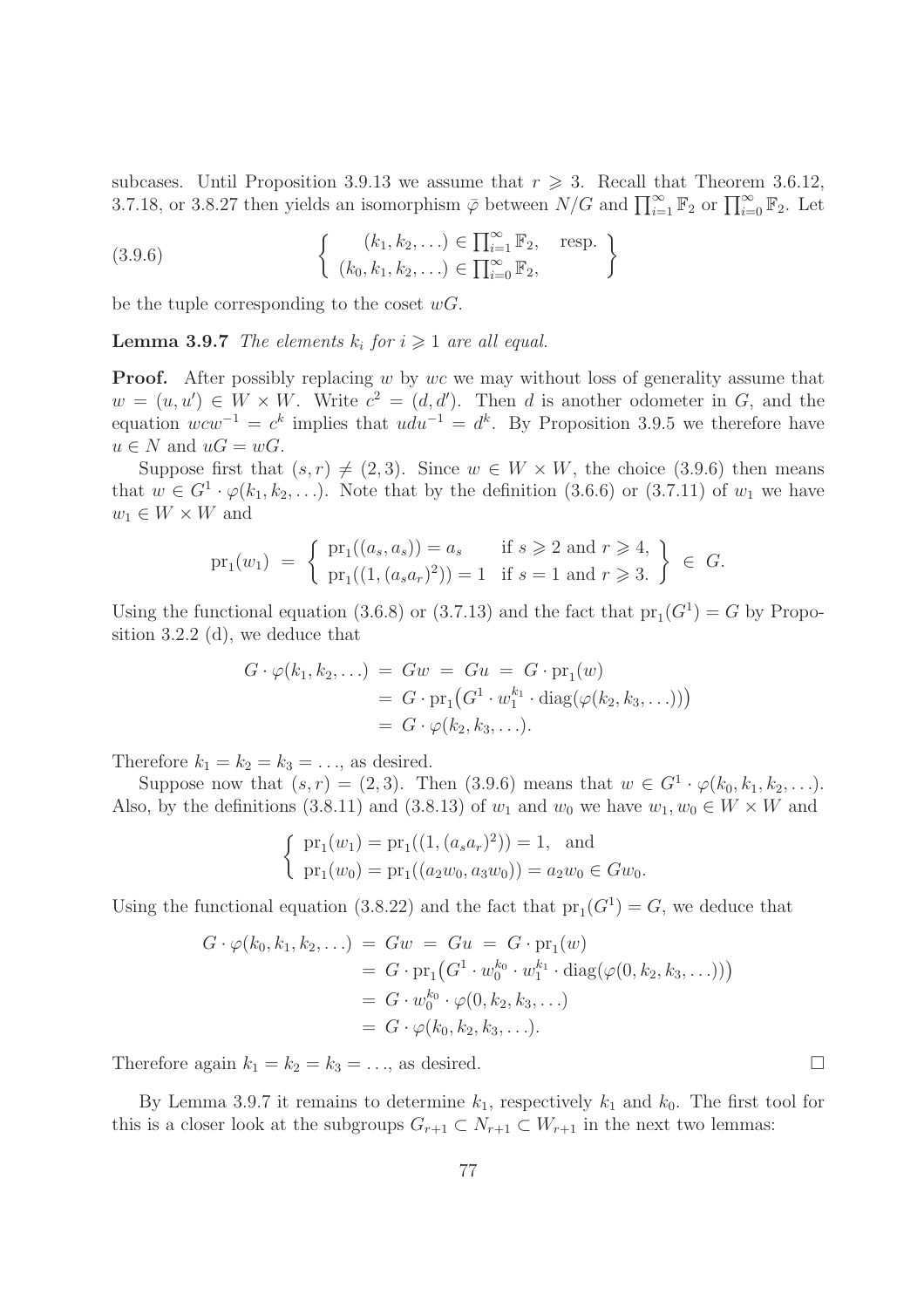- **Lemma 3.9.8** (a) If  $s = 2$  and  $r = 3$ , we have  $N_4 = G_4 \cdot \langle w_0 |_{T_4} \rangle$  and  $[N_4 : G_4] = 2$  and  $w_i|_{T_4} \in G_4$  for all  $i \geqslant 1$ .
	- (b) If  $s \geq 2$  and  $r \geq 4$ , we have  $N_{r+1} = G_{r+1} \cdot \langle w_1 |_{T_{r+1}} \rangle$  and  $[N_{r+1} : G_{r+1}] = 2$  and  $w_i|_{T_{r+1}} \in G_{r+1}$  for all  $i \geqslant 2$ .

Proof. Part (a) is just a repetition of Lemmas 3.8.12 (b) and 3.8.20. For (b) recall from the construction (3.6.6) that  $w_0 = (a_s, a_s)$ ; hence the image of the residue class of  $w_0|_{T_{r+1}}$ under the isomorphism from Lemma 3.2.15 (b) is the matrix

$$
\begin{pmatrix} \operatorname{sgn}_s(a_s) & \operatorname{sgn}_s(a_s) \\ \operatorname{sgn}_r(a_s) & \operatorname{sgn}_r(a_s) \end{pmatrix} = \begin{pmatrix} -1 & -1 \\ 1 & 1 \end{pmatrix}.
$$

By Lemma 3.2.15 (c) this matrix does not lie in the image of  $G_{r+1}$ , which proves that  $w_0|_{T_{r+1}} \notin G_{r+1}$ . Also, since N normalizes G, its restriction  $N_{r+1}$  normalizes  $G_{r+1}$ ; and hence Lemma 3.2.15 (d) implies that  $[N_{r+1}: G_{r+1}] \leq 2$ . Since  $w_1|_{T_{r+1}}$  already lies in  $N_{r+1}$ , but not in  $G_{r+1}$ , this leaves only the possibility  $[N_{r+1}: G_{r+1}] = 2$  with  $N_{r+1} = G_{r+1} \cdot \langle w_1 |_{T_{r+1}} \rangle$ . Finally, for all  $i \geq 2$  the construction (3.6.6) implies that  $w_i = (w_{i-1}, w_{i-1})$  with  $w_{i-1} \in$  $diag(W)$  and hence  $sgn_s(w_{i-1}) = sgn_r(w_{i-1}) = 1$ . Thus the image of the residue class of  $w_i|_{T_{r+1}}$  under the isomorphism from Lemma 3.2.15 (b) is the trivial matrix, which shows that  $w_i|_{T_{r+1}}$  lies in  $G_{r+1}$ . All parts of (b) are now proved.

**Lemma 3.9.9** If  $s \geq 2$ , then  $w|_{T_{r+1}} \in G_{r+1}$  if and only if  $\frac{k-1}{2}$  is even.

**Proof.** Abbreviate  $\ell := \frac{k-1}{2} \in \mathbb{Z}_2$ . As a preparation let  $a \in W$  be the standard odometer from (1.6.1) and  $z \in W$  the element satisfying  $zaz^{-1} = a^k$  from Remark 1.6.4. Recall that z was characterized by the recursion relation  $z = (z, a^{\ell}z)$ . Thus we have  $sgn_1(z) = 1$ , and for all  $n \geqslant 2$  we can calculate

$$
sgn_n(z) = sgn_{n-1}(z) \cdot sgn_{n-1}(a^{\ell}z) = sgn_{n-1}(a)^{\ell} = (-1)^{\ell}.
$$

Since  $r > s \geq 2$ , the image of  $z|_{T_{r+1}}$  in  $\text{Mat}_{2\times 2}(\{\pm 1\}) \rtimes \langle \sigma \rangle$  under the map from Lemma 3.2.15 (b) is therefore the matrix

$$
\begin{pmatrix} \operatorname{sgn}_s(z) & \operatorname{sgn}_s(a^{\ell}z) \\ \operatorname{sgn}_r(z) & \operatorname{sgn}_r(a^{\ell}z) \end{pmatrix} = \begin{pmatrix} (-1)^{\ell} & 1 \\ (-1)^{\ell} & 1 \end{pmatrix}.
$$

The conjugacy class of this element in  $\text{Mat}_{2\times 2}(\{\pm 1\}) \rtimes \langle \sigma \rangle$  is the subset

$$
X := \left\{ \begin{pmatrix} (-1)^{\ell} & 1 \\ (-1)^{\ell} & 1 \end{pmatrix}, \begin{pmatrix} 1 & (-1)^{\ell} \\ 1 & (-1)^{\ell} \end{pmatrix} \right\}.
$$

Now recall that a is conjugate to c under W. Proposition 1.6.3 therefore implies that z is conjugate to wc<sup>m</sup> under W for some  $m \in \mathbb{Z}_2$ . It follows that the image of  $wc^m|_{T_{r+1}}$  in  $\text{Mat}_{2\times 2}(\{\pm 1\}) \rtimes \langle \sigma \rangle$  is contained in X. Using the description of the image of  $G_{r+1}$  from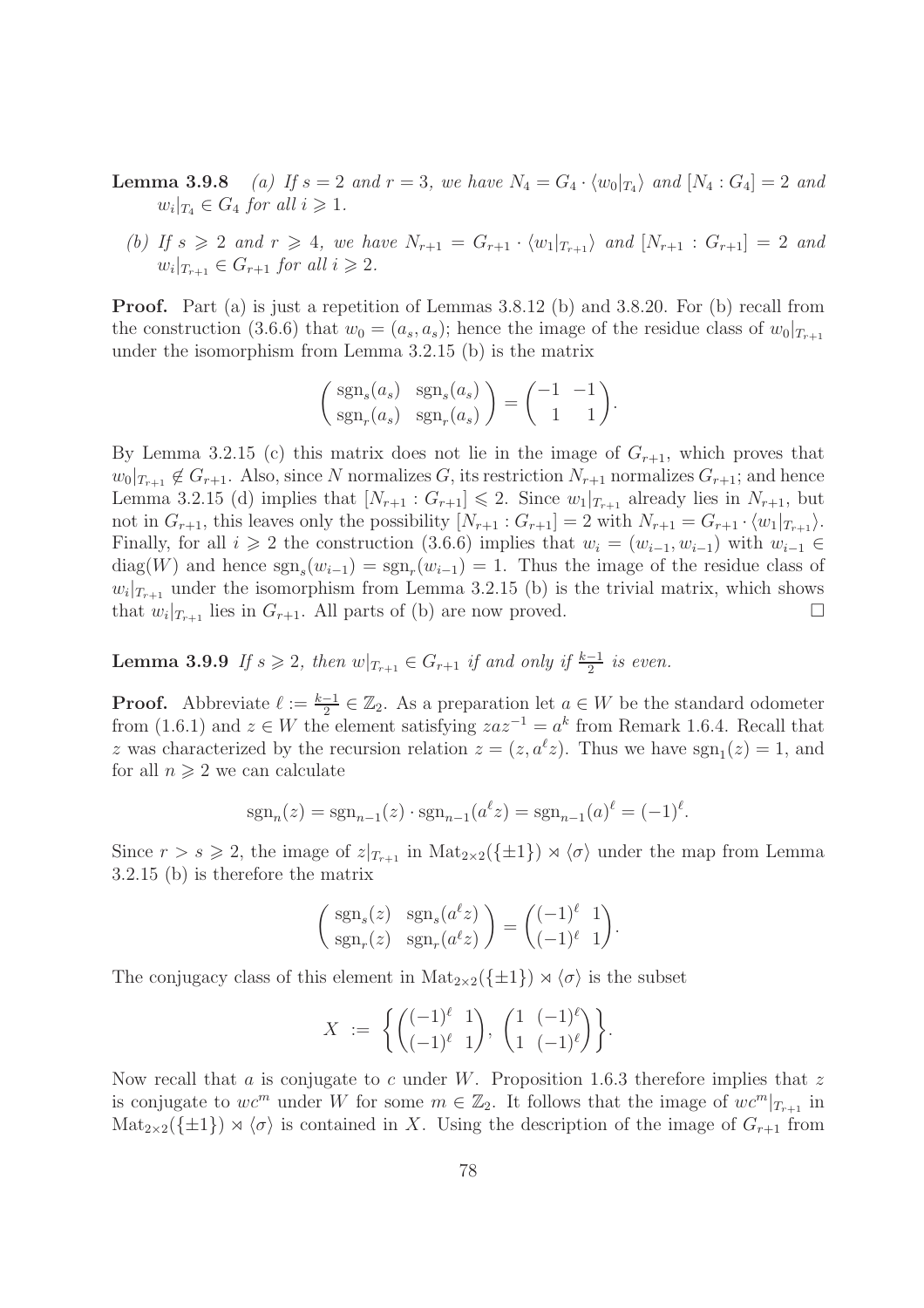Lemma 3.2.15 (c), we find that X is a subset of the image of  $G_{r+1}$  if  $\ell$  is even, and disjoint from it if  $\ell$  is odd. Thus the image of  $wc^{m} |_{T_{r+1}}$  is contained in the image of  $G_{r+1}$  if and only if  $\ell$  is even. This means that  $wc^m|_{T_{r+1}} \in G_{r+1}$  if and only if  $\ell$  is even. As  $c|_{T_{r+1}}$  itself lies in  $G_{r+1}$ , it follows that  $w|_{T_{r+1}} \in G_{r+1}$  if and only if  $\ell$  is even, as desired.

The second tool is a closer study of  $G/(H \times H)$  in the following two lemmas:

**Lemma 3.9.10** Assume that either  $s = 1$  and  $r \ge 3$ , or  $s = 2$  and  $r = 3$ . Then:

- (a)  $G = (H \times H) \rtimes \langle \sigma, (a_s, a_r) \rangle$  where  $\langle \sigma, (a_s, a_r) \rangle$  is a dihedral group with the maximal cyclic subgroup  $\langle \sigma(a_s, a_r) \rangle$  of order 8.
- (b) The subgroup  $H \times H$  is normalized by N.
- (c) Conjugation by  $w_1$  induces the automorphism  $x \mapsto x^5$  on the cyclic subgroup of order 8 of  $G/(H \times H)$ .
- (d) For every  $i \geqslant 2$ , conjugation by  $w_i$  induces the trivial automorphism on  $G/(H \times H)$ .
- (e) If  $s = 2$  and  $r = 3$ , conjugation by  $w_0$  induces an inner automorphism on  $G/(H \times H)$ .

Proof. The semidirect product decomposition in (a) is a reminder from Lemmas 3.7.2 (c) and 3.8.2 (c), and the element  $\sigma(a_s, a_r) = a_1 a_{s+1}$  has order 8 by Proposition 3.1.9 in both cases, proving (a).

Next, by (3.7.11) and (3.8.11) we have  $w_1 = (1, (a_s a_r)^2)$  in both cases. Since  $(a_s a_r)^2$  =  $(a_ra_s)^2$  generates the center of  $\langle a_s, a_r \rangle$  by Lemma 3.7.2 (a) or 3.8.2 (a), it follows that  $w_1$ commutes with  $(a_s, a_r)$ . On the other hand we calculate

$$
(\sigma(a_s, a_r))^4 = (a_r a_s, a_s a_r)^2 = ((a_r a_s)^2, (a_s a_r)^2) = ((a_s a_r)^2, (a_s a_r)^2) = [w_1, \sigma].
$$

Together this implies that

$$
w_1 \cdot \sigma(a_s, a_r) \cdot w_1^{-1} = w_1 \sigma w_1^{-1} \sigma^{-1} \cdot \sigma(a_s, a_r) = (\sigma(a_s, a_r))^4 \sigma(a_s, a_r) = (\sigma(a_s, a_r))^5.
$$

Also, since  $(a_s a_r)^2$  normalizes H, the element  $w_1$  normalizes  $H \times H$ , and together this shows (c).

By (3.7.11) and (3.8.11) in both cases we also have  $w_i = (w_{i-1}, w_{i-1})$  for all  $i \ge 2$ . This element trivially commutes with  $\sigma$ , and since conjugation by  $w_{i-1} \in M$  normalizes H and acts trivially on  $G/H$ , it follows that conjugation by  $w_i$  normalizes  $H \times H$  and fixes the coset  $(a_s, a_r)(H \times H)$ . This implies (d).

In the case  $s = 2$  and  $r = 3$  we have  $w_0 = a_3(w_0, w_0)$  by the construction (3.8.13). Also since  $w_0 \in M$  by Lemma 3.8.17, conjugation by  $w_0$  normalizes H and acts trivially on  $G/H$ . Thus conjugation by  $(w_0, w_0)$  normalizes  $H \times H$  and fixes the coset  $(a_s, a_r)(H \times H)$ . Since  $(w_0, w_0)$  also commutes with  $\sigma$ , it follows that conjugation by it induces the trivial automorphism of  $G/(H \times H)$ . This implies that  $w_0 = a_3(w_0, w_0)$  normalizes  $H \times H$  and induces the same inner automorphism of  $G/(H \times H)$  as  $a_3$ , proving (e).

Finally, since N is generated by G and all the elements  $w_i$  considered, and all these elements normalize  $H \times H$ , this implies (b).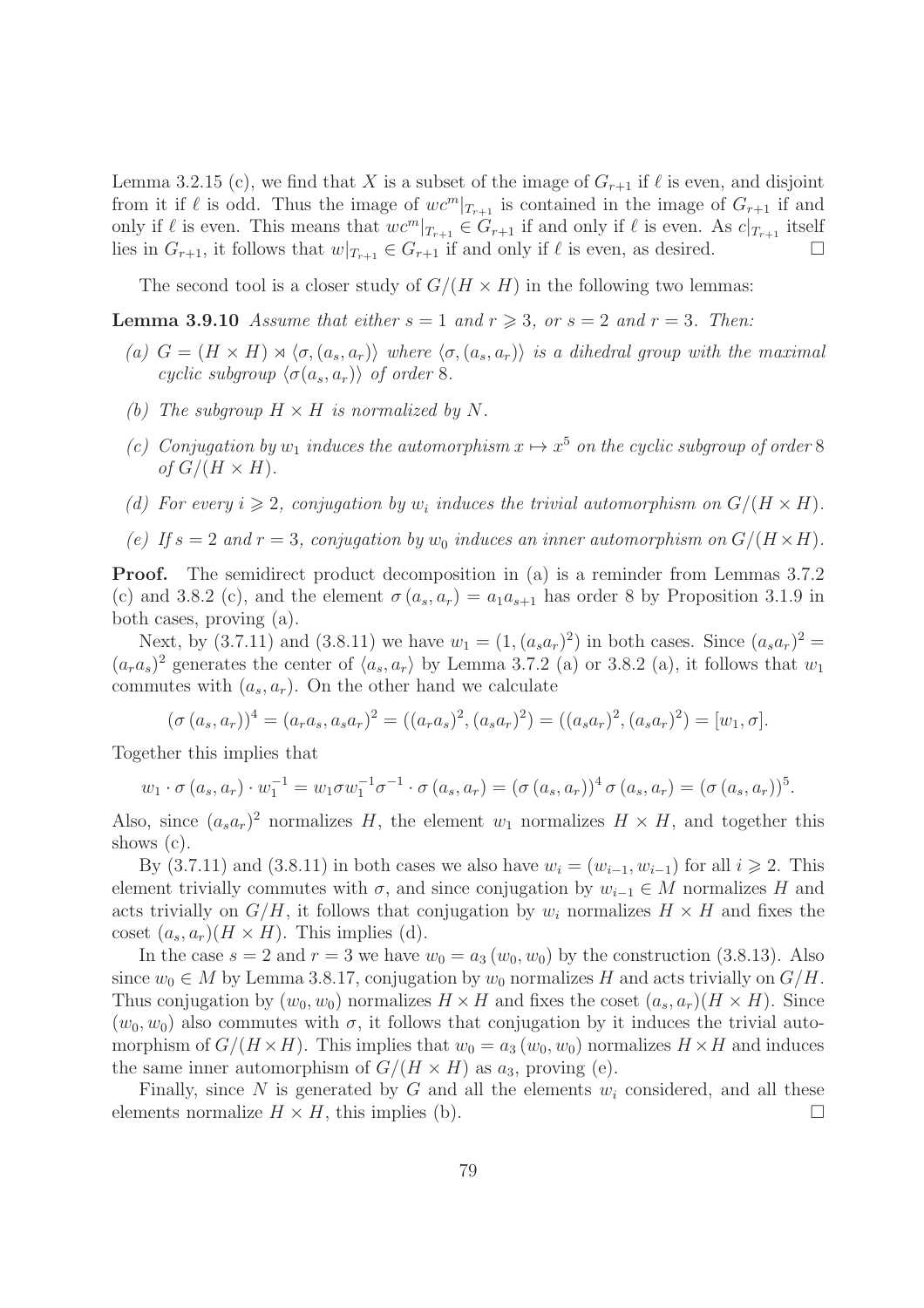**Lemma 3.9.11** In the situation of Lemma 3.9.10, the image of c in the dihedral group  $G/(H \times H)$  generates the maximal cyclic subgroup of order 8.

**Proof.** Since all odometers in G are conjugate under N by Theorem 3.9.4, and N normalizes  $H \times H$  by Lemma 3.9.10 (b), it suffices to prove this for any one choice of c. We will prove it for  $c = a_1 \cdots a_r$ , which is an odometer in G by Proposition 3.9.1 (a). Recall that  $a_i = (a_{i-1}, 1) \in H \times 1$  for all  $i \neq 1, s + 1$ . Thus the image of  $a_1 \cdots a_r$  in  $G/(H \times H)$ is equal to the image of  $a_1a_{s+1} = \sigma(a_s, a_r)$ . By Lemma 3.9.10 (a) this image generates the maximal cyclic subgroup of  $G/(H \times H)$ , as desired.

Now we can reap the fruits of the preceding efforts:

#### Lemma 3.9.12

(a) If  $s \geqslant 2$  and  $r \geqslant 4$ , we have  $k_1 \equiv \frac{k-1}{2} \mod 2$ .

- (b) If  $s = 1$  and  $r \geq 3$ , we have  $k_1 \equiv \frac{k^2 1}{8} \mod 2$ .
- (c) If  $s = 2$  and  $r = 3$ , we have  $k_0 \equiv \frac{k-1}{2} \mod 2$ .
- (d) If  $s = 2$  and  $r = 3$ , we have  $k_1 \equiv \frac{k^2 1}{8} \mod 2$ .

**Proof.** If  $s \ge 2$  and  $r \ge 4$ , the definition (3.6.7) of  $\varphi$  implies that

$$
w\in G\cdot\varphi(k_1,k_2,\ldots)=G\,w_1^{k_1}w_2^{k_2}\cdots.
$$

By Lemma 3.9.8 (b) it follows that  $w|_{T_{r+1}} \in G_{r+1} \cdot (w_1|_{T_{r+1}})^{k_1}$  with  $w_1|_{T_{r+1}} \notin G_{r+1}$ . But by Lemma 3.9.9 we have  $w|_{T_{r+1}} \in G_{r+1}$  if and only if  $\frac{k-1}{2} \equiv 0 \mod 2$ . Thus  $k_1 \equiv \frac{k-1}{2} \mod 2$ , proving (a).

If  $s = 1$  and  $r \ge 3$ , the definition  $(3.7.12)$  of  $\varphi$  again implies that

$$
w \in G \cdot \varphi(k_1, k_2, \ldots) = G w_1^{k_1} w_2^{k_2} \cdots
$$

From Lemma 3.9.10 (c-d) we find that conjugation by  $w_1^{k_1} w_2^{k_2} \cdots$  induces the automorphism  $x \mapsto x^{1+4k_1}$  on the maximal cyclic subgroup of order 8 of  $G/(H \times H)$ . Moreover, as  $G/(H \times H)$  is a dihedral group, the automorphism of the maximal cyclic subgroup induced by any element of G has the form  $x \mapsto x^{\pm 1}$ . On the other hand, by Lemma 3.9.11 this subgroup is generated by the image of  $c$ , and so conjugation by  $w$  induces the automorphism  $x \mapsto x^k$  on it. Together this implies that  $x^{\pm (1+4k_1)} = x^k$ , or equivalently  $1 + 4k_1 \equiv \pm k \mod 8$ . Therefore  $k_1 \equiv \frac{k^2 - 1}{8} \mod 2$ , proving (b).

If  $s = 2$  and  $r = 3$ , the definition  $(3.8.21)$  of  $\varphi$  implies that

$$
w \in G \cdot \varphi(k_0, k_1, k_2, \ldots) = G w_0^{k_0} w_1^{k_1} w_2^{k_2} \cdots
$$

By Lemma 3.9.8 (a) it follows that  $w|_{T_4} \in G_4 \cdot (w_0|_{T_4})^{k_0}$  with  $w_0|_{T_4} \notin G_4$ . But by Lemma 3.9.9 we have  $w|_{T_4} \in G_4$  if and only if  $\frac{k-1}{2} \equiv 0 \mod 2$ . Thus  $k_0 \equiv \frac{k-1}{2} \mod 2$ , proving (c).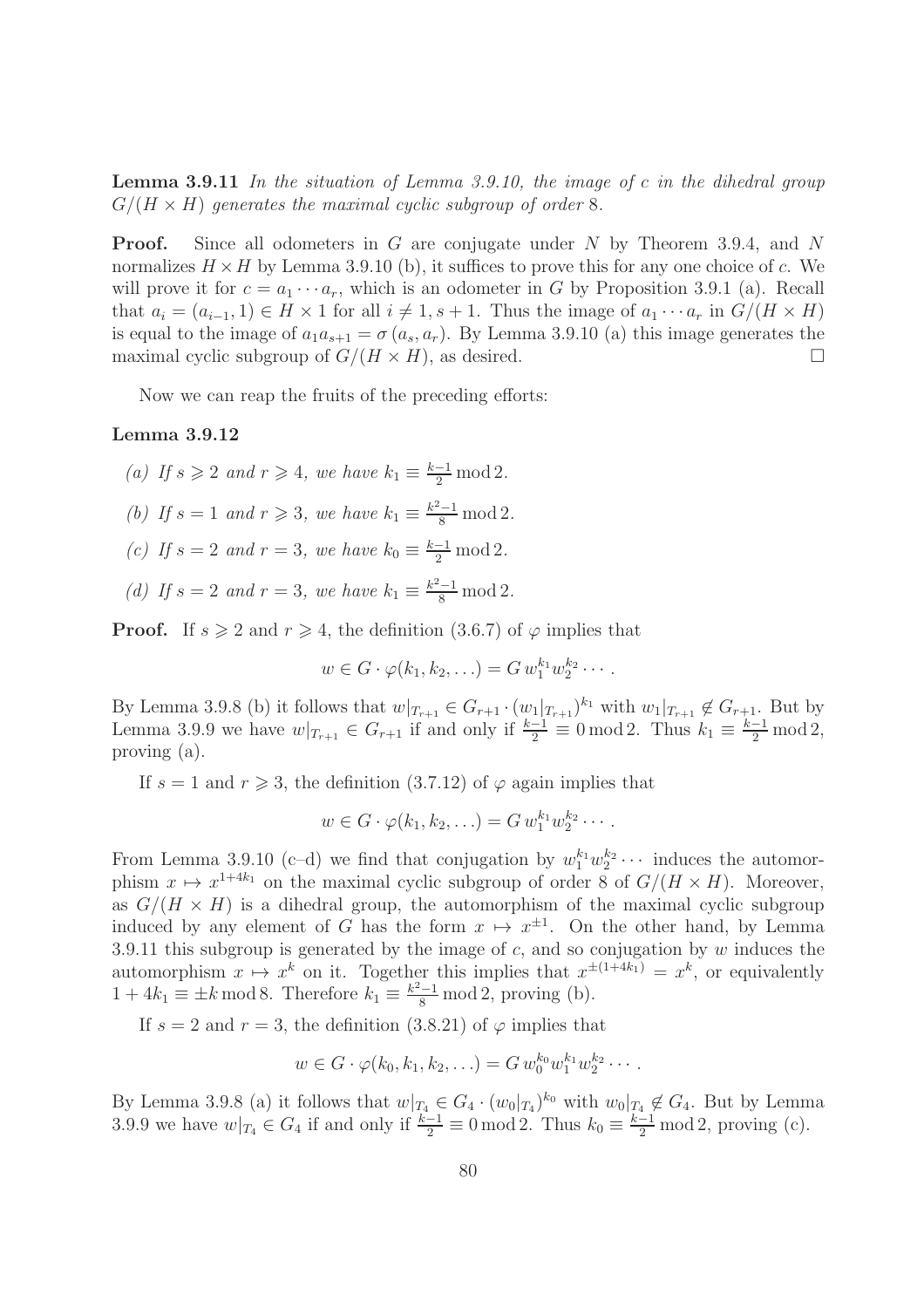Moreover, from Lemma 3.9.10 (c-d) we find that conjugation by  $w_1^{k_1}w_2^{k_2}\cdots$  induces the automorphism  $x \mapsto x^{1+4k_1}$  on the maximal cyclic subgroup of order 8 of  $G/(H \times H)$ . With Lemma 3.9.10 (e) we also deduce that the automorphism induced by any element of  $Gw_0^{k_0}$  has the form  $x \mapsto x^{\pm 1}$ . Continuing exactly as in the proof of (b) now shows (d).  $\Box$ 

To combine everything consider the two homomorphisms

(3.9.13) 
$$
\begin{cases} \n\vartheta_1: \mathbb{Z}_2^{\times} \to \mathbb{F}_2, \ k \mapsto \frac{k-1}{2} \mod 2, \\ \n\vartheta_2: \mathbb{Z}_2^{\times} \to \mathbb{F}_2, \ k \mapsto \frac{k^2-1}{8} \mod 2. \n\end{cases}
$$

Recall that Theorem 3.6.12, 3.7.18, or 3.8.27, respectively Proposition 3.5.2 yields an isomorphism between  $N/G$  and  $\prod_{i=1}^{\infty} \mathbb{F}_2$  or  $\prod_{i=0}^{\infty} \mathbb{F}_2$ , respectively  $\mathbb{Z}_2^{\times}/\{\pm 1\}$ .

**Proposition 3.9.14** Consider any odometer  $c \in G$  and any element  $w \in N$  with  $wcw^{-1} =$  $c^k$  for some  $k \in \mathbb{Z}_2^{\times}$ . Then the coset  $wG \in N/G$  corresponds to the element

$$
\begin{cases}\n(\vartheta_1, \vartheta_1, \ldots)(k) \in \prod_{i=1}^{\infty} \mathbb{F}_2 \cong N/G & \text{if } s \geqslant 2 \text{ and } r \geqslant 4, \\
(\vartheta_2, \vartheta_2, \ldots)(k) \in \prod_{i=1}^{\infty} \mathbb{F}_2 \cong N/G & \text{if } s = 1 \text{ and } r \geqslant 3, \\
(\vartheta_1, \vartheta_2, \vartheta_2, \ldots)(k) \in \prod_{i=0}^{\infty} \mathbb{F}_2 \cong N/G & \text{if } s = 2 \text{ and } r = 3, \\
k \mod \{\pm 1\} \in \mathbb{Z}_2^{\times}/\{\pm 1\} \cong N/G & \text{if } s = 1 \text{ and } r = 2.\n\end{cases}
$$

Proof. The first three cases follow by combining the formula (3.9.6) with Lemmas 3.9.7 and 3.9.12. The last case is a direct consequence of Proposition 3.5.2.

### 3.10 Iterated monodromy groups

Now let  $G^{\text{geom}} \subset G^{\text{arith}} \subset W$  be the geometric and arithmetic fundamental groups associated to a quadratic polynomial over  $k$ , as described in Subsection 1.7, and assume that we are in the strictly pre-periodic case 1.9.1 (c). Then by  $(1.9.4)$  we have  $G^{\text{geom}} =$  $\langle b_{p_1}, \ldots, b_{p_r} \rangle$ , where by Proposition 1.9.2 the generators satisfy the recursion relations

(3.10.1)  $\sqrt{ }$  $\int$  $\overline{\mathcal{L}}$  $b_{p_1}$  is conjugate to  $\sigma$  under  $W$ ,  $b_{p_{s+1}}$  is conjugate to  $(b_{p_s}, b_{p_r})$  under W, and  $b_{p_i}$  is conjugate to  $(b_{p_{i-1}}, 1)$  under W for all  $2 \leqslant i \leqslant r$  with  $i \neq s+1$ .  $\mathcal{L}$  $\overline{\mathcal{L}}$  $\int$ 

By Theorem 3.4.1 we deduce:

**Theorem 3.10.2** There exists  $w \in W$  such that  $G^{\text{geom}} = wGw^{-1}$  and  $b_{p_i}$  is conjugate to  $wa_iw^{-1}$  under  $G^{\text{geom}}$  for every  $1 \leq i \leq r$ .

For the following we change the identification of trees used in Subsection 1.7 by the automorphism w, after which we have  $G^{\text{geom}} = G$ , and  $b_{p_i}$  is conjugate to  $a_i$  under G for every  $1 \leqslant i \leqslant r$ . Then  $G^{\text{arith}}$  is contained in the normalizer N, and to describe it it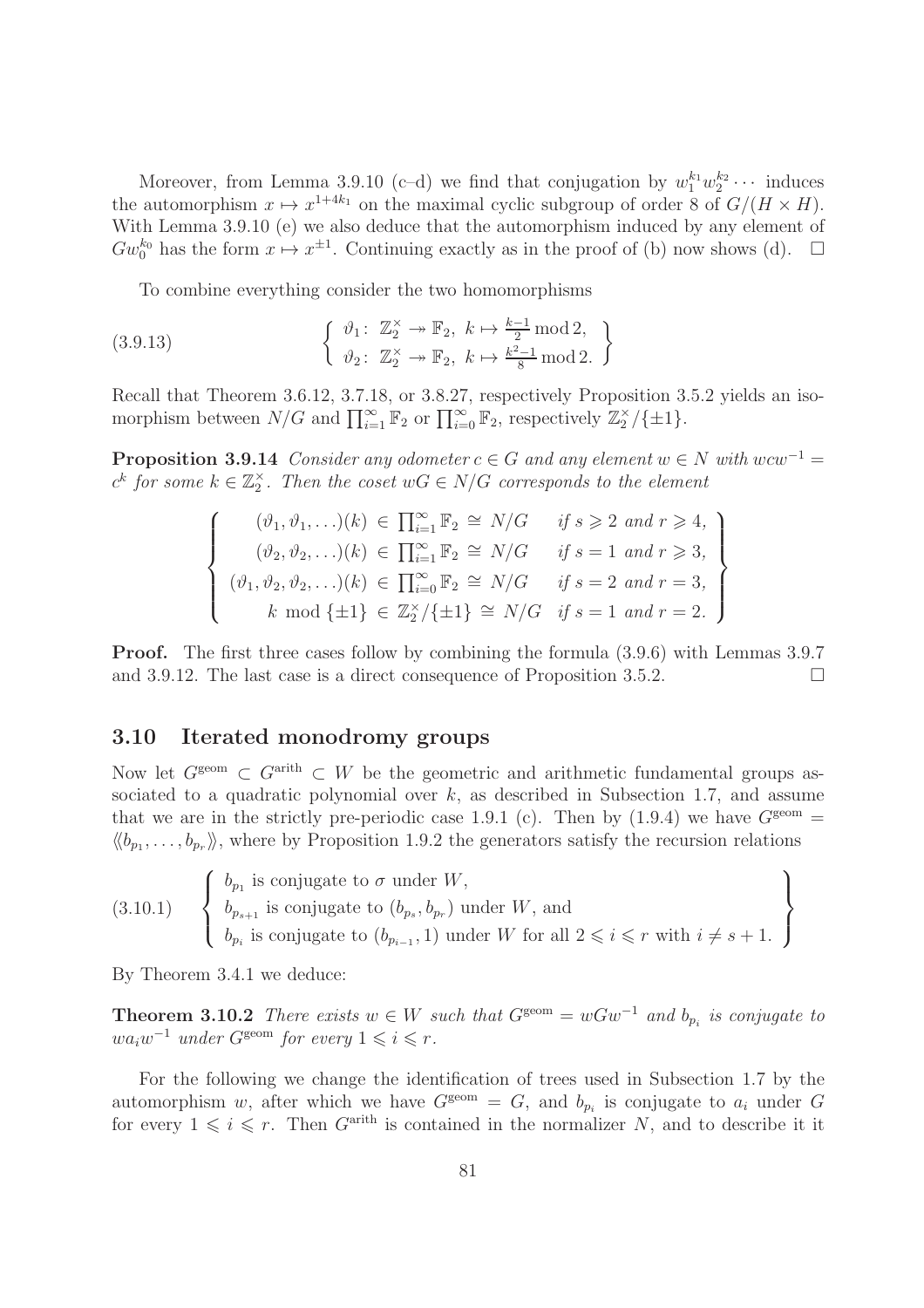suffices to describe the factor group  $G^{\text{arith}}/G \subset N/G$ . More precisely we will determine the composite homomorphism

(3.10.3) 
$$
\bar{\rho} \colon \operatorname{Gal}(\bar{k}/k) \twoheadrightarrow G^{\operatorname{arith}}/G \hookrightarrow N/G
$$

obtained from (1.7.6). Recall from (1.9.3) that  $b_{\infty} = (b_{p_1} \cdots b_{p_r})^{-1}$ , and consider the cyclotomic character

$$
\text{cycl}\colon \operatorname{Gal}(\bar{k}/k) \longrightarrow \mathbb{Z}_2^{\times}, \ \tau \mapsto \text{cycl}(\tau).
$$

**Lemma 3.10.4** The element  $b_{\infty}$  is an odometer in G, and for any  $\tau \in \text{Gal}(\bar{k}/k)$  we have  $\bar{\rho}(\tau) = wG$  for some element  $w \in N$  which satisfies  $wb_{\infty}w^{-1} = b_{\infty}^{\text{cycl}(\tau)}$ .

**Proof.** By the construction in Subsection 1.7 the element  $b_{\infty}$  is a generator of the image of an inertia group  $I_{\infty} \subset \pi_1^{\text{\'et}}(\mathbb{P}_{\bar{k}}^1 \setminus P, x_0)$  above  $\infty \in \mathbb{P}_{k}^1$ . Let  $D_{\infty}$  be the associated decomposition group. Since  $\infty$  is a k-rational point, we have a commutative diagram with exact rows



Since the target of the homomorphism  $\rho$  is a pro-2 group, the restriction  $\rho|_{I_{\infty}}$  factors through the maximal pro-2 quotient of  $I_{\infty}$ . As the characteristic of k is not 2, this quotient is the pro-2 tame inertia group above  $\infty$  and hence isomorphic  $\mathbb{Z}_2$  and generated by  $b_{\infty}$ . Moreover,  $D_{\infty}/I_{\infty} \cong \text{Gal}(\overline{k}/k)$  acts on it through the cyclotomic character. Thus for any  $\delta \in D_{\infty}$  with image  $\tau \in \text{Gal}(\bar{k}/k)$  the element  $w := \rho(\delta) \in G^{\text{arith}} \subset N$  satisfies  $wb_{\infty}w^{-1} = b_{\infty}^{\text{cycl}(\tau)}$ . Since  $b_{\infty}$  is an odometer by Proposition 3.9.1, the lemma follows.  $\square$ 

Finally recall that Theorem 3.6.12, 3.7.18, or 3.8.27, respectively Proposition 3.5.2 yields an isomorphism between  $N/G$  and  $\prod_{i=1}^{\infty} \mathbb{F}_2$  or  $\prod_{i=0}^{\infty} \mathbb{F}_2$ , respectively  $\mathbb{Z}_2^{\times}/\{\pm 1\}$ . By combining Lemma 3.10.4 with Proposition 3.9.14 we deduce:

**Theorem 3.10.5** The homomorphism  $\bar{\rho}$ : Gal( $\bar{k}/k$ )  $\rightarrow$  N/G has the form

$$
\begin{cases}\n(\vartheta_1, \vartheta_1, \ldots) \circ \text{cycl}: \text{Gal}(\bar{k}/k) \stackrel{\bar{\rho}}{\longrightarrow} N/G \cong \prod_{i=1}^{\infty} \mathbb{F}_2 & \text{if } s \geqslant 2 \text{ and } r \geqslant 4, \\
(\vartheta_2, \vartheta_2, \ldots) \circ \text{cycl}: \text{Gal}(\bar{k}/k) \stackrel{\bar{\rho}}{\longrightarrow} N/G \cong \prod_{i=1}^{\infty} \mathbb{F}_2 & \text{if } s = 1 \text{ and } r \geqslant 3, \\
(\vartheta_1, \vartheta_2, \vartheta_2, \ldots) \circ \text{cycl}: \text{Gal}(\bar{k}/k) \stackrel{\bar{\rho}}{\longrightarrow} N/G \cong \prod_{i=0}^{\infty} \mathbb{F}_2 & \text{if } s = 2 \text{ and } r = 3, \\
\text{cycl mod}\{\pm 1\}: \text{Gal}(\bar{k}/k) \stackrel{\bar{\rho}}{\longrightarrow} N/G \cong \mathbb{Z}_2^{\times}/\{\pm 1\} & \text{if } s = 1 \text{ and } r = 2.\n\end{cases}
$$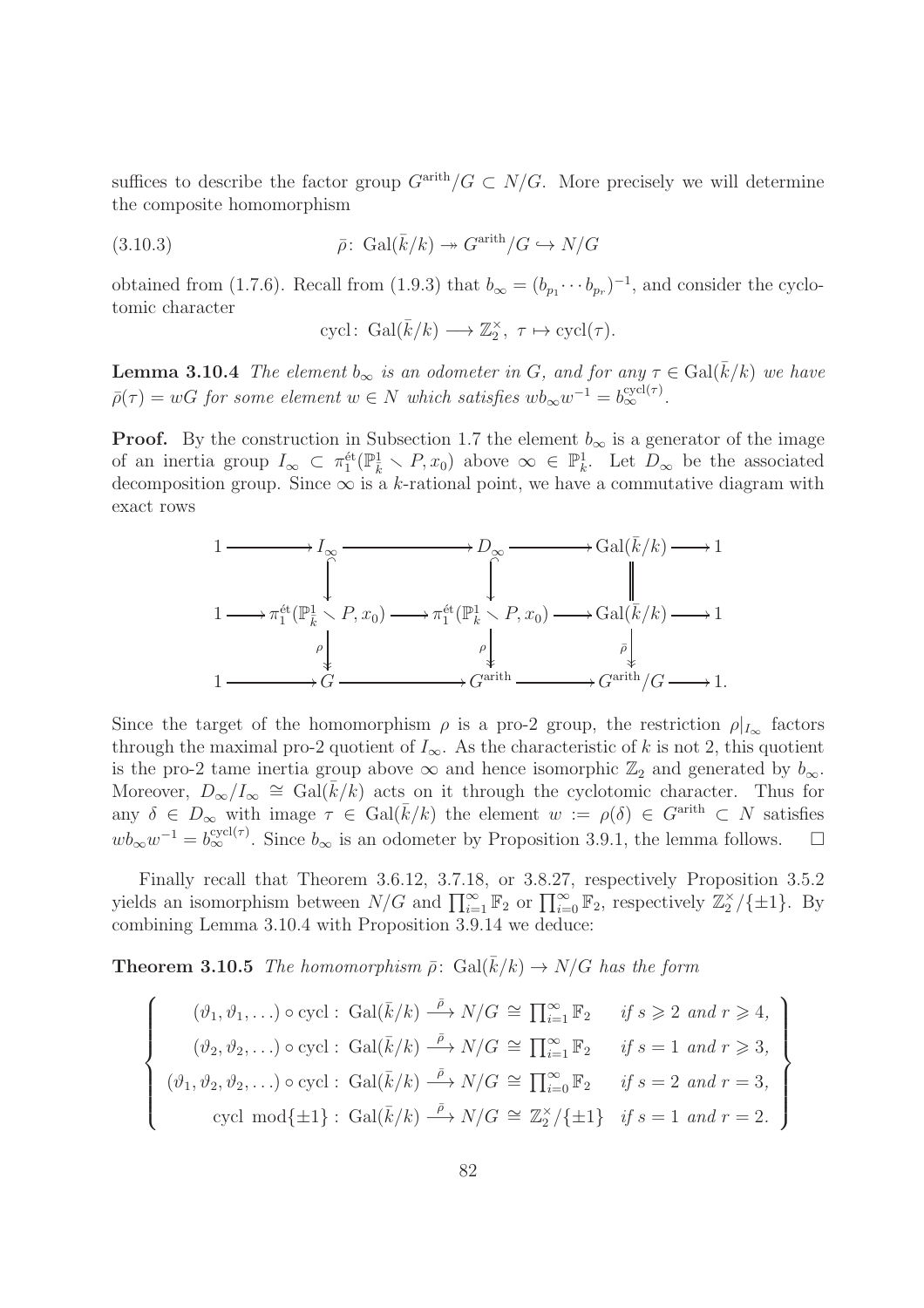# Corollary 3.10.6

- (a) If  $s \geqslant 2$  and  $r \geqslant 4$ , the order of  $G^{\text{arith}}/G$  divides 2.
- (b) If  $s \geq 2$  and  $r \geq 4$  and k contains the fourth roots of unity, then  $G^{\text{arith}} = G$ .
- (c) If  $s = 1$  and  $r \geq 3$ , the order of  $G^{\text{arith}}/G$  divides 2.
- (d) If  $s = 1$  and  $r \geq 3$  and k contains a square root of 2, then  $G^{\text{arith}} = G$ .
- (e) If  $s = 2$  and  $r = 3$ , the order of  $G^{\text{arith}}/G$  divides 4.
- (f) If  $s = 2$  and  $r = 3$  and k contains the eighth roots of unity, then  $G^{\text{arith}} = G$ .
- (g) If  $s = 1$  and  $r = 2$  and k is finitely generated over its prime field, then  $G^{\text{arith}}/G$  a subgroup of finite index of  $\mathbb{Z}_2^{\times}/\{\pm 1\}$ .

Proof. Parts (a–f) are direct consequences of Theorem 3.10.5; part (g) follows by the same argument as in the proof of Theorem 2.8.4 (b).  $\Box$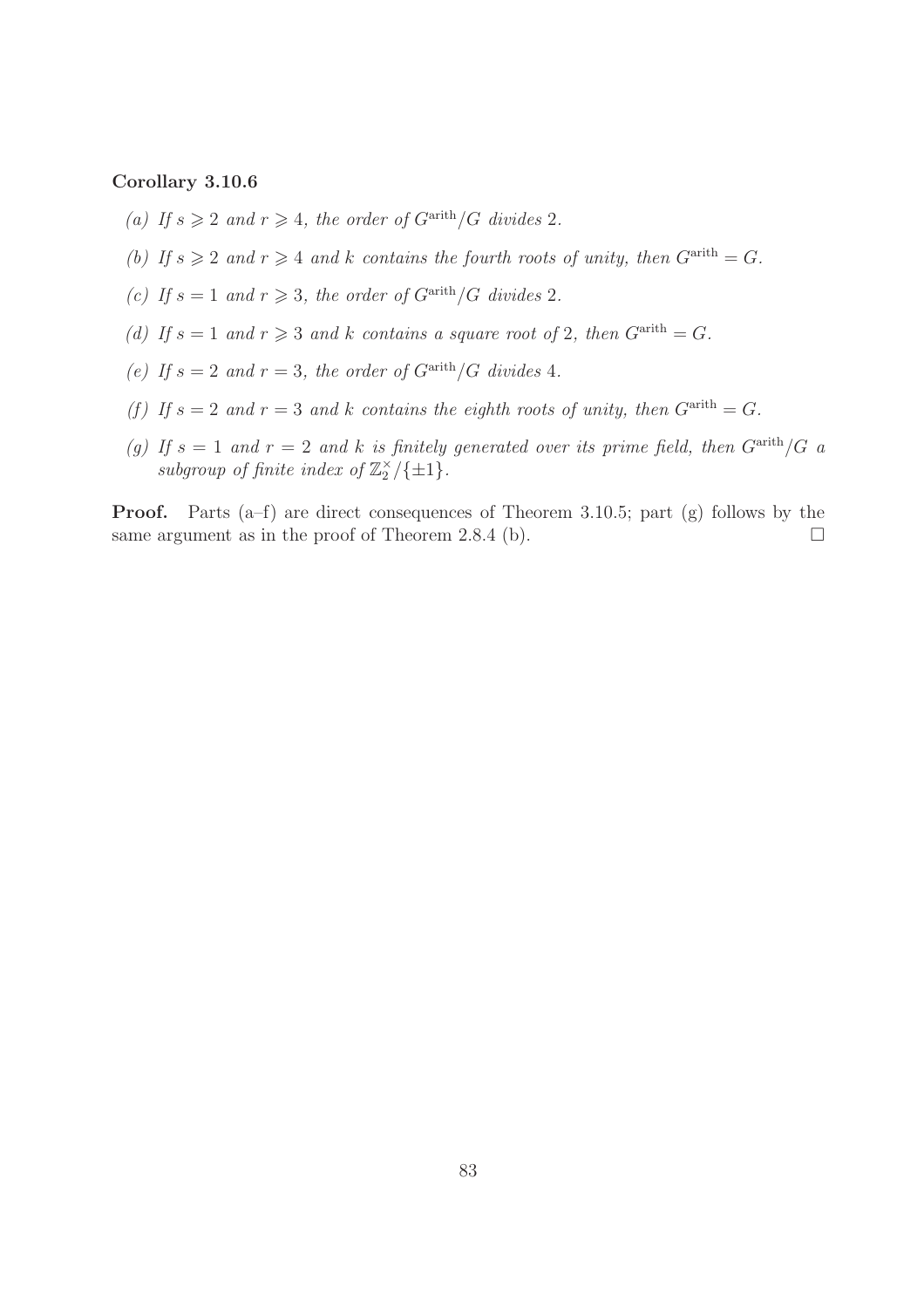# References

- [1] Bartholdi, L., Grigorchuk, R.: On parabolic subgroups and Hecke algebras of some fractal groups. Serdica Math. J. 28 (2002), no. 1, 47–90.
- [2] Bartholdi, L., Nekrashevych, V.: Iterated monodromy groups of quadratic polynomials. I. Groups Geom. Dyn. **2** (2008), no. 3, 309–336.
- [3] Boston, N., Jones, R.: Arboreal Galois representations. Geom. Dedicata 124 (2007), 27–35.
- [4] Boston, N., Jones, R.: The image of an arboreal Galois representation. Pure Appl. Math. Q. 5, no. 1, (2009) 213–225.
- [5] Dau, T. T.: *Quadratische Morphismen.* Diplomarbeit ETH Zürich (2002), 65p. http://www.math.ethz.ch/~pink/Theses/2002-Diplom-Tan-Truong-Dau.pdf
- [6] Gawron, P., Nekrashevych, V., Sushchansky, V.: Conjugation in tree automorphism groups. Internat. J. Algebra Comput. 11 no. 5 (2001), 529–547.
- [7] Grigorchuk, R.: On Burnside's problem on periodic groups. (Russian) Funktsional. Anal. i Prilozhen. 14 (1980), no. 1, 53–54. English translation: Functional Anal. Appl. 14 (1980), no. 1, 41–43.
- [8] Grigorchuk, R.: Just infinite branch groups. in: New horizons in pro-p groups, Progr. Math. 184, Boston: Birkhäuser (2000), 121–179.
- [9] Grigorchuk, R. Zuk, A.: On a torsion-free weakly branch group defined by a three state automaton. Internat. J. Algebra Comput. 12 (2002), no. 1-2, 223–246.
- [10] Grigorchuk, R., Sidki, S.: The group of automorphisms of a 3-generated 2-group of intermediate growth. Internat. J. Algebra Comput. 14 no. 5-6, (2004), 667–676.
- [11] Grigorchuk, R., Savchuk, D., Sunić, Z.: The spectral problem, substitutions and iterated monodromy. In: Probability and mathematical physics. CRM Proc. Lecture Notes, 42, Amer. Math. Soc., Providence, RI (2007), 225–248.
- [12] Grigorchuk, R., Šunić, Z.: Self-similarity and branching in group theory. in *Groups St. Andrews 2005*. Vol. 1, London Math. Soc. Lecture Note Ser., 339, Cambridge Univ. Press, Cambridge, 2007, 36–95.
- [13] Grothendieck, A.: Revetements étales et groupe fondamental ( $SGA$  1). Lecture Notes in Mathematics, Vol. 224. Berlin: Springer (1971).
- [14] Jones, R., Boston, N.: Settled polynomials over finite fields. Proc. Amer. Math. Soc. 140 (2012), no. 6, 1849–1863.
- [15] Jones, R.: Galois representations from pre-image trees: an arboreal survey. In preparation.
- [16] Nekrashevych, V.: Iterated monodromy groups. (2003) 39p. arXiv:math/0312306
- [17] Nekrashevych, V.: Self-similar groups. Mathematical Surveys and Monographs, 117. American Mathematical Society, Providence, RI, 2005.
- [18] Nekrashevych, V.: A minimal Cantor set in the space of 3-generated groups. Geom. Dedicata 124 (2007), 153–190.